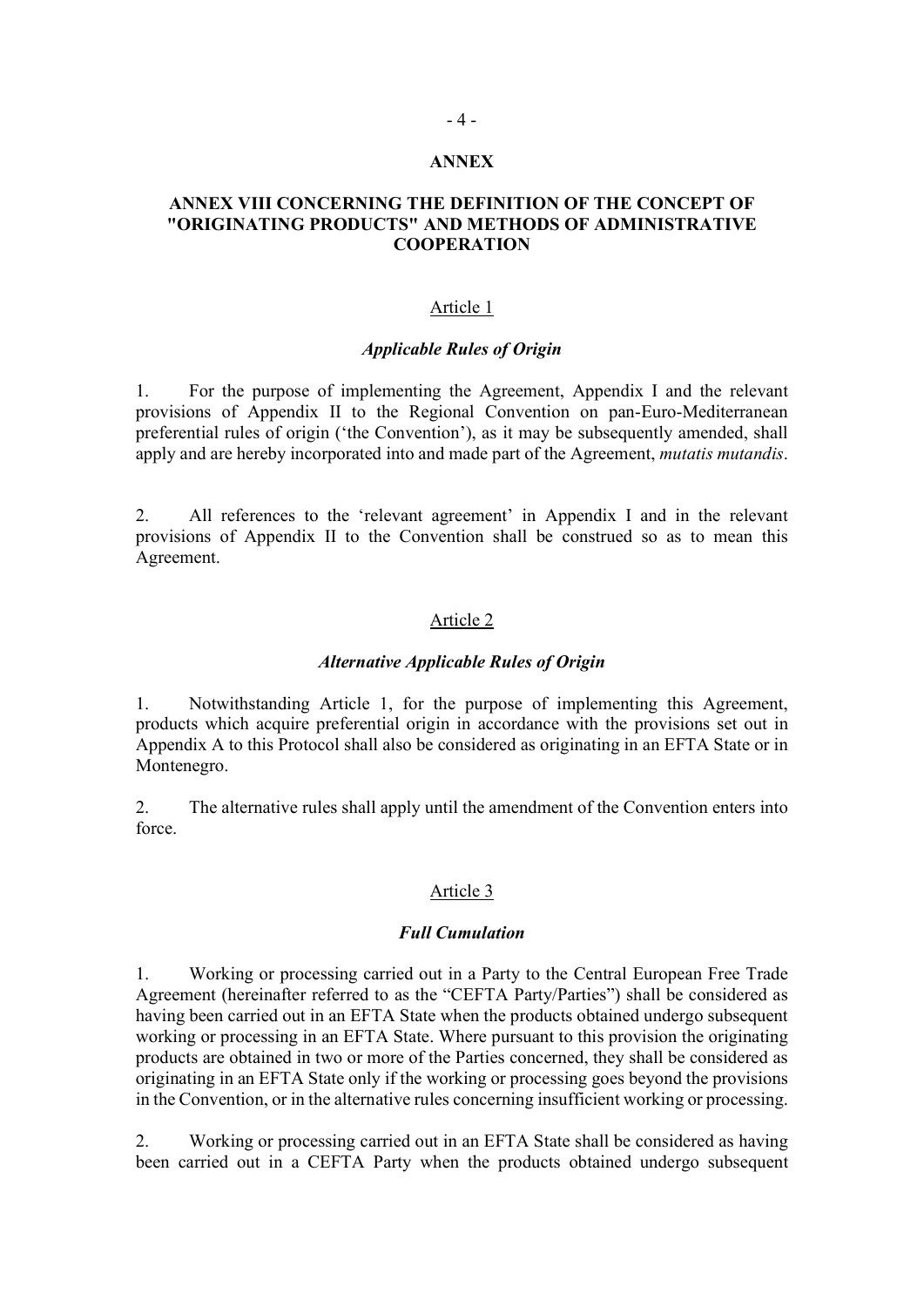working or processing in a CEFTA Party. Where pursuant to this provision the originating products are obtained in two or more of the Parties concerned, they shall be considered as originating in a CEFTA Party only if the working or processing goes beyond the provisions in the Convention or in the alternative rules concerning insufficient working or processing.

3. The cumulation provided for in this Article may only be applied provided that a preferential trade agreement in accordance with Article XXIV of the General Agreement on Tariffs and Trade (GATT) is applicable between the countries and territories involved in the acquisition of the originating status and the country or territory of destination.

#### Article 4

#### Prohibition of drawback of, or of exemption from, customs duties

 The prohibition in Appendix I to the Convention and in the alternative rules of drawback of, or exemption from, customs duties shall not apply in bilateral trade between the Parties to this Agreement.

#### Article 5

#### Dispute Settlement

1. Chapter 8 of the Agreement shall apply with respect to the settlement of any disputes concerning the interpretation or application of Appendix I and the relevant provisions of Appendix II to the Convention, including their Annexes and of the alternative rules.

2. In all cases the settlement of disputes between the importer and the customs authorities of the importing country shall take place under the legislation of that country.

#### Article 6

#### Withdrawal from the Convention

1. If a Party withdraws from the Convention, it shall immediately notify the other Parties and enter into negotiations on new rules of origin applicable to the Agreement.

2. Until the entry into force of such newly negotiated rules of origin, the rules of origin contained in Appendix I and, where appropriate, the relevant provisions of Appendix II to the Convention, applicable at the time of withdrawal, shall continue to apply and the alternative rules may continue to apply to this Agreement. However, as of the moment of withdrawal, the rules of origin contained in Appendix I and, where appropriate, the relevant provisions of Appendix II to the Convention and in the alternative rules shall be construed as to allow bilateral cumulation only between the withdrawing Party and each of the other Parties.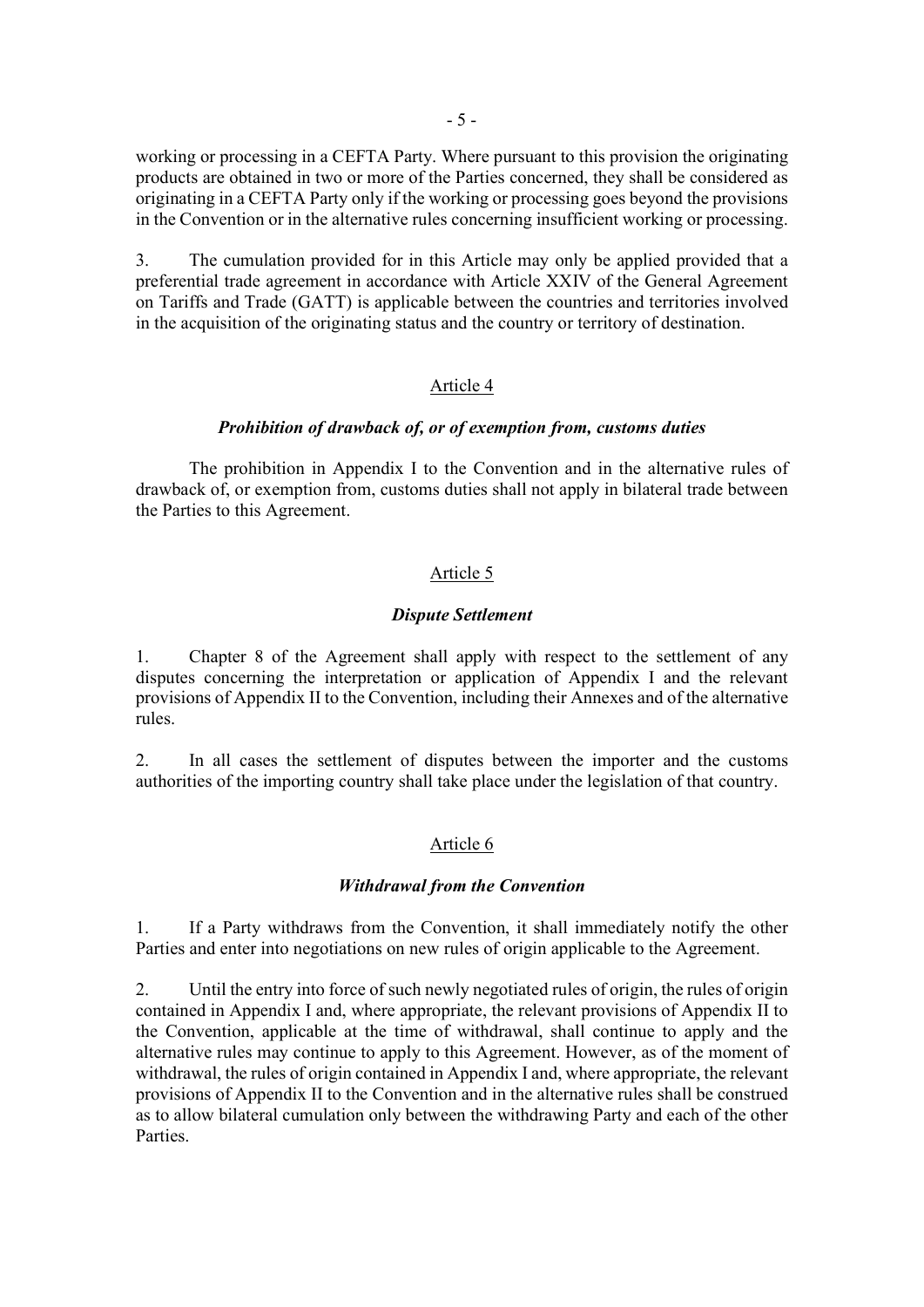#### Article 7

#### Electronically issued movement certificates EUR.1

1. As an alternative to the provisions regarding the issuance of movement certificates, the Parties shall accept electronically issued movement certificates EUR.1. Considering the digitalised system to issue movement certificates EUR.1, the formal requirements of electronically issued movement certificates EUR.1 are stated in Paragraph 3. The customs authorities of the exporting and the importing Party may agree on other formal requirements of electronically issued movement certificates EUR.1.

2. Each exporting Party shall inform the EFTA Secretariat about the readiness of the issuance of electronic movement certificates EUR.1 and all technical issues related to such implementation (issuance, submission and verification of an electronic certificate).

3. If agreed by the customs authorities of the exporting and importing Parties, paragraphs 1 and 2 of Annex IIIa to the Convention shall not apply if the movement certificate is issued and validated electronically, and the following applies:

- (a) ink stamps used by the customs or competent governmental authorities for the validation of the movement certificate EUR.1 (Box 11) may be replaced with an image or electronic stamps;
- (b) Boxes 11 and 12 may contain facsimile or electronic signatures instead of original signatures;
- (c) the information in Box 11 concerning the form and number of the export document shall be indicated only where requested by the regulations of the exporting Party;
- (d) it shall bear a serial number or a code by which it can be identified; and
- (e) it may be issued in any of the official languages of the Parties or in English.

#### Article 8

#### Transitional provisions

Until the application of the revised rules of the Convention and notwithstanding paragraph 5 of Article 16 and paragraph 3 of Article 21 of Appendix I to the Convention, where cumulation involves only EFTA States, the Faroe Islands, the European Union, Turkey, the participants in the Stabilisation and Association Process, Moldova, Georgia and Ukraine the proof of origin may be a movement certificate EUR.1 or an origin declaration.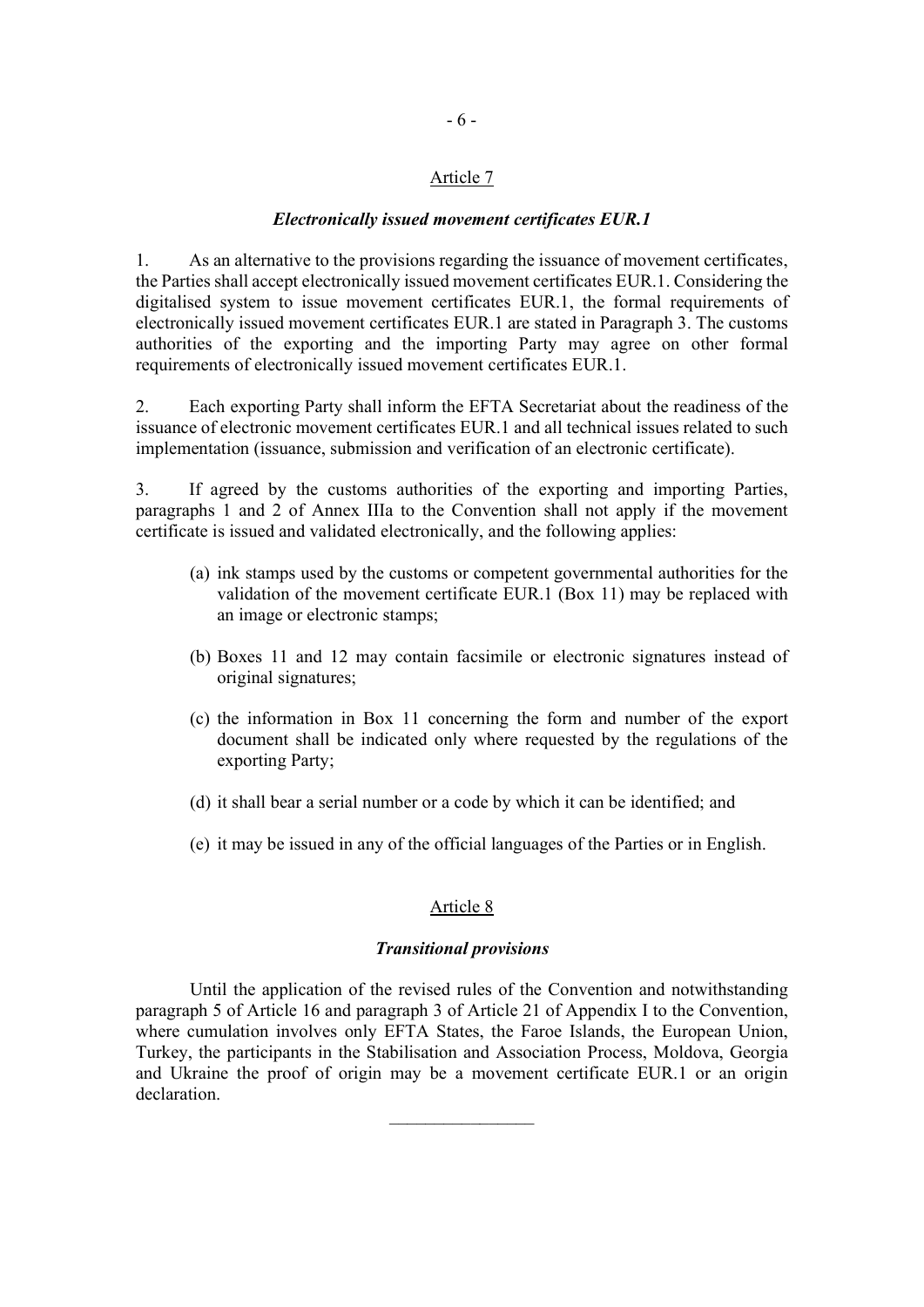#### APPENDIX A

#### ALTERNATIVE APPLICABLE RULES OF ORIGIN

# Rules for optional application among Contracting Parties to the Regional Convention on pan-Euro-Mediterranean preferential rules of origin, pending the conclusion and entry into force of the amendment of the Convention

#### ('the Rules' or 'the Transitional rules')

# DEFINITION OF THE CONCEPT OF 'ORIGINATING PRODUCTS' AND METHODS OF ADMINISTRATIVE COOPERATION

#### TABLE OF CONTENTS

#### **OBJECTIVES**

- TITLE I GENERAL PROVISIONS
- Article 1 Definitions

#### TITLE II DEFINITION OF THE CONCEPT OF 'ORIGINATING PRODUCTS'

- Article 2 General requirements
- Article 3 Wholly obtained products
- Article 4 Sufficient working or processing
- Article 5 Tolerance rule
- Article 6 Insufficient working or processing
- Article 7 Cumulation of origin
- Article 8 Conditions for the application of cumulation of origin
- Article 9 Unit of qualification
- Article 10 Sets
- Article 11 Neutral elements
- Article 12 Accounting segregation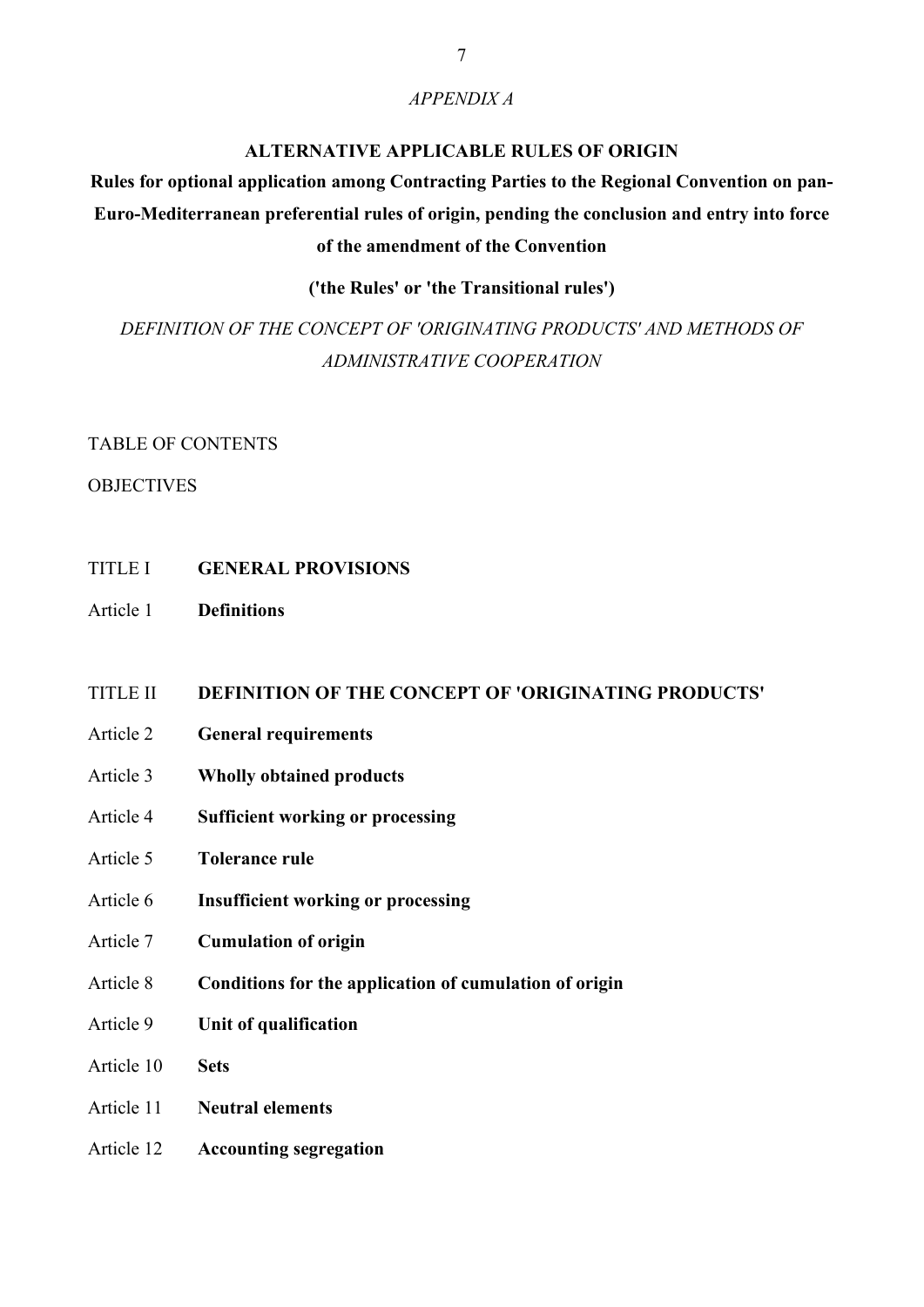## TITLE III TERRITORIAL REQUIREMENTS

- Article 13 Principle of territoriality
- Article 14 Non-alteration
- Article 15 Exhibitions
- TITLE IV DRAWBACK OR EXEMPTION
- 8<br>
TITLE III TERRITORIAL REQUIREMENTS<br>
Article 13 Principle of territoriality<br>
Article 16 Exhibitions<br>
TITLE IV DRAWBACK OR EXEMPTION<br>
Article 16 Drawback of or exemption from customs duties<br>
TITLE V PROOF OF ORIGIN
- TITLE V PROOF OF ORIGIN
- Article 17 General requirements
- Article 18 Conditions for making out an origin declaration
- Article 19 Approved exporter
- Article 20 Procedure for issue of a movement certificate EUR.1
- Article 21 Movement certificates EUR.1 issued retrospectively
- Article 22 Issue of a duplicate movement certificate EUR.1
- Article 23 Validity of proof of origin
- Article 24 Free zones
- Article 25 Importation requirements
- Article 26 Importation by instalments
- Article 27 Exemption from proof of origin
- Article 28 Discrepancies and formal errors
- Article 29 Supplier's declarations
- Article 30 Amounts expressed in euro

#### TITLE VI PRINCIPLES OF COOPERATION AND DOCUMENTARY EVIDENCE

Article 31 Documentary evidence, preservation of proofs of origin and supporting documents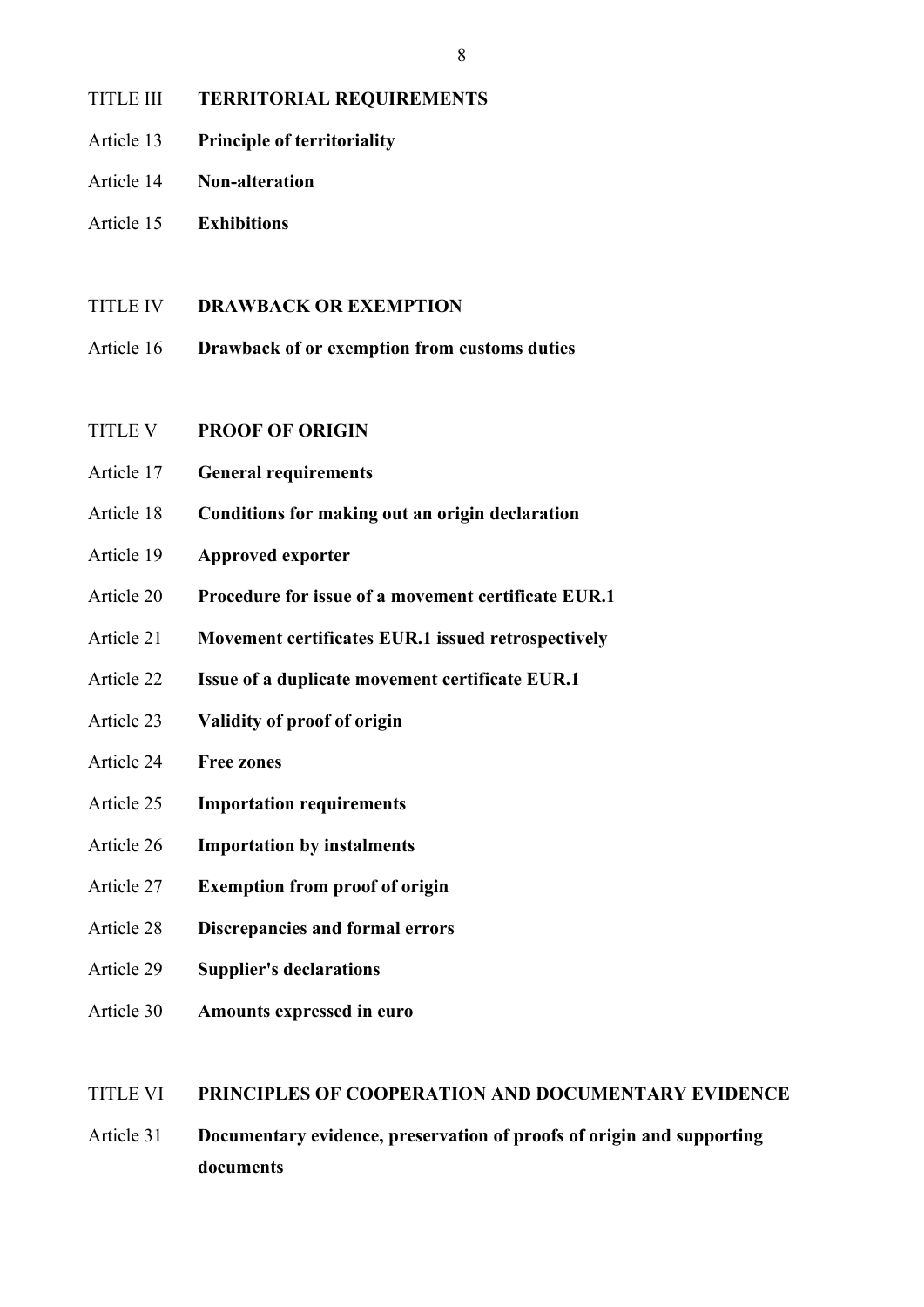#### Article 32 Dispute settlement

# TITLE VII ADMINISTRATIVE COOPERATION 9<br>
Article 32 **Dispute settlement**<br>
TITLE VII **ADMINISTRATIVE COOPERATION**<br>
Article 33 **Notification and cooperation**<br>
Article 36 **Verification of proofs of origin**<br>
Article 36 **Penalties**<br> **PERICATION OF APPENDIX A**<br>
Arti

- Article 33 Notification and cooperation
- Article 34 Verification of proofs of origin
- Article 35 Verification of supplier's declarations
- Article 36 Penalties

- Article 37 European Economic Area
- Article 38 Liechtenstein
- Article 39 Republic of San Marino
- Article 40 Principality of Andorra
- Article 41 Ceuta and Melilla

#### List of Annexes

- ANNEX I: Introductory notes to the list in Annex II
- ANNEX II: List of working or processing required to be carried out on non-originating materials in order for the product manufactured to obtain originating status
- ANNEX III: Text of the origin declaration
- ANNEX IV: Specimens of movement certificate EUR.1 and application for a movement certificate EUR.1
- ANNEX V: Special conditions concerning products originating in Ceuta and Melilla
- ANNEX VI: Supplier's declaration
- ANNEX VII: Long-term supplier's declaration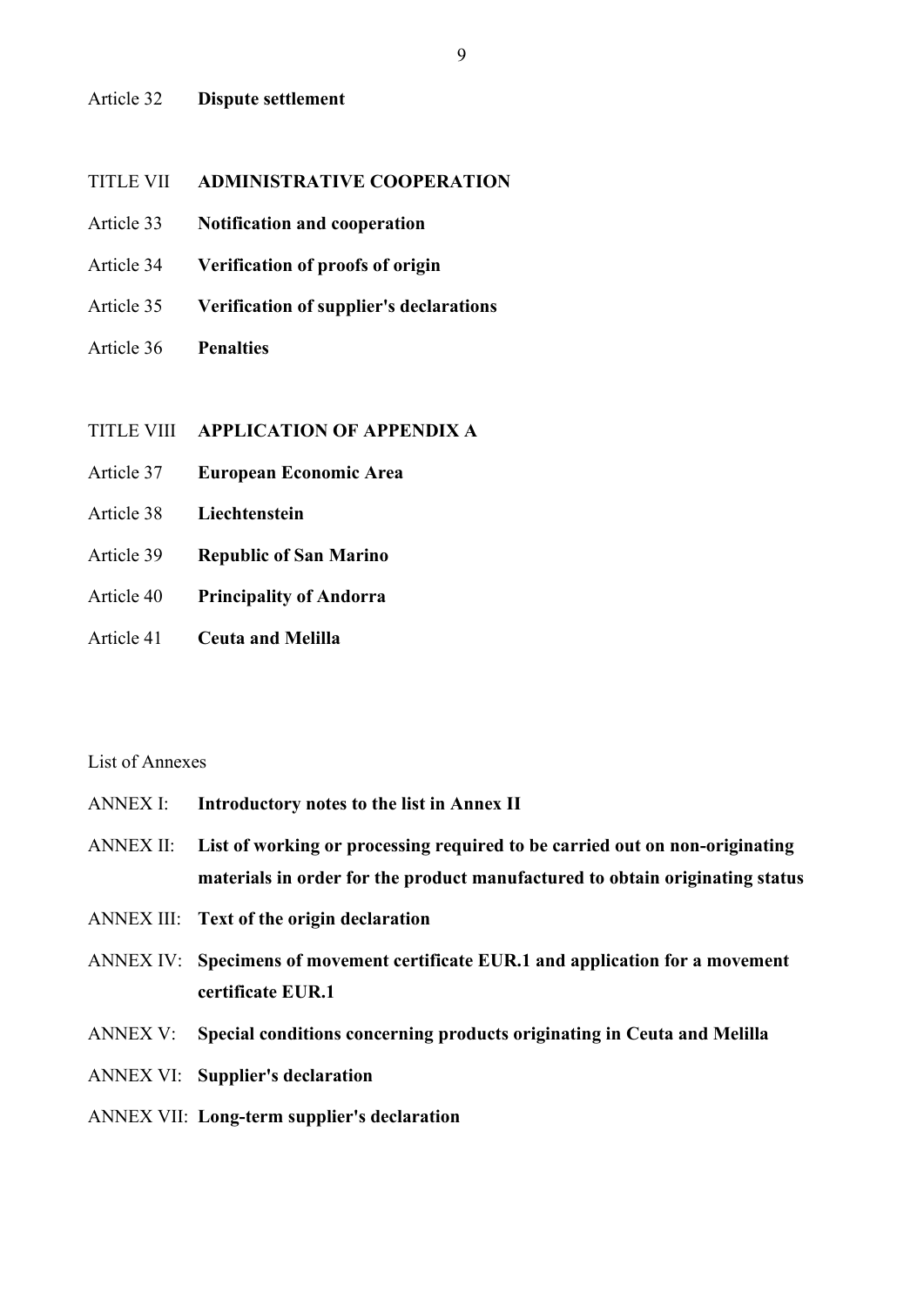These Rules are optional. They are intended to apply on a provisional basis, pending the conclusion and entry into force of the amendment of the Regional Convention on pan-Euro-Mediterranean preferential rules of origin ('PEM Convention'). These Rules will apply bilaterally to trade between those Contracting Parties that agree to refer to them or include them in their bilateral preferential trade agreements. These Rules are intended to apply as an alternative to the rules of the PEM Convention, which, as provided by the PEM Convention, are without prejudice to the principles laid down in the relevant agreements and other related bilateral agreements among Contracting Parties. Accordingly, 10<br>
10<br>
These Rules are optional. They are intended to apply on a provisional basis, pending the conclusion<br>
and entry into force of the amendment of the Regional Convention on pan-Euro-Mediterranean<br>
preferential rules of desire to claim preferences based on these Rules instead of on the basis of the rules of the PEM Convention.

These Rules are not intended to modify the PEM Convention. The PEM Convention continues to apply in full between the Contracting Parties to the PEM Convention. These Rules will not alter the rights and obligations of the Contracting Parties under the PEM Convention.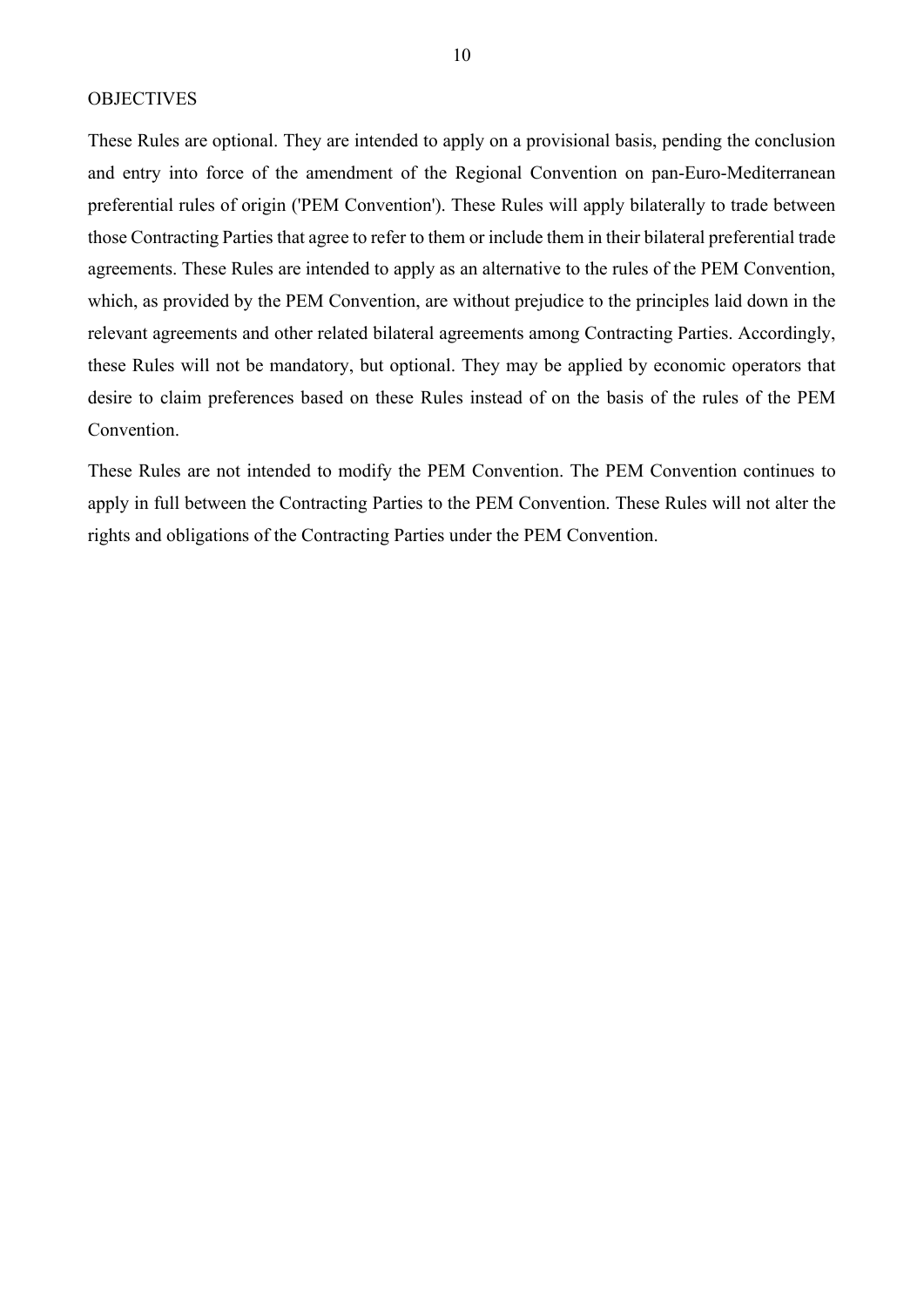# TITLE I

#### GENERAL PROVISIONS

#### ARTICLE 1

#### **Definitions**

For the purposes of these Rules:

- (a) the property of these Rules:<br>
(a)  $\blacksquare$ <br>
(a)  $\blacksquare$  applying Contracting Party' means a Contracting Party to the PEM Convention that<br>
(a)  $\blacksquare$  'applying Contracting Party' means a Contracting Party to the PEM Conven incorporates these Rules in its bilateral preferential trade agreements with another
- TTTLE I<br>
CENERAL PROVISIONS<br>
ARTICLE 1<br>
Definitions<br>
ses of these Rules:<br>
"applying Contracting Party teams a Contracting Party to the PEM Convention that<br>
incorporates these Rules in its bilateral preferential trade agree (b) 'chapters', 'headings' and 'subheadings' mean the chapters, the headings and the subheadings (four- or six-digit codes) used in the nomenclature which makes up the Harmonized Commodity Description and Coding System ('Harmonized System') with the changes pursuant to the Recommendation of 26 June 2004 of the Customs Cooperation Council;
- (c) 'classified' means the classification of a good under a particular heading or subheading of the Harmonised System;
- (d) 'consignment' means products which are either:
	- (i) sent simultaneously from one exporter to one consignee; or
	- (ii) covered by a single transport document covering their shipment from the exporter to the consignee or, in the absence of such a document, by a single invoice;
- (e) 'customs authorities of the Party or applying Contracting Party' for the European Union means any of the customs authorities of the Member States of the European Union;
- (f) 'customs value' means the value as determined in accordance with the Agreement on implementation of Article VII of the General Agreement on Tariffs and Trade 1994 (WTO Agreement on Customs Valuation);
- (g) 'ex-works price' means the price paid for the product ex works to the manufacturer in the Party in whose undertaking the last working or processing is carried out, provided that the price includes the value of all the materials used and all other costs related to its production, minus any internal taxes which are, or may be, repaid when the product obtained is exported. Where the last working or processing has been subcontracted to a manufacturer, the term 'manufacturer' refers to the enterprise that has employed the subcontractor.

 Where the actual price paid does not reflect all costs related to the manufacturing of the product which are actually incurred in the Party, the ex-works price means the sum of all those costs, minus any internal taxes which are, or may be, repaid when the product obtained is exported;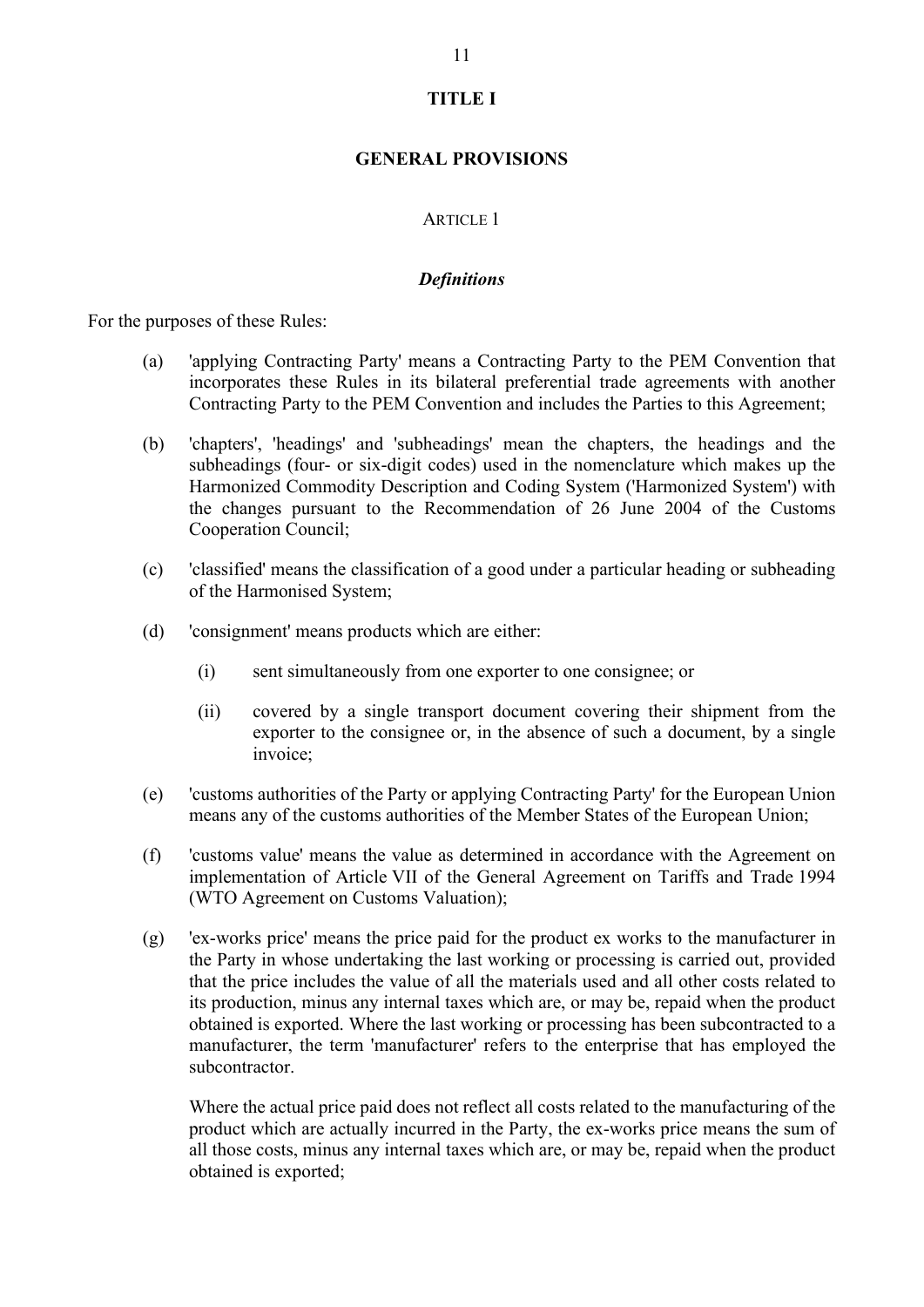- (h) 'fungible material' or 'fungible product' means material or product that is of the same kind and commercial quality, with the same technical and physical characteristics, and which cannot be distinguished from one another;
- (i) 'goods' means both material and product;
- (j) 'manufacture' means any kind of working or processing, including assembly;
- (k) 'material' means any ingredient, raw material, component or part, etc., used in the manufacture of the product;
- (l) 'maximum content of non-originating materials' means the maximum content of non-originating materials which is permitted in order to consider a manufacture to be working or processing sufficient to confer originating status on the product. It may be expressed as a percentage of the ex-works price of the product or as a percentage of the net weight of these materials used falling under a specified group of chapters, chapter, heading or subheading;
- (m) 'product' means the product being manufactured, even if it is intended for later use in another manufacturing operation;
- (n) 'territory' includes the land territory, internal waters and the territorial sea of a Party;
- (o) 'value added' shall be taken to be the ex-works price of the product minus the customs value of each of the materials incorporated which originate in the other applying Contracting Parties with which cumulation is applicable or, where the customs value is not known or cannot be ascertained, the first ascertainable price paid for the materials in the exporting Party;
- (p) 'value of materials' means the customs value at the time of importation of the nonoriginating materials used, or, if this is not known and cannot be ascertained, the first ascertainable price paid for the materials in the exporting Party. Where the value of the originating materials used needs to be established, this point shall be applied mutatis mutandis.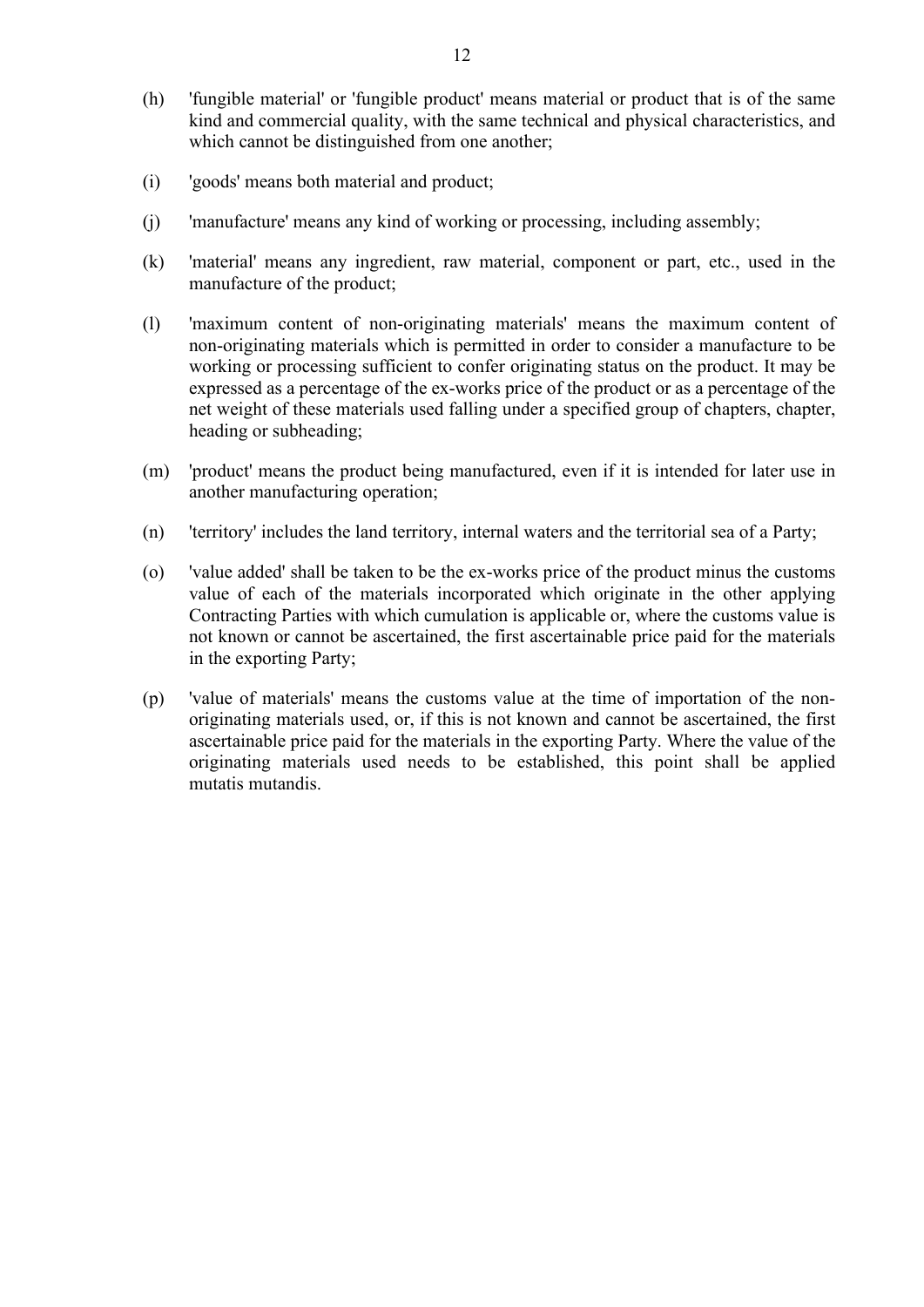#### TITLE II

#### DEFINITION OF THE CONCEPT OF 'ORIGINATING PRODUCTS'

#### ARTICLE 2

#### General requirements

For the purpose of implementing the Agreement, the following products shall be considered as 13<br>
TITLE II<br> **OEFINITION OF THE CONCEPT OF 'ORIGINATING PRODUCTS'**<br>
ARTICLE 2<br> *General requirements*<br>
For the purpose of implementing the Agreement, the following products shall be con<br>
originating in a Party when expo

- 
- (a) products wholly obtained in a Party incorporating of Article 3;<br>
(a) products wholly obtained in a Party, within the meaning of Article 3;<br>
(b) products wholly obtained in a Party, within the meaning of Article 3;<br>
(b) (b) **DEFINITION OF THE CONCEPT OF 'ORIGINATING PRODUCTS'**<br>  $\blacksquare$ <br>  $\blacksquare$ <br>  $\blacksquare$ <br>  $\blacksquare$ <br>  $\blacksquare$ <br>  $\blacksquare$ <br>  $\blacksquare$ <br>  $\blacksquare$ <br>  $\blacksquare$ <br>  $\blacksquare$ <br>
(a)  $\blacksquare$  products wholly obtained in a Party, within the meaning of Article 3;<br> obtained there, provided that such materials have undergone sufficient working or processing in that Party within the meaning of Article 4.

#### ARTICLE 3

## Wholly obtained products

1. The following shall be considered as wholly obtained in a Party when exported to another Party:

- (a) mineral products and natural water extracted from its soil or from its seabed;
- (b) plants, including aquatic plants, and vegetable products grown or harvested there;
- (c) live animals born and raised there;
- (d) products from live animals raised there;
- (e) products from slaughtered animals born and raised there;
- (f) products obtained by hunting or fishing conducted there;
- (g) products of aquaculture where the fish, crustaceans, molluscs and other aquatic invertebrates are born or raised there from eggs, larvae, fry or fingerlings;
- (h) products of sea fishing and other products taken from the sea outside any territorial sea by its vessels;
- (i) products made on board its factory ships exclusively from products referred to in point (h);
- (j) used articles collected there fit only for the recovery of raw materials;
- (k) waste and scrap resulting from manufacturing operations conducted there;
- (l) products extracted from the seabed or below the seabed which is situated outside its territorial sea but where it has exclusive exploitation rights;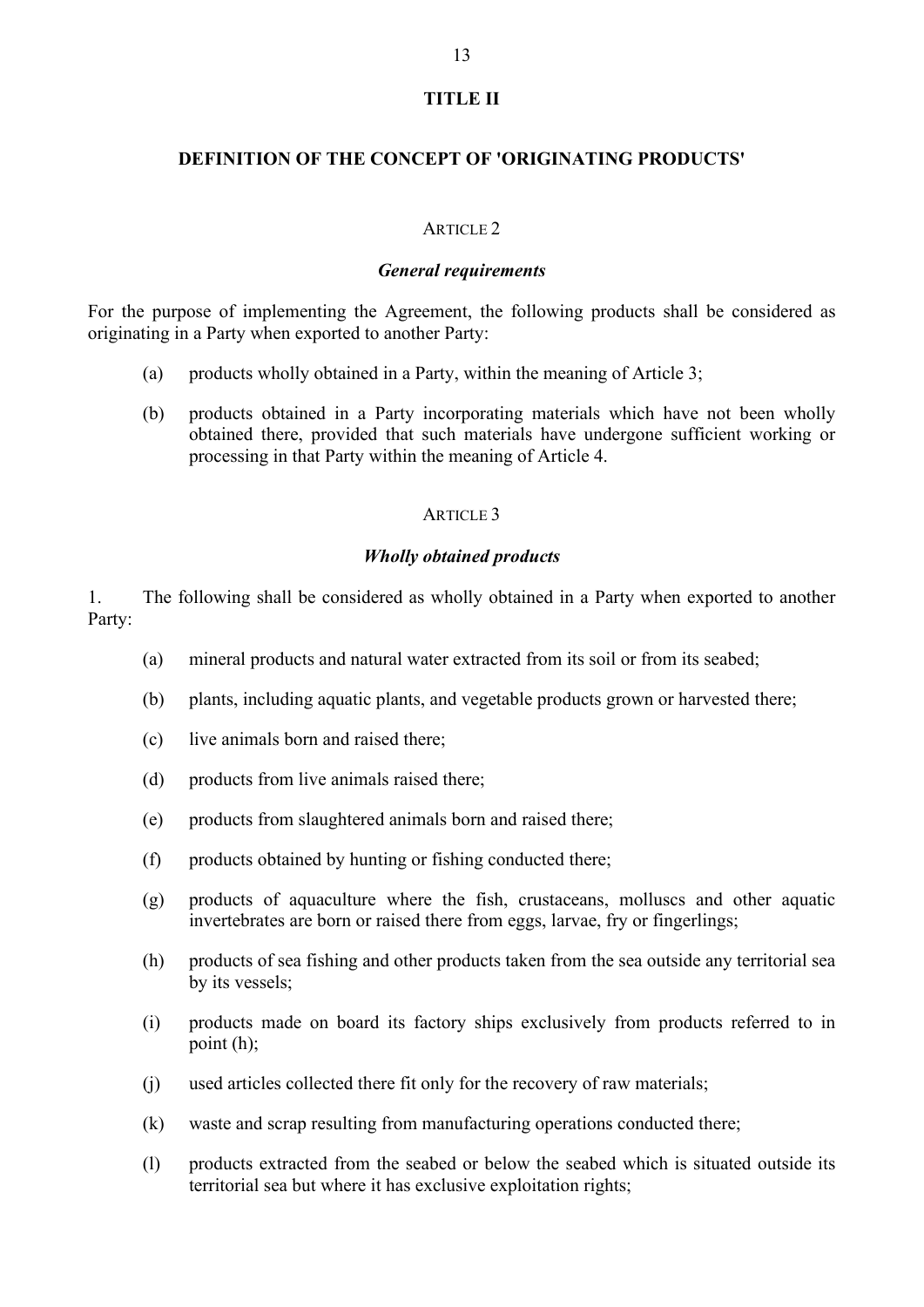(m) goods produced there exclusively from the products specified in points (a) to (l).

2. The terms 'its vessels' and 'its factory ships' in points (h) and (i) of paragraph 1 respectively shall apply only to vessels and factory ships which meet each of the following requirements:

- (a) they are registered in the exporting or the importing Party;
- (b) they sail under the flag of the exporting or the importing Party;
- (c) they meet one of the following conditions:
	- (i) they are at least 50 % owned by nationals of the exporting or the importing Party; or
	-
	- (ii) they are owned by companies which: have their head office and their main place of business in the exporting or the importing Party; and<br>
	– are at least 50 % owned by the exporting or the importing Party or public
		- entities or nationals of these Parties.

3. For the purpose of paragraph 2, when the exporting or the importing Party is the European Union, it means the Member States of the European Union.

4. For the purpose of paragraph 2, the EFTA States are to be considered as one applying Contracting Party.

#### ARTICLE 4

least 50 % owned by nationals of the exporting or the importing<br>med by companies which:<br>merical chere and their main place of business in the exporting or<br>porting Party; and<br>east 50 % owned by the exporting or the importin 1. Without prejudice to paragraph 3 of this Article and to Article 6, products which are not (ii) they are owned by companies which:<br>
- have their head office and their main place of business in the exporting or<br>
the importing Party; and<br>
- are at least 50 % owned by the exporting or the importing Party or public conditions laid down in the list in Annex II for the goods concerned are fulfilled. 2. If a product which has obtained originating status in a product which the paragraph 1 and a product which contained or the EFTA States are to be considered as one applying U.<br>
4. For the purpose of paragraph 2, when the

is used as a material in the manufacture of another product, no account shall be taken of the nonoriginating materials which may have been used in its manufacture.

3. The determination of whether the requirements of paragraph 1 are met, shall be carried out for each product.

However, where the relevant rule is based on compliance with a maximum content of non-originating materials, the customs authorities of the Parties may authorise exporters to calculate the ex-works price of the product and the value of the non-originating materials on an average basis as set out in paragraph 4, in order to take into account the fluctuations in costs and currency rates.

4. Where the second subparagraph of paragraph 3 applies, an average ex-works price of the product and average value of non-originating materials used shall be calculated respectively on the basis of the sum of the ex-works prices charged for all sales of the same products carried out during the preceding fiscal year and the sum of the value of all the non-originating materials used in the manufacture of the same products over the preceding fiscal year as defined in the exporting Party, or,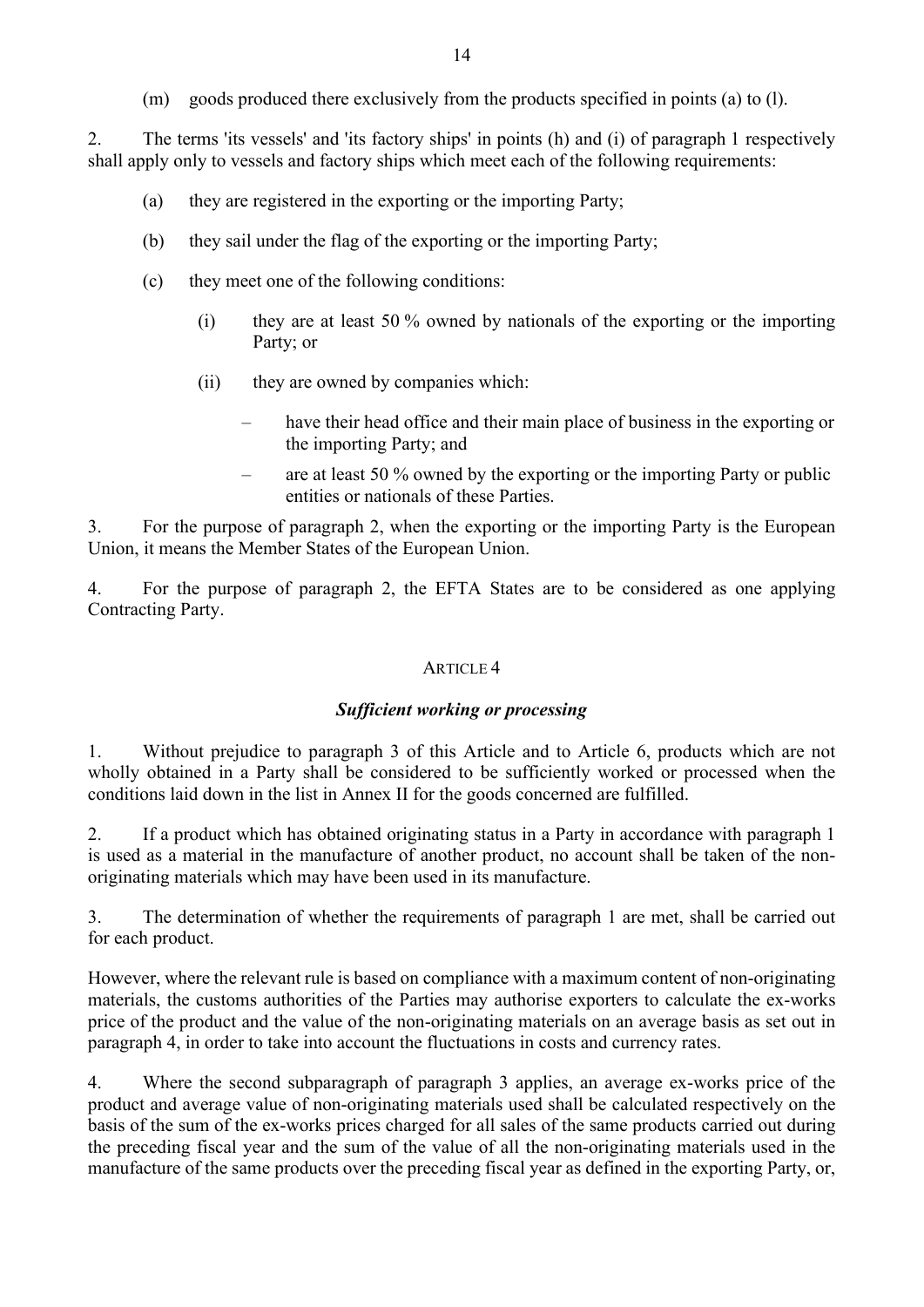where figures for a complete fiscal year are not available, a shorter period which should not be less than three months.

5. Exporters having opted for calculation on an average basis shall consistently apply such a method during the year following the fiscal year of reference, or, where appropriate, during the year following the shorter period used as a reference. They may cease to apply such a method where during a given fiscal year, or a shorter representative period of no less than three months, they record that the fluctuations in costs or currency rates which justified the use of such a method have ceased. where figures for a complete fiscal year are not available, a shorter period which should not be less<br>than three months.<br>
5. Exporters having opted for calculation on an average basis shall consistently apply such a<br>
meth

6. The averages referred to in paragraph 4 shall be used as the ex-works price and the value of non-originating materials, respectively, for the purpose of establishing compliance with the maximum content of non-originating materials.

# ARTICLE 5

## Tolerance rule

non-originating materials which, according to the conditions set out in the list in Annex II, are not to be used in the manufacture of a given product may nevertheless be used, provided that their total net weight or value assessed for the product does not exceed:

- (a) 15 % of the net weight of the product falling within Chapters 2 and 4 to 24, other than processed fishery products of Chapter 16;
- (b) 15 % of the ex-works price of the product for products other than those covered by point (a).

 This paragraph shall not apply to products falling within Chapters 50 to 63 of the Harmonised System, for which the tolerances mentioned in Notes 6 and 7 of Annex I shall apply.

2. Paragraph 1 of this Article shall not allow to exceed any of the percentages for the maximum content of non-originating materials as specified in the rules laid down in the list in Annex II.

3. Paragraphs 1 and 2 of this Article shall not apply to products wholly obtained in a Party within the meaning of Article 3. However, without prejudice to Article 6 and Article 9(1), the tolerance provided for in those provisions shall nevertheless apply to product for which the rule laid down in the list in Annex II requires that the materials which are used in the manufacture of that product are wholly obtained.

#### ARTICLE 6

#### Insufficient working or processing

1. Without prejudice to paragraph 2 of this Article, the following operations shall be considered to be insufficient working or processing to confer the status of an originating product, whether or not the requirements of Article 4 are satisfied:

(a) preserving operations to ensure that the products remain in good condition during transport and storage;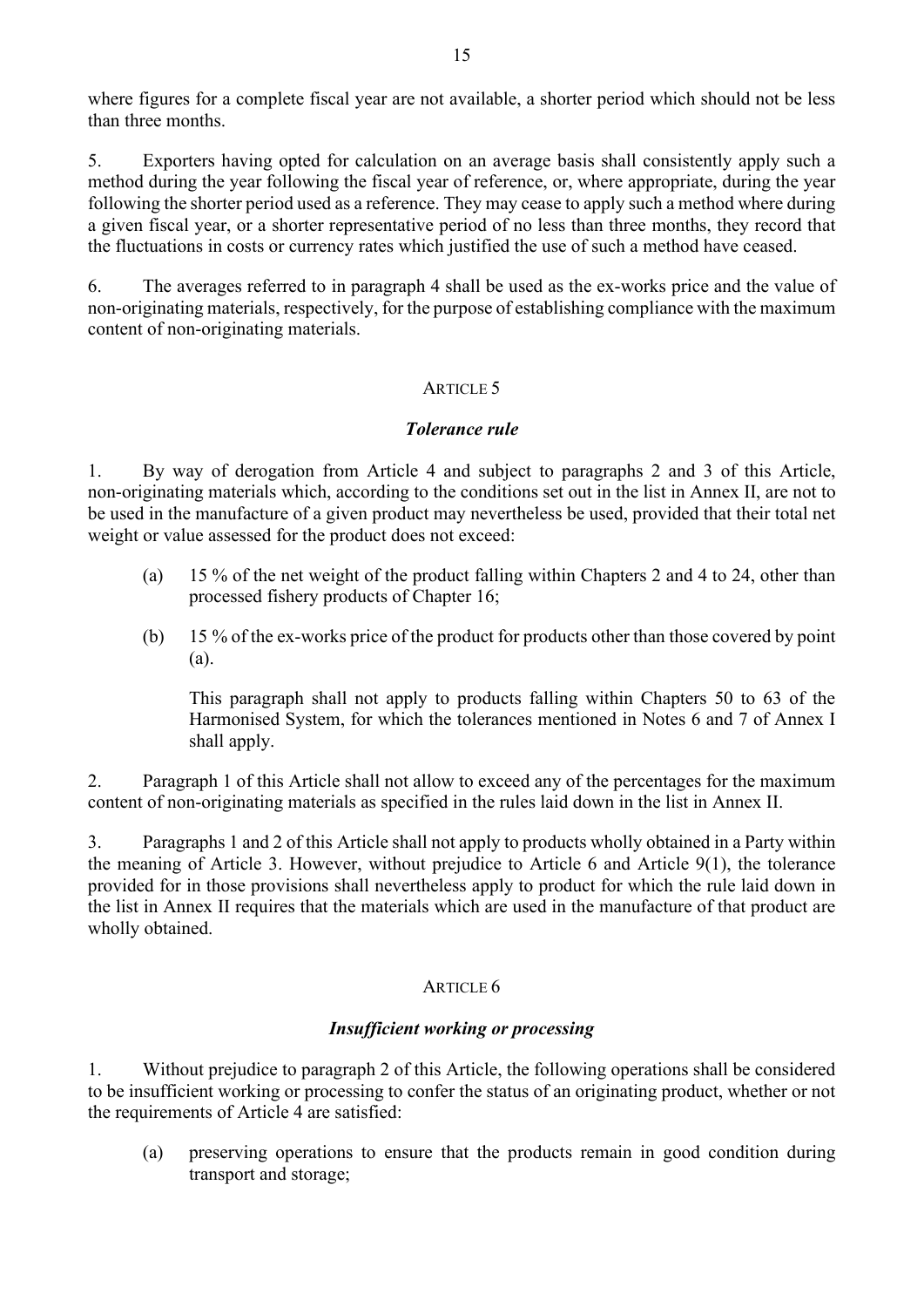- (b) breaking-up and assembly of packages;
- (c) washing, cleaning; removal of dust, oxide, oil, paint or other coverings;
- (d) ironing or pressing of textiles;
- (e) simple painting and polishing operations;
- (f) husking and partial or total milling of rice; polishing, and glazing of cereals and rice;
- (g) operations to colour or flavour sugar or form sugar lumps; partial or total milling of crystal sugar;
- (h) peeling, stoning and shelling, of fruits, nuts and vegetables;
- (i) sharpening, simple grinding or simple cutting;
- (j) sifting, screening, sorting, classifying, grading, matching; (including the making-up of sets of articles);
- (k) simple placing in bottles, cans, flasks, bags, cases, boxes, fixing on cards or boards and all other simple packaging operations;
- (l) affixing or printing marks, labels, logos and other like distinguishing signs on products or their packaging;
- (m) simple mixing of products, whether or not of different kinds;
- (n) mixing of sugar with any material;
- (o) simple addition of water or dilution or dehydratation or denaturation of products;
- (p) simple assembly of parts of articles to constitute a complete article or disassembly of products into parts;
- (q) slaughter of animals;
- (r) a combination of two or more operations specified in points (a) to (q).

2. All the operations carried out in the exporting Party on a given product shall be taken into account when determining whether the working or processing undergone by that product is to be regarded as insufficient within the meaning of paragraph 1.

#### ARTICLE 7

# Cumulation of origin

1. Without prejudice to Article 2, products shall be considered as originating in the exporting Party when exported to another Party if they are obtained there, incorporating materials originating in any applying Contracting Party other than the exporting Party provided that the working or processing carried out in the exporting Party goes beyond the operations referred to in Article 6. It shall not be necessary for such materials to have undergone sufficient working or processing.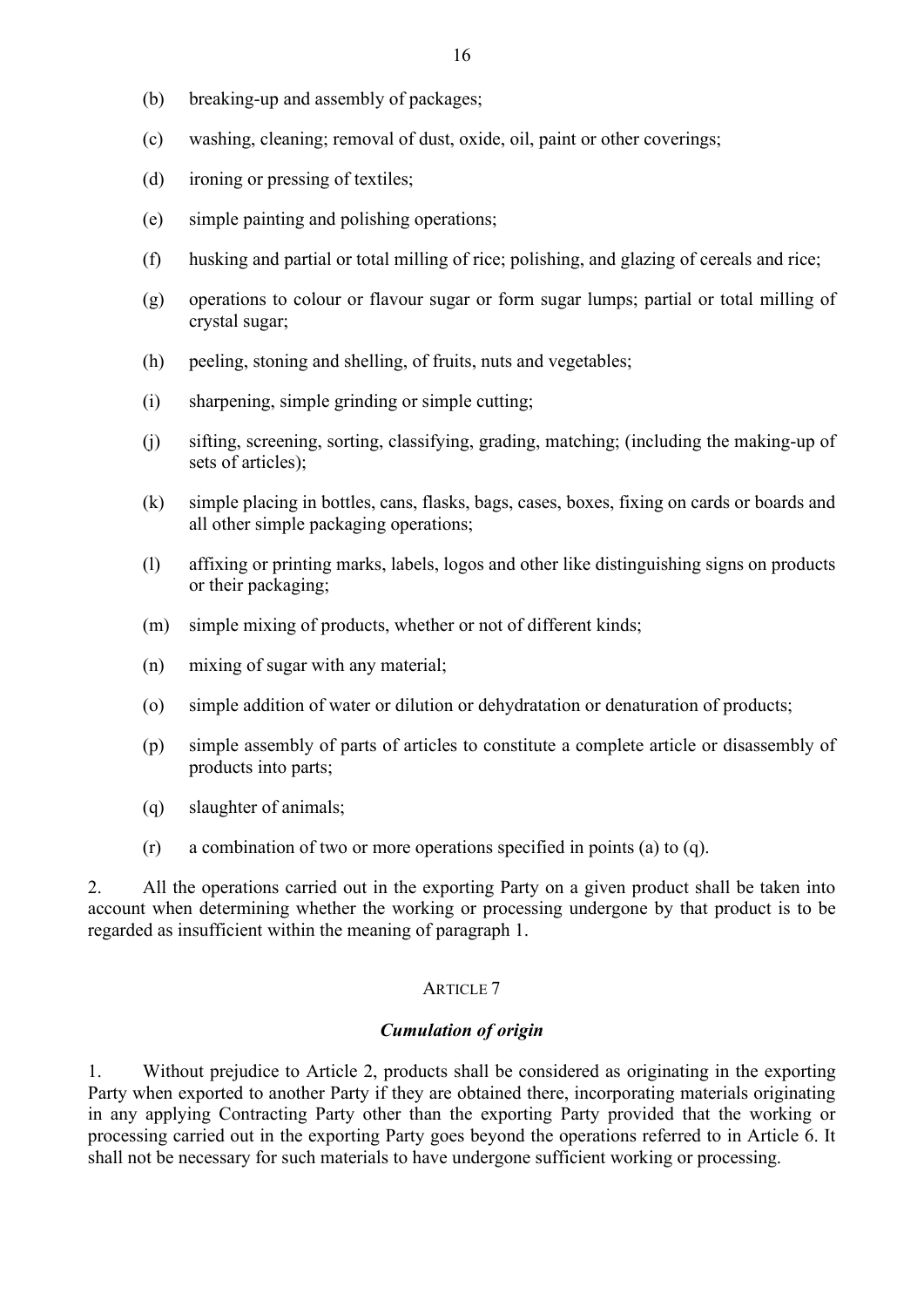2. Where the working or processing carried out in the exporting Party does not go beyond the operations referred to in Article 6, the product obtained by incorporating materials originating in any other applying Contracting Party, shall be considered as originating in the exporting Party only where the value added there is greater than the value of the materials used originating in any of the other applying Contracting Parties. If this is not so, the product obtained shall be considered as originating in the applying Contracting Party which accounts for the highest value of originating materials used in the manufacture in the exporting Party.

3. Without prejudice to Article 2, and with the exclusion of products falling within Chapters 50 to 63, working or processing carried out in an applying Contracting Party other than the exporting Party shall be considered as having been carried out in the exporting Party when the products obtained undergo subsequent working or processing in this exporting Party.

4. Without prejudice to Article 2, for products falling within Chapters 50 to 63 and only for the purpose of bilateral trade between the Parties, working or processing carried out in the importing Party shall be considered as having been carried out in the exporting Party when the products undergo subsequent working or processing in this exporting Party.

For the purpose of this paragraph, the participants in the European Union's Stabilisation and Association process and the Republic of Moldova are to be considered as one applying Contracting Party.

5. The Parties may opt to extend the application of paragraph 3 of this Article on importation of products falling within Chapters 50 to 63 unilaterally. A Party that opts for such extension shall notify the other Party and inform the European Commission in accordance with Article 8(2).

6. For the purpose of cumulation within the meaning of paragraphs 3 to 5 of this Article, the originating products shall be considered as originating in the exporting Party only if the working or processing undergone there goes beyond the operations referred to in Article 6.

7. Products originating in the applying Contracting Parties referred to in paragraph 1 which do not undergo any working or processing in the exporting Party shall retain their origin if exported into one of the other applying Contracting Parties.

# ARTICLE 8

# Conditions for the application of cumulation of origin

- 
- Party.<br>
5. The Parties may opt to extend the application of paragraph 3 of this Article con importation of<br>
products falling within Chapters 50 to 63 unilaterally. A Party that optis for such extension shall notify<br>
the o The Parties may opt to extend the application of paragraph 3 of this Article on importation of<br>s falling with in Chapters 50 to 63 unilaterally. A Party that optis for such extension shall notify<br>a falling with one for th Agreement on Tariffs and Trade 1994 (GATT) is applicable between the applying Contracting Parties involved in the acquisition of the originating status and the applying Contracting Party of destination; and (b) goods shall be considered as originating in the exporting Party only if the working or<br>
ing undergone there goes beyond the operations referred to in Article 6.<br>
Products originating in the applying Contracting Partie 7. Products originating in the applying Contracting Partics referred to in paragraph 1 which do<br>not undergo any working or processing in the exporting Party shall retain their origin if exported into<br>one of the other appl one of the other applying Contracting Partics.<br>
ARTICLE 8<br>
Conditions for the application of cumulation of origin<br>
1. The cumulation provided for in Article 7 may be applied only provided that:<br>
(a) a preferential trade a
	- those given in these Rules.

published in the Official Journal of the European Union (C series) and in an official publication in

The cumulation provided for in Article 7 shall apply from the date indicated in those notices.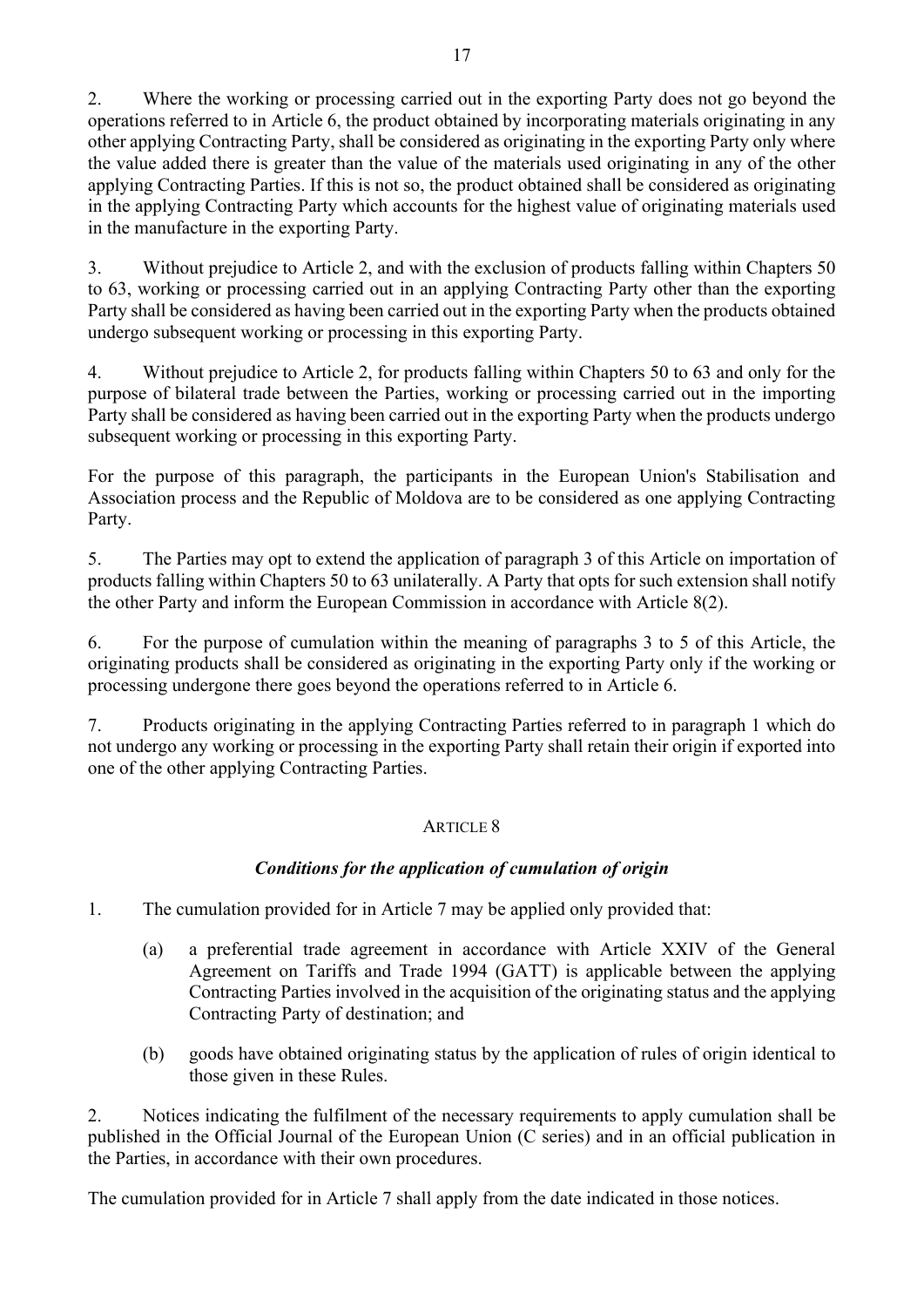The Parties shall provide the European Commission with details of the relevant agreements concluded with other applying Contracting Parties, including the dates of entry into force of these Rules.

3. The proof of origin should include the statement in English 'CUMULATION APPLIED WITH (name of the relevant applying Contracting Party/Parties in English)' when products obtained the originating status by application of cumulation of origin in accordance with Article 7. 4. The Parties agree to waive the obligation to include in the proof of origin the statement 18<br>
18<br>
18<br>
The Parties shall provide the European Commission with details of the relevant agreements concluded<br>
with other applying Contracting Partics, including the dates of entry into force of these Rules.<br>
3. The pro with other applying Contracting Parties, including the dates of entry into force of these Rules.<br>
3. The proof of origin should include the statement in English) CUMULATION APPLIED<br>
WITH (name of the relevant applying Con

In cases where a movement certificate EUR.1 is used as a proof of origin, that statement shall be made in Box 7 of the movement certificate EUR.1.

referred to in Article 8(3).

#### ARTICLE 9

#### Unit of qualification

is considered to be the basic unit when determining classification using the nomenclature of the Harmonised System. It follows that:

- (a) when a product composed of a group or assembly of articles is classified under the terms of the Harmonised System in a single heading, the whole constitutes the unit of qualification;
- (b) when a consignment consists of a number of identical products classified under the same heading of the Harmonised System, each individual item shall be taken into account when applying these Rules.

2. Where under General Rule 5 of the Harmonised System packaging is included with the product for classification purposes, it shall be included for the purposes of determining origin.

3. Accessories, spare parts and tools dispatched with a piece of equipment, machine, apparatus or vehicle which are part of the normal equipment and included in the ex-works price thereof shall be regarded as one with the piece of equipment, machine, apparatus or vehicle in question.

#### ARTICLE 10

#### Sets

Sets, as defined in General Rule 3 of the Harmonised System, shall be regarded as originating when all the component products are originating.

When a set is composed of originating and non-originating products, the set as a whole shall however be regarded as originating, provided that the value of the non-originating products does not exceed 15 % of the ex-works price of the set.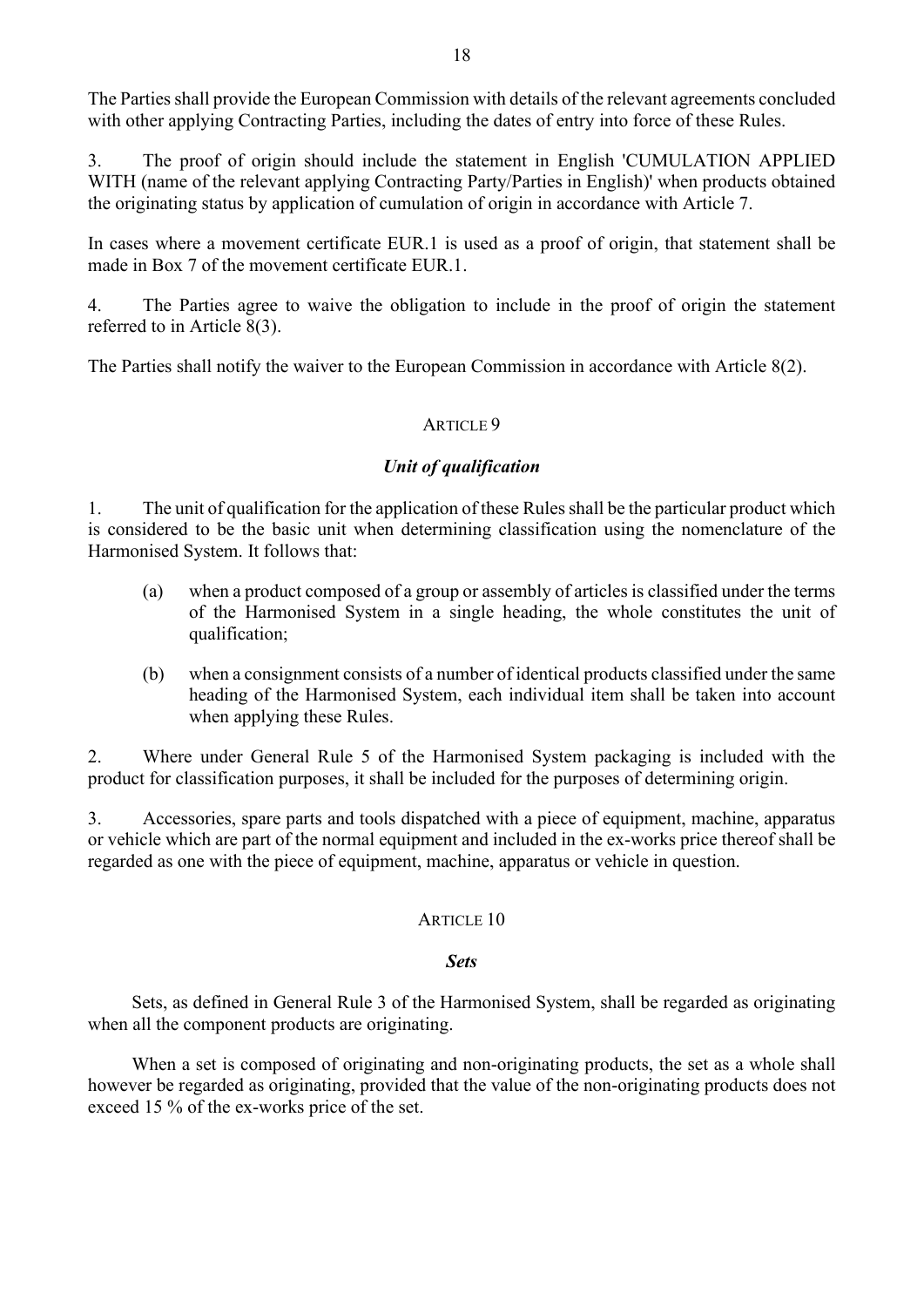# ARTICLE 11

#### Neutral elements

ISP ARTICLE 11<br>
In order to determine whether a product is an originating product, no account shall be taken of the<br>
origin of the following which might be used in its manufacture:<br>
(a) energy and fuel;<br>
(b) plant and equi origin of the following which might be used in its manufacture: 19<br>
ARTICLE 11<br> *Neutral elements*<br>
r to determine whether a product is an originating product, no account sh<br>
of the following which might be used in its manufacture:<br>
(a) energy and fuel;<br>
(b) plant and equipment;<br>
(c) m

- 
- (b) plant and equipment;
- (c) machines and tools;
- (d) any other goods which do not enter, and which are not intended to enter, into the final composition of the product.

# ARTICLE 12

#### Accounting segregation

1. If originating and non-originating fungible materials are used in the working or the full over the set of the set of the set of the set of the set of the materials (a) energy and fuel;<br>
(b) plant and equipment;<br>
(c) mac a product, economic operators may ensure the management of materials using the accounting segregation method, without keeping the materials on separate stocks.

2. Economic operators may ensure the management of originating and non-originating fungible products of heading 1701 using the accounting segregation method, without keeping the products on separate stocks.

3. The Parties may require that the application of accounting segregation is subject to prior authorisation by the Customs authorities. The Customs authorities may grant the authorisation subject to any conditions they deem appropriate and shall monitor the use made of the authorisation. The Customs authorities may withdraw the authorisation whenever the beneficiary makes improper use of the authorisation in any manner whatsoever or fails to fulfil any of the other conditions laid down in these Rules.

Through the use of accounting segregation it must be ensured that, at any time, no more products can be considered as 'originating in the exporting Party than would have been the case if a method of physical segregation of the stocks had been used.

The method shall be applied and the application thereof shall be recorded on the basis of the general accounting principles applicable in the exporting Party.

4. The beneficiary of the method referred to in paragraphs 1 and 2 shall make out or apply for proofs of origin for the quantity of products which may be considered as originating in the exporting Party. At the request of the customs authorities, the beneficiary shall provide a statement of how the quantities have been managed.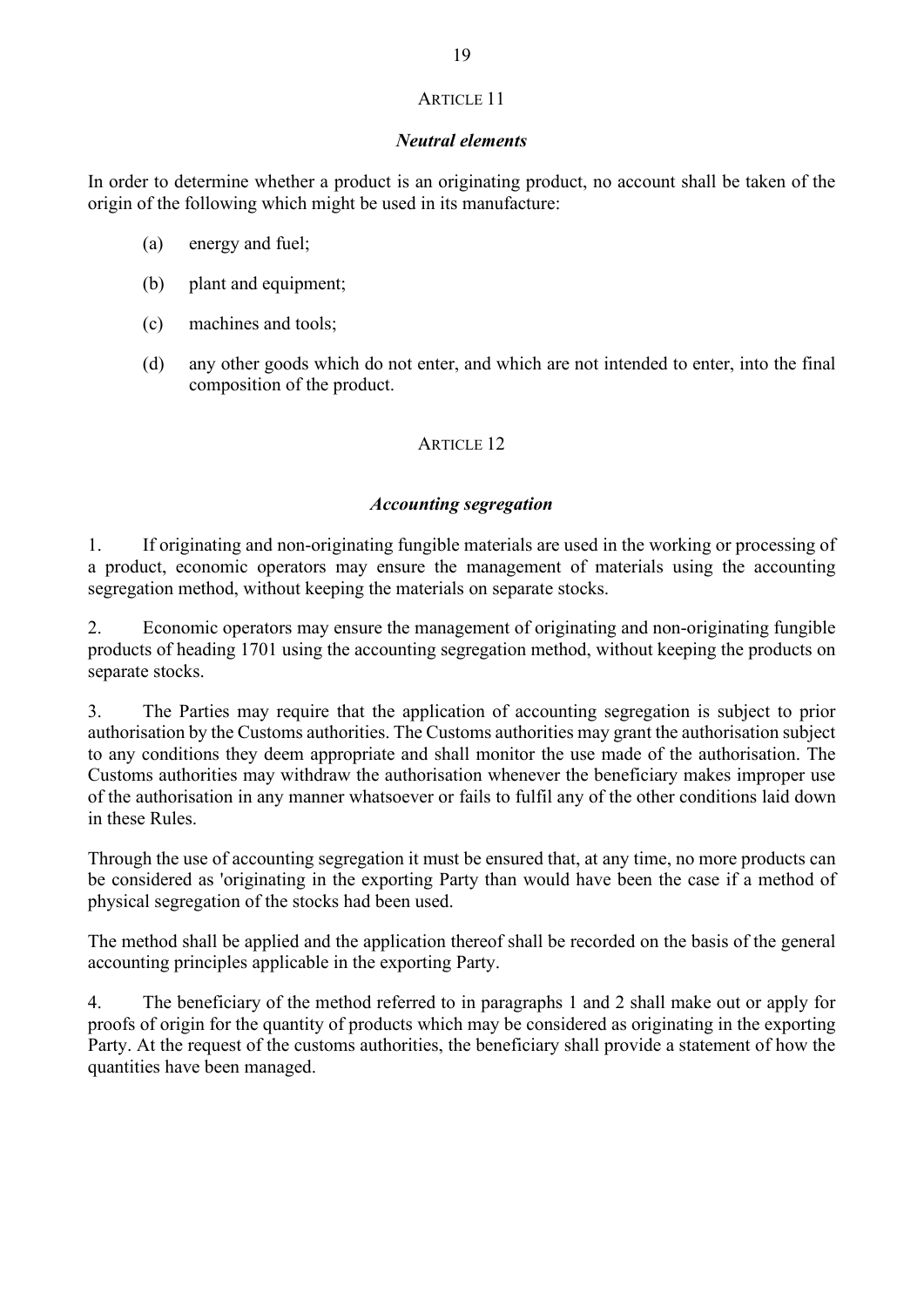# TITLE III

#### TERRITORIAL REQUIREMENTS

#### ARTICLE 13

#### Principle of territoriality

concerned.

20<br>
1. THE III<br>
1. The conditions set out in Title II shall be fulfilled without any interruption in the Party<br>
2. If originating products exported from a Party to another country are returned, they shall be<br>
considered to 2. If originating products exported from a Party to another country are returned, they shall be considered to be non-originating, unless it can be demonstrated to the satisfaction of the customs authorities that: (b) The conditions set out in Title II shall be fulfilled without any interruption in the Party<br>
The originating products exported from a Party to another country are returned, they shall be<br>
tred to be non-originating, un

- (a) the products returned are the same as those which were exported; and
- (b) they have not undergone any operations beyond that necessary to preserve them in good condition while in that country or while being exported.

3. The obtention of originating status in accordance with the conditions set out in Title II shall not be affected by working or processing done outside the exporting Party on materials exported from this Party and subsequently re-imported there, provided: (i) the total added value acquired outside the exported; and the total and the total and the total and the exportion while being exported.<br>
Ention of originating status in accordance with the conditions set out in Title II not is returned are the same as those which were exported; and<br>
are not undergone any operations beyond that necessary to preserve them in good<br>
of originating status in accordance with the conditions set out in Title II s

- (a) those materials are wholly obtained in the exporting Party or have undergone working or processing beyond the operations referred to in Article 6 prior to being exported; and
- - (i) the re-imported products have been obtained by working or processing the exported materials; and
	- which originating status is claimed.

4. For the purposes of paragraph 3 of this Article, the conditions for obtaining originating status set out in Title II shall not apply to working or processing done outside the exporting Party. However, where, in the list in Annex II, a rule setting a maximum value for all the non-originating materials incorporated is applied in determining the originating status of the end product, the total value of the non-originating materials incorporated in the territory of the exporting Party, taken together with the total added value acquired outside this Party by applying this Article, shall not exceed the stated percentage.

5. For the purposes of applying paragraphs 3 and 4, 'total added value' shall be taken to mean all costs arising outside the exporting Party, including the value of the materials incorporated there.

6. Paragraphs 3 and 4 of this Article shall not apply to products which do not fulfil the conditions set out in the list in Annex II or which can be considered sufficiently worked or processed only if the general tolerance fixed in Article 5 is applied.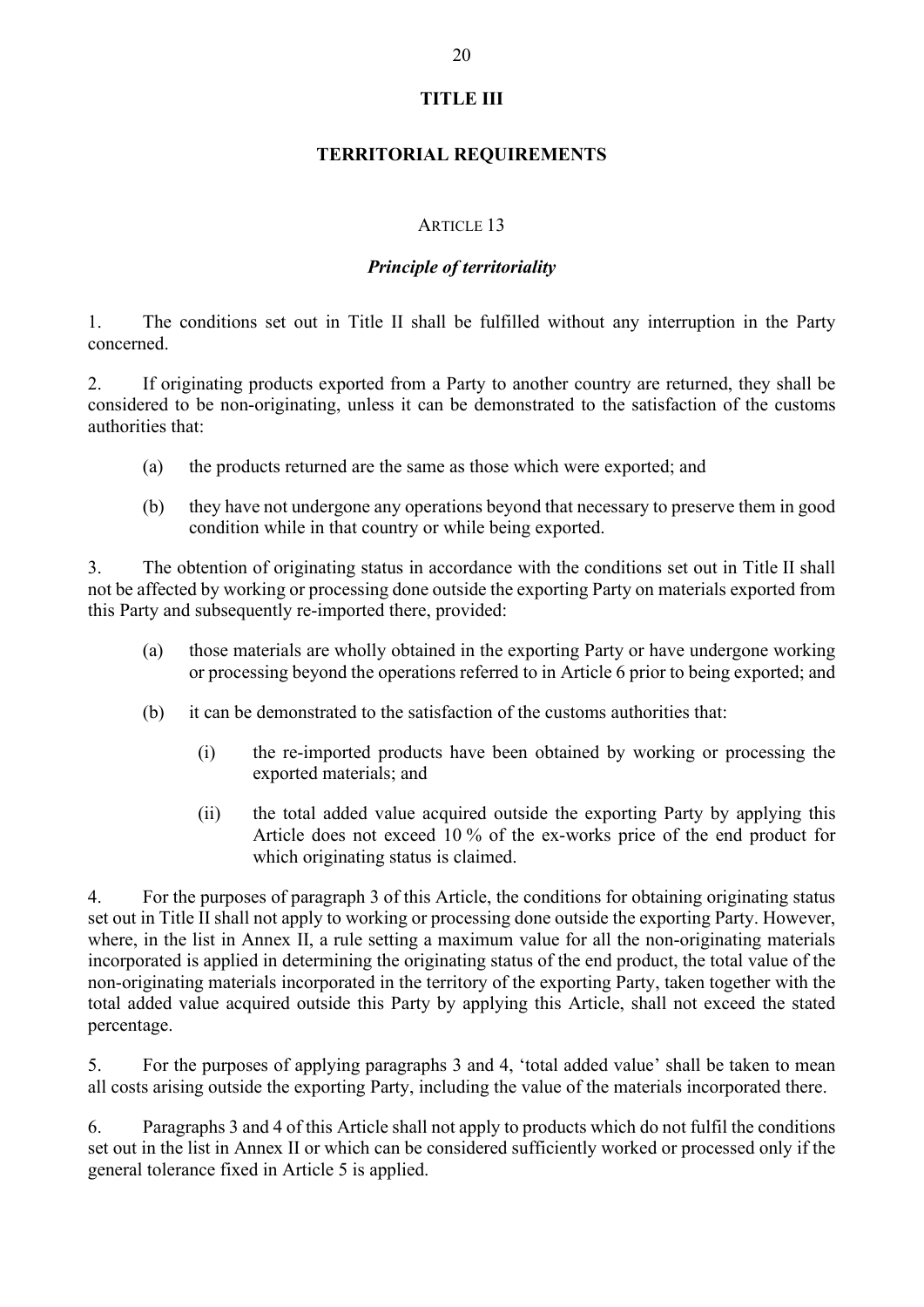7. Any working or processing of the kind covered by this Article and done outside the exporting Party shall be done under the outward processing arrangements, or similar arrangements.

## ARTICLE 14

#### Non-alteration

1. The preferential treatment provided for under the Agreement shall apply only to products satisfying the requirements of these Rules and declared for importation in a Party provided that those products are the same as those exported from the exporting Party. They shall not have been altered, transformed in any way or subjected to operations other than to preserve them in good condition or than adding or affixing marks, labels, seals or any documentation to ensure compliance with specific domestic requirements of the importing Party carried out under customs supervision in the third country(ies) of transit or splitting prior to being declared for home use.

2. Storage of products or consignments may take place provided they remain under customs supervision in the third country(ies) of transit.

3. Without prejudice to Title V of this Appendix, the splitting of consignments may take place, provided they remain under customs supervision in the third country(ies) of splitting.

4. In the case of doubt, the importing Party may request the importer or its representative to submit at any time all appropriate documents to provide evidence of compliance with this Article, which may be given by any documentary evidence, and notably by:

- (a) contractual transport documents such as bills of lading;
- (b) factual or concrete evidence based on marking or numbering of packages;
- (c) a certificate of non-manipulation provided by the customs authorities of the country(ies) of transit or splitting or any other documents demonstrating that the goods remained under customs supervision in the country(ies) of transit or splitting; or
- (d) any evidence related to the goods themselves.

#### ARTICLE 15

#### **Exhibitions**

1. Originating products, sent for exhibition in a country other than with which cumulation is applicable in accordance with Articles 7 and 8 and sold after the exhibition for importation in a Party, shall benefit on importation from the relevant agreement provided it is shown to the satisfaction of the customs authorities that:

- (a) an exporter has consigned the products from a Party to the country in which the exhibition is held and has exhibited them there;
- (b) the products have been sold or otherwise disposed of by that exporter to a person in another Party;
- (c) the products have been consigned during the exhibition or immediately thereafter in the state in which they were sent for exhibition; and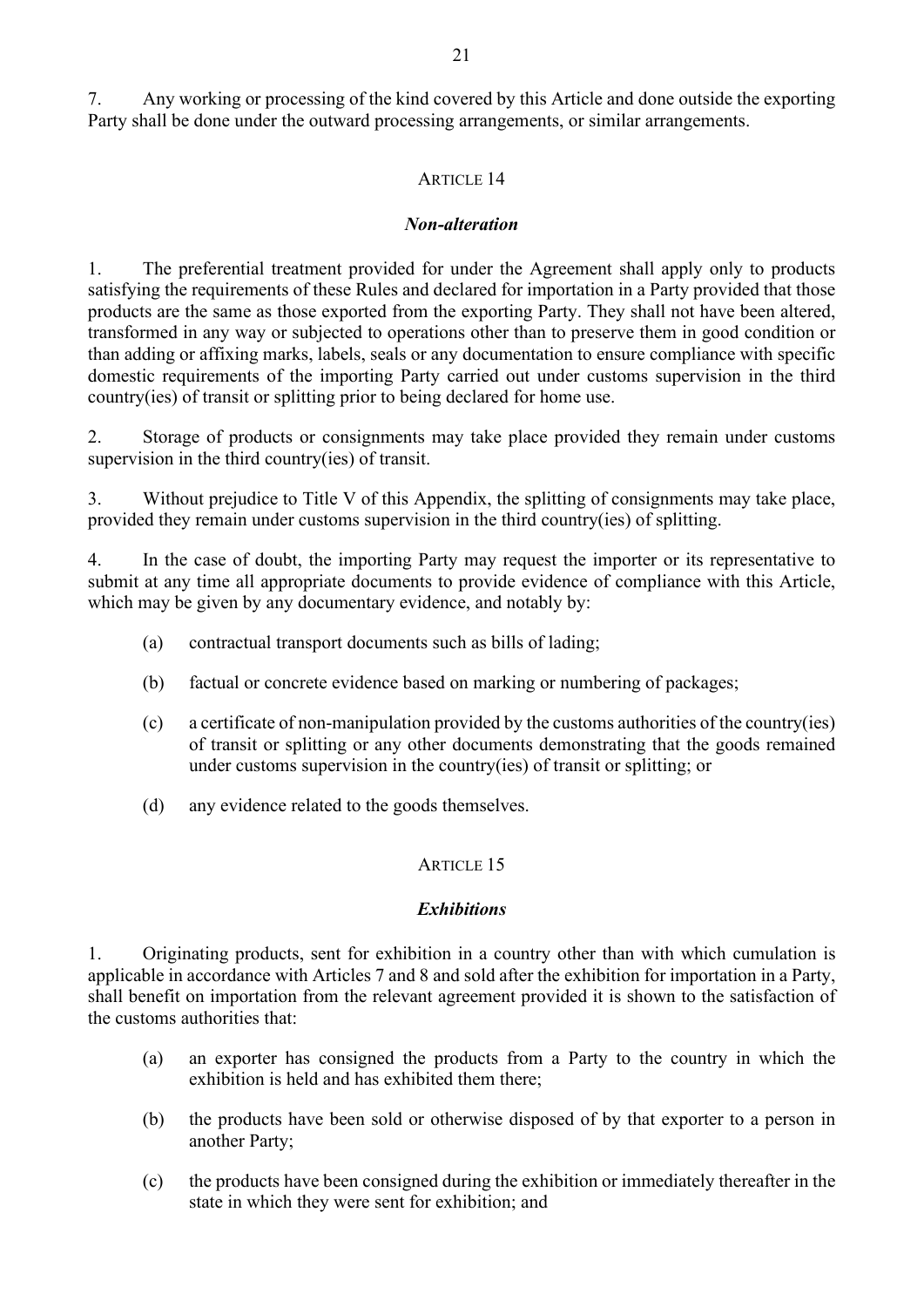(d) the products have not, since they were consigned for exhibition, been used for any purpose other than demonstration at the exhibition.

2. A proof of origin shall be issued or made out in accordance with Title V of this Appendix and 22<br>
(d) the products have not, since they were consigned for exhibition, been used for any<br>
purpose other than demonstration at the exhibition.<br>
2. A proof of origin shall be issued or made out in accordance with Title V o address of the exhibition shall be indicated thereon. Where necessary, additional documentary evidence of the conditions under which they have been exhibited may be required.

3. Paragraph 1 shall apply to any trade, industrial, agricultural or crafts exhibition, fair or similar public show or display which is not organised for private purposes in shops or business premises with a view to the sale of foreign products, and during which the products remain under customs control.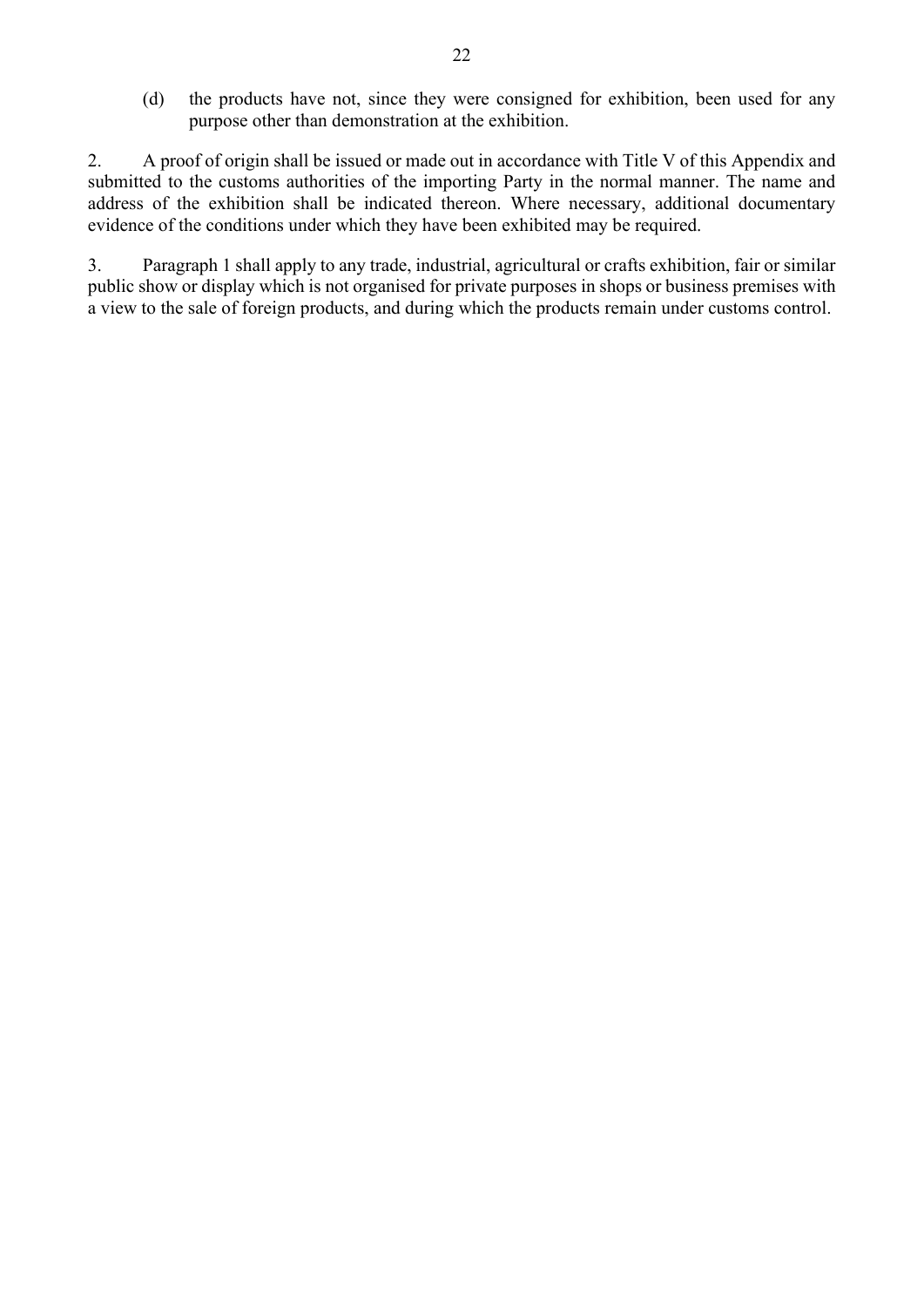## DRAWBACK OR EXEMPTION

# ARTICLE 16

#### Drawback of or exemption from customs duties

23<br>
1. **ITTLE IV**<br>
1. **DRAWBACK OR EXEMPTION**<br>
2. **ARTICLE 16**<br>
1. **Non-originating materials used in the manufacture of products falling within Chapters 50 to<br>
3. <b>Originating materials used in the manufacture of products** 63 of the Harmonised System originating in a Party for which a proof of origin is issued or made out in accordance with Title V of this Appendix shall not be subject in the exporting Party to drawback of or exemption from customs duties of whatever kind.

2. The prohibition in paragraph 1 shall apply to any arrangement for refund, remission or nonpayment, partial or complete, of customs duties or charges having an equivalent effect, applicable in the exporting Party to materials used in the manufacture, where such refund, remission or nonpayment applies, expressly or in effect, when products obtained from the said materials are exported and not when they are retained for home use there.

3. The exporter of products covered by a proof of origin shall be prepared to submit at any time, upon request from the customs authorities, all appropriate documents proving that no drawback has been obtained in respect of the non-originating materials used in the manufacture of the products concerned and that all customs duties or charges having equivalent effect applicable to such materials have actually been paid. 1. Non-originating materials used in the manufacture of products falling within Chapters 50 to 63 of the Harmonised System originating in a Party for which a proof of origin is issued or made out in accordance with Title V

products that obtained originating status by application of cumulation of origin covered by Article 7(4) or (5).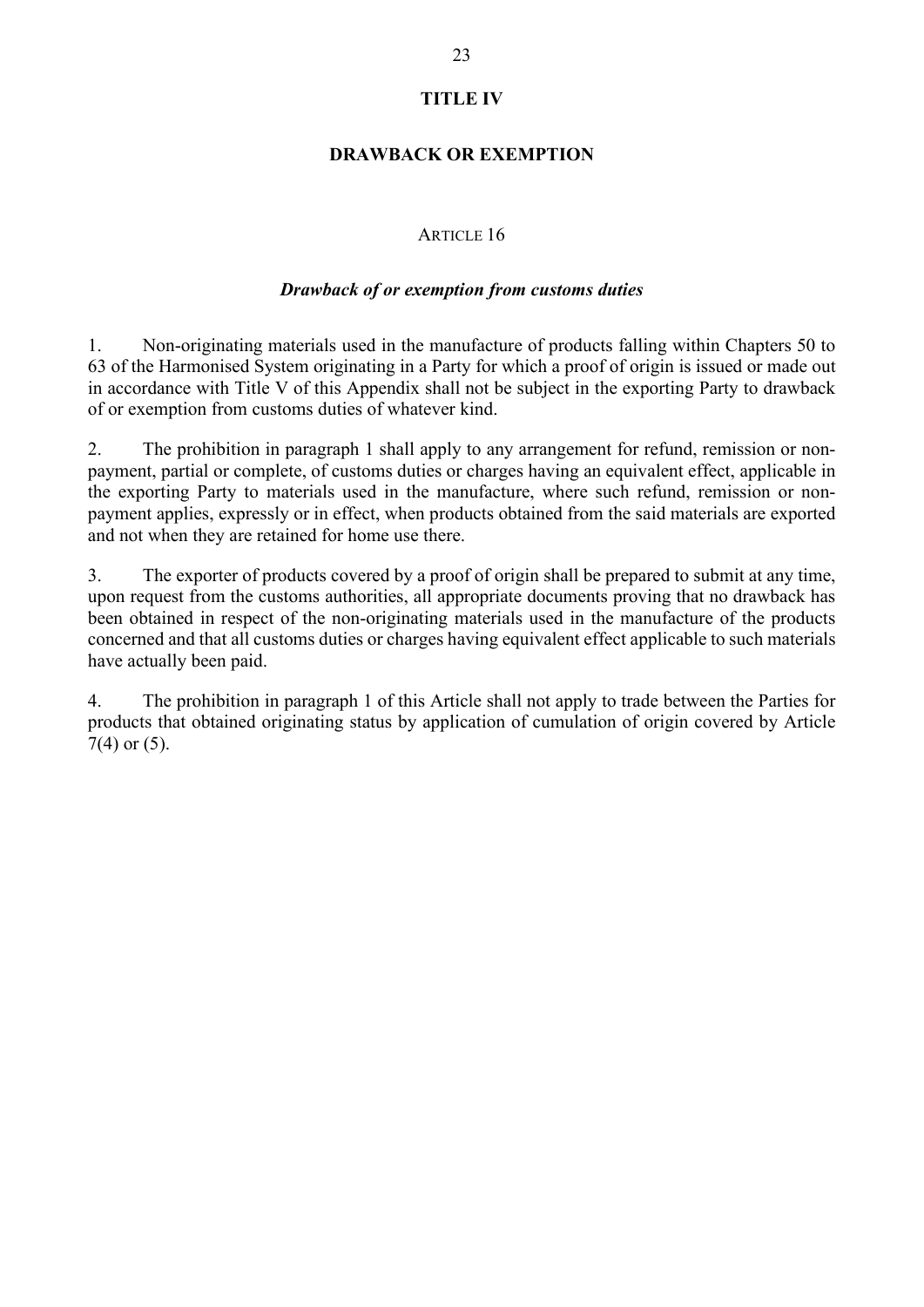# TITLE V

# PROOF OF ORIGIN

# ARTICLE 17

# General requirements

24<br>
TITLE V<br> **PROOF OF ORIGIN**<br>
ARTICLE 17<br> *General requirements*<br>
1. Products originating in one of the Parties shall, on importation into another Party, benefit from<br>
the provisions of the Agreement upon submission of o the provisions of the Agreement upon submission of one of the following proofs of origin:

- Appendix;
- (a) a movement certificate EUR.1, a specimen of which appears in Annex IV to this Appendix;<br>
(a) a movement upon submission of one of the following proofs of origin:<br>
(a) a movement certificate EUR.1, a specimen of which (b) in the cases specified in Article 18(1), a declaration, subsequently referred to as the cases specified in Article 18(1), a declaration, subsequently referred to as the cases specified in Article 18(1), a declaration, 'origin declaration' given by the exporter on an invoice, a delivery note or any other commercial document which describes the products concerned in sufficient detail to enable them to be identified; the text of the origin declaration appears in Annex III to this Appendix.

2. Notwithstanding paragraph 1 of this Article, originating products within the meaning of these Rules shall, in the cases specified in Article 27, benefit from the provisions of the Agreement without it being necessary to submit any of the proofs of origin referred to in paragraph 1 of this Article.

3. Without prejudice to paragraph 1, the Parties may agree that, for the preferential trade between them, proofs of origin listed in points (a) and (b) of paragraph 1 are replaced by statements on origin made out by exporters registered in an electronic database in accordance with the internal legislation of the Parties.

The use of a statement on origin made out by the exporters registered in an electronic database agreed by two or more applying Contracting Parties shall not impede the use of diagonal cumulation with other applying Contracting Parties.

4. For the purposes of paragraph 1, the Parties may agree to establish a system that allows proofs of origin listed in points (a) and (b) of paragraph 1 to be issued electronically and/or submitted electronically.

5. For the purpose of Article 7, if Article 8(4) applies, the exporter established in an applying Contracting Party who issues, or applies for, a proof of origin on the basis of another proof of origin which benefits from a waiver from the obligation to include the statement as otherwise required by Article 8(3) shall take all necessary steps to ensure that the conditions for applying cumulation are fulfilled and shall be prepared to submit all relevant documents to the customs authorities.

# ARTICLE 18

# Conditions for making out an origin declaration

1. An origin declaration as referred to in point (b) of Article 17(1) may be made out: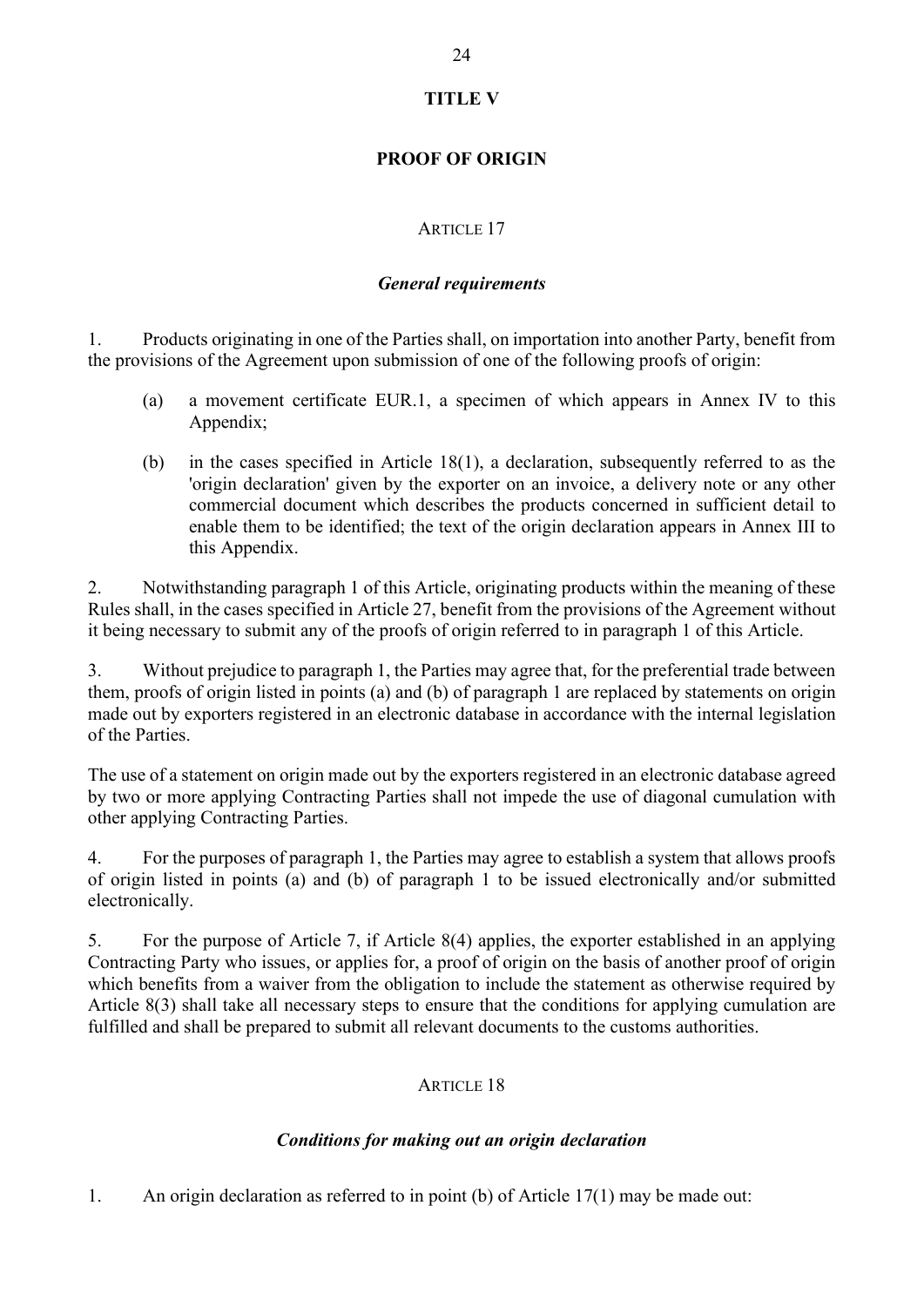- (a) by an approved exporter within the meaning of Article 19; or
- (b) by any exporter for any consignment consisting of one or more packages containing originating products the total value of which does not exceed EUR 6 000.

2. An origin declaration may be made out if the products can be considered as originating in an applying Contracting Party and fulfil the other requirements of these Rules.

3. The exporter making out an origin declaration shall be prepared to submit at any time, at the request of the customs authorities of the exporting Party, all appropriate documents proving the originating status of the products concerned as well as the fulfilment of the other requirements of these Rules.

4. An origin declaration shall be made out by the exporter by typing, stamping or printing on the invoice, the delivery note or another commercial document, the declaration, the text of which appears in Annex III to this Appendix, using one of the linguistic versions set out in that Annex and in accordance with the provisions of the national law of the exporting country. If the declaration is handwritten, it shall be written in ink in printed characters.

5. Origin declarations shall bear the original signature of the exporter in manuscript. However, an approved exporter within the meaning of Article 19 shall not be required to sign such declarations provided that he gives the customs authorities of the exporting Party a written undertaking that he accepts full responsibility for any origin declaration which identifies him as if it had been signed in manuscript by him.

6. An origin declaration may be made out by the exporter when the products to which it relates are exported, or after exportation (the 'retrospective origin declaration') on condition that it is presented in the importing country within two years after the importation of the products to which it relates. moved that he gives the customs authorities of the exporting Party a written undertaking that he are exports full responsibility for any origin declaration which identifies him as if it had been signed in manuscript by him 6.<br>
An origin declaration may be made out by the exporter when the products to which it relates.<br>
are exported, or after exportation (the 'retrospective origin declaration') on condition that it is<br>
presented in the import

Where the splitting of a consignment takes place in accordance with Article 14(3) and provided that the same two-year deadline is respected, the retrospective origin declaration shall be made out by the approved exporter of the exporting Party of the products.

# ARTICLE 19

# Approved exporter

authorise any exporter established in that Party (the 'approved exporter'), to make out origin declarations irrespective of the value of the products concerned.

authorities, all guarantees necessary to verify the originating status of the products as well as the fulfilment of the other requirements of these Rules.

3. The customs authorities shall grant to the approved exporter a customs authorisation number which shall appear on the origin declaration.

4. The customs authorities shall verify the proper use of an authorisation. They may withdraw ARTICLE 19<br> **Approved exporter**<br>
1. The customs authorities of the exporting Party may, subject to national requirements,<br>
authorise any exporter established in that Party (the 'approved exporter'), to make out origin<br>
2. exporter no longer offers the guarantees referred to in paragraph 2.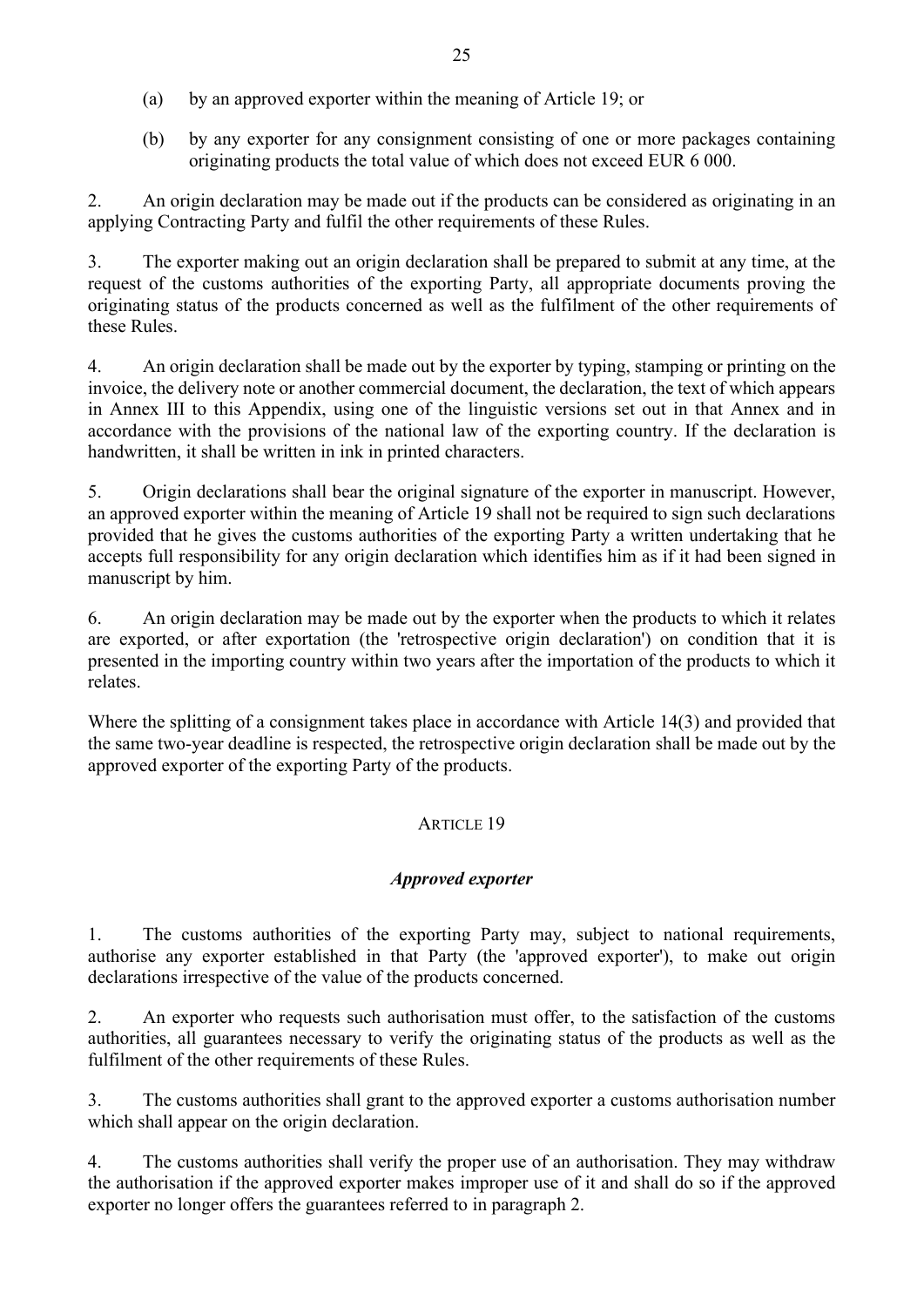# ARTICLE 20

# Procedure for issuing of a movement certificate EUR.1

26<br> **ARTICLE 20**<br> **A movement certificate FUR.1**<br>
1. A movement certificate EUR.1 shall be issued by the customs authorities of the exporting<br>
Party on application having been made in writing by the exporter or, under the Party on application having been made in writing by the exporter or, under the exporter's responsibility, by his authorised representative.

2. For that purpose, the exporter or his authorised representative shall fill in both the movement certificate EUR.1 and the application form, specimens of which appear in Annex IV to this Appendix. Those forms shall be completed in one of the languages in which the Agreement is drawn up and in accordance with the provisions of the national law of the exporting country. If the completion of the forms is done in handwriting, they shall be completed in ink in printed characters. The description of the products shall be given in the box reserved for this purpose without leaving any blank lines. Where the box is not completely filled, a horizontal line shall be drawn below the last line of the description, the empty space being crossed through.

3. The movement certificate EUR.1 shall include the statement in English 'TRANSITIONAL RULES' in box 7.

4. The exporter applying for the issue of a movement certificate EUR.1 shall be prepared to submit at any time, at the request of the customs authorities of the exporting Party where the movement certificate EUR.1 is issued, all appropriate documents proving the originating status of the products concerned as well as the fulfilment of the other requirements of these Rules.

5. A movement certificate EUR.1 shall be issued by the customs authorities of the exporting Party if the products concerned can be considered as products originating and fulfil the other requirements of these Rules.

6. The customs authorities issuing movement certificates EUR.1 shall take any steps necessary to verify the originating status of the products and the fulfilment of the other requirements of these Rules. For that purpose, they shall have the right to call for any evidence and to carry out any inspection of the exporter's accounts or any other check considered appropriate. They shall also ensure that the forms referred to in paragraph 2 of this Article are duly completed. In particular, they shall check whether the space reserved for the description of the products has been completed in such a manner as to exclude all possibility of fraudulent additions.

7. The date of issue of the movement certificate EUR.1 shall be indicated in Box 11 of the movement certificate EUR.1.

8. A movement certificate EUR.1 shall be issued by the customs authorities and made available to the exporter as soon as actual exportation has been effected or ensured.

# ARTICLE 21

# Movement certificates EUR.1 issued retrospectively

1. Notwithstanding Article 20(8), a movement certificate EUR.1 may be issued after exportation of the products to which it relates if: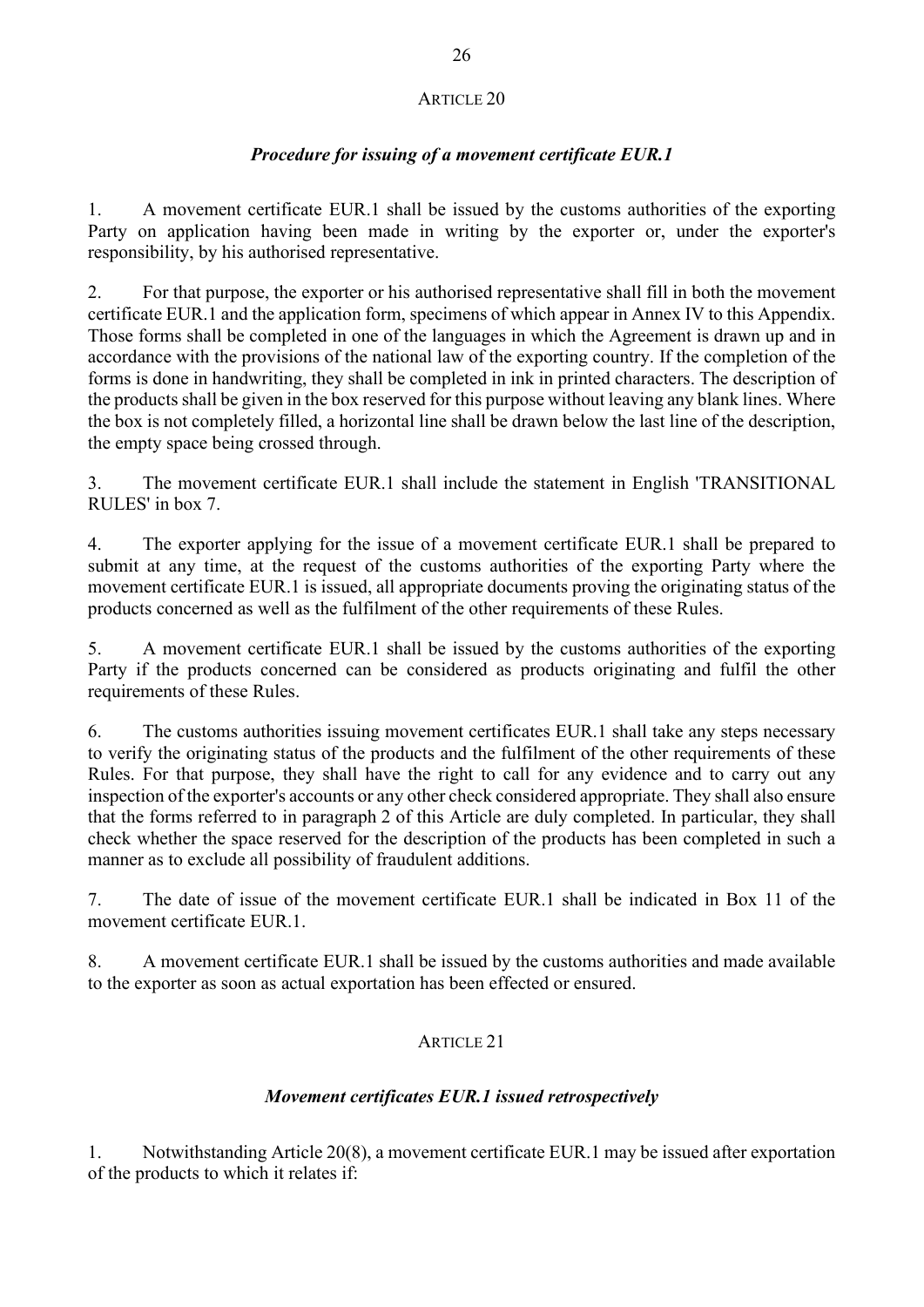- 27<br>
(a) it was not issued at the time of exportation because of errors or involuntary omissions<br>
or special circumstances;<br>
(b) it is demonstrated to the satisfaction of the customs authorities that a movement<br>
certificate or special circumstances;
- (b) it is demonstrated to the satisfaction of the customs authorities that a movement certificate EUR.1 was issued but was not accepted at importation for technical reasons;
- (c) the final destination of the products concerned was not known at the time of exportation and was determined during their transportation or storage and after possible splitting of consignments in accordance with Article 14(3);
- (d) a movement certificate EUR.1 or EUR.MED was issued in accordance with the rules of the PEM Convention for products that are also originating in accordance with these Rules; the exporter shall take all necessary steps to ensure that the conditions to apply cumulation are fulfilled and be prepared to submit to the customs authorities all relevant documents proving that the product is originating in accordance with these Rules; or
- (e) a movement certificate EUR.1 was issued on the basis of Article 8(4) and the application of Article 8(3) is required at importation in another applying Contracting Party.

2. For the implementation of paragraph 1, the exporter shall indicate in his application the place and date of exportation of the products to which the movement certificate EUR.1 relates, and state the reasons for his request.

3. The customs authorities may issue a movement certificate EUR.1 retrospectively within two years from the date of exportation and only after verifying that the information supplied in the exporter's application complies with that in the corresponding file. the reasons for his request.<br>
3. The customs authorities may issue a movement certificate EUR.1 retrospectively within two<br>
exporter's application complies with that in the corresponding file.<br>
4. In addition to the requi

4. In addition to the requirement under Article 20(3), movement certificates EUR.1 issued retrospectively shall be endorsed with the following phrase in English: 'ISSUED RETROSPECTIVELY'.

5. The endorsement referred to in paragraph 4 shall be inserted in Box 7 of the movement certificate EUR.1.

# ARTICLE 22

#### Issue of a duplicate movement certificate EUR.1

apply to the customs authorities which issued it for a duplicate made out on the basis of the export documents in their possession. exporter's application complies with that in the corresponding file.<br>
4. In addition to the requirement under Article 20(3), movement certificates EUR.1 issued<br>
retrospectively shall be cndorsed with the following phrase retrospectively shall be endorsed with the following phrase in English: TSSUED<br>
3. The endorsement referred to in paragraph 4 shall be inserted in Box 7 of the movement<br>
certificate EUR.1.<br>
4. ARTICLE 22<br>
4. ARTICLE 22<br>
4 5. The endorsement referred to in paragraph 4 shall be inserted in Box 7 of the movement<br>certificate EUR.1,<br> $\blacksquare$ <br>*ARTICLE 22*<br>*Issue of a duplicate movement certificate EUR.1*,<br>1. In the cvent of the fl, loss or destruc

paragraph 1 of this Article shall be endorsed with the following word in English: 'DUPLICATE'.

movement certificate EUR.1.

shall take effect as from that date.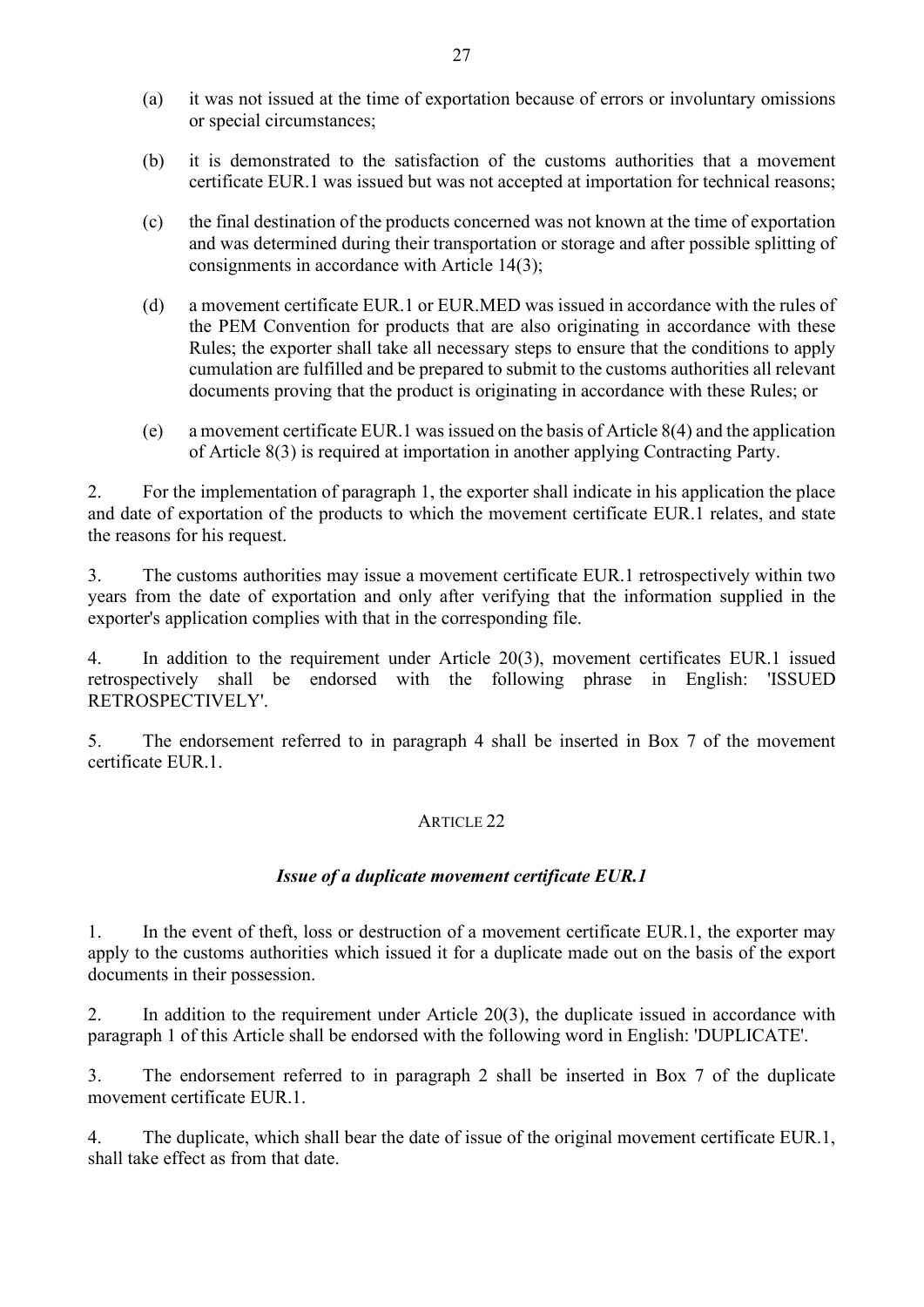#### ARTICLE 23

# Validity of proof of origin

28<br> **1.** A proof of origin shall be valid for ten months from the date of issue or making out in the<br>
exporting Party, and shall be submitted within that period to the customs authorities of the importing<br>
Party.<br>
2. Proof exporting Party, and shall be submitted within that period to the customs authorities of the importing Party.

2. Proofs of origin which are submitted to the customs authorities of the importing Party after the period of validity referred to in paragraph 1 may be accepted for the purpose of applying the tariff preferences, where failure to submit those documents by the final date set is due to exceptional circumstances.

3. In other cases of belated presentation, the customs authorities of the importing Party may accept the proofs of origin where the products have been presented to customs before the said final date.

## ARTICLE 24

#### Free zones

1. The Parties shall take all necessary steps to ensure that products traded under cover of a proof of origin which in the course of transport use a free zone situated in their territory are not substituted by other goods and do not undergo handling other than normal operations designed to prevent their deterioration.

The period of variatily rechered to in paragraph 1 may be accepted for the purpose of applying the tariff<br>the peroferones, where failure to submit those documents by the final date set is due to exceptional<br>circumstances.<br> Party are imported into a free zone under cover of a proof of origin and undergo treatment or processing, a new proof or origin may be issued or made out, if the treatment or processing undergone complies with these Rules.

# ARTICLE 25

#### Importation requirements

Proofs of origin shall be submitted to the customs authorities of the importing Party in accordance with the procedures applicable in that Party.

#### ARTICLE 26

#### Importation by instalments

Where, at the request of the importer and subject to the conditions laid down by the customs authorities of the importing Party, dismantled or non-assembled products within the meaning of General Rule 2(a) for the interpretation of the Harmonised System falling within Sections XVI and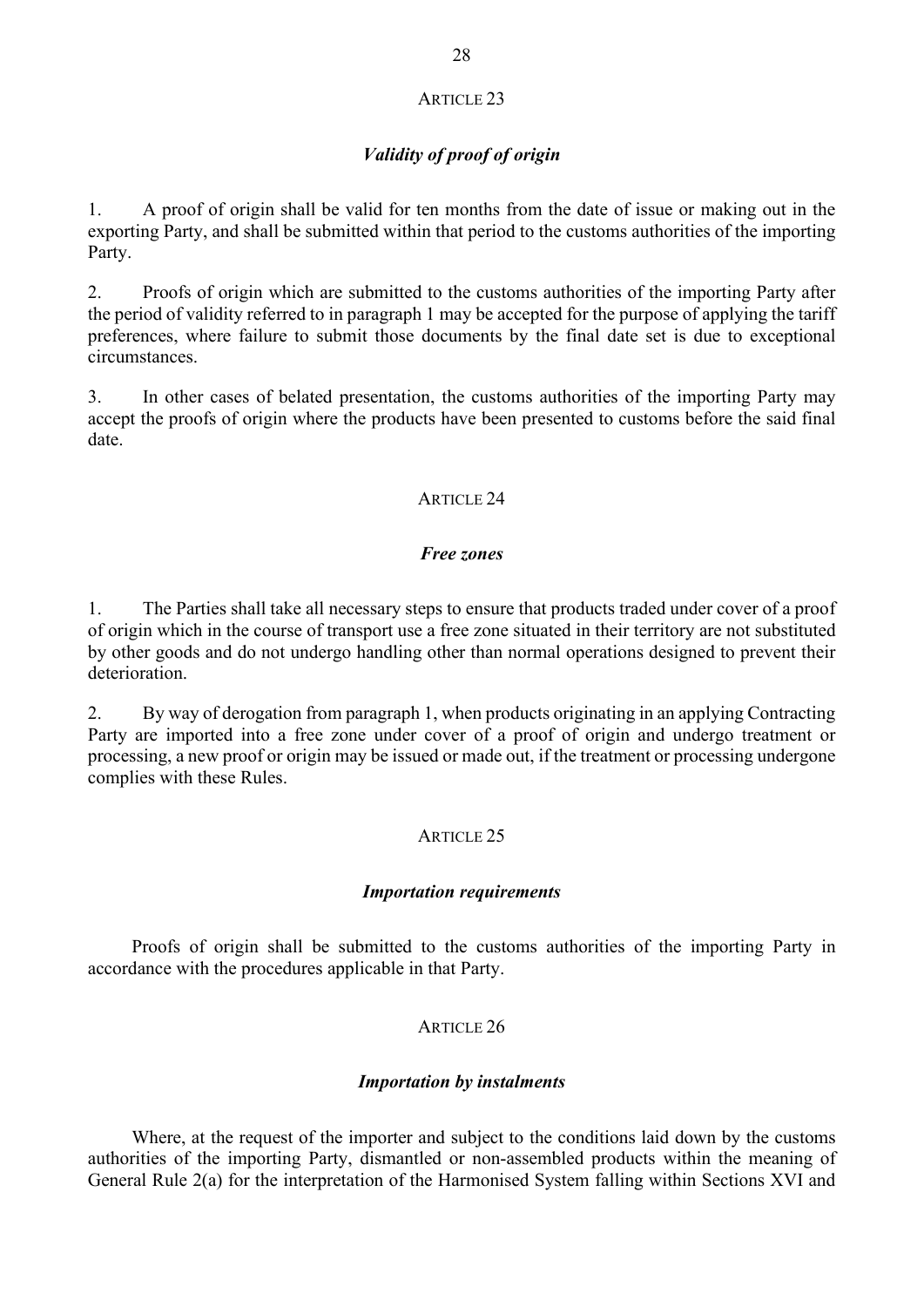29<br>29<br>XVII or headings 7308 and 9406 are imported by instalments, a single proof of origin for such<br>products shall be submitted to the customs authorities on importation of the first instalment.<br>ARTICLE 27 products shall be submitted to the customs authorities on importation of the first instalment.

#### ARTICLE 27

#### Exemptions from proof of origin

29<br>
29<br>
29<br>
29<br>
29<br>
27<br>
27<br>
27<br>
27<br>
28<br>
27<br>
28<br>
27<br>
28<br>
28<br>
27<br>
28<br>
28<br>
27<br>
28<br>
27<br>
28<br>
27<br>
28<br>
27<br>
28<br>
28<br>
27<br>
28<br>
28<br>
27<br>
28<br>
28 Persons of products sent as small packages from private persons to private persons or formi travellers' personal luggage shall be admitted as originating products without requiring the submission of a proof of origin, provided that such products are not imported by way of trade and have been declared as meeting the requirements of these Rules and where there is no doubt as to the veracity of such a declaration.

2. Imports shall not be considered as imports by way of trade if all the following conditions are met:

- (a) the imports are occasional;
- (b) the imports consist solely of products for the personal use of the recipients or travellers or their families;
- (c) it is evident from the nature and quantity of the products that no commercial purpose is in view.

3. The total value of those products shall not exceed EUR 500 in the case of small packages or EUR 1 200 in the case of products forming part of travellers' personal luggage.

#### ARTICLE 28

#### Discrepancies and formal errors

1. The discovery of slight discrepancies between the statements made in the proof of origin and those made in the documents submitted to the customs office for the purpose of carrying out the formalities for importing the products shall not ipso facto render the proof of origin null and void if it is duly established that that document does correspond to the products submitted.

2. Obvious formal errors such as typing errors on a proof of origin shall not cause the documents referred to in paragraph 1 of this Article to be rejected if those errors are not such as to create doubts concerning the correctness of the statements made in those documents.

#### ARTICLE 29

#### Supplier's declarations

1. When a movement certificate EUR.1 is issued or an origin declaration is made out in a Party for originating products, in the manufacture of which goods coming from another applying Contracting Party which have undergone working or processing there without having obtained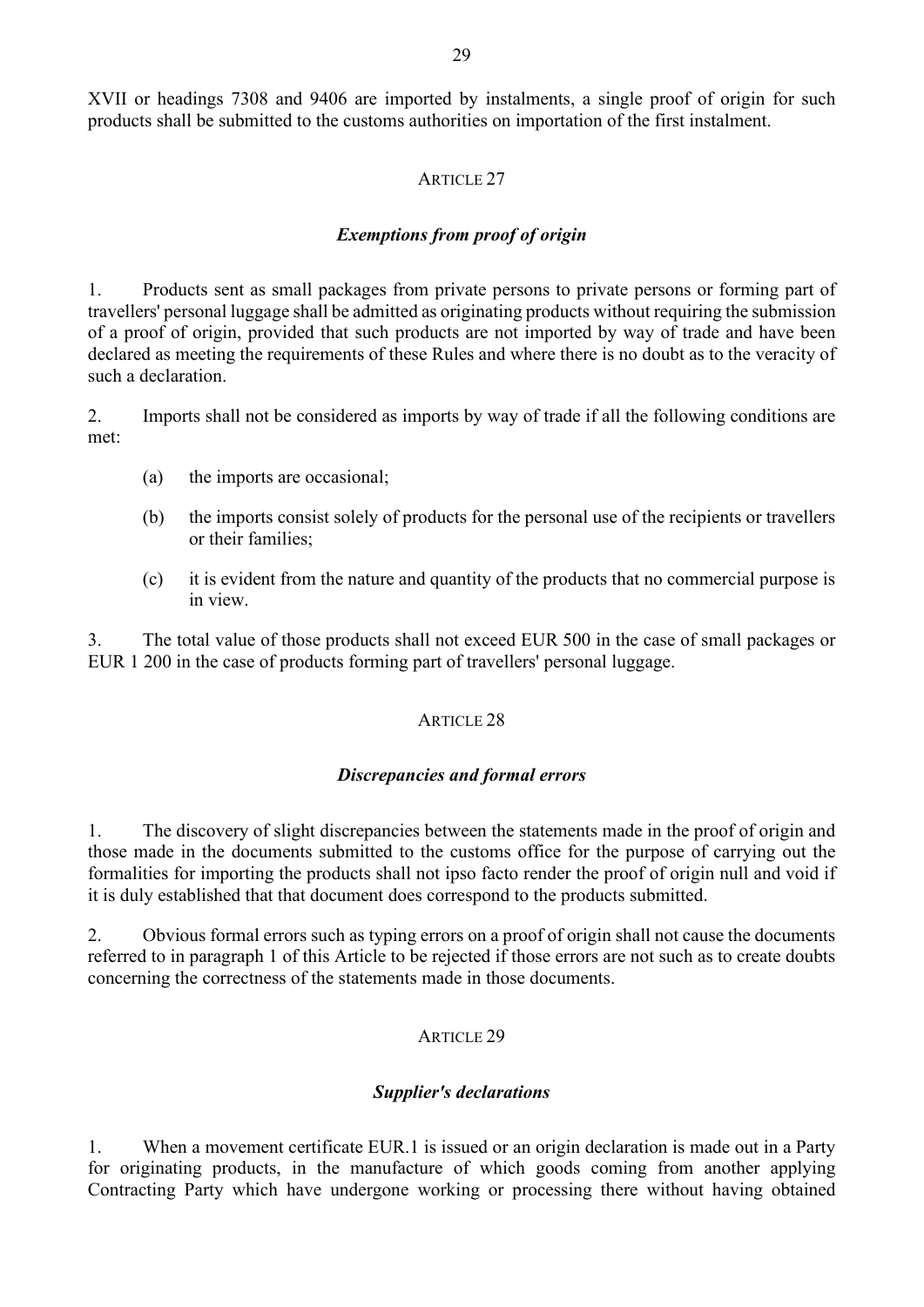preferential originating status have been used in accordance with Article 7(3) or Article 7(4) account shall be taken of the supplier's declaration given for those goods in accordance with this Article.

2. The supplier's declaration referred to in paragraph 1 shall serve as evidence of the working or processing undergone in an applying Contracting Party by the goods concerned for the purpose of determining whether the products in the manufacture of which those goods are used, may be considered as products originating in the exporting Party and fulfil the other requirements of these Rules.

3. A separate supplier's declaration shall, except in the cases referred to in paragraph 4, be made out by the supplier for each consignment of goods in the form prescribed in Annex VI on a sheet of paper annexed to the invoice, the delivery note or any other commercial document describing the goods concerned in sufficient detail to enable them to be identified.

4. Where a supplier regularly supplies a particular customer with goods for which the working or processing undergone in an applying Contracting Party is expected to remain constant for a period 30<br>
30<br>
30<br>
preferential originating status have been used in accordance with Article 7(3) or Article 7(4) account<br>
shall be taken of the supplier's declaration referred to in paragraph 1 shall serve as evidence of the wor goods (the 'long-term supplier's declaration'). A long-term supplier's declaration may normally be valid for a period of up to two years from the date of making out the declaration. The customs authorities of the applying Contracting Party where the declaration is made out lay down the conditions under which longer periods may be used. The long-term supplier's declaration shall be made out by the supplier in the form prescribed in Annex VII and shall describe the goods concerned in sufficient detail to enable them to be identified. It shall be provided to the customer concerned before he is supplied with the first consignment of goods covered by that declaration or together with his first consignment. The supplier shall inform his customer immediately if the long-term supplier's declaration is no longer applicable to the goods supplied.

5. The supplier's declarations referred to in paragraphs 3 and 4 shall be typed or printed using one of the languages of the Agreement, in accordance with the national law of the applying Contracting Party where the declaration is made out, and shall bear the original signature of the supplier in manuscript. The declaration may also be handwritten; in such a case, it shall be written in ink in printed characters.

6. The supplier making out a declaration shall be prepared to submit at any time, at the request of the customs authorities of the applying Contracting Party where the declaration is made out, all appropriate documents proving that the information given on that declaration is correct.

# ARTICLE 30

# Amounts expressed in euro

1. For the purposes of application of the point (b) of Article 18(1) and Article 27(3) in cases where products are invoiced in a currency other than euro, amounts in the national currencies of the Party equivalent to the amounts expressed in euro shall be fixed annually by each of the countries concerned.

2. A consignment shall benefit from the point (b) of Article 18(1) or Article 27(3) by reference to the currency in which the invoice is drawn up, according to the amount fixed by the country concerned.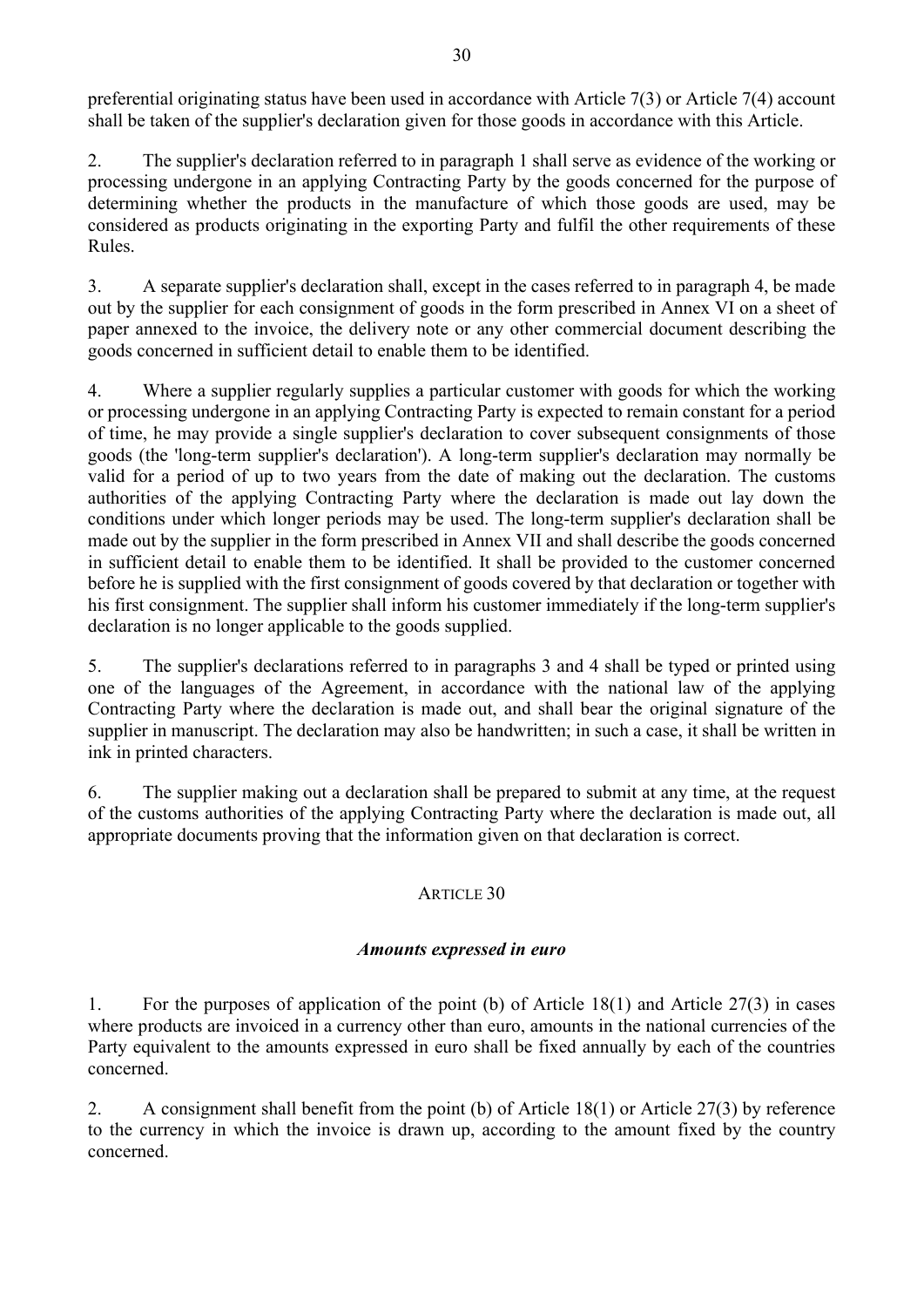3. The amounts to be used in any given national currency shall be the equivalent in that currency 3. The amounts to be used in any given national currency shall be the equivalent in that currency<br>of the amounts expressed in euro as at the first working day of October. The amounts shall be<br>communicated to the European communicated to the European Commission by 15 October and shall apply from 1 January the following year. The European Commission shall notify all countries concerned of the relevant amounts.

4. A Party may round up or down the amount resulting from the conversion into its national currency of an amount expressed in euro. The rounded-off amount may not differ from the amount resulting from the conversion by more than 5 %. A Party may retain unchanged its national currency equivalent of an amount expressed in euro if, at the time of the annual adjustment provided for in paragraph 3, the conversion of that amount, prior to any rounding-off, results in an increase of less than 15 % in the national currency equivalent. The national currency equivalent may be retained unchanged if the conversion were to result in a decrease in that equivalent value.

5. The amounts expressed in euro shall be reviewed by the Joint Committee at the request of a Party. When carrying out that review, the Joint Committee shall consider the desirability of preserving the effects of the limits concerned in real terms. For that purpose, it may decide to modify the amounts expressed in euro.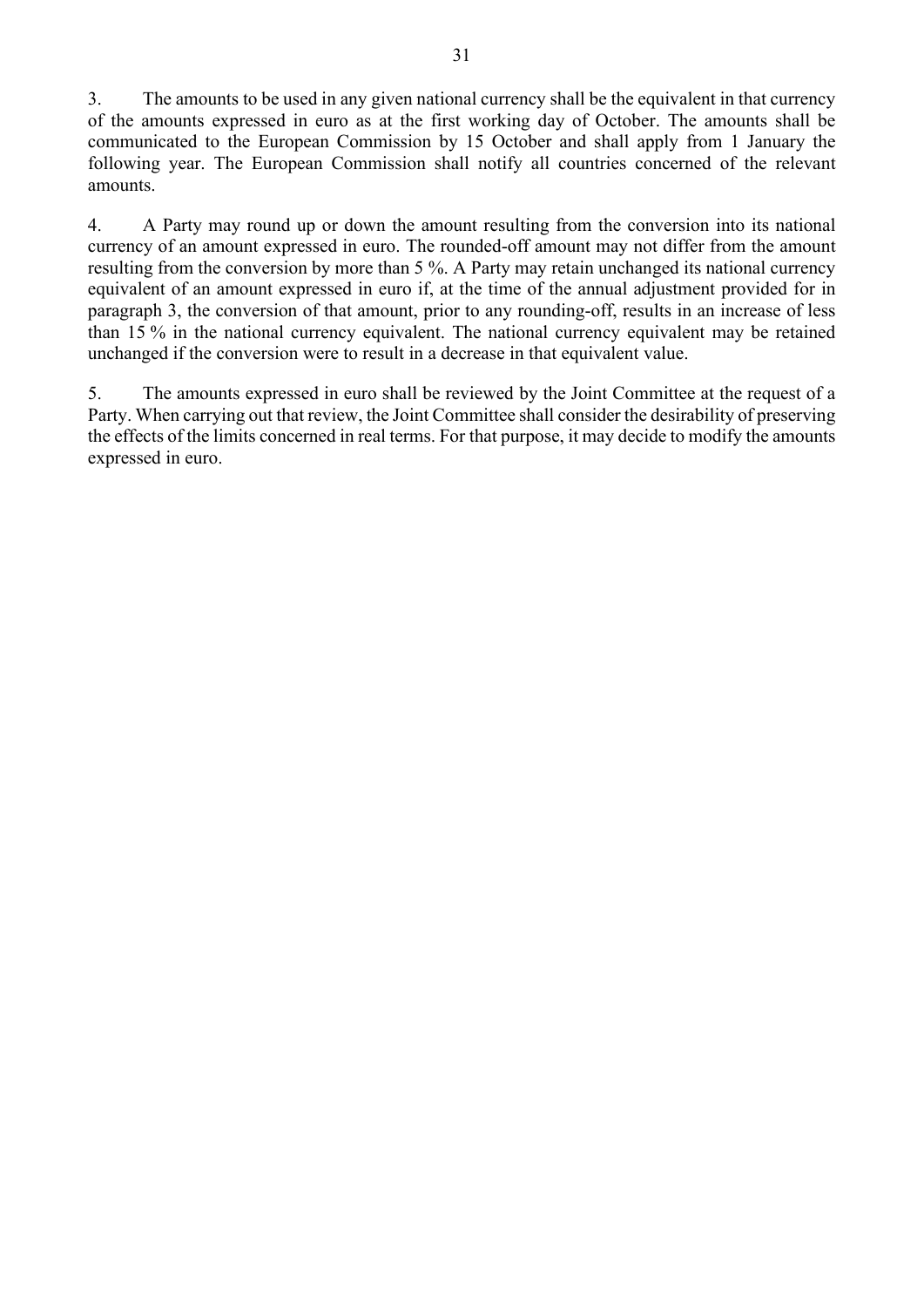# TITLE VI

# PRINCIPLES OF COOPERATION

# AND DOCUMENTARY EVIDENCE

# ARTICLE 31

## Documentary evidence, preservation of proofs of origin and supporting documents

1. An exporter who has made out an origin declaration or has applied for a movement certificate EUR.1 shall keep a hard copy or an electronic version of those proofs of origin and all documents supporting the originating status of the product, for at least three years from the date of issuance or making out of the origin declaration.

2. The supplier making out a supplier's declaration shall keep copies of the declaration and of all the invoices, delivery notes or other commercial documents to which that declaration is annexed as well as the documents referred to in Article 29(6) for at least three years.

The supplier making out a long-term supplier's declaration shall keep copies of the declaration and of all the invoices, delivery notes or other commercial documents concerning goods covered by that declaration sent to the customer concerned, as well as the documents referred to in Article 29(6) for at least three years. That period shall begin from the date of expiry of validity of the long-term supplier's declaration. (a) polier making out a long-term supplier's declaration shall keep copies of the declaration and of<br>tinvoices, delivery notes or other commercial documents concerning goods covered by that<br>to ion sent to the eustomer conc making out a long-term supplier's declaration shall keep copies of the declaration and of<br>ess, edivery notes or other commercial documents concerning goods covered by that<br>nt to the customer concerned, as well as the docum

3. For the purposes of paragraph 1 of this Article, the documents supporting the originating status, inter alia, are the following:

- (a) direct evidence of the processes carried out by the exporter or supplier to obtain the product, contained, for example, in his accounts or internal bookkeeping;
- (b) documents proving the originating status of materials used, issued or made out in the relevant applying Contracting Party in accordance with its national legislation;
- (c) documents proving the working or processing of materials in the relevant Party, made out or issued in that Party in accordance with its national legislation;
- 
- (e) appropriate evidence concerning working or processing undergone outside the Parties by application of Articles 13 and 14, proving the fulfilment of the requirements of those Articles.

4. The customs authorities of the exporting Party issuing movement certificates EUR.1 shall keep the application form referred to in Article 20(2) for at least three years.

5. The customs authorities of the importing Party shall keep the origin declarations and the movement certificates EUR.1 submitted to them for at least three years.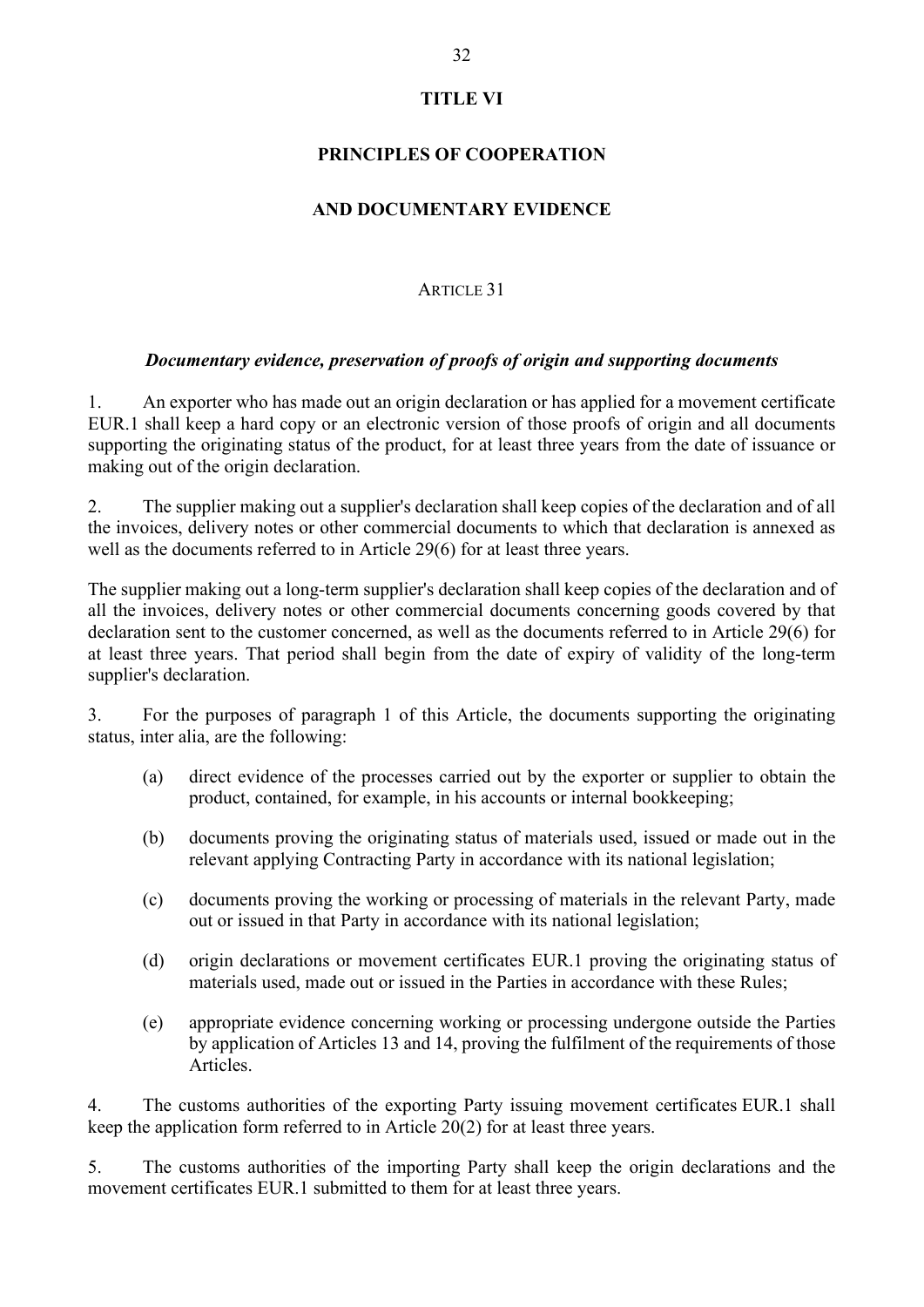6. Supplier's declarations proving the working or processing undergone in an applying Contracting Party by materials used, made out in that applying Contracting Party, shall be treated as a document referred to in Articles 18(3), 20(4) and 29(6) used for the purpose of proving that products 33<br>
6. Supplier's declarations proving the working or processing undergone in an applying<br>
Contracting Party by materials used, made out in that applying Contracting Party, shall be treated as<br>
a document referred to in A originating in that applying Contracting Party and fulfil the other requirements of these Rules.

#### ARTICLE 32

#### Dispute settlement

Where disputes arise in relation to the verification procedures under Articles 34 and 35, or in relation to the interpretation of this Appendix, which cannot be settled between the customs authorities requesting a verification and the customs authorities responsible for carrying out the verification, they shall be submitted to the Joint Committee.

In all cases the settlement of disputes between the importer and the customs authorities of the importing Party shall take place in accordance with the legislation of that country.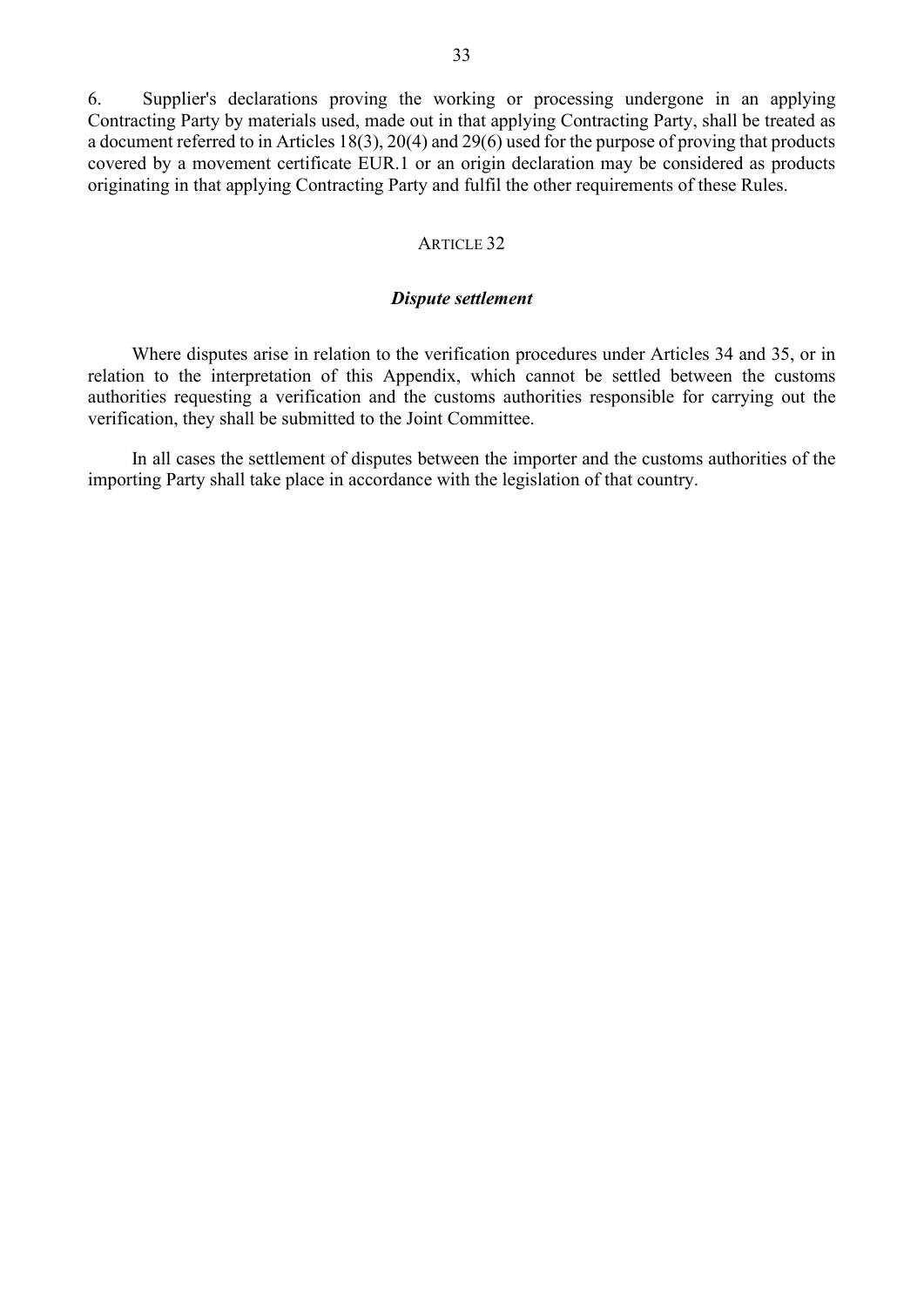# TITLE VII

# ADMINISTRATIVE COOPERATION

# ARTICLE 33

#### Notification and cooperation

34<br>
1. TITLE VII<br>
1. ADMINISTRATIVE COOPERATION<br>
2. ARTICLE 33<br>
2. Notification and cooperation<br>
2. The customs authorities of the Parties shall provide each other with specimen impressions of<br>
2. In order to ensure the pr stamps used in their customs offices for the issue of movement certificates EUR.1, with the models of the authorisation numbers granted to approved exporters and with the addresses of the customs authorities responsible for verifying those certificates and origin declarations.

<sup>34</sup><br> **2. In ADMINISTRATIVE COOPERATION**<br> **2. ANTICLE 33**<br> **2. In order to ensure the Parties shall provide each other with specimen impressions of<br>
3. The customs authorities of the Parties shall provide each other with** TITLE VII<br>
ADMINISTRATIVE COOPERATION<br>
ARTICLE 33<br>
Motification and cooperation<br>
1.<br>
The customs authorities of the Parties shall provide each other with specimen impressions of<br>
stamps used in their customs offices for t EUR.1, the origin declarations, the supplier's declarations and the correctness of the information given in those documents.

# ARTICLE 34

# Verification of proofs of origin

1. Subsequent verifications of proofs of origin shall be carried out at random or whenever the customs authorities of the importing Party have reasonable doubts as to the authenticity of such documents, the originating status of the products concerned or the fulfilment of the other requirements of these Rules.

2. When they make a request for subsequent verification, the customs authorities of the importing Party shall return the movement certificate EUR.1 and the invoice, if it has been submitted, the origin declaration, or a copy of those documents, to the customs authorities of the exporting Party giving, where appropriate, the reasons for the request for verification. Any documents and information obtained suggesting that the information given on the proof of origin is incorrect shall be forwarded in support of the request for verification.

3. The verification shall be carried out by the customs authorities of the exporting Party. For that purpose, they shall have the right to call for any evidence and to carry out any inspection of the exporter's accounts or any other check considered appropriate.

4. If the customs authorities of the importing Party decide to suspend the granting of preferential treatment to the products concerned while awaiting the results of the verification, release of the products shall be offered to the importer subject to any precautionary measures judged necessary.

5. The customs authorities requesting the verification shall be informed of the results thereof as soon as possible. Those results shall indicate clearly whether the documents are authentic and whether the products concerned may be considered as products originating in one of the Parties and fulfil the other requirements of these Rules.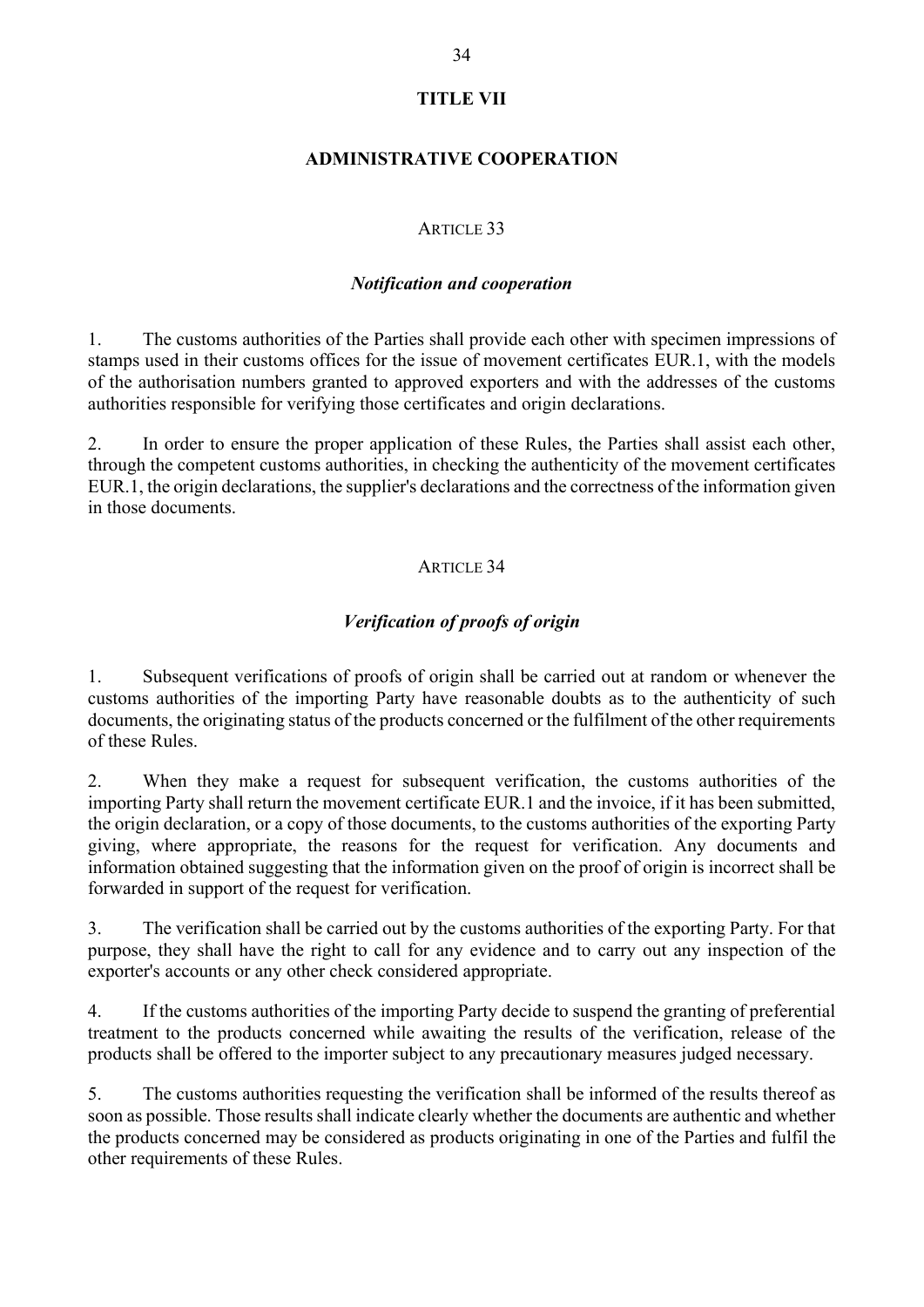6. If in cases of reasonable doubt there is no reply within ten months of the date of the verification request or if the reply does not contain sufficient information to determine the authenticity of the document in question or the real origin of the products, the requesting customs authorities shall, except in exceptional circumstances, refuse entitlement to the preferences.

# ARTICLE 35

# Verification of supplier's declarations

1. Subsequent verifications of supplier's declarations of the date of the verification<br>
1. Subsequent in question or the real origin of the products, the requesting customs authorities shall,<br>
1. Subsequent verifications carried out at random or whenever the customs authorities of a Party where such declarations have been taken into account to issue a movement certificate EUR.1 or to make out an origin declaration, have reasonable doubts as to the authenticity of the document or the correctness of the information given in that document.

2. For the purposes of implementing the provisions of paragraph 1, the customs authorities of the Party referred to in paragraph 1 shall return the supplier's declaration or the long-term supplier's declaration and invoice(s), delivery note(s) or other commercial document(s) concerning goods covered by such declaration, to the customs authorities of the applying Contracting Party where the declaration was made out, giving, where appropriate, the reasons of substance or form of the request for verification.

They shall forward, in support of the request for subsequent verification, any documents and information that have been obtained suggesting that the information given in the supplier's declaration or the long-term supplier's declaration is incorrect.

3. The verification shall be carried out by the customs authorities of the applying Contracting Party where the supplier's declaration or the long-term supplier's declaration was made out. For that purpose, they shall have the right to call for any evidence and carry out any inspection of the supplier's accounts or any other check which they consider appropriate.

4. The customs authorities requesting the verification shall be informed of the results thereof as soon as possible. Those results shall indicate clearly whether the information given in the supplier's declaration or the long-term supplier's declaration is correct and make it possible for them to determine whether and to what extent such declaration could be taken into account for issuing a movement certificate EUR.1 or for making out an origin declaration.

#### ARTICLE 36

#### **Penalties**

Each Party shall provide for the imposition of criminal, civil or administrative penalties for violations of its national legislation related to these Rules.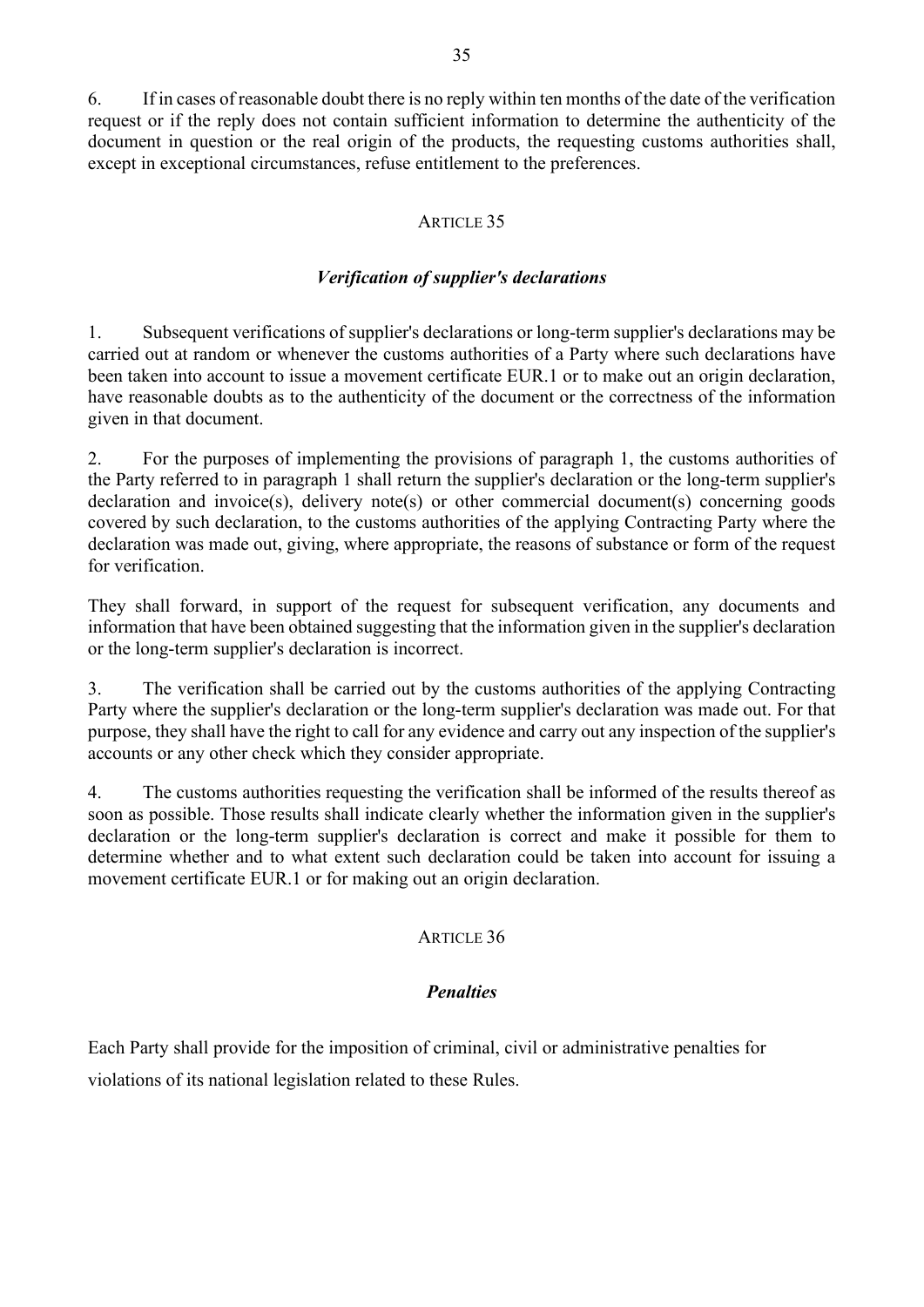#### TITLE VIII

#### APPLICATION OF APPENDIX A

#### ARTICLE 37

#### European Economic Area

36<br>
TITLE VIII<br>
APPLICATION OF APPENDIX A<br>
ARTICLE 37<br>
European Economic Area<br>
Goods originating in the European Economic Area (EEA) within the meaning of Protocol 4 to<br>
I, teland, Liechtenstein or Norway (the "EEA Parties the Agreement on the European Economic Area shall be considered as originating in the European Union, Iceland, Liechtenstein or Norway (the 'EEA Parties') when exported respectively from the European Union, Iceland, Liechtenstein or Norway to Montenegro, provided that free trade agreements using these Rules are applicable between Montenegro and the EEA Parties.

#### ARTICLE 38

#### **Liechtenstein**

Without prejudice to Article 2, a product originating in Liechtenstein shall, due to the customs union between Switzerland and Liechtenstein, be considered as originating in Switzerland.

#### ARTICLE 39

#### Republic of San Marino

Without prejudice to Article 2, a product originating in the Republic of San Marino shall, due to the customs union between the European Union and the Republic of San Marino, be considered as originating in the European Union. It is a more expected as originating in Switzerland.<br>
ARTICLE 39<br> **Republic of San Marino**<br>
Without prejudice to Article 2, a product originating in the Republic of San Marino shall, due<br>
to the customs union between the E

#### ARTICLE 40

#### Principality of Andorra

Without prejudice to Article 2, a product originating in the Principality of Andorra classified under Chapters 25 to 97 of the Harmonised System shall, due to the customs union between the

#### ARTICLE 41

#### Ceuta and Melilla

1. For the purposes of these Rules, the term 'European Union' shall not cover Ceuta and Melilla.

2. Products originating in a Party, when imported into Ceuta or Melilla, shall enjoy in all respects the same customs regime as that which is applied to products originating in the customs territory of the European Union under Protocol 2 of the Act concerning the conditions of accession of the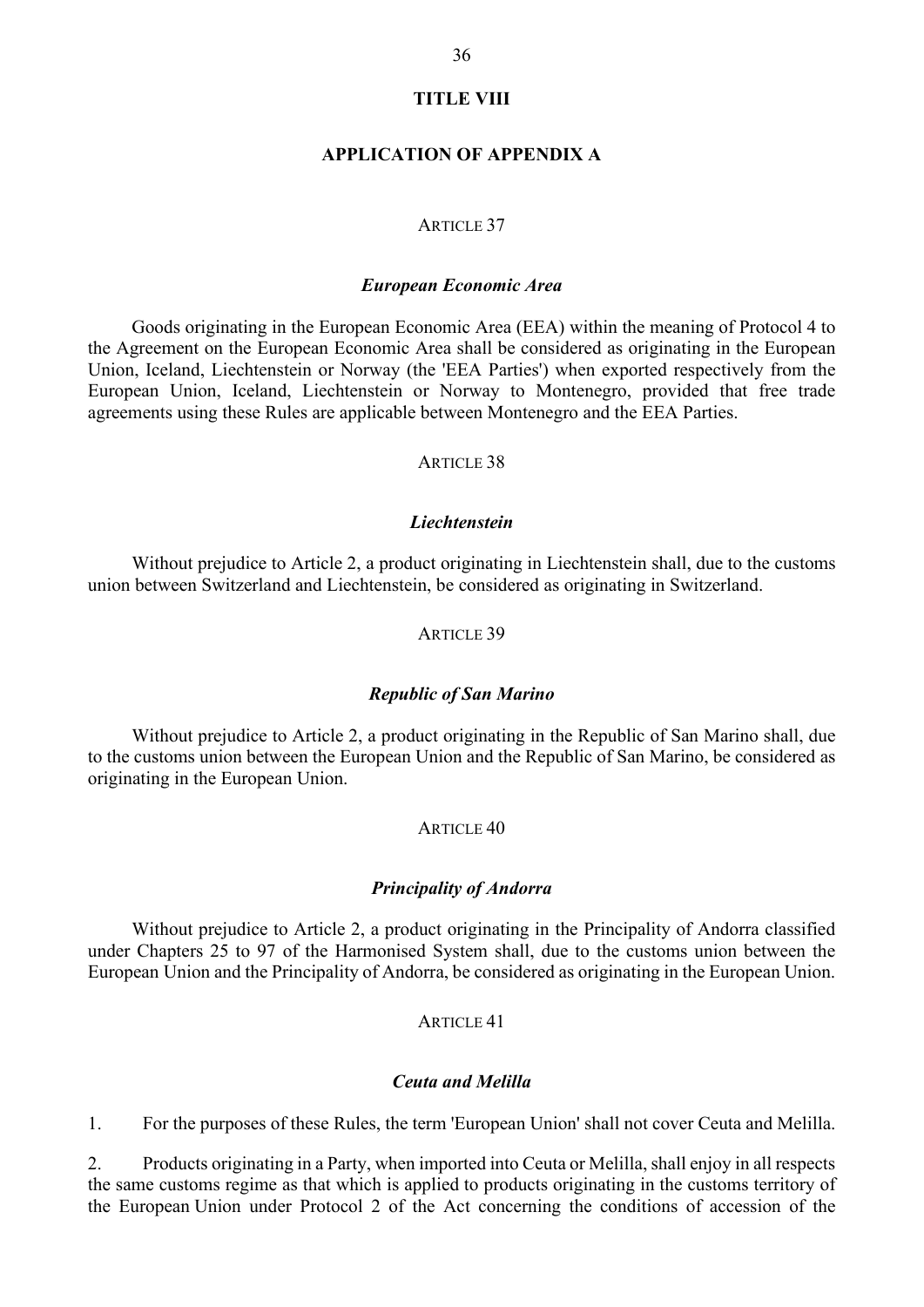Kingdom of Spain and the Portuguese Republic and the adjustments to the Treaties<sup>1</sup>. The Parties shall . The Parties shall<br>Ceuta and Melilla<br>originating in the<br>ting in Ceuta and grant to imports of products covered by the relevant agreement and originating in Ceuta and Melilla the same customs regime as that which is granted to products imported from and originating in the European Union.

3. For the purposes of paragraph 2 of this Article concerning products originating in Ceuta and Melilla, these Rules shall apply mutatis mutandis subject to the special conditions set out in Annex V.

<sup>1</sup> OJ EC L 302, 15.11.1985, p. 23.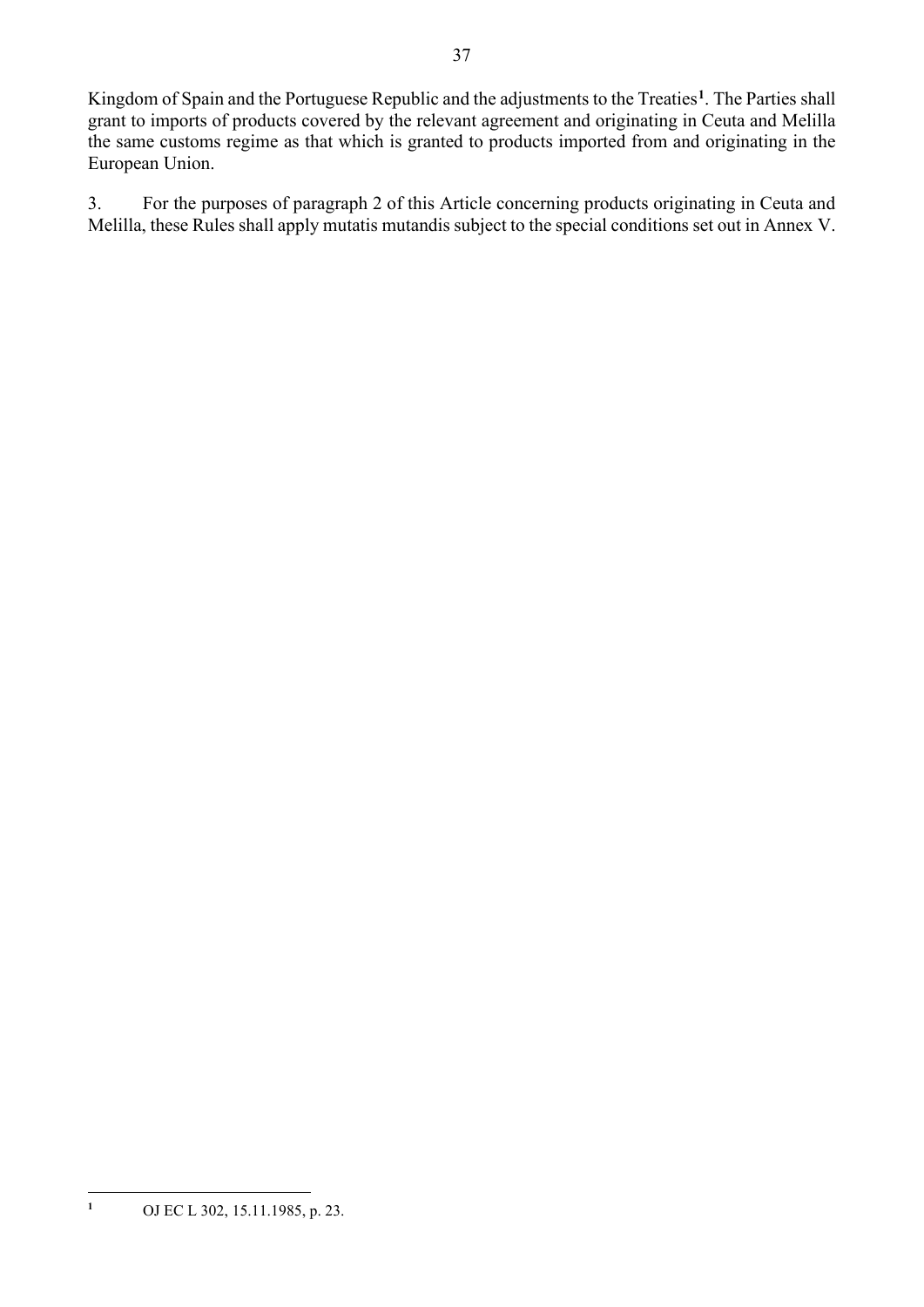# ANNEX I

# INTRODUCTORY NOTES TO THE LIST IN ANNEX II

#### Note 1 – General introduction

The list sets out the conditions required for all products to be considered as sufficiently worked or processed within the meaning of Article 4 of Title II of this Appendix. There are four different types of rules, which vary according to the product:

- (a) through working or processing a maximum content of non-originating materials is not exceeded;
- (b) through working or processing the 4-digit Harmonised System heading or 6-digit Harmonised System subheading of the manufactured products becomes different from the 4-digit Harmonised System heading or 6-digit subheading respectively of the materials used;
- (c) a specific working or processing operation is carried out;
- (d) working or processing is carried out on certain wholly obtained materials.

#### Note 2 – The structure of the list

2.1. The first two columns in the list describe the product obtained. The column (1) gives the heading number or chapter number used in the Harmonised System and the column (2) gives the description of goods used in that system for that heading or chapter. For each entry in the first two of rules, which vary according to the product:<br>
(a) through working or processing a maximum content of non-originating materials is not exceeded;<br>
(b) through working or processing the 4-digit Harmonised System heading or preceded by an 'ex', this signifies that the rules in column (3) apply only to the part of that heading as described in column (2).

2.2. Where several heading numbers are grouped together in column (1) or a chapter number is given and the description of products in column (2) is therefore given in general terms, the adjacent rules in column (3) apply to all products which, under the Harmonised System, are classified in headings of the chapter or in any of the headings grouped together in column (1).

2.3. Where there are different rules in the list applying to different products within a heading, each indent contains the description of that part of the heading covered by the adjacent rules in column (3).

2.4. Where two alternative rules are set out in column (3), separated by 'or', it is at the choice of the exporter which one to use.

# Note 3 – Examples of how to apply the rules

3.1. Article 4 of Title II of this Appendix, concerning products having obtained originating status which are used in the manufacture of other products, shall apply, regardless of whether that status has been obtained inside the factory where those products are used or in another factory in a Party.

3.2. Pursuant to Article 6 of Title II of this Appendix, the working or processing carried out must go beyond the list of operations mentioned in that Article. If it does not, the goods shall not qualify for the granting of the benefit of preferential tariff treatment, even if the conditions set out in the list below are met.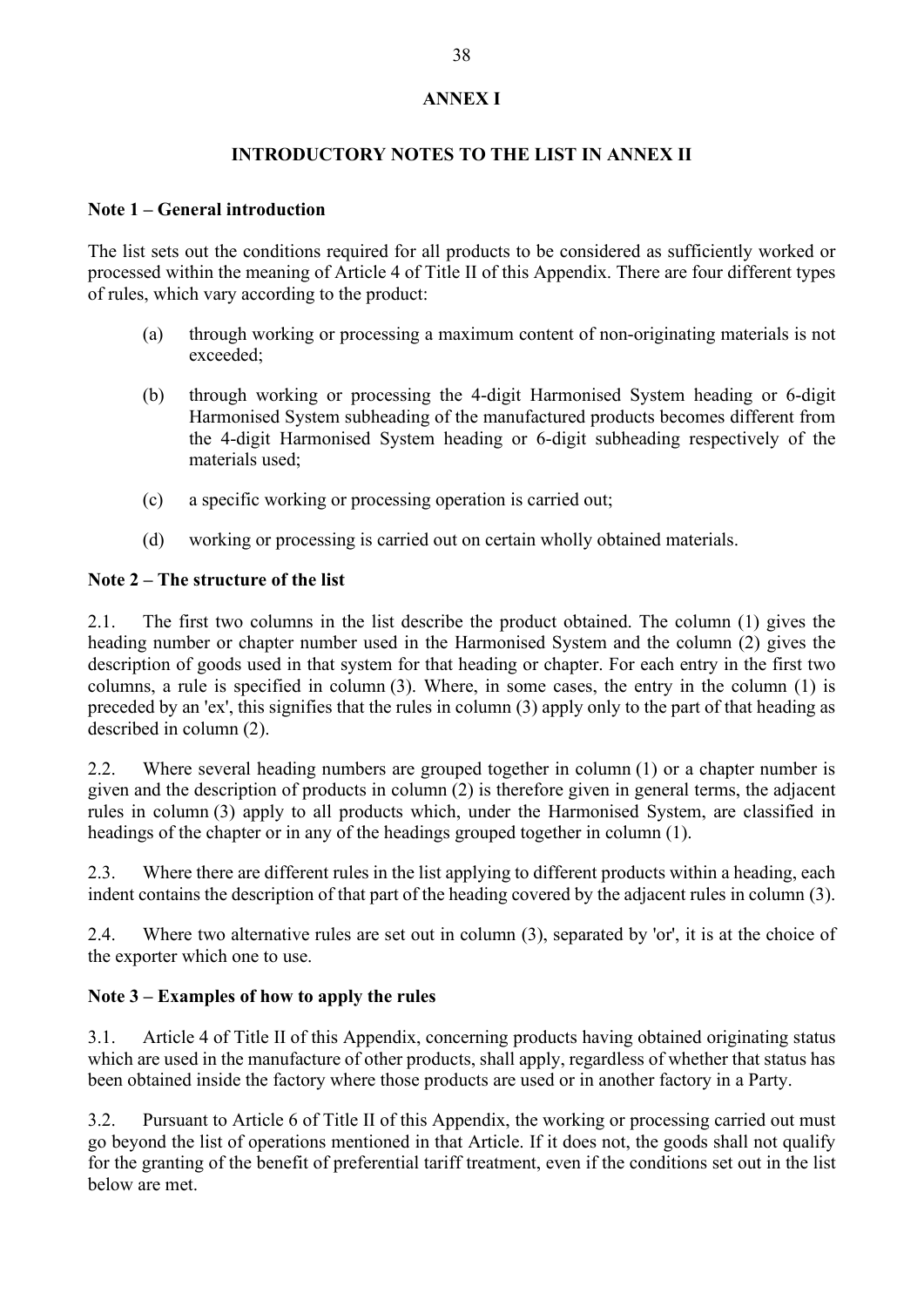originating status; conversely, the carrying-out of less working or processing cannot confer

originating status.

Thus, if a rule provides that non-originating material, at a certain level of manufacture, may be used, the use of such material at an earlier stage of manufacture is allowed, and the use of such material at a later stage is not. 39<br>39<br>39<br>Subject to Article 6 of Title II of this Appendix, the rules in the list represent the minimum amount<br>of working or processing required, and the carrying-out of less working or processing cannot confer<br>originating

the use of materials at an earlier stage of manufacture is allowed, and the use of materials at a later stage is not.

Example: when the list-rule for Chapter 19 requires that 'non-originating materials of headings 1101 to 1108 cannot exceed 20 % weight', the use (i.e. importation) of cereals of Chapter 10 (materials at an earlier stage of manufacture) is not limited.

3.3. Without prejudice to Note 3.2, where a rule uses the expression 'Manufacture from materials of any heading', then materials of any heading(s) (even materials of the same description and heading as the product) may be used, subject, however, to any specific limitations which may also be contained in the rule.

However, the expression 'Manufacture from materials of any heading, including other materials of heading ...' or 'Manufacture from materials of any heading, including other materials of the same heading as the product' means that materials of any heading(s) may be used, except those of the same description as the product as given in column (2) of the list.

3.4. When a rule in the list specifies that a product may be manufactured from more than one material, this means that one or more materials may be used. It does not require that all be used.

3.5. Where a rule in the list specifies that a product must be manufactured from a particular material, the condition does not prevent the use of other materials which, because of their inherent nature, cannot satisfy this.

3.6. Where, in a rule in the list, two percentages are given for the maximum value of non-originating materials that can be used, then those percentages may not be added together. In other words, the maximum value of all the non-originating materials used may never exceed the higher of the percentages given. Furthermore, the individual percentages shall not be exceeded, in relation to the particular materials to which they apply.

# Note 4 – General provisions concerning certain agricultural goods

4.1. Agricultural goods falling within Chapters 6, 7, 8, 9, 10, 12 and heading 2401 which are grown or harvested in the territory of a Party shall be treated as originating in the territory of that Party, even if grown from imported seeds, bulbs, rootstock, cuttings, grafts, shoots, buds, or other live parts of plants.

4.2. In cases where the content of non-originating sugar in a given product is subject to limitations, the weight of sugars of headings 1701 (sucrose) and 1702 (e.g., fructose, glucose, lactose, maltose, isoglucose or invert sugar) used in the manufacture of the final product and used in the manufacture of the non-originating products incorporated in the final product is taken into account for the calculation of such limitations.

# Note 5 – Terminology used in respect of certain textile products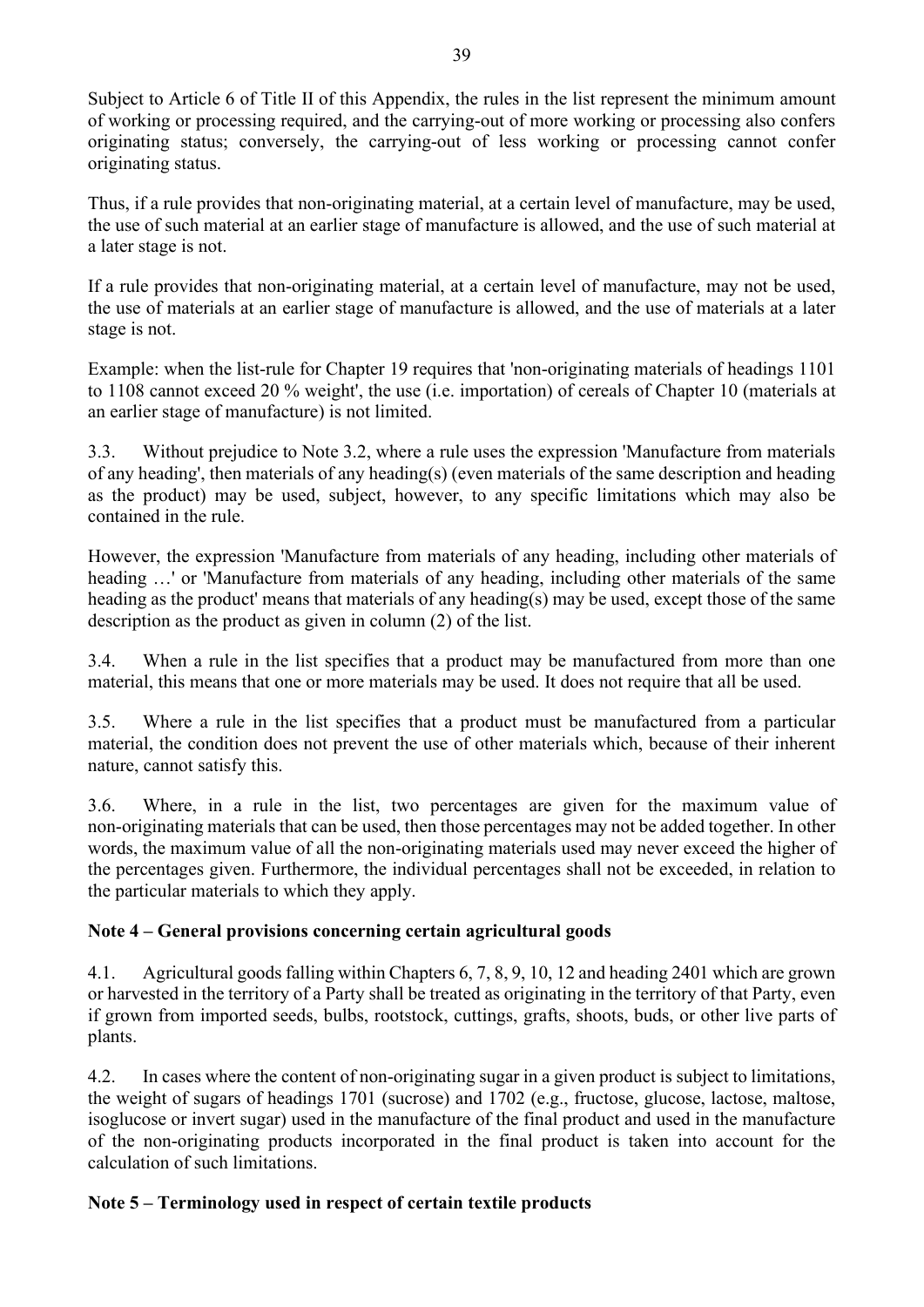5.1. The term 'natural fibres' is used in the list to refer to fibres other than artificial or synthetic fibres. It is restricted to the stages before spinning takes place, including waste, and, unless otherwise specified, includes fibres which have been carded, combed or otherwise processed, but not spun. 5.1. The term 'natural fibres' is used in the list to refer to fibres other than artificial or synthetic<br>fibres. It is restricted to the stages before spinning takes place, including waste, and, unless otherwise<br>specified 40<br>
5.1. The term 'natural fibres' is used in the list to refer to fibres other than artificial or synthetic<br>
fibres. It is restricted to the stages before spinning takes place, including waste, and, unless otherwise<br>
spec

40<br>5.1. The term 'natural fibres' is used in the list to refer to fibres other than artificial or sy<br>fibres. It is restricted to the stages before spinning takes place, including waste, and, unless of<br>specified, includes f 5.3. The terms 'textile pulp', 'chemical materials' and 'paper-making materials' are used in the list to describe the materials, not classified in Chapters 50 to 63, which can be used to manufacture artificial, synthetic or paper fibres or yarns.

5.4. The term 'man-made staple fibres' is used in the list to refer to synthetic or artificial filament tow, staple fibres or waste, of headings 5501 to 5507.

5.5. Printing (when combined with Weaving, Knitting/Crocheting, Tufting or Flocking) is defined as a technique by which an objectively assessed function, like colour, design, technical performance, is given to a textile substrate with a permanent character, using screen, roller, digital or transfer techniques.

5.6. Printing (as standalone operation) is defined as a technique by which an objectively assessed function, like colour, design, technical performance, is given to a textile substrate with a permanent character, using screen, roller, digital or transfer techniques combined with at least two preparatory/finishing operations (such as scouring, bleaching, mercerizing, heat setting, raising, calendaring, shrink resistance processing, permanent finishing, decatising, impregnating, mending and burling), provided that the value of all the materials used does not exceed 50 % of the ex-works price of the product.

### Note 6 – Tolerances applicable to products made of a mixture of textile materials

6.1. Where, for a given product in the list, reference is made to this Note, the conditions set out in column (3) shall not be applied to any basic textile materials used in the manufacture of that product and which, taken together, represent 15 % or less of the total weight of all the basic textile materials used (See also Notes 6.3 and 6.4).

6.2. However, the tolerance mentioned in Note 6.1 may be applied only to mixed products which have been made from two or more basic textile materials.

- 
- 
- 
- 
- 
- 
- The following are the basic textile materials:<br>
 silk;<br>
 wool;<br>
 coarse animal hair;<br>
 fine animal hair;<br>
 horsehair;<br>
 cotton;<br>
 paper-making materials and paper;<br>
 flax;<br>
 true hemp;<br>
 jute and other textile ba
	-
	-
	-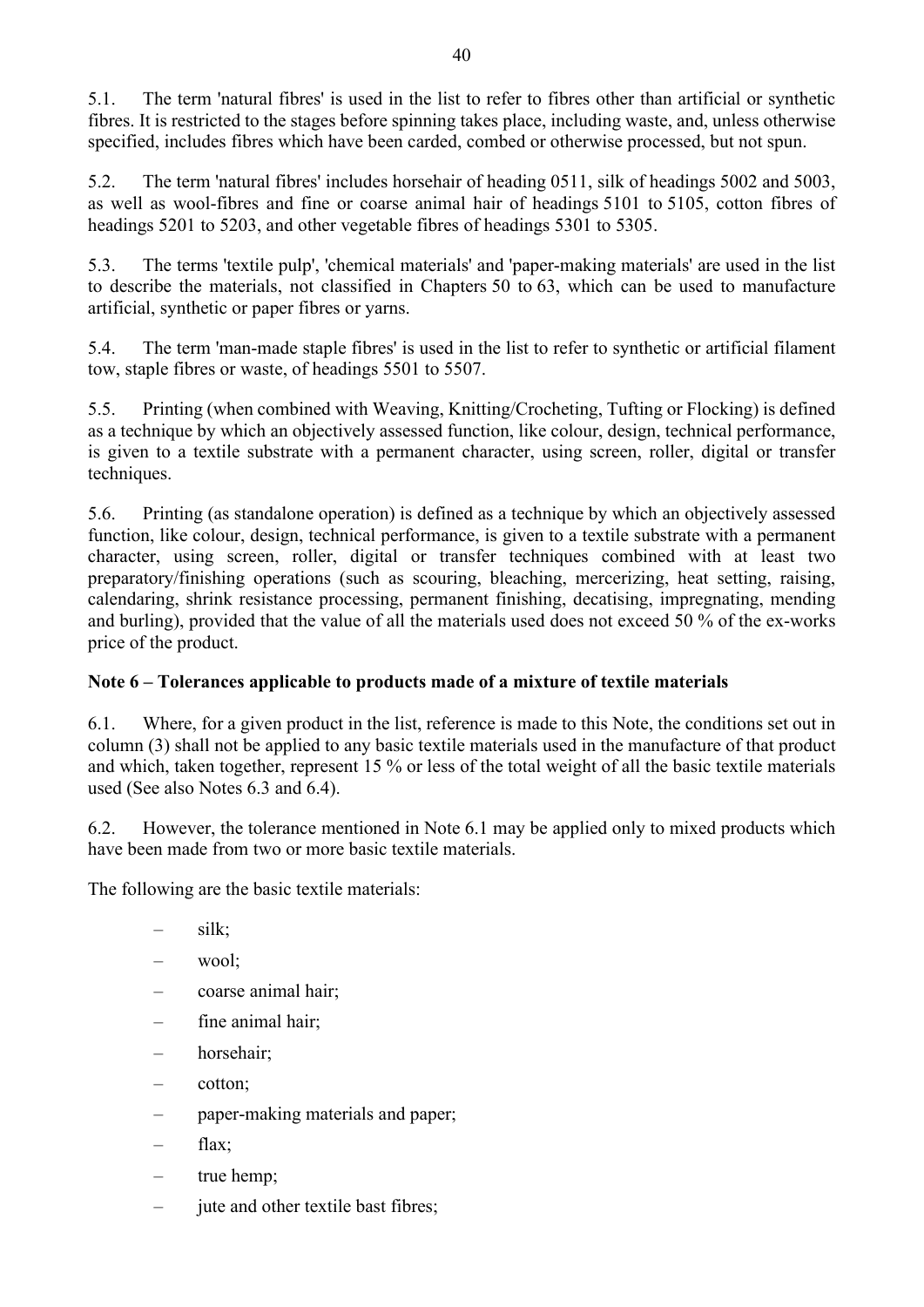- sisal and other textile fibres of the genus Agave; coconut, abaca, ramie and other vegetable textile fibres;
- 
- synthetic man-made filament fibres of polypropylene;
- 
- 
- 
- 
- 
- 
- 
- 
- 
- 
- 
- 
- 
- 
- 
- 
- 
- 
- 
- 
- 
- 
- synthetic man-made filament fibres of polyester;<br>
synthetic man-made filament fibres of polyavide;<br>
 synthetic man-made filament fibres of polyavidyonitrile;<br>
 synthetic man-made filament fibres of polycitrafluorocthyl
- not gimped;<br>products of heading 5605 (metallised yarn) incorporating strip consisting of a core of aluminium foil or of a core of plastic film whether or not coated with aluminium powder, of a width not exceeding 5 mm, sandwiched by means of a transparent or coloured adhesive between two layers of plastic film;<br>
– other products of heading 5605;<br>
– glass fibres;<br>
– metal fibres;<br>
– mineral fibres
- 
- 
- 
- 

6.3. In the case of products incorporating 'yarn made of polyurethane segmented with flexible segments of polyether, whether or not gimped', this tolerance is 20 % in respect of this yarn.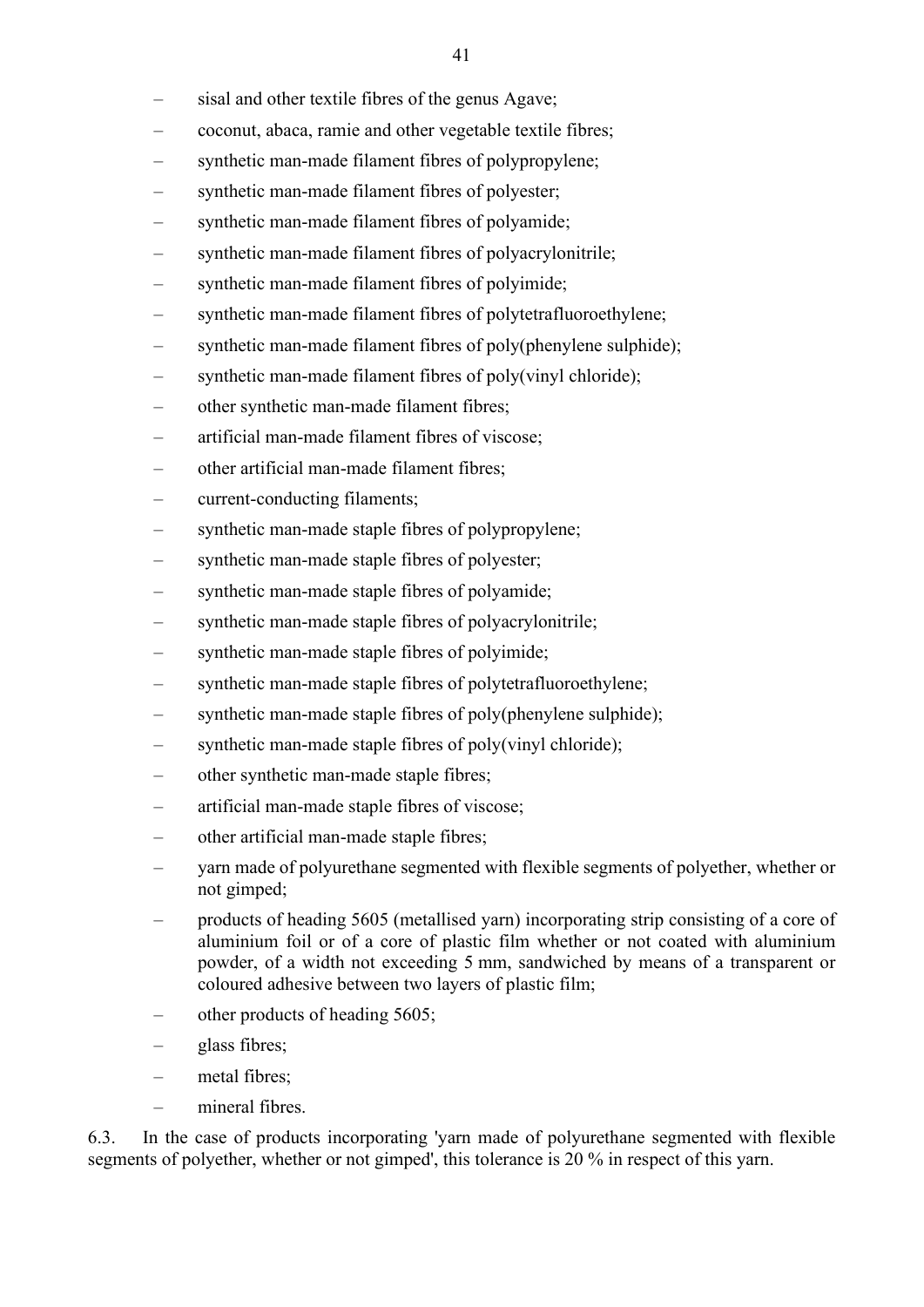6.4. In the case of products incorporating 'strip consisting of a core of aluminium foil or of a core of plastic film whether or not coated with aluminium powder, of a width not exceeding 5 mm, sandwiched by means of a transparent or coloured adhesive between two layers of plastic film', this tolerance is 30 % in respect of this strip.

### Note 7 – Other tolerances applicable to certain textile products

7.1. Where, in the list, reference is made to this Note, textile materials (with the exception of linings and interlinings) which do not satisfy the rule set out in the list in column (3) for the made-up product concerned may be used, provided that they are classified in a heading other than that of the product and that their value does not exceed 15 % of the ex-works price of the product. 42<br>42<br>42<br>6.4. In the case of products incorporating 'strip consisting of a core of aluminium foil or of a core<br>of plastic film whether or not coated with aluminium powder, of a width not exceeding 5 mm,<br>sandwiched by means 42<br>42<br>42<br>6.4. In the case of products incorporating 'strip consisting of a core of plastic film whether or not coated with aluminium powder, of a width not exceeding 5 mm,<br>sandwiched by means of a transparent or coloured a

may be used freely in the manufacture of textile products, whether or not they contain textiles.

7.3. Where a percentage rule applies, the value of non-originating materials which are not originating materials incorporated.

# Note 8 – Definition of specific processes and simple operations carried out in respect of certain products of Chapter 27

- 8.1. For the purposes of headings ex 2707 and 2713, the 'specific processes' are the following:
	- (a) vacuum-distillation;
	- (b) redistillation by a very thorough fractionation process;
	- (c) cracking;
	- (d) reforming;
	- (e) extraction by means of selective solvents;
	- (f) the process comprising all of the following operations: processing with concentrated sulphuric acid, oleum or sulphuric anhydride; neutralisation with alkaline agents; decolourisation and purification with naturally active earth, activated earth, activated charcoal or bauxite;
	- (g) polymerisation;
	- (h) alkylation;
	- (i) isomerisation.
- 8.2. For the purposes of headings 2710, 2711 and 2712, the 'specific processes' are the following:
	- (a) vacuum-distillation;
	- (b) redistillation by a very thorough fractionation process;
	- (c) cracking;
	- (d) reforming;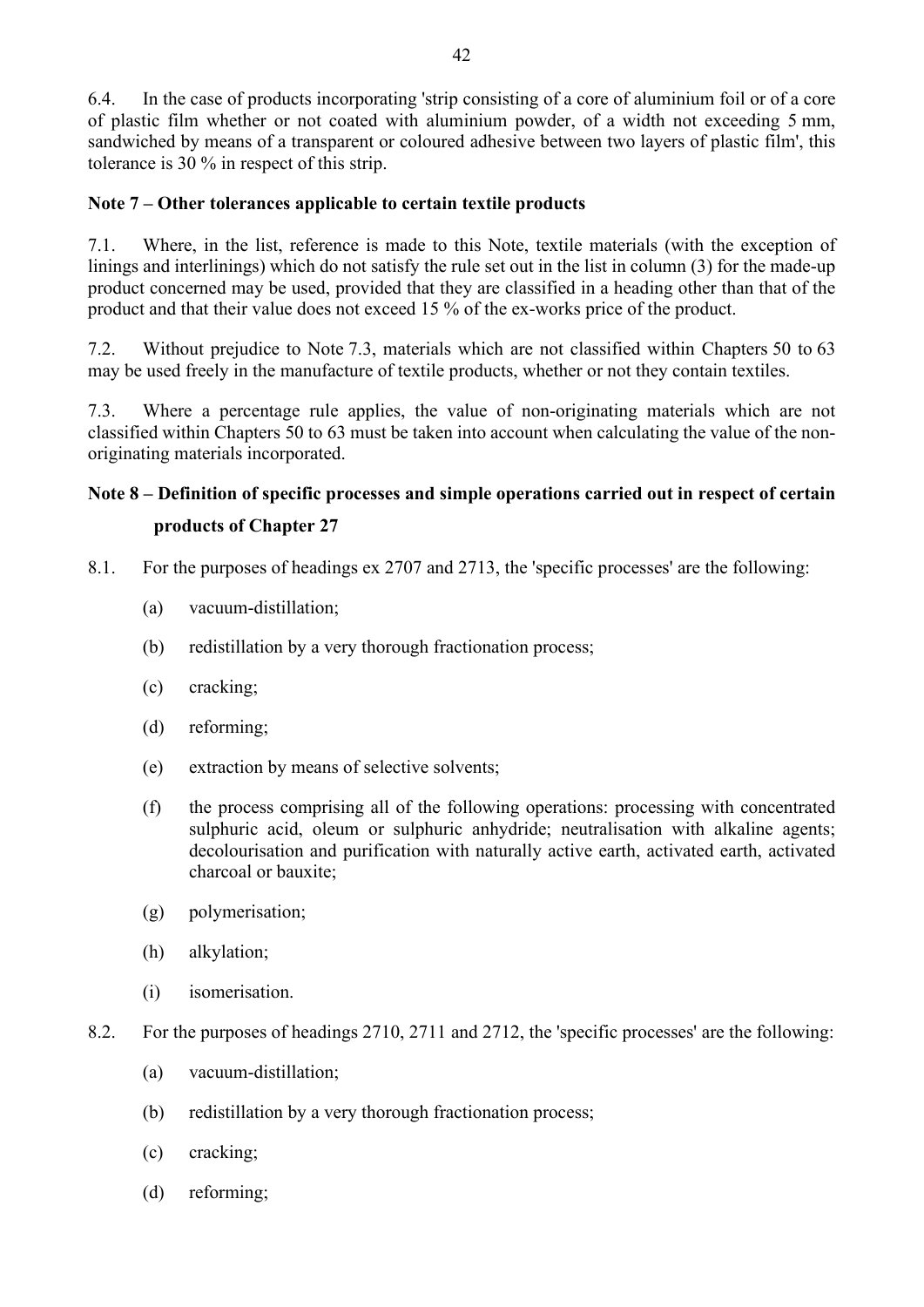- (e) extraction by means of selective solvents;
- (f) the process comprising all of the following operations: processing with concentrated sulphuric acid, oleum or sulphuric anhydride; neutralisation with alkaline agents; decolourisation and purification with naturally active earth, activated earth, activated charcoal or bauxite; 43<br>
(e) extraction by means of selective solvents;<br>
(f) the process comprising all of the following operations: processing with concentrated<br>
sulphuric acid, oleum or sulphuric anhydride; neutralisation with alkaline agen
- (g) polymerisation;
- (h) alkylation;
- (i) isomerisation;
- resulting in a reduction of at least 85 % of the sulphur content of the products processed (ASTM D 1266-59 T method);
- (k) in respect of products of heading 2710 only, deparaffining by a process other than filtering;
- (f) the process comprising all of the following operations: processing with concentrated sulphuric acid, oleum or sulphuric anhydride; neutralisation with alkaline agents; decolourisation and purification with naturally a of more than 20 bar and a temperature of more than 250 °C, with the use of a catalyst, other than to effect desulphurisation, when the hydrogen constitutes an active element in a chemical reaction. The further treatment, with hydrogen, of lubricating oils of heading ex 2710 (e.g. hydrofinishing or decolourisation), in order, more especially, to improve colour or stability shall not, however, be deemed to be a specific process; (h) alkylation;<br>
(i) isomerisation;<br>
(i) in respect of heavy oils of heading ex 2710 only, desulphurisation with hydrogen,<br>
resulting in a reduction of at least 85 % of the sulphur content of the products processed<br>
(ASTM
- that less than 30 % of these products distils, by volume, including losses, at 300 °C, by the ASTM D 86 method;
- (n) in respect of heavy oils other than gas oils and fuel oils of heading ex 2710 only, treatment by means of a high-frequency electrical brush discharge;
- (o) in respect of crude products (other than petroleum jelly, ozokerite, lignite wax or peat wax, paraffin wax containing by weight less than 0.75 % of oil) of heading ex 2712 only, de-oiling by fractional crystallisation.

8.3. For the purposes of headings ex 2707 and 2713, simple operations, such as cleaning, decanting, desalting, water separation, filtering, colouring, marking, obtaining a sulphur content as a result of mixing products with different sulphur contents, or any combination of those operations or like operations, do not confer origin.

# Note 9 – Definition of specific processes and operations carried out in respect of certain products

9.1. Products falling within Chapter 30 obtained in a Party by using cell cultures, shall be considered as originating in that Party. 'Cell culture' is defined as the cultivation of human, animal and plant cells under controlled conditions (such as defined temperatures, growth medium, gas mixture, pH) outside a living organism.

9.2. Products falling within Chapters 29 (except for: 2905.43-2905.44), 30, 32, 33 (except for: 3302.10, 3301), 34, 35 (except for: 35.01, 3502.11-3502.19, 3502.20, 35.05), 36, 37, 38 (except for: 3809.10, 38.23, 3824.60, 38.26) and 39 (except for: 39.16-39.26) obtained in a Party by fermentation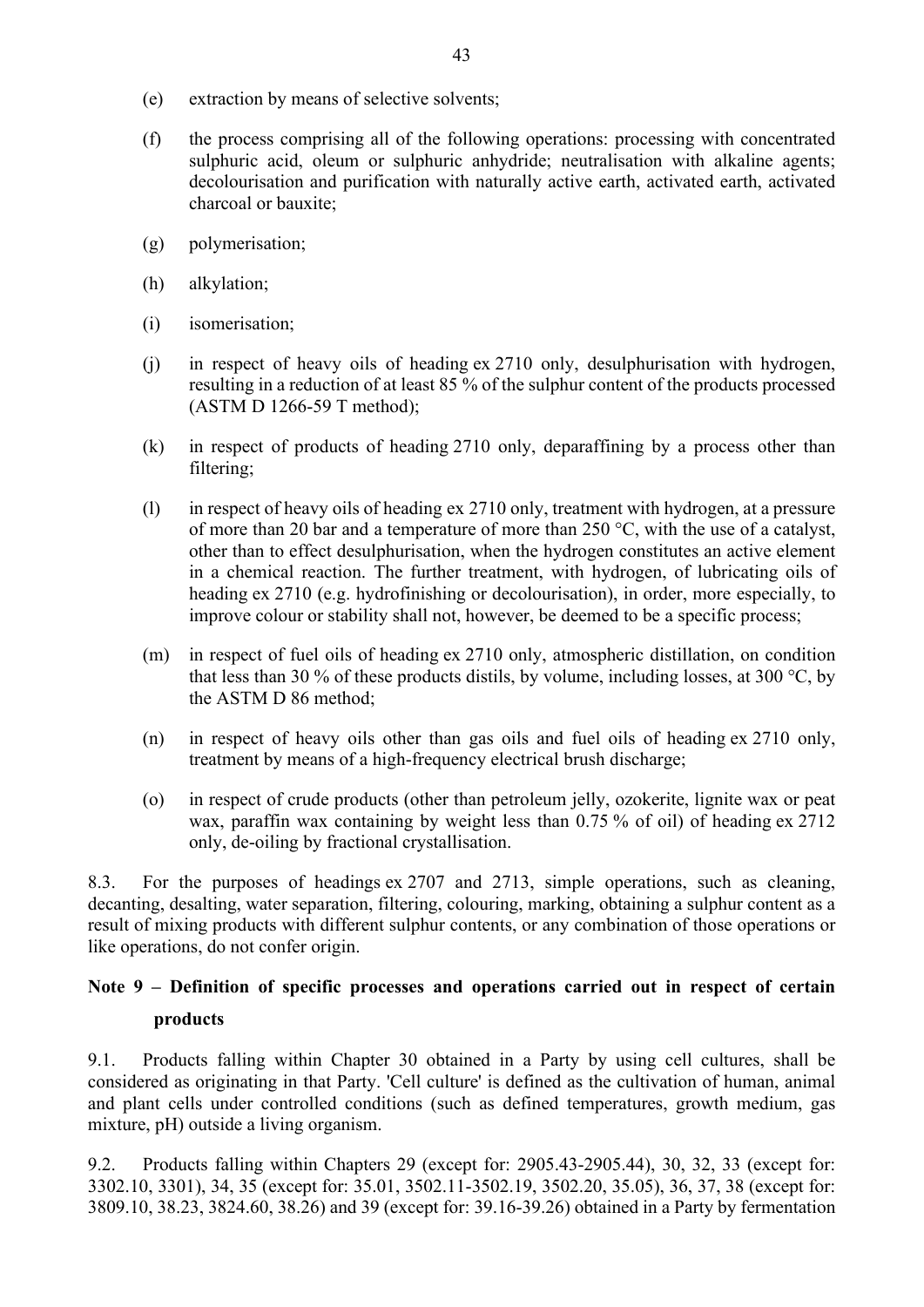shall be considered as originating in that Party. 'Fermentation' is a biotechnological process in which human, animal, plant cells, bacteria, yeasts, fungi or enzymes are used to produce products falling within Chapters 29 to 39.

9.3. The following processing operations are considered sufficient according to paragraph 1 of Article 4 for products falling within Chapters 28, 29 (except for: 2905.43-2905.44), 30, 32, 33 (except for: 3302.10, 3301), 34, 35 (except for: 35.01, 3502.11-3502.19, 3502.20, 35.05), 36, 37, 38 (except for: 3809.10, 38.23, 3824.60, 38.26) and 39 (except for: 39.16-39.26):

– Chemical reaction: A 'chemical reaction' is a process (including a biochemical process) which results in a molecule with a new structure by breaking intramolecular bonds and by forming new intramolecular bonds, or by altering the spatial arrangement of atoms 44<br>
ered as originating in that Party. 'Fermentation' is a biotechnological process in which<br>
1, plant cells, bacteria, yeasts, fingi or enzymes are used to produce products falling<br>
5 29 to 39.<br>
lowing processing operatio

The following processes should not be considered for purposes of origin: (a) dissolving in water or other solvents; (b) the elimination of solvents, including solvent water; or (c) the addition or elimination of water of crystallization. A chemical reaction as

- defined above is to be considered as origin conferring.<br>Mixtures and Blends: The deliberate and proportionally controlled mixing or blending (including dispersing) of materials, other than the addition of diluents, to conform to predetermined specifications which results in the production of a good having physical or chemical characteristics which are relevant to the purposes or uses of the good and are different from the input materials is to be considered to be as origin conferring.
- Purification: Purification is to be considered as origin conferring provided that purification occurring in the territory of one or several of the Parties results in one of the following criteria being satisfied:
- (a) purification of a good resulting in the elimination of at least 80 % of the content of existing impurities; or
- (b) the reduction or elimination of impurities resulting in a good suitable for one or more of the following applications:
	- (i) pharmaceutical, medicinal, cosmetic, veterinary, or food grade substances;
	- (ii) chemical products and reagents for analytical, diagnostic or laboratory uses;
	- (iii) elements and components for use in micro-electronics;
	- (iv) specialised optical uses;
	- (v) biotechnical use (e.g., in cell culturing, in genetic technology, or as a catalyst);
	- (vi) carriers used in a separation process; or
	-
- (vii) nuclear grade uses.<br>
Change in particle size: The deliberate and controlled modification in particle size of a good, other than by merely crushing or pressing, resulting in a good having a defined particle size, defined particle size distribution or defined surface area which is relevant to the purposes of the resulting good and having different physical or chemical characteristics from the input materials is to be considered as origin conferring.<br>Standard materials: Standard materials (including standard solutions) are preparations
- suitable for analytical, calibrating or referencing uses having precise degrees of purity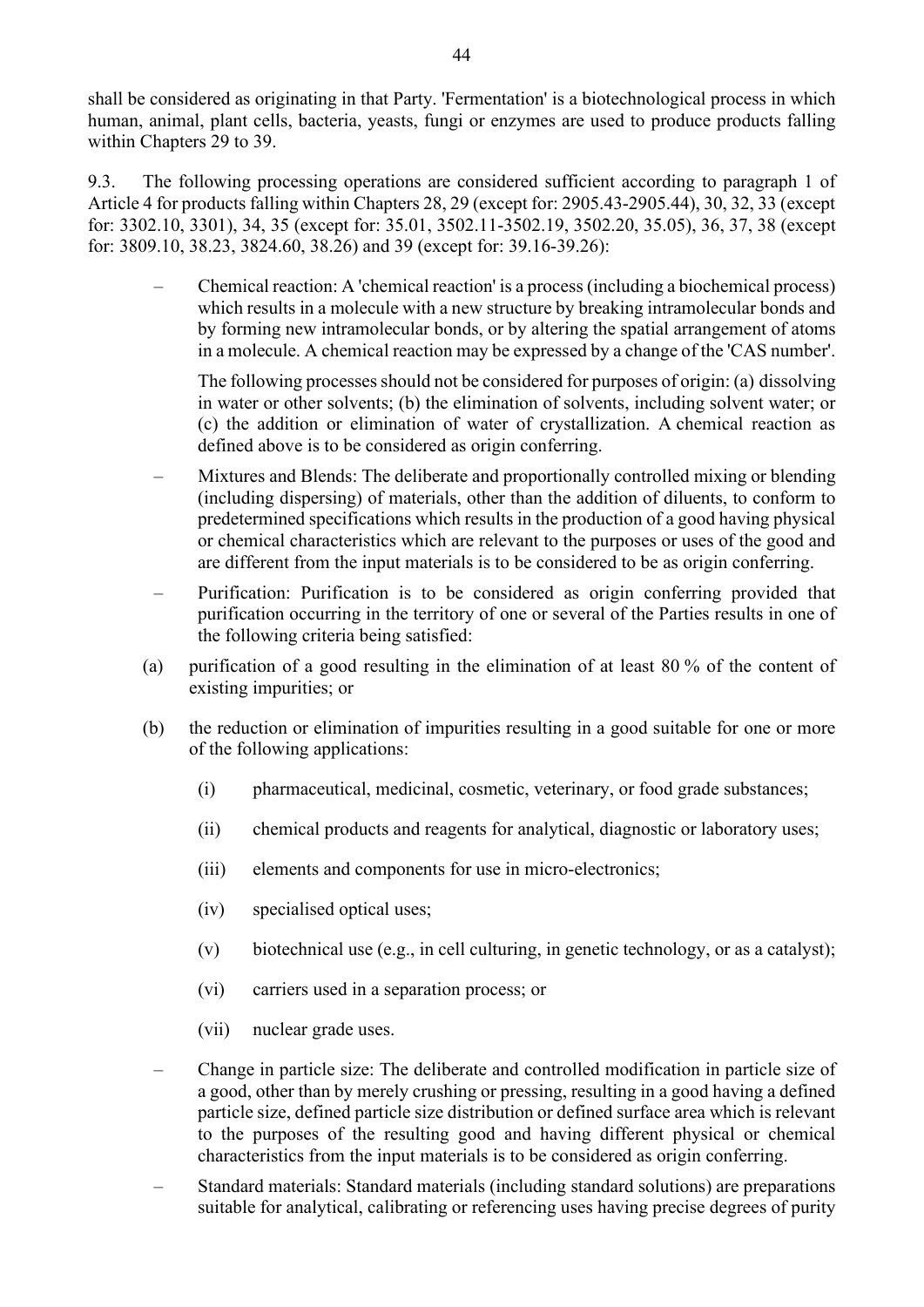or proportions which are certified by the manufacturer. The production of standard

or proportions which are certified by the manufacturer. The production of standard<br>materials is to be considered as origin conferring.<br>Isomer separation: The isolation or separation of isomers from a mixture of isomers is<br> to be considered as origin conferring.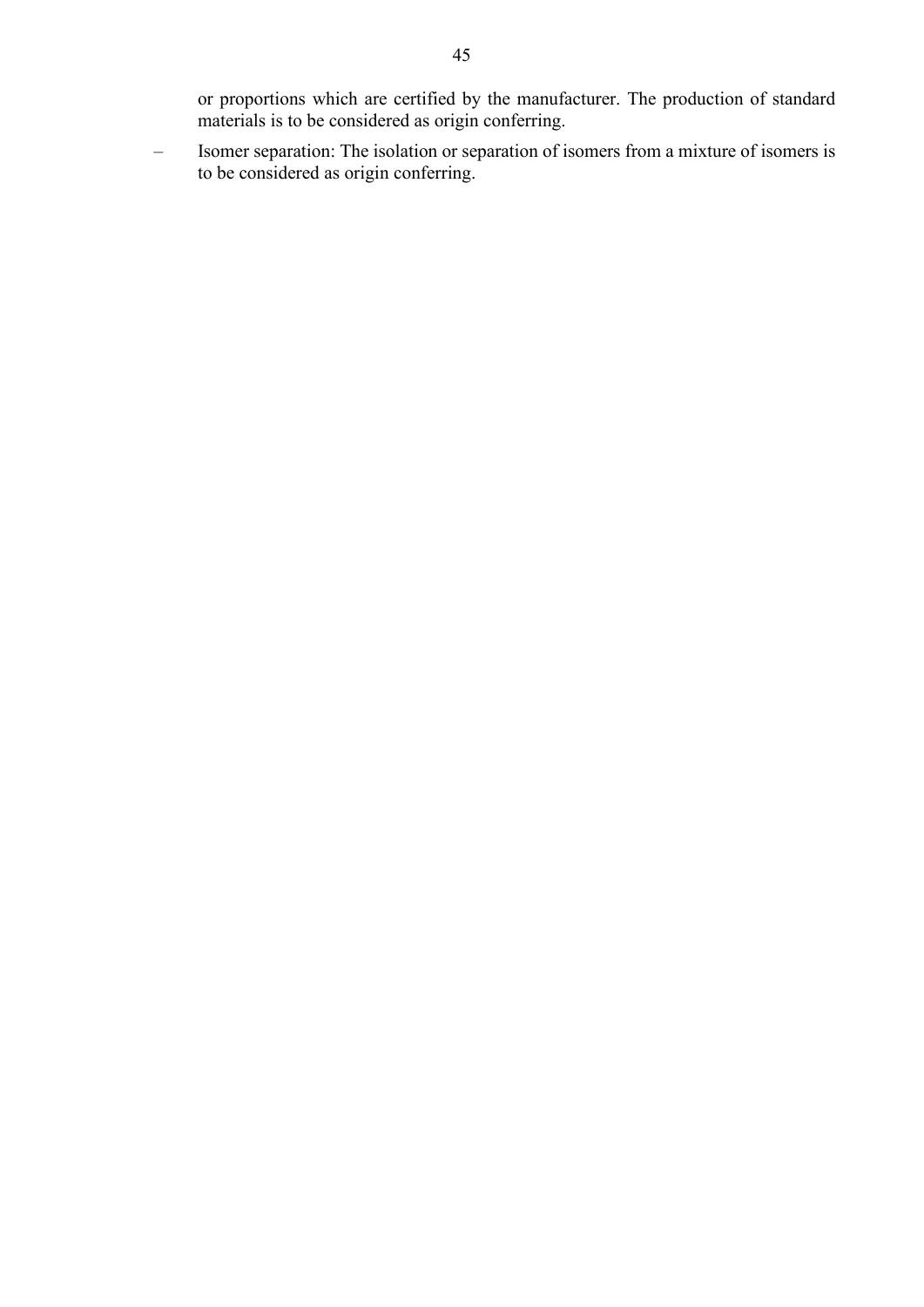|                   | IST OF WORKING OR PROCESSING REQUIRED TO BE CARRIED OUT ON NON-ORIGINATING MATERIALS IN ORDER FOR                   |                                                                                                                        |
|-------------------|---------------------------------------------------------------------------------------------------------------------|------------------------------------------------------------------------------------------------------------------------|
|                   | THE PRODUCT MANUFACTURED TO OBTAIN ORIGINATING STATUS                                                               |                                                                                                                        |
| Heading           | Description of product                                                                                              | processing, carried out on non-originating materials,<br>which confers originating status<br>Working or                |
| $\ominus$         | $\widehat{\infty}$                                                                                                  | $\widehat{\mathbb{G}}$                                                                                                 |
| Chapter 1         | Live animals                                                                                                        | All the animals of Chapter 1 shall be wholly obtained                                                                  |
| hapter 2          | Meat and edible meat offal                                                                                          | Manufacture in which all the meat and edible meat offal in the<br>products of this Chapter is wholly obtained          |
| Chapter 3         | Fish and crustaceans, molluscs and other aquatic invertebrates                                                      | Manufacture in which all the materials of Chapter 3 used are<br>wholly obtained                                        |
| Chapter 4         | Dairy produce; birds' eggs; natural honey; edible products of<br>animal origin, not elsewhere specified or included | Manufacture in which all the materials of Chapter 4 used are<br>wholly obtained                                        |
| $\sim$<br>Chapter | Products of animal origin, not elsewhere specified or included;<br>except for:                                      | Manufacture from materials of any heading                                                                              |
| 051191            | Inedible fish eggs and roes                                                                                         | and roes are wholly obtained<br>All the eggs                                                                           |
| Chapter 6         | Live trees and other plants; bulbs, roots and the like; cut flowers<br>and ornamental foliage                       | Manufacture in which all the materials of Chapter 6 used are<br>wholly obtained                                        |
| hapter 7          | Edible vegetables and certain roots and tubers                                                                      | Manufacture in which all the materials of Chapter 7 used are<br>wholly obtained                                        |
| hapter 8          | Edible fruit and nuts; peel of citrus fruits or melons                                                              | Manufacture in which all the fruit, nuts and peels of citrus fruits<br>or melons of Chapter 8 used are wholly obtained |
| Chapter 9         | Coffee, tea, maté and spices                                                                                        | Manufacture from materials of any heading                                                                              |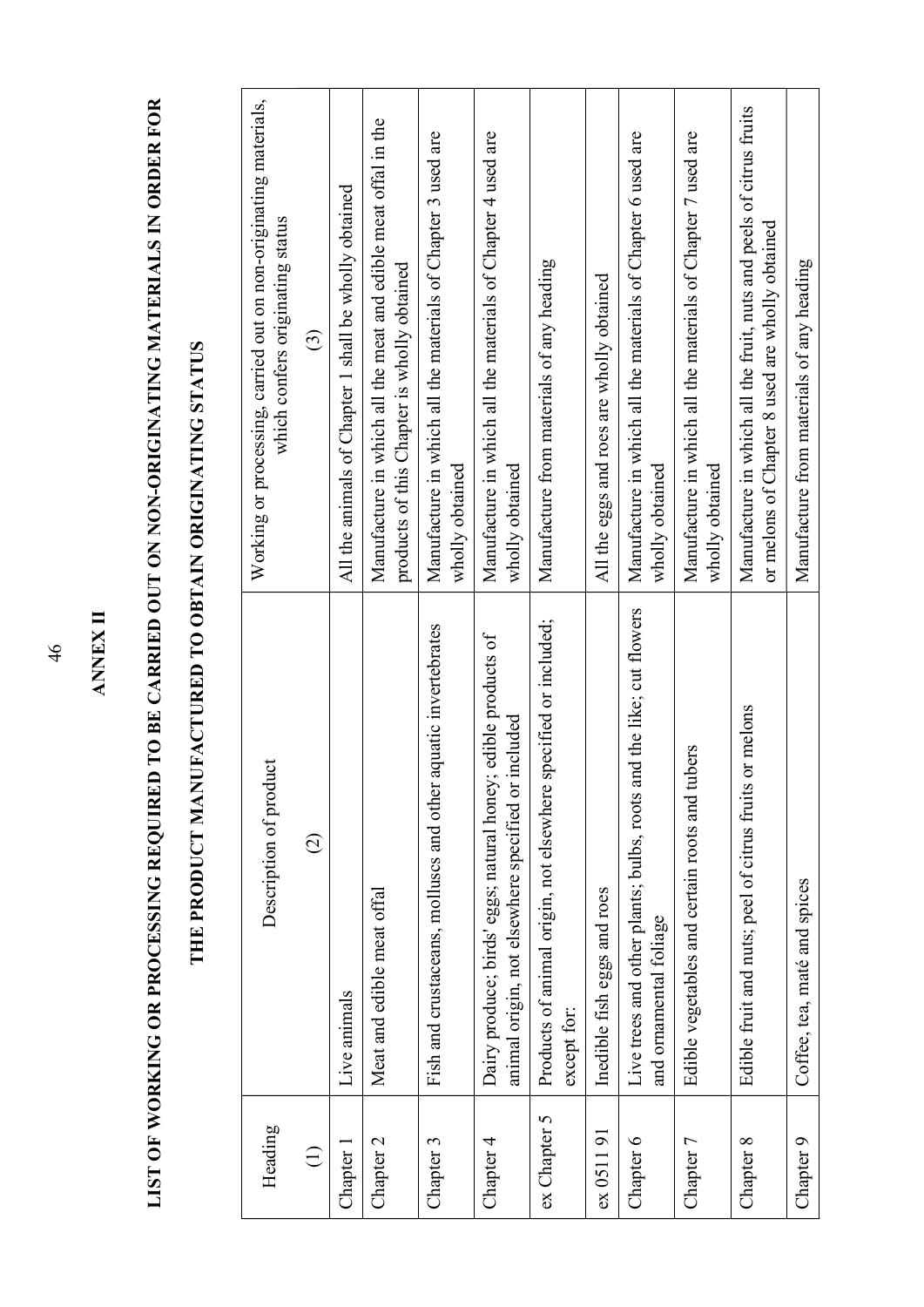| Heading          | Description of product                                                                                                                                                                                                                             | Working or processing, carried out on non-originating materials,<br>which confers originating status                                                       |
|------------------|----------------------------------------------------------------------------------------------------------------------------------------------------------------------------------------------------------------------------------------------------|------------------------------------------------------------------------------------------------------------------------------------------------------------|
| $\bigoplus$      | $\widehat{\varpropto}$                                                                                                                                                                                                                             | $\widehat{\odot}$                                                                                                                                          |
| Chapter 10       | Cereals                                                                                                                                                                                                                                            | Manufacture in which all the materials of Chapter 10 used are<br>wholly obtained                                                                           |
| Chapter 11       | Products of the milling industry; malt; starches; inulin; wheat<br>gluten                                                                                                                                                                          | Manufacture in which all the materials of Chapters 8, 10 and 11,<br>headings 0701, 0714, 2302 and 2303, and subheading 0710 10<br>used are wholly obtained |
| Chapter 12       | Oil seeds and oleaginous fruits; miscellaneous grains, seeds and<br>fruit; industrial or medicinal plants; straw and fodder                                                                                                                        | Manufacture from materials of any heading, except that of the<br>product                                                                                   |
| ex Chapter 13    | Lac; gums, resins and other vegetable saps and extracts; except<br>for:                                                                                                                                                                            | Manufacture from materials of any heading                                                                                                                  |
| ex1302           | Pectic substances, pectinates and pectates                                                                                                                                                                                                         | weight of sugar used does not exceed 40 % of the weight of the<br>Manufacture from materials of any heading and in which the<br>final product              |
| Chapter 14       | Vegetable plaiting materials; vegetable products not elsewhere<br>specified or included                                                                                                                                                            | Manufacture from materials of any heading                                                                                                                  |
| ex Chapter 15    | Animal or vegetable fats and oils and their cleavage products;<br>prepared edible fats; animal or vegetable waxes; except for:                                                                                                                     | Manufacture from materials of any heading, except that of the<br>product                                                                                   |
| 1504 to 1506     | lanolin); other animal fats and oils and their fractions, whether or<br>wool grease and fatty substances derived therefrom (including<br>Fats and oils and their fractions, of fish or marine mammals;<br>not refined, but not chemically modified | Manufacture from materials of any heading                                                                                                                  |
| 1508             | Groundnut oil and its fractions, whether or not refined, but not<br>chemically modified                                                                                                                                                            | Manufacture from materials of any subheading, except that of<br>the product                                                                                |
| 1509 and<br>1510 | Olive oil and its fractions                                                                                                                                                                                                                        | Manufacture in which all the vegetable materials used are wholly<br>obtained                                                                               |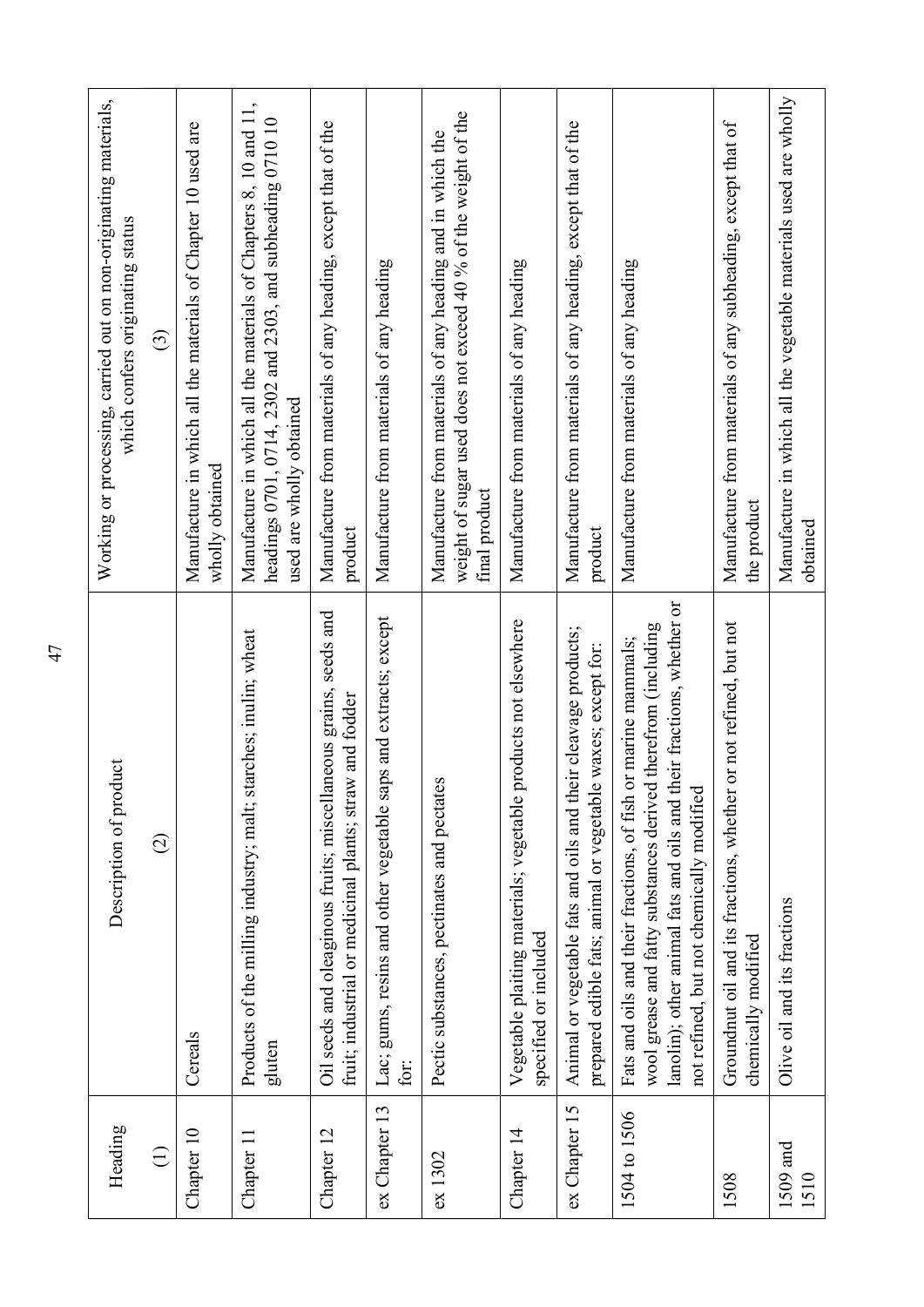| Heading       | Description of product                                                                                                                                                                                                                       | Working or processing, carried out on non-originating materials,<br>which confers originating status |
|---------------|----------------------------------------------------------------------------------------------------------------------------------------------------------------------------------------------------------------------------------------------|------------------------------------------------------------------------------------------------------|
| $\bigoplus$   | $\widehat{\circ}$                                                                                                                                                                                                                            | $\odot$                                                                                              |
| 1511          | but not<br>Palm oil and its fractions, whether or not refined,<br>chemically modified                                                                                                                                                        | Manufacture from materials of any subheading, except that of<br>the product                          |
| ex 1512       | Sunflower seed oils and their fractions:                                                                                                                                                                                                     |                                                                                                      |
|               | - for technical or industrial uses other than the manufacture of<br>foodstuffs for human consumption                                                                                                                                         | Manufacture from materials of any heading, except that of the<br>product                             |
|               | other                                                                                                                                                                                                                                        | Manufacture in which all the vegetable materials used are wholly<br>obtained                         |
| 1515          | Other fixed vegetable fats and oils (including jojoba oil) and<br>their fractions, whether or not refined, but not chemically<br>modified                                                                                                    | Manufacture from materials of any subheading, except that of<br>the product                          |
| ex1516        | Fats and oils and their fractions, of fish                                                                                                                                                                                                   | Manufacture from materials of any heading                                                            |
| 1520          | Glycerol, crude; glycerol waters and glycerol lyes                                                                                                                                                                                           | Manufacture from materials of any heading                                                            |
| Chapter 16    | Preparations of meat, of fish or of crustaceans, molluscs or other<br>aquatic invertebrates                                                                                                                                                  | Manufacture in which all the materials of Chapter 2, 3 and 16<br>used are wholly obtained            |
| ex Chapter 17 | Sugars and sugar confectionery; except for:                                                                                                                                                                                                  | Manufacture from materials of any heading, except that of the<br>product                             |
| 1702          | glucose and fructose, in solid form; sugar syrups not containing<br>added flavouring or colouring matter; artificial honey, whether<br>Other sugars, including chemically pure lactose, maltose<br>or not mixed with natural honey; caramel: |                                                                                                      |
|               | - Chemically-pure maltose and fructose                                                                                                                                                                                                       | Manufacture from materials of any heading, including other<br>materials of heading 1702              |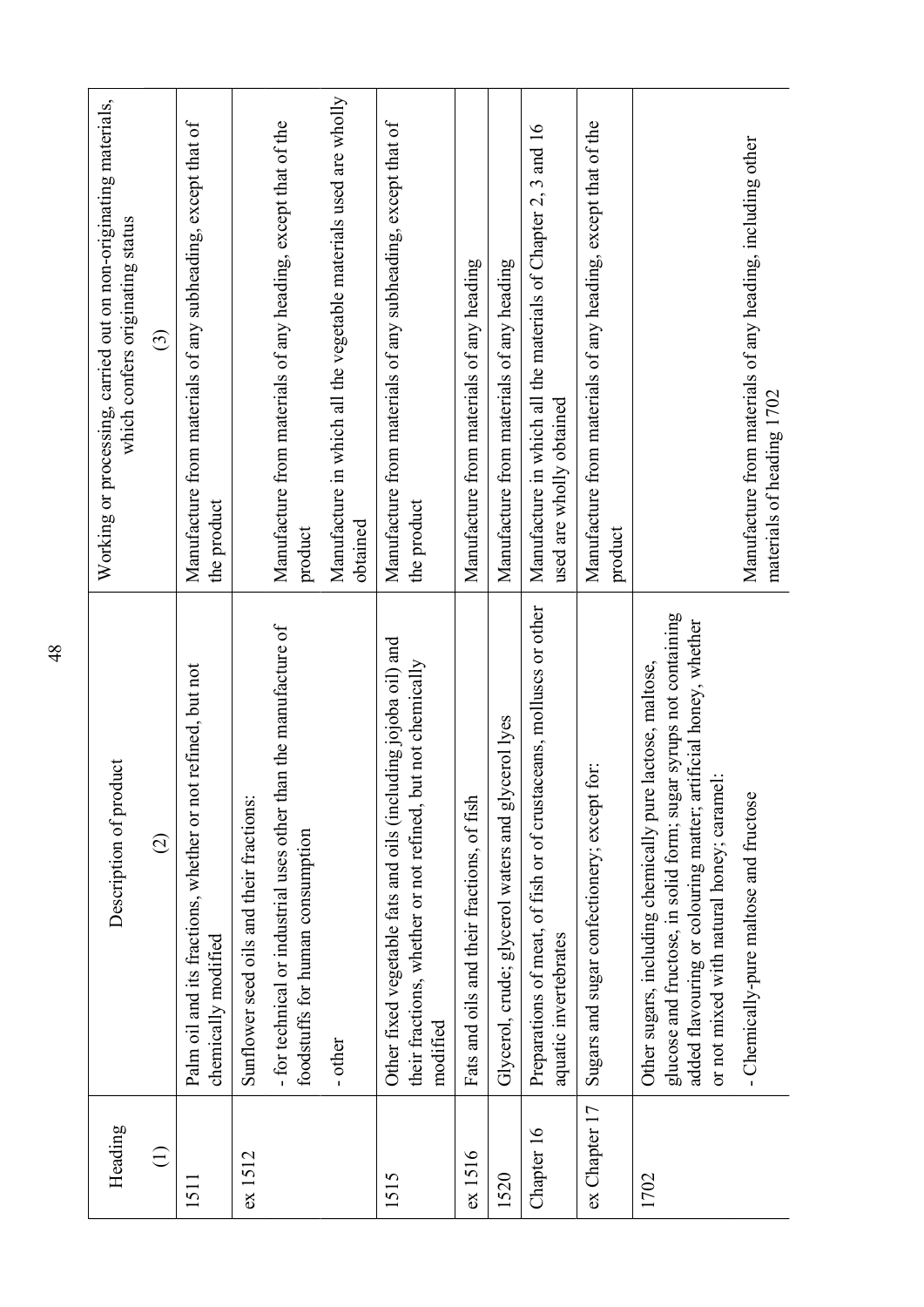| Heading          | Description of product                                                   | processing, carried out on non-originating materials,<br>which confers originating status<br>Working or                                                                                                                                                                                                            |
|------------------|--------------------------------------------------------------------------|--------------------------------------------------------------------------------------------------------------------------------------------------------------------------------------------------------------------------------------------------------------------------------------------------------------------|
| $\ominus$        | $\widehat{c}$                                                            | $\odot$                                                                                                                                                                                                                                                                                                            |
|                  | - Other                                                                  | to 1108, 1701 and 1703 used does not exceed 30 % of the weight<br>Manufacture from materials of any heading, except that of the<br>product, in which the weight of the materials of heading 1101<br>of the final product                                                                                           |
| 1704             | Sugar confectionery (including white chocolate), not containing<br>cocca | Manufacture from materials of any heading, except that of the<br>the weight of sugar used does not exceed 40 % of the<br>the value of sugar used does not exceed 30 % of the<br>ex-works price of the product<br>weight of the final product<br>product, in which:<br>$\mathfrak{S}% _{C}^{\ast}(\mathbb{R}^{2n})$ |
| Chapter 18<br>ex | Cocoa and cocoa preparations; except for:                                | Manufacture from materials of any heading, except that of the<br>product, in which the weight of sugar used does not exceed<br>40 % of the weight of the final product                                                                                                                                             |
| 1806<br>ex       | Chocolate and other food preparations containing cocoa; except<br>for:   | Manufacture from materials of any heading, except that of the<br>the weight of sugar used does not exceed 40 % of the<br>the value of sugar used does not exceed 30 % of the<br>ex-works price of the product<br>weight of the final product<br>product, in which:<br>$\sigma$                                     |
| 180610           | Cocoa powder, containing added sugar or other sweetening<br>matters      | Manufacture from materials of any heading, except that of the<br>product, in which the weight of sugar used does not exceed<br>40 % of the weight of the final product                                                                                                                                             |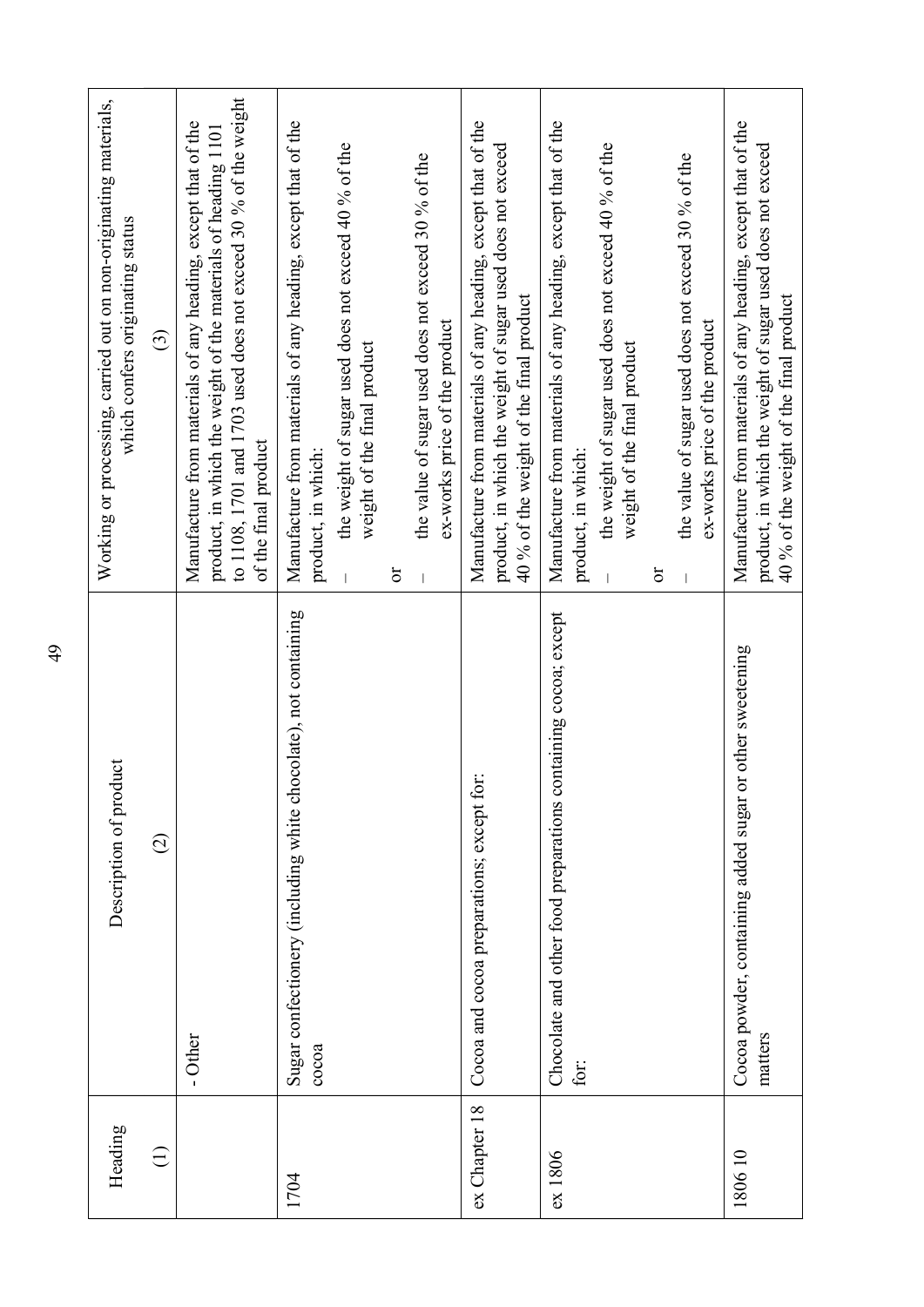| Heading     | Description of product                                                                                                                                                                                                                                                                                                                                                                                                                                    | Working or processing, carried out on non-originating materials,<br>which confers originating status                                                                                                                                                                                                                                                |
|-------------|-----------------------------------------------------------------------------------------------------------------------------------------------------------------------------------------------------------------------------------------------------------------------------------------------------------------------------------------------------------------------------------------------------------------------------------------------------------|-----------------------------------------------------------------------------------------------------------------------------------------------------------------------------------------------------------------------------------------------------------------------------------------------------------------------------------------------------|
| $\bigoplus$ | $\widehat{\varpi}$                                                                                                                                                                                                                                                                                                                                                                                                                                        | $\odot$                                                                                                                                                                                                                                                                                                                                             |
|             | headings 0401 to 0404, not containing cocoa or containing less<br>malt extract, not containing cocoa or containing less than 40 %<br>elsewhere specified or included; food preparations of goods of<br>Malt extract; food preparations of flour, groats, meal, starch or<br>by weight of cocoa calculated on a totally defatted basis, not<br>than 5 % by weight of cocoa calculated on a totally defatted<br>basis, not elsewhere specified or included: |                                                                                                                                                                                                                                                                                                                                                     |
|             | - Malt extract                                                                                                                                                                                                                                                                                                                                                                                                                                            | Manufacture from cereals of Chapter 10                                                                                                                                                                                                                                                                                                              |
|             | - Other                                                                                                                                                                                                                                                                                                                                                                                                                                                   | materials of Chapter 4 used does not exceed 40 % of the weight<br>Manufacture from materials of any heading, except that of the<br>product, in which the individual weight of sugar and of the<br>of the final product                                                                                                                              |
|             | noodles, lasagne, gnocchi, ravioli, cannelloni; couscous, whether<br>substances) or otherwise prepared, such as spaghetti, macaroni,<br>Pasta, whether or not cooked or stuffed (with meat or other<br>or not prepared                                                                                                                                                                                                                                    | Manufacture from materials of any heading, except that of the<br>the weight of the materials of Chapters 2, 3 and 16 used<br>to 1108 used does not exceed 20 % of the weight of the<br>does not exceed 20 % of the weight of the final product<br>the weight of the materials of headings 1006 and 1101<br>final product, and<br>product, in which: |
|             | Tapioca and substitutes therefor prepared from starch, in the<br>form of flakes, grains, pearls, siftings or similar forms                                                                                                                                                                                                                                                                                                                                | Manufacture from materials of any heading, except potato starch<br>of heading 1108                                                                                                                                                                                                                                                                  |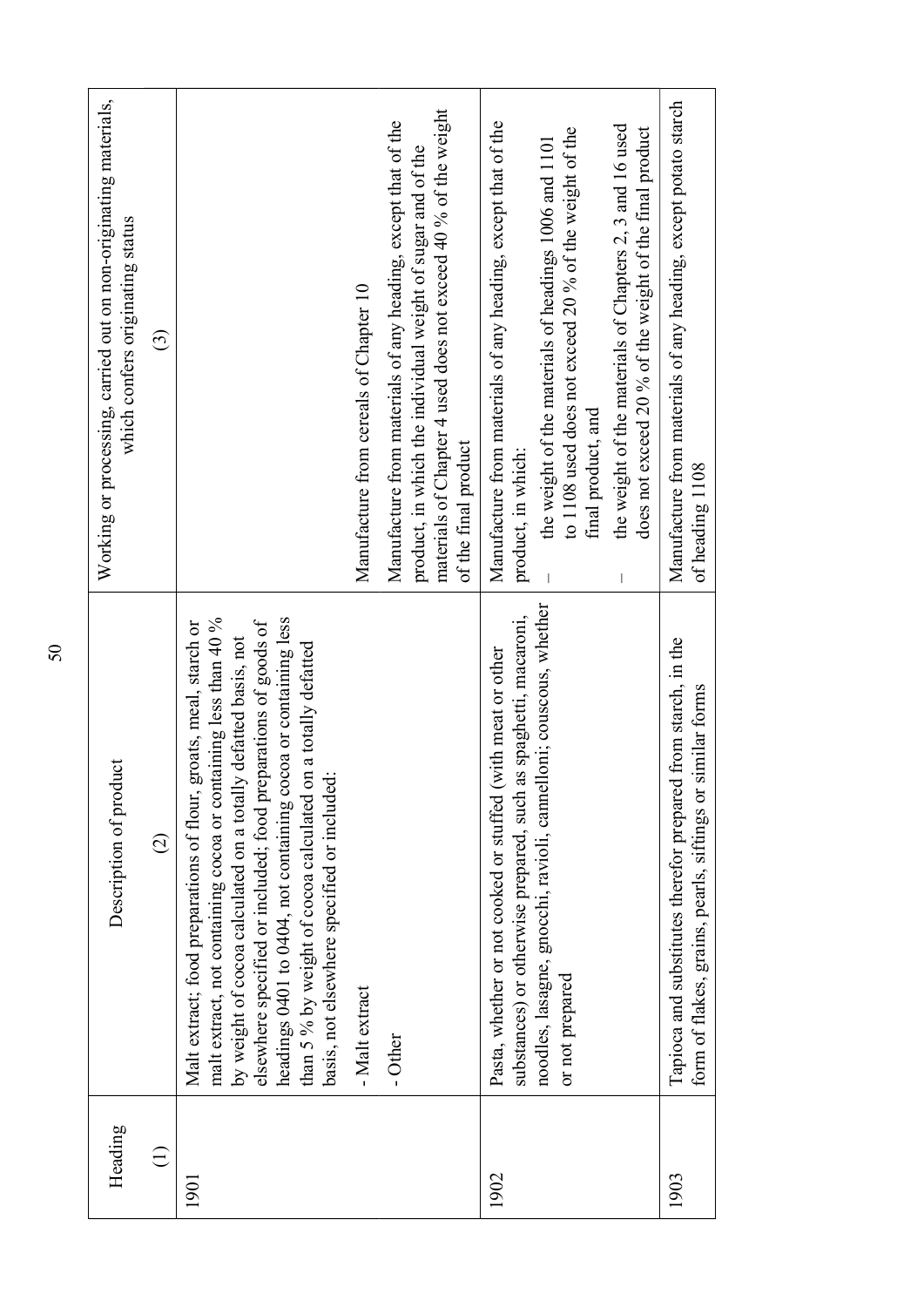| Heading            | Description of product                                                                                                                                                                                                                                                                                                          | Working or processing, carried out on non-originating materials,<br>which confers originating status                                                                                                                                                                                                                |
|--------------------|---------------------------------------------------------------------------------------------------------------------------------------------------------------------------------------------------------------------------------------------------------------------------------------------------------------------------------|---------------------------------------------------------------------------------------------------------------------------------------------------------------------------------------------------------------------------------------------------------------------------------------------------------------------|
| $\bigoplus$        | $\widehat{\Omega}$                                                                                                                                                                                                                                                                                                              | $\widehat{\mathbb{C}}$                                                                                                                                                                                                                                                                                              |
| 1904               | Prepared foods obtained by the swelling or roasting of cereals or<br>cereal products (for example, corn flakes); cereals (other than<br>worked grains (except flour, groats and meal), pre-cooked or<br>maize (com)) in grain form or in the form of flakes or other<br>otherwise prepared, not elsewhere specified or included | Manufacture from materials of any heading, except that of the<br>to 1108 used does not exceed 20 % of the weight of the<br>the weight of the materials of headings 1006 and 1101<br>the weight of sugar used does not exceed 40 % of the<br>weight of the final product<br>final product, and<br>product, in which: |
| 1905               | Bread, pastry, cakes, biscuits and other bakers' wares, whether or<br>kind suitable for pharmaceutical use, sealing wafers, rice paper<br>not containing cocoa; communion wafers, empty cachets of a<br>and similar products                                                                                                    | and 1101 to 1108 used does not exceed 20 % of the weight of the<br>product, in which the weight of the materials of headings 1006<br>Manufacture from materials of any heading, except that of the<br>final product                                                                                                 |
| ex Chapter 20      | other parts of plants;<br>Preparations of vegetables, fruit, nuts or<br>except for:                                                                                                                                                                                                                                             | Manufacture from materials of any heading, except that of the<br>product                                                                                                                                                                                                                                            |
| $2002$ and<br>2003 | Tomatoes, mushrooms and truffles prepared or preserved<br>otherwise than by vinegar or acetic acid                                                                                                                                                                                                                              | product, in which all the materials of Chapter 7 used are wholly<br>Manufacture from materials of any heading, except that of the<br>obtained                                                                                                                                                                       |
| 2006               | Vegetables, fruit, nuts, fruit-peel and other parts of plants,<br>stallized)<br>preserved by sugar (drained, glacé or cry                                                                                                                                                                                                       | Manufacture from materials of any heading, except that of the<br>product, in which the weight of sugar used does not exceed<br>40 % of the weight of the final product                                                                                                                                              |
| 2007               | Jams, fruit jellies, marmalades, fruit or nut purée and fruit or nut<br>not containing added<br>pastes, obtained by cooking, whether or<br>sugar or other sweetening matter                                                                                                                                                     | Manufacture from materials of any heading, except that of the<br>product, in which the weight of sugar used does not exceed<br>40 % of the weight of the final product                                                                                                                                              |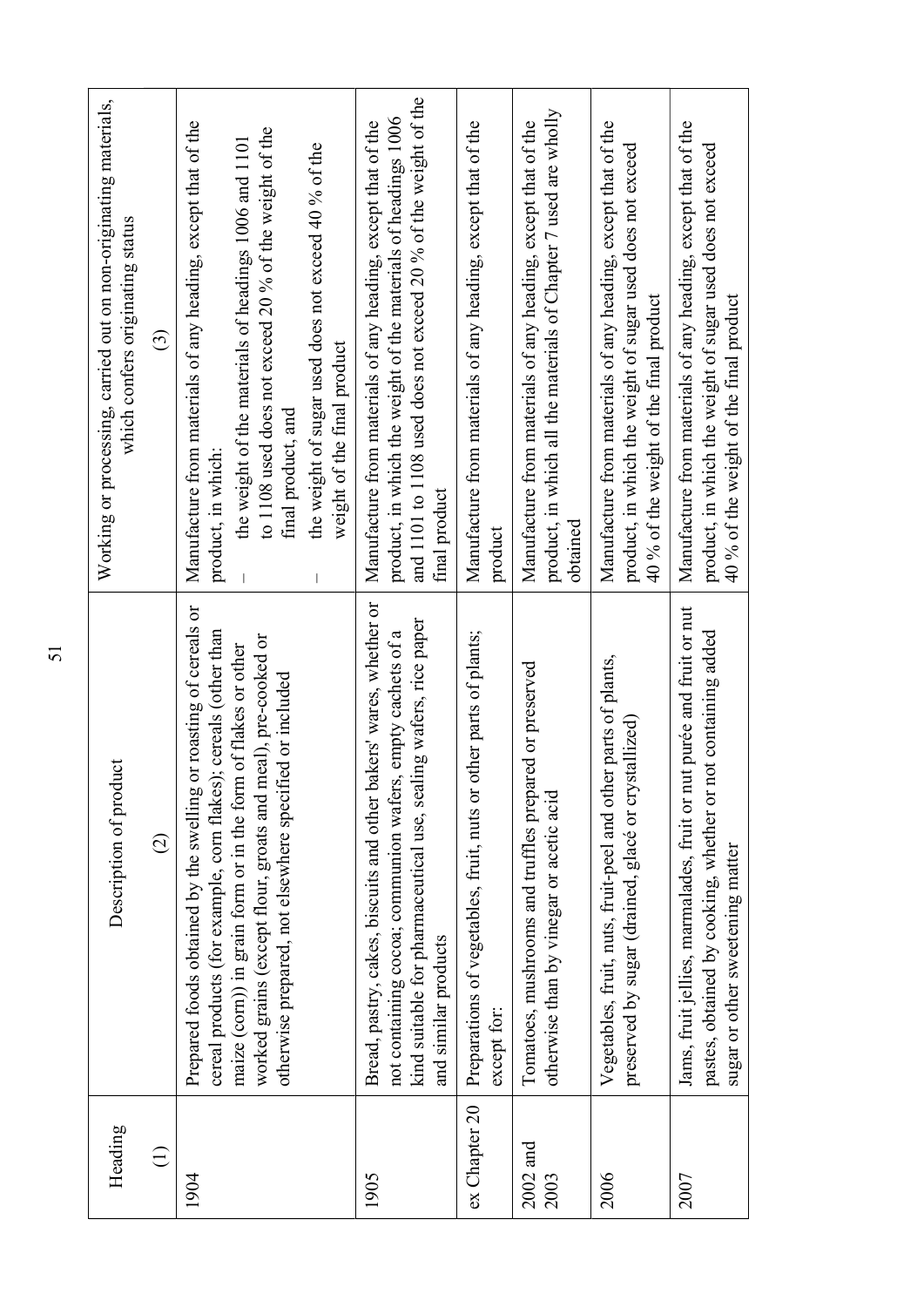| Heading       | Description of product                                                                                                                                                                                                                                              | carried out on non-originating materials,<br>which confers originating status<br>Working or processing,                                                                                                                           |
|---------------|---------------------------------------------------------------------------------------------------------------------------------------------------------------------------------------------------------------------------------------------------------------------|-----------------------------------------------------------------------------------------------------------------------------------------------------------------------------------------------------------------------------------|
| $\bigoplus$   | $\widehat{\vartriangle}$                                                                                                                                                                                                                                            | $\widehat{\mathbb{C}}$                                                                                                                                                                                                            |
| ex 2008       | - Fruit and nuts cooked otherwise than by steaming or boiling in<br>- Peanut butter; mixtures based on cereals; palm hearts; maize<br>- Nuts, not containing added sugar or spirits<br>water, not containing added sugar, frozen<br>Products, other than:<br>(corn) | product, in which the weight of sugar used does not exceed 40 %<br>Manufacture from materials of any heading, except that of the<br>of the weight of the final product                                                            |
| 2009          | unfermented and not containing added spirit, whether or not<br>Fruit juices (including grape must) and vegetable juices,<br>containing added sugar or other sweetening matter                                                                                       | product, in which the weight of sugar used does not exceed 40 %<br>Manufacture from materials of any heading, except that of the<br>of the weight of the final product                                                            |
| ex Chapter 21 | Miscellaneous edible preparations; except for:                                                                                                                                                                                                                      | Manufacture from materials of any heading, except that of the<br>product                                                                                                                                                          |
| 2103          | - Sauces and preparations therefor; mixed condiments and mixed<br>seasonings                                                                                                                                                                                        | Manufacture from materials of any heading, except that of the<br>product. However, mustard flour or meal or prepared mustard<br>may be used                                                                                       |
|               | - Mustard flour and meal and prepared mustard                                                                                                                                                                                                                       | Manufacture from materials of any heading                                                                                                                                                                                         |
| 2105          | Ice cream and other edible ice, whether or not containing cocoa                                                                                                                                                                                                     | Chapter 4 used does not exceed 40 % of the weight of the<br>Manufacture from materials of any heading, except that of the<br>the individual weight of sugar and of the materials of<br>final product<br>product, in which:<br>and |
|               |                                                                                                                                                                                                                                                                     | weight of sugar and of the materials of<br>Chapter 4 used does not exceed 60 % of the weight of the<br>the total combined<br>final product                                                                                        |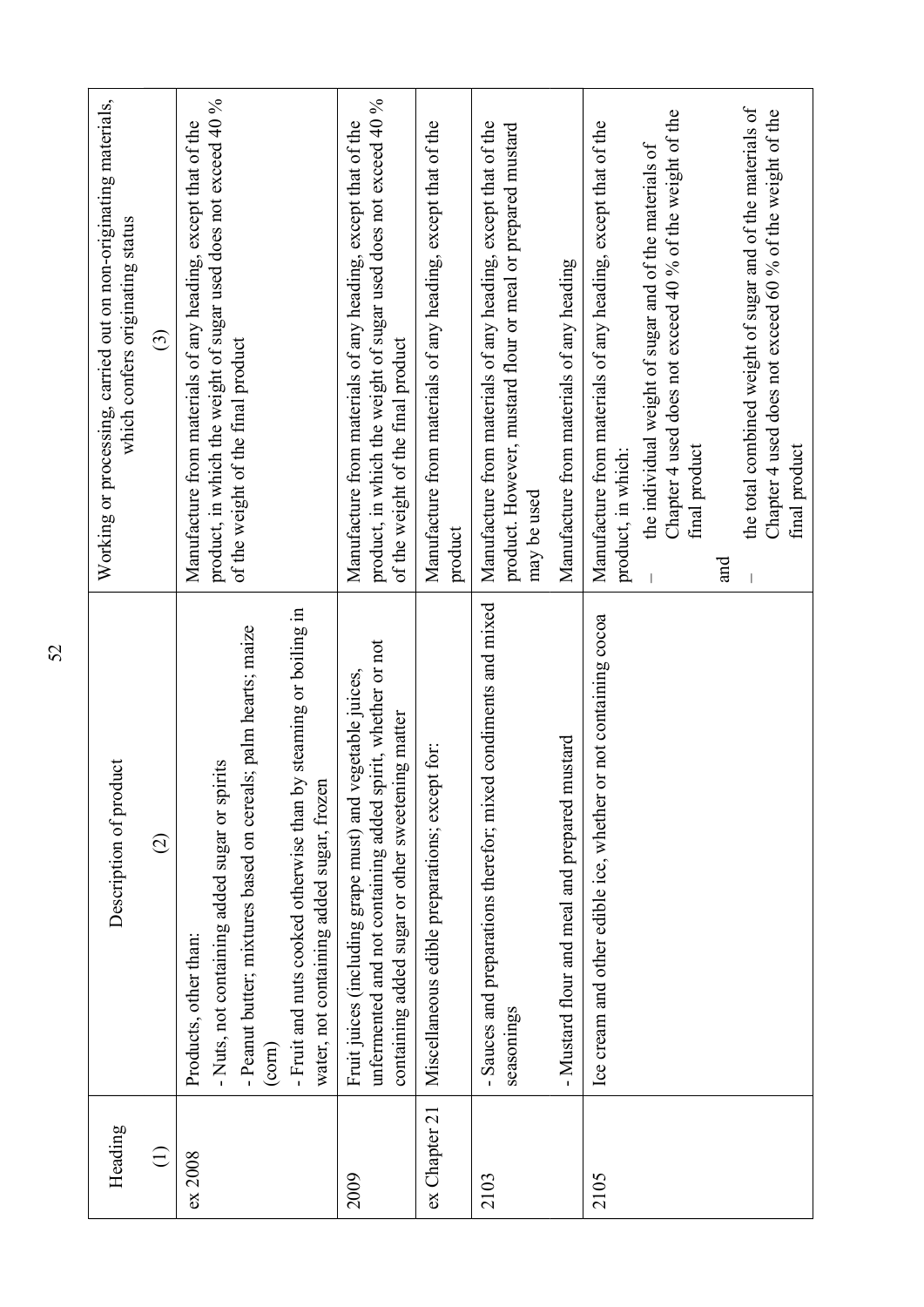| Heading            | Description of product                                                                                                                                                                                                   | Working or processing, carried out on non-originating materials,<br>which confers originating status                                                                            |
|--------------------|--------------------------------------------------------------------------------------------------------------------------------------------------------------------------------------------------------------------------|---------------------------------------------------------------------------------------------------------------------------------------------------------------------------------|
|                    | $\widehat{\Omega}$                                                                                                                                                                                                       | $\odot$                                                                                                                                                                         |
| 2106               | Food preparations not elsewhere specified or included                                                                                                                                                                    | Manufacture from materials of any heading, except that of the<br>the weight of sugar used does not exceed<br>40 % of the weight of the final product<br>product, in which       |
| ex Chapter 22      | Beverages, spirits and vinegar; except for:                                                                                                                                                                              | Manufacture from materials of any heading, except that of the<br>all the materials of subheadings 0806 10,<br>used are wholly obtained<br>product, in which<br>2009 61, 2009 69 |
| 2202               | Waters, including mineral waters and aerated waters, containing<br>non-alcoholic beverages, not including fruit or vegetable juices<br>added sugar or other sweetening matter or flavoured, and other<br>of heading 2009 | Manufacture from materials of any heading, except that of the<br>product                                                                                                        |
| $2207$ and<br>2208 | higher or less than 80 % vol; spirits, liqueurs and other spirituous<br>Undenatured ethyl alcohol of an alcoholic strength by volume of<br>beverages                                                                     | heading 2207 or 2208, in which all the materials of subheadings<br>, 2009 69 used are wholly obtained<br>Manufacture from materials of any heading, except<br>0806 10, 2009 61  |
| ex Chapter 23      | Residues and waste from the food industries; prepared animal<br>fodder; except for:                                                                                                                                      | Manufacture from materials of any heading, except that of the<br>product                                                                                                        |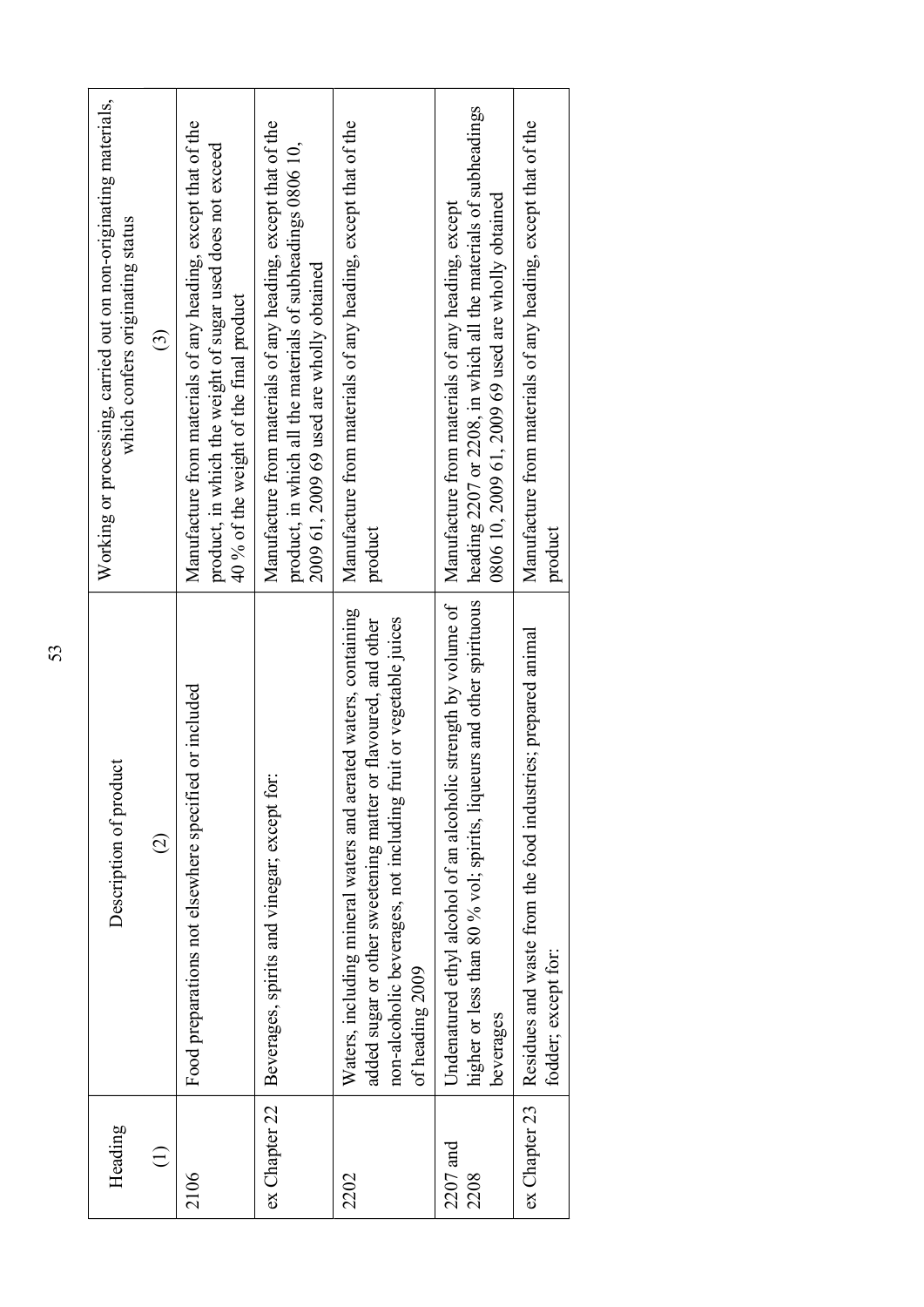| leading<br>$\mathbf{\Xi}$ | Description of product                                                                         | ocessing, carried out on non-originating materials,<br>which confers originating status<br>Working or pr                                                                                                                     |
|---------------------------|------------------------------------------------------------------------------------------------|------------------------------------------------------------------------------------------------------------------------------------------------------------------------------------------------------------------------------|
| $\widehat{\Xi}$           | $\widehat{\infty}$                                                                             | $\odot$                                                                                                                                                                                                                      |
| 2309                      | Preparations of a kind used in animal feeding                                                  | all the materials of Chapters 2 and 3 used are wholly<br>Manufacture in which:<br>obtained                                                                                                                                   |
|                           |                                                                                                | headings 2302 and 2303 used does not exceed 20 % of the<br>the weight of materials of Chapters 10 and 11 and<br>weight of the final product,                                                                                 |
|                           |                                                                                                | Chapter 4 used does not exceed 40 % of the weight of the<br>the individual weight of sugar and the materials of<br>final product, and                                                                                        |
|                           |                                                                                                | 4 used does not exceed 50 % of the weight of the<br>the total combined weight of sugar and the materials of<br>final product<br>Chapter                                                                                      |
| ex Chapter 24             | Tobacco and manufactured tobacco substitutes; except for:                                      | Manufacture from materials of any heading in which the weight<br>of materials of heading 2401 does not exceed 30 % of the total<br>weight of materials of Chapter 24 used                                                    |
| 2401                      | Unmanufactured tobacco; tobacco refuse                                                         | Manufacture in which all materials of heading 2401 are wholly<br>obtained                                                                                                                                                    |
| ex 2402                   | Cigarettes, of tobacco or of tobacco substitutes                                               | which at least 10 % by weight of all materials of heading 2401<br>Manufacture from materials of any heading, except that of the<br>smoking tobacco of subheading 2403 19, in<br>obtained<br>product and of<br>used is wholly |
| ex 2403                   | Products intended for inhalation through heated delivery or other<br>means, without combustion | Manufacture from materials of any heading, except that of the<br>product, in which at least 10 % by weight of all materials of<br>heading 2401 used is wholly obtained                                                       |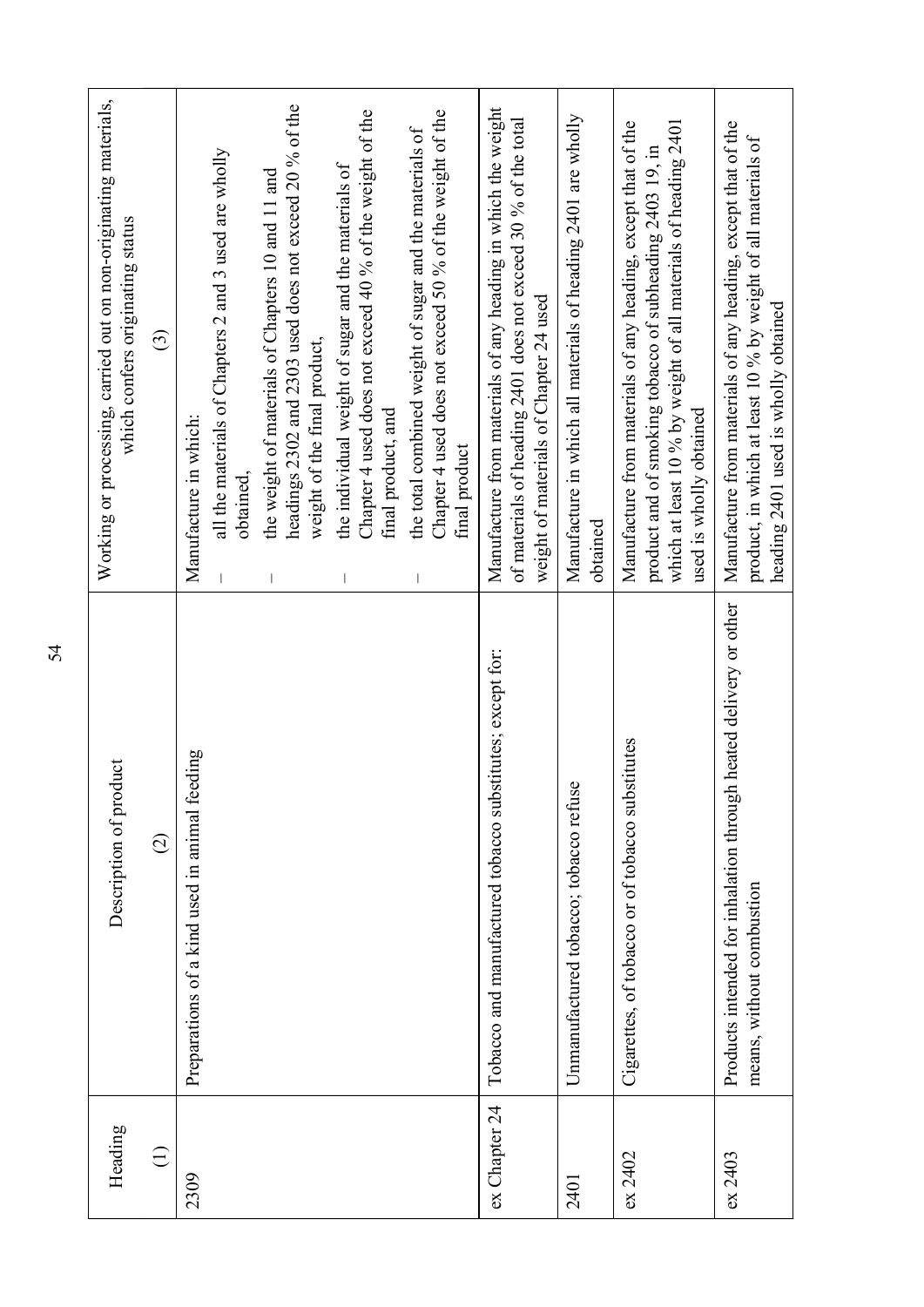| Heading       | Description of product                                                                                                                                                                                                                                                                                                                                                           | Working or processing, carried out on non-originating materials,<br>which confers originating status                                                                                                                                                                                                                                                                   |
|---------------|----------------------------------------------------------------------------------------------------------------------------------------------------------------------------------------------------------------------------------------------------------------------------------------------------------------------------------------------------------------------------------|------------------------------------------------------------------------------------------------------------------------------------------------------------------------------------------------------------------------------------------------------------------------------------------------------------------------------------------------------------------------|
| $\bigoplus$   | $\widehat{\circ}$                                                                                                                                                                                                                                                                                                                                                                | $\odot$                                                                                                                                                                                                                                                                                                                                                                |
| ex Chapter 25 | Salt; sulphur; earths and stone; plastering materials, lime and<br>cement; except for:                                                                                                                                                                                                                                                                                           | Manufacture from materials of any heading, except that of the<br>product<br>ð                                                                                                                                                                                                                                                                                          |
|               |                                                                                                                                                                                                                                                                                                                                                                                  | Manufacture in which the value of all the materials used does not<br>exceed 70 % of the ex-works price of the product                                                                                                                                                                                                                                                  |
| ex 2519       | or not pure, other than fused magnesia or dead-burned (sintered)<br>hermetically-sealed containers, and magnesium oxide, whether<br>Crushed natural magnesium carbonate (magnesite), in<br>magnesia                                                                                                                                                                              | Manufacture from materials of any heading, except that of the<br>product. However, natural magnesium carbonate (magnesite)<br>may be used                                                                                                                                                                                                                              |
| Chapter 26    | Ores, slag and ash                                                                                                                                                                                                                                                                                                                                                               | Manufacture from materials of any heading, except that of the<br>product                                                                                                                                                                                                                                                                                               |
| ex Chapter 27 | Mineral fuels, mineral oils and products of their distillation;<br>bituminous substances; mineral waxes; except for:                                                                                                                                                                                                                                                             | Manufacture in which the value of all the materials used does not<br>Manufacture from materials of any heading, except that of the<br>% of the ex-works price of the product<br>exceed 50<br>product<br>$\sigma$                                                                                                                                                       |
| ex 2707       | mineral oils obtained by distillation of high temperature coal tar,<br>of which more than 65 % by volume distils at a temperature of<br>Oils in which the weight of the aromatic constituents exceeds<br>that of the non-aromatic constituents, being oils similar to<br>up to 250 °C (including mixtures of petroleum spirit and<br>benzole), for use as power or heating fuels | of refining and/or one or more specific process(es)(1)<br>Other operations in which all the materials used are classified<br>provided that their total value does not exceed 50 % of the<br>materials of the same heading as the product may be used,<br>within a heading other than that of the product. However,<br>ex-works price of the product<br>Operations<br>ð |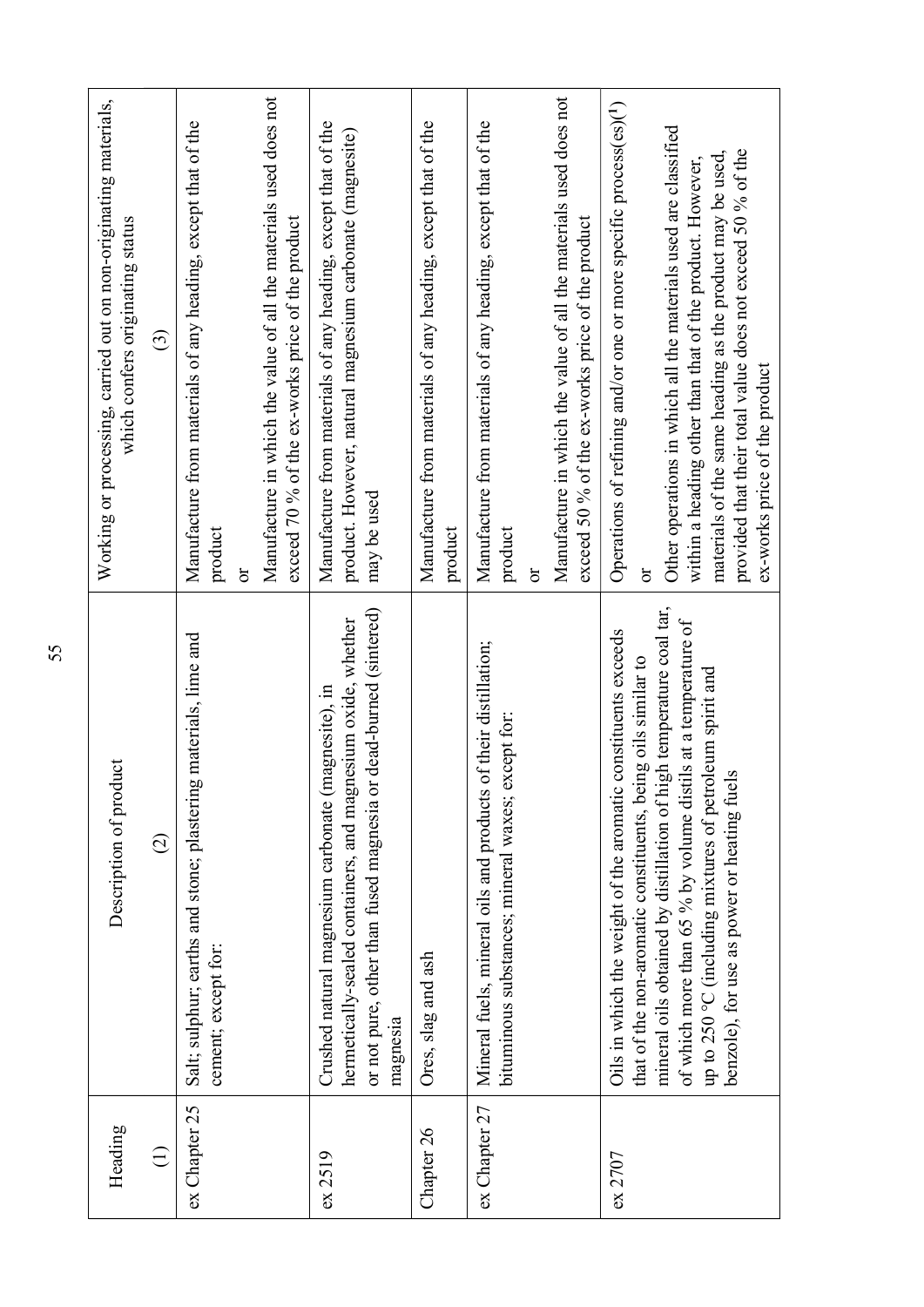|           | 56                                                                                                                                                                                                                                                                                                                   |                                                                                                                                                                                                                                                                                                                                                                               |
|-----------|----------------------------------------------------------------------------------------------------------------------------------------------------------------------------------------------------------------------------------------------------------------------------------------------------------------------|-------------------------------------------------------------------------------------------------------------------------------------------------------------------------------------------------------------------------------------------------------------------------------------------------------------------------------------------------------------------------------|
| Heading   | Description of product                                                                                                                                                                                                                                                                                               | Working or processing, carried out on non-originating materials,<br>which confers originating status                                                                                                                                                                                                                                                                          |
| $\ominus$ | $\widehat{\circ}$                                                                                                                                                                                                                                                                                                    | $\widehat{\mathbb{C}}$                                                                                                                                                                                                                                                                                                                                                        |
| 2710      | Petroleum oils and oils obtained from bituminous minerals, other<br>containing by weight 70 % or more of petroleum oils or of oils<br>obtained from bituminous minerals, these oils being the basic<br>than crude; preparations not elsewhere specified or included,<br>constituents of the preparations; waste oils | of refining and/or one or more specific process(es)(1)<br>Other operations in which all the materials used are classified<br>provided that their total value does not exceed 50 % of the<br>materials of the same heading as the product may be used,<br>within a heading other than that of the product. However,<br>ex-works price of the product<br>Operations<br>ör       |
| 2711      | Petroleum gases and other gaseous hydrocarbons                                                                                                                                                                                                                                                                       | of refining and/or one or more specific process(es)(1)<br>Other operations in which all the materials used are classified<br>provided that their total value does not exceed 50 % of the<br>materials of the same heading as the product may be used,<br>within a heading other than that of the product. However,<br>ex-works price of the product<br>Operations<br>$\sigma$ |
| 2712      | slack wax, ozokerite, lignite wax, peat wax, other mineral waxes,<br>and similar products obtained by synthesis or by other processes,<br>Petroleum jelly; paraffin wax, microcrystalline petroleum wax,<br>whether or not coloured                                                                                  | of refining and/or one or more specific process(es)(1)<br>Other operations in which all the materials used are classified<br>provided that their total value does not exceed 50 % of the<br>materials of the same heading as the product may be used,<br>within a heading other than that of the product. However,<br>ex-works price of the product<br>Operations<br>$\sigma$ |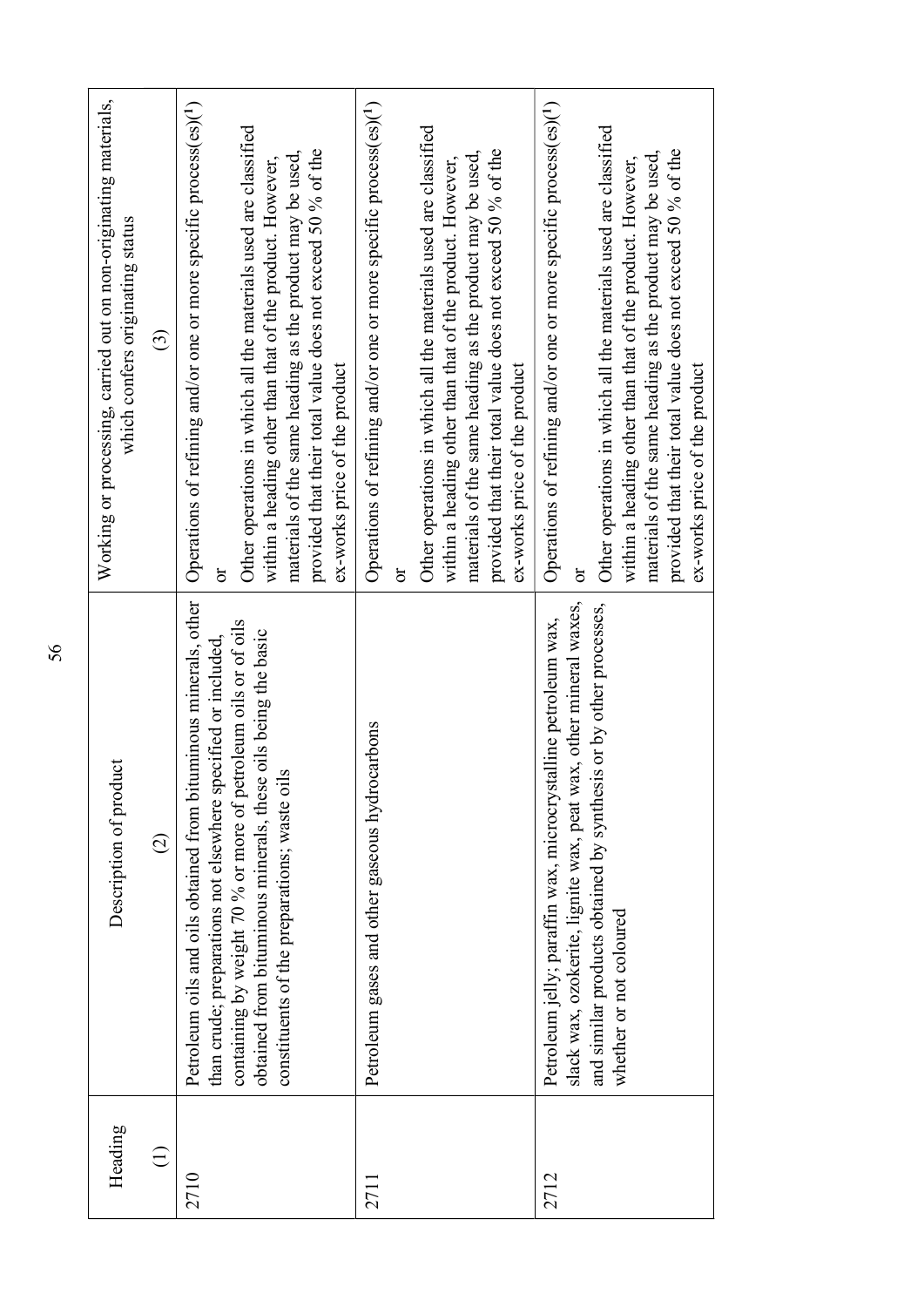| Heading             | Description of product                                                                                                                     | Working or processing, carried out on non-originating materials,<br>which confers originating status                                                                                                                                                                                      |
|---------------------|--------------------------------------------------------------------------------------------------------------------------------------------|-------------------------------------------------------------------------------------------------------------------------------------------------------------------------------------------------------------------------------------------------------------------------------------------|
| $\mathord{\subset}$ | $\widehat{\infty}$                                                                                                                         | $\widehat{\odot}$                                                                                                                                                                                                                                                                         |
| 2713                | petroleum oils or of oils obtained from bituminous minerals<br>Petroleum coke, petroleum bitumen and other residues of                     | Operations of refining and/or one or more specific process(es)(1)<br>ð                                                                                                                                                                                                                    |
|                     |                                                                                                                                            | Other operations in which all the materials used are classified<br>provided that their total value does not exceed 50 % of the<br>materials of the same heading as the product may be used,<br>within a heading other than that of the product. However,<br>ex-works price of the product |
| 28<br>Chapter       | precious metals, of rare-earth metals, of radioactive elements or<br>Inorganic chemicals; organic or inorganic compounds of<br>of isotopes | ; materials of the same heading as the product<br>Manufacture from materials of any heading, except that of the<br>may be used, provided that their total value does not exceed<br>20 % of the ex-works price of the product<br>product. However                                          |
|                     |                                                                                                                                            | Manufacture in which the value of all the materials used does not<br>exceed 50 % of the ex-works price of the product<br>ör                                                                                                                                                               |
| ex Chapter 29       | Organic chemicals; except for:                                                                                                             | Specific process(es)(4)                                                                                                                                                                                                                                                                   |
|                     |                                                                                                                                            | product. However, materials of the same heading as the product<br>Manufacture from materials of any heading, except that of the<br>may be used, provided that their total value does not exceed<br>20 % of the ex-works price of the product<br>$\sigma$                                  |
|                     |                                                                                                                                            | Manufacture in which the value of all the materials used does not<br>exceed 50 % of the ex-works price of the product<br>ör                                                                                                                                                               |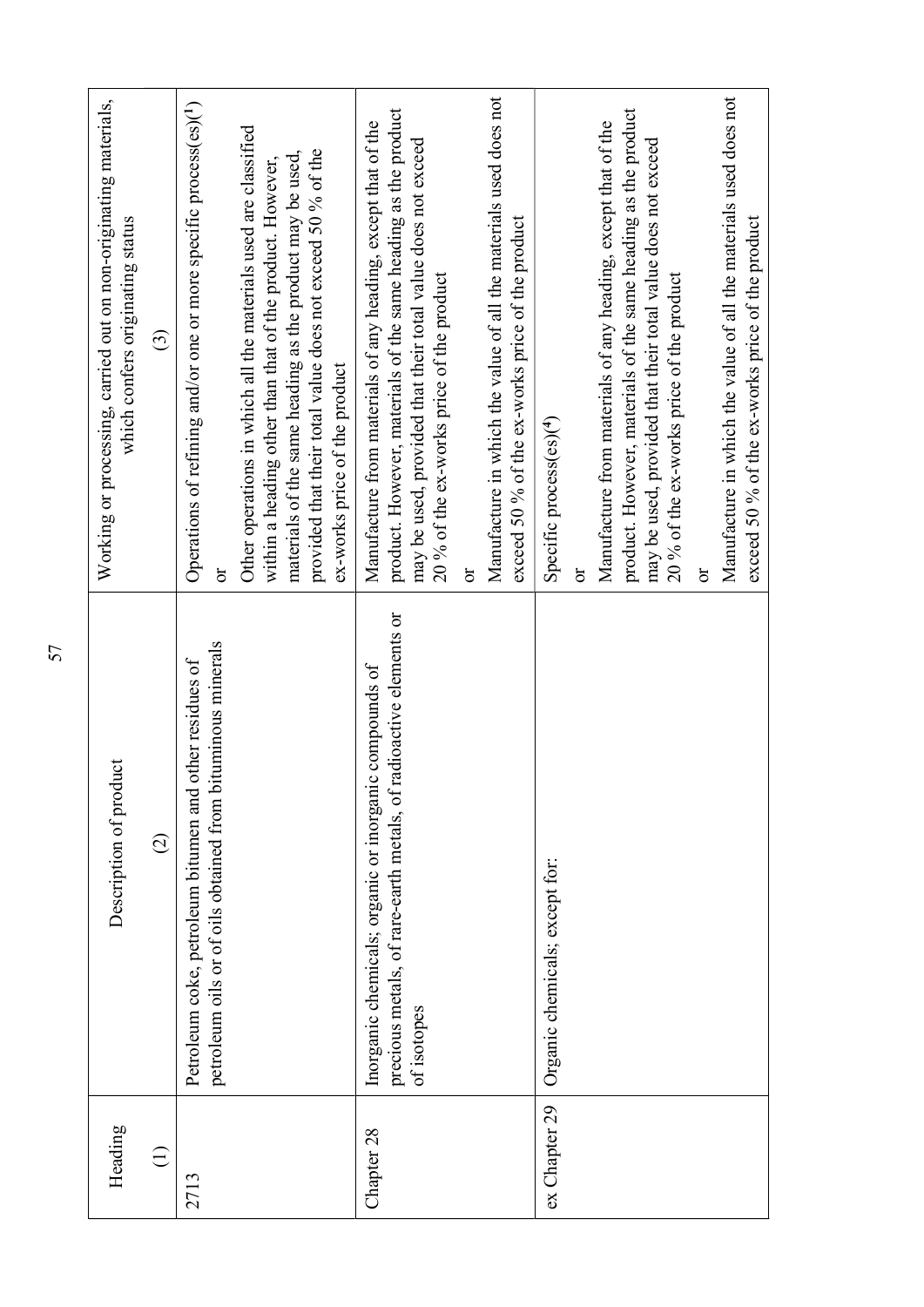| Heading     | Description of product                                         | Working or processing, carried out on non-originating materials,<br>which confers originating status                                                                                                                                             |
|-------------|----------------------------------------------------------------|--------------------------------------------------------------------------------------------------------------------------------------------------------------------------------------------------------------------------------------------------|
| $\bigoplus$ | $\widehat{\varpropto}$                                         | $\widehat{\mathbb{C}}$                                                                                                                                                                                                                           |
| ex 2901     | Acyclic hydrocarbons for use as power or heating fuels         | Specific process(es)(4)                                                                                                                                                                                                                          |
|             |                                                                | Operations of refining and/or one or more specific process(es)(1)<br>ð                                                                                                                                                                           |
|             |                                                                | $\delta$                                                                                                                                                                                                                                         |
|             |                                                                | product. However, materials of the same heading as the product<br>Manufacture from materials of any heading, except that of the<br>may be used, provided that their total value does not exceed<br>50 % of the ex-works price of the product     |
| ex 2902     | Cyclanes and cyclenes (other than azulenes), benzene, toluene, | Specific process(es) <sup>(4)</sup>                                                                                                                                                                                                              |
|             | xylenes, for use as power or heating fuels                     | ð                                                                                                                                                                                                                                                |
|             |                                                                | Operations of refining and/or one or more specific process(es)(1)                                                                                                                                                                                |
|             |                                                                | ð                                                                                                                                                                                                                                                |
|             |                                                                | product. However, materials of the same heading as the product<br>Manufacture from materials of any heading, except that of the<br>may be used, provided that their total value does not exceed<br>50 % of the ex-works price of the product     |
| ex 2905     | Metal alcoholates of alcohols of this heading and of ethanol   | Specific process(es) <sup>(4)</sup>                                                                                                                                                                                                              |
|             |                                                                | ð                                                                                                                                                                                                                                                |
|             |                                                                | materials of heading 2905. However, metal alcoholates of this<br>heading may be used, provided that their total value does not<br>Manufacture from materials of any heading, including other<br>exceed 20 % of the ex-works price of the product |
|             |                                                                | ð                                                                                                                                                                                                                                                |
|             |                                                                | Manufacture in which the value of all the materials used does not<br>exceed 50 % of the ex-works price of the product                                                                                                                            |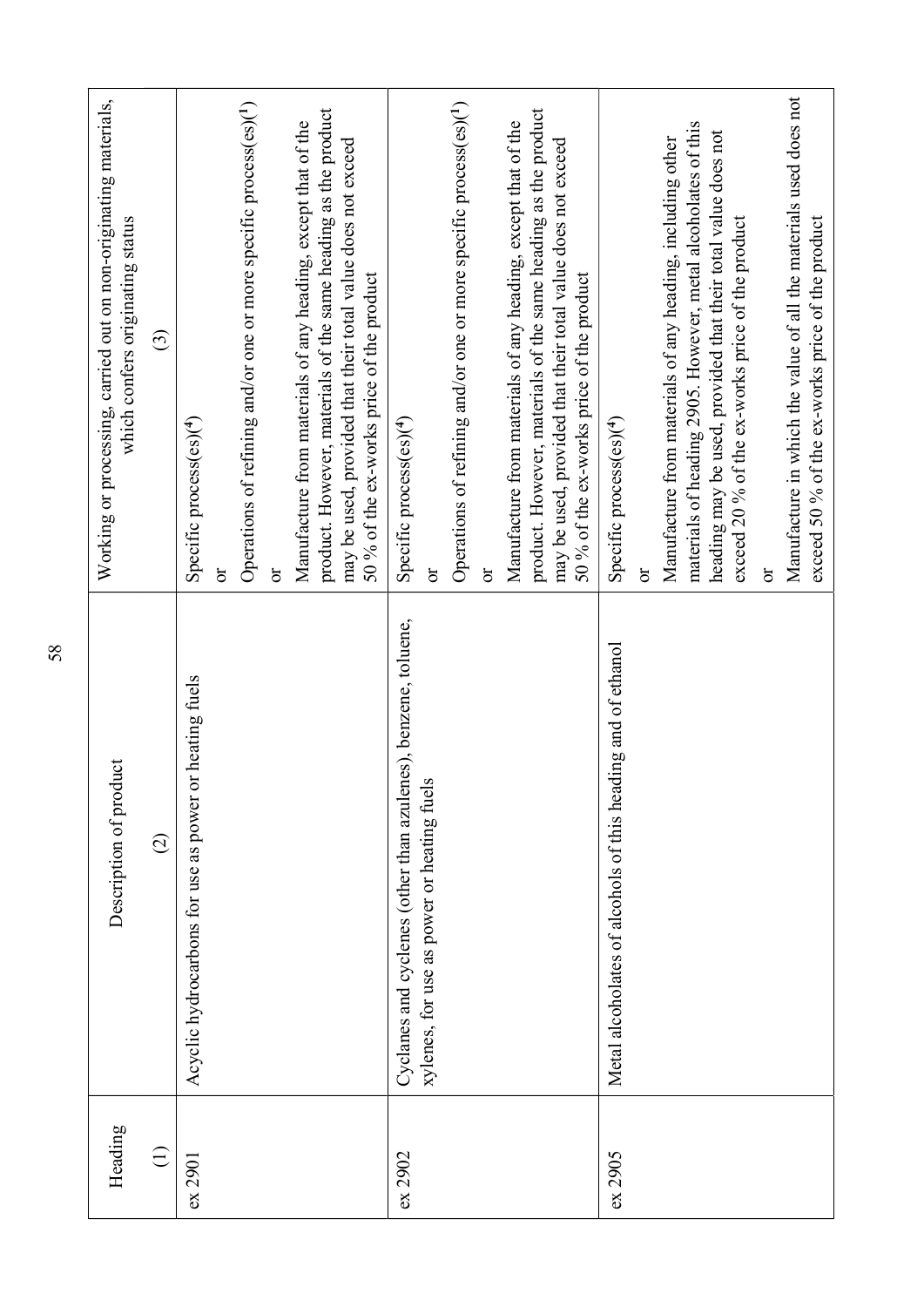| Manufacture in which the value of all the materials used does not<br>Manufacture in which the value of all the materials used does not<br>Working or processing, carried out on non-originating materials,<br>product. However, materials of the same heading as the product<br>product. However, materials of the same heading as the product<br>Manufacture from materials of any heading, except that of the<br>Manufacture from materials of any heading, except that of the<br>may be used, provided that their total value does not exceed<br>may be used, provided that their total value does not exceed<br>exceed 50 % of the ex-works price of the product<br>which confers originating status<br>Manufacture from materials of any heading<br>20 % of the ex-works price of the product<br>20 % of the ex-works price of the product<br>$\odot$<br>Specific process(es)(4)<br>Specific process(es) <sup>(4)</sup><br>ör<br>ör<br>ð<br>ð<br>pigments and other colouring matter; paints and varnishes; putty<br>their derivatives; dyes,<br>Description of product<br>Tanning or dyeing extracts; tannins and a<br>$\widehat{\Omega}$<br>Pharmaceutical products<br>and other mastics; inks<br>Fertilizers<br>Heading<br>Chapter 30<br>Chapter 32<br>Chapter 31<br>$\bigoplus$ |
|------------------------------------------------------------------------------------------------------------------------------------------------------------------------------------------------------------------------------------------------------------------------------------------------------------------------------------------------------------------------------------------------------------------------------------------------------------------------------------------------------------------------------------------------------------------------------------------------------------------------------------------------------------------------------------------------------------------------------------------------------------------------------------------------------------------------------------------------------------------------------------------------------------------------------------------------------------------------------------------------------------------------------------------------------------------------------------------------------------------------------------------------------------------------------------------------------------------------------------------------------------------------------------------|
|                                                                                                                                                                                                                                                                                                                                                                                                                                                                                                                                                                                                                                                                                                                                                                                                                                                                                                                                                                                                                                                                                                                                                                                                                                                                                          |
|                                                                                                                                                                                                                                                                                                                                                                                                                                                                                                                                                                                                                                                                                                                                                                                                                                                                                                                                                                                                                                                                                                                                                                                                                                                                                          |
|                                                                                                                                                                                                                                                                                                                                                                                                                                                                                                                                                                                                                                                                                                                                                                                                                                                                                                                                                                                                                                                                                                                                                                                                                                                                                          |
|                                                                                                                                                                                                                                                                                                                                                                                                                                                                                                                                                                                                                                                                                                                                                                                                                                                                                                                                                                                                                                                                                                                                                                                                                                                                                          |
|                                                                                                                                                                                                                                                                                                                                                                                                                                                                                                                                                                                                                                                                                                                                                                                                                                                                                                                                                                                                                                                                                                                                                                                                                                                                                          |
|                                                                                                                                                                                                                                                                                                                                                                                                                                                                                                                                                                                                                                                                                                                                                                                                                                                                                                                                                                                                                                                                                                                                                                                                                                                                                          |
|                                                                                                                                                                                                                                                                                                                                                                                                                                                                                                                                                                                                                                                                                                                                                                                                                                                                                                                                                                                                                                                                                                                                                                                                                                                                                          |
|                                                                                                                                                                                                                                                                                                                                                                                                                                                                                                                                                                                                                                                                                                                                                                                                                                                                                                                                                                                                                                                                                                                                                                                                                                                                                          |
|                                                                                                                                                                                                                                                                                                                                                                                                                                                                                                                                                                                                                                                                                                                                                                                                                                                                                                                                                                                                                                                                                                                                                                                                                                                                                          |
| exceed 50 % of the ex-works price of the product                                                                                                                                                                                                                                                                                                                                                                                                                                                                                                                                                                                                                                                                                                                                                                                                                                                                                                                                                                                                                                                                                                                                                                                                                                         |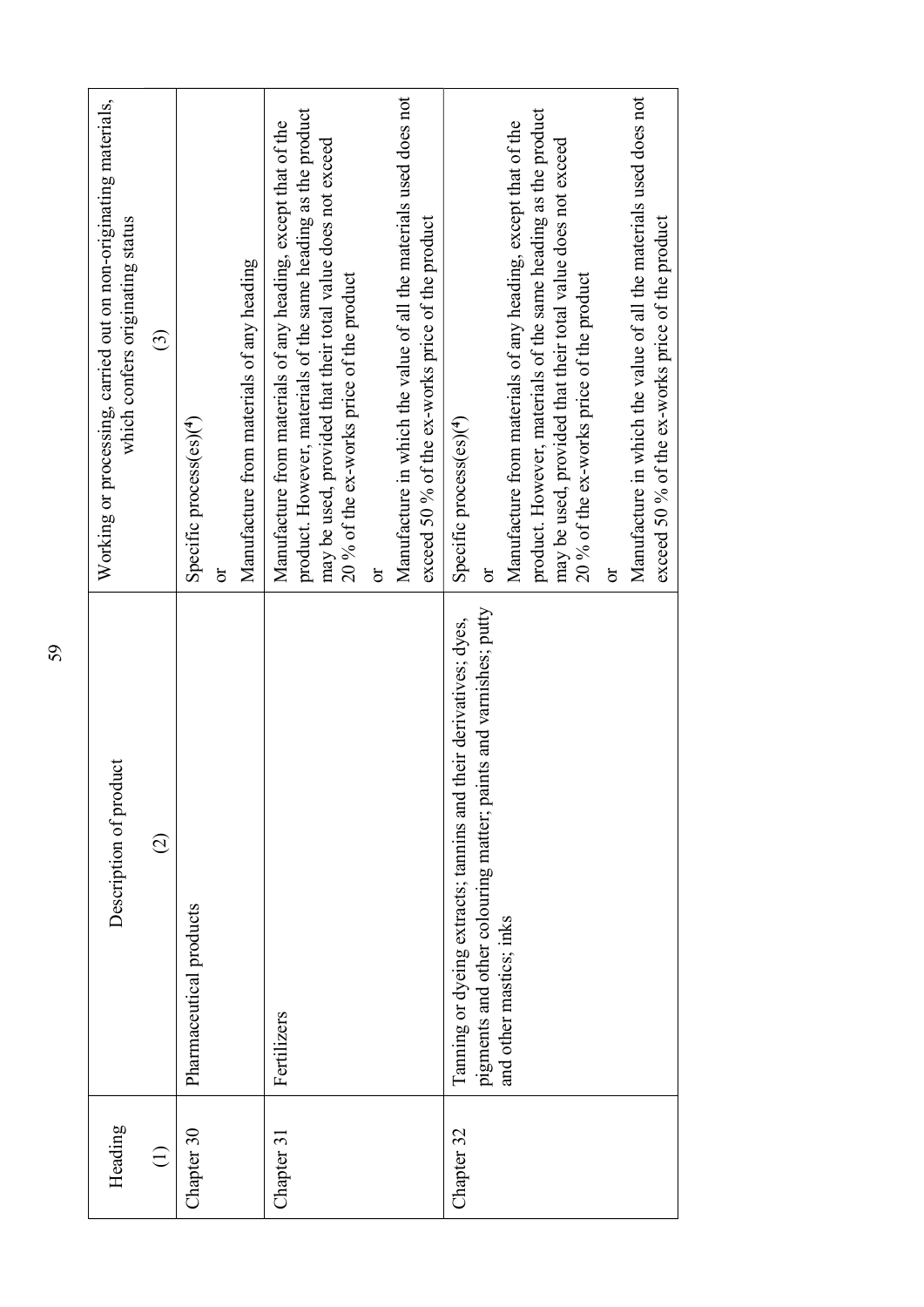| Heading     | Description of product                                                                                                                                                                                                                                                                | Working or processing, carried out on non-originating materials,<br>which confers originating status                                                                                                                                                                                     |
|-------------|---------------------------------------------------------------------------------------------------------------------------------------------------------------------------------------------------------------------------------------------------------------------------------------|------------------------------------------------------------------------------------------------------------------------------------------------------------------------------------------------------------------------------------------------------------------------------------------|
| $\bigoplus$ | $\widehat{\circ}$                                                                                                                                                                                                                                                                     | $\odot$                                                                                                                                                                                                                                                                                  |
| Chapter 33  | Essential oils and resinoids; perfumery, cosmetic or toilet<br>preparations                                                                                                                                                                                                           | Specific process(es)(4)<br>ð                                                                                                                                                                                                                                                             |
|             |                                                                                                                                                                                                                                                                                       | product. However, materials of the same heading as the product<br>Manufacture from materials of any heading, except that of the<br>may be used, provided that their total value does not exceed<br>20 % of the ex-works price of the product                                             |
|             |                                                                                                                                                                                                                                                                                       | Manufacture in which the value of all the materials used does not<br>exceed 50 % of the ex-works price of the product<br>$\sigma$                                                                                                                                                        |
| Chapter 34  | polishing or scouring preparations, candles and similar articles,<br>modelling pastes, 'dental waxes' and dental preparations with a<br>Soap, organic surface-active agents, washing preparations,<br>lubricating preparations, artificial waxes, prepared waxes,<br>basis of plaster | product. However, materials of the same heading as the product<br>Manufacture from materials of any heading, except that of the<br>may be used, provided that their total value does not exceed<br>20 % of the ex-works price of the product<br>Specific process(es) <sup>(4)</sup><br>ð |
|             |                                                                                                                                                                                                                                                                                       | Manufacture in which the value of all the materials used does not<br>exceed 50 % of the ex-works price of the product<br>ð                                                                                                                                                               |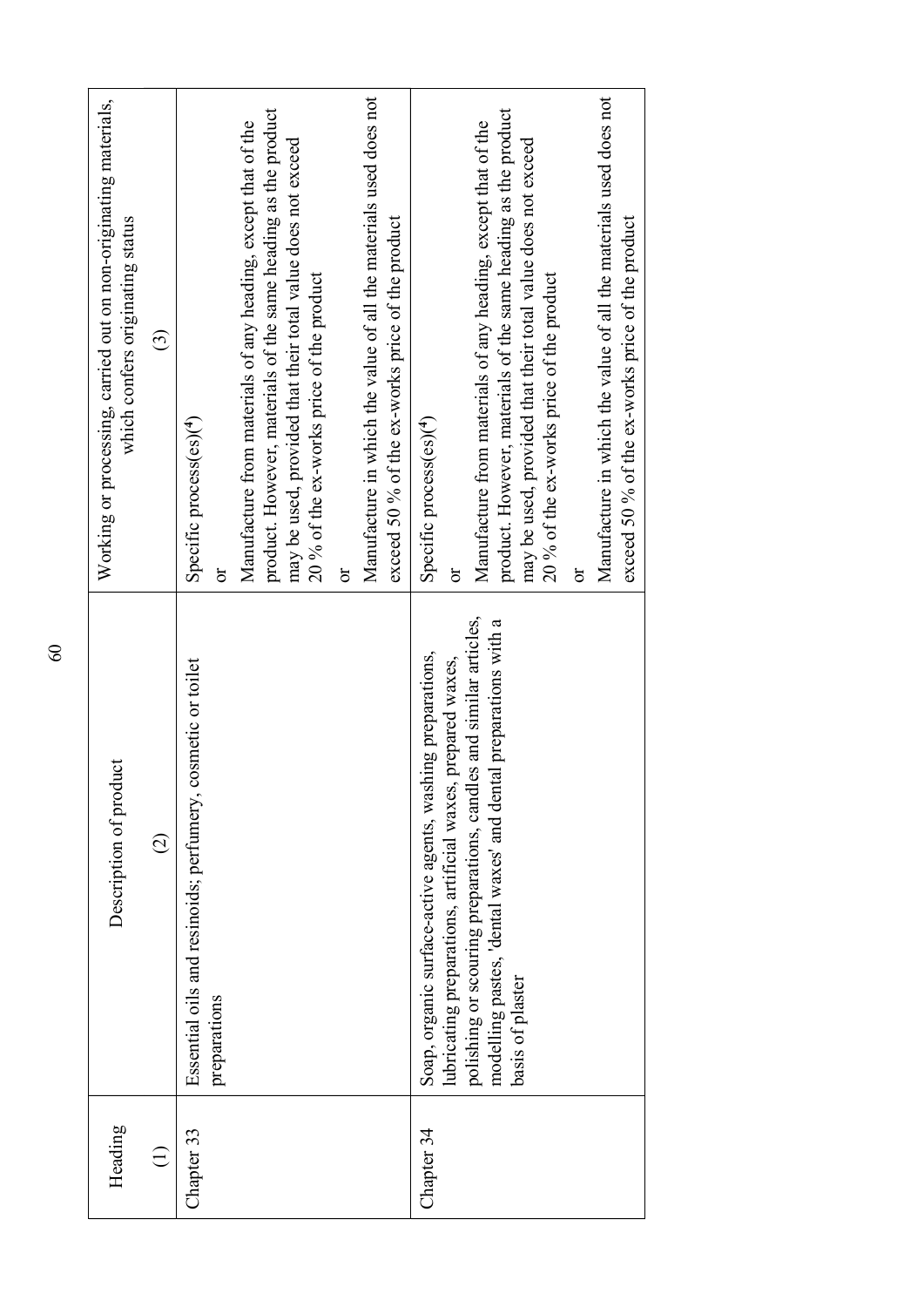| Heading                    | Description of product                                                                            | Working or processing, carried out on non-originating materials,<br>which confers originating status                                                                                                                                            |
|----------------------------|---------------------------------------------------------------------------------------------------|-------------------------------------------------------------------------------------------------------------------------------------------------------------------------------------------------------------------------------------------------|
| $\bigoplus$                | $\widehat{c}$                                                                                     | $\odot$                                                                                                                                                                                                                                         |
| 35<br>Chapter <sup>:</sup> | Albuminoidal substances; modified starches; glues; enzymes                                        | Specific process(es)(4)                                                                                                                                                                                                                         |
|                            |                                                                                                   | product. However, materials of the same heading as the product<br>materials of any heading, except that of the<br>may be used, provided that their total value does not exceed<br>Manufacture from<br>$\sigma$                                  |
|                            |                                                                                                   | 20 % of the ex-works price of the product<br>$\sigma$                                                                                                                                                                                           |
|                            |                                                                                                   | Manufacture in which the value of all the materials used does not<br>exceed 40 % of the ex-works price of the product                                                                                                                           |
| 36<br>Chapter              | Explosives; pyrotechnic products; matches; pyrophoric alloys;<br>certain combustible preparations | Specific process(es)(4)<br>$\sigma$                                                                                                                                                                                                             |
|                            |                                                                                                   | product. However, materials of the same heading as the product<br>materials of any heading, except that of the<br>may be used, provided that their total value does not exceed<br>20 % of the ex-works price of the product<br>Manufacture from |
|                            |                                                                                                   | $\sigma$                                                                                                                                                                                                                                        |
|                            |                                                                                                   | Manufacture in which the value of all the materials used does not<br>exceed 50 % of the ex-works price of the product                                                                                                                           |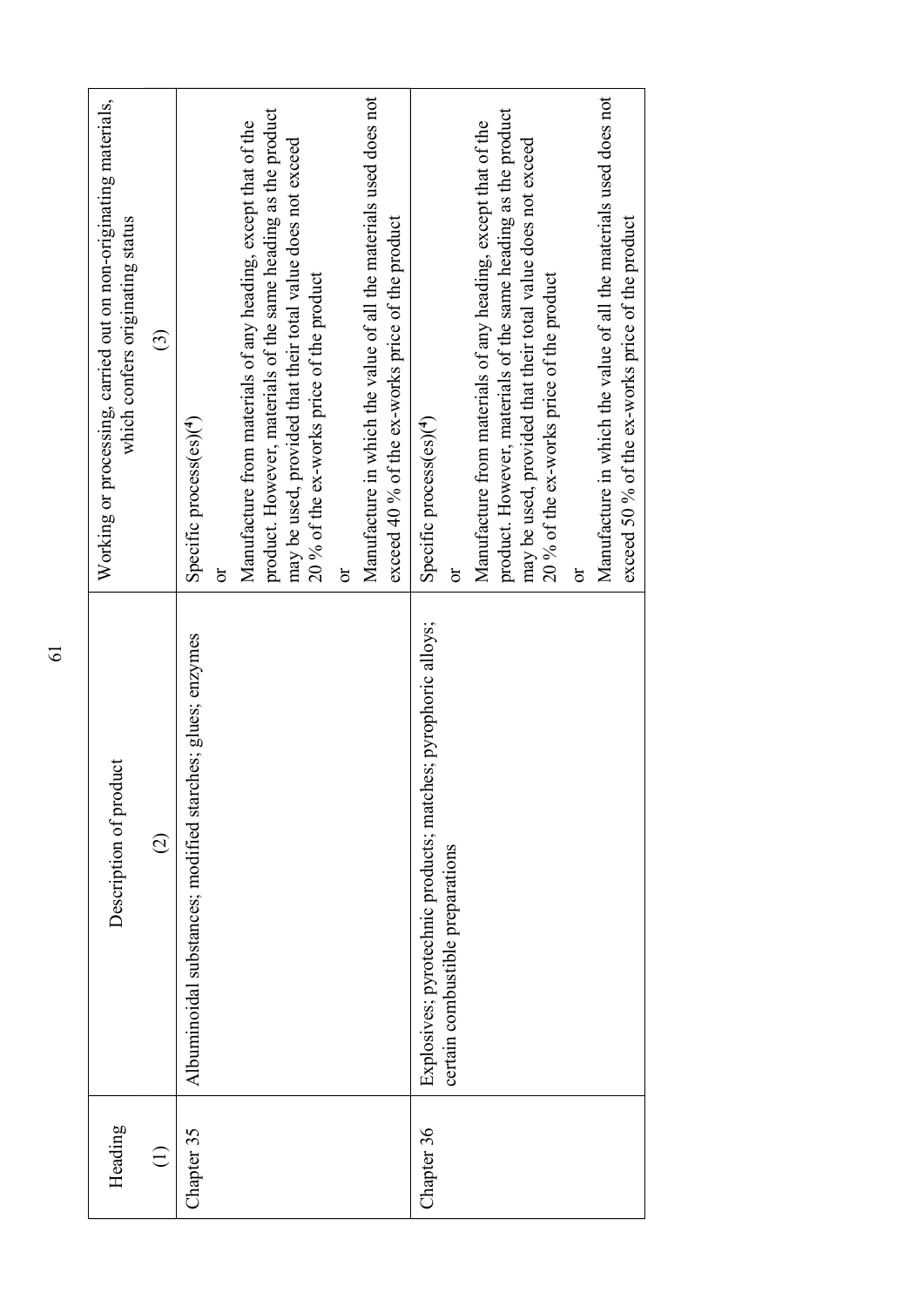| Heading       | Description of product                                                                                                                                                                                                                                        | Working or processing, carried out on non-originating materials,<br>which confers originating status                                                                                                                                                                                                                                                                                                                                 |
|---------------|---------------------------------------------------------------------------------------------------------------------------------------------------------------------------------------------------------------------------------------------------------------|--------------------------------------------------------------------------------------------------------------------------------------------------------------------------------------------------------------------------------------------------------------------------------------------------------------------------------------------------------------------------------------------------------------------------------------|
| $\bigoplus$   | $\widehat{\infty}$                                                                                                                                                                                                                                            | $\odot$                                                                                                                                                                                                                                                                                                                                                                                                                              |
| Chapter 37    | Photographic or cinematographic goods                                                                                                                                                                                                                         | Manufacture in which the value of all the materials used does not<br>product. However, materials of the same heading as the product<br>Manufacture from materials of any heading, except that of the<br>may be used, provided that their total value does not exceed<br>exceed 50 % of the ex-works price of the product<br>20 % of the ex-works price of the product<br>Specific process(es)(4)<br>$\overline{5}$<br>$\overline{5}$ |
| ex Chapter 38 | Miscellaneous chemical products; except for:                                                                                                                                                                                                                  | Manufacture in which the value of all the materials used does not<br>product. However, materials of the same heading as the product<br>Manufacture from materials of any heading, except that of the<br>may be used, provided that their total value does not exceed<br>exceed 50 % of the ex-works price of the product<br>20 % of the ex-works price of the product<br>Specific process(es)(4)<br>$\overline{\sigma}$<br>ð         |
| $ex$ 3811     | prepared additives, for mineral oils (including gasoline) or for<br>Anti-knock preparations, oxidation inhibitors, gum inhibitors,<br>viscosity improvers, anti-corrosive preparations and other<br>other liquids used for the same purposes as mineral oils: | Specific process(es)(4)<br>$\overline{\sigma}$                                                                                                                                                                                                                                                                                                                                                                                       |
|               | - Prepared additives for lubricating oil, containing petroleum oils<br>or oils obtained from bituminous minerals                                                                                                                                              | heading 3811 used does not exceed 50 % of the ex-works price<br>Manufacture in which the value of all the materials of<br>of the product                                                                                                                                                                                                                                                                                             |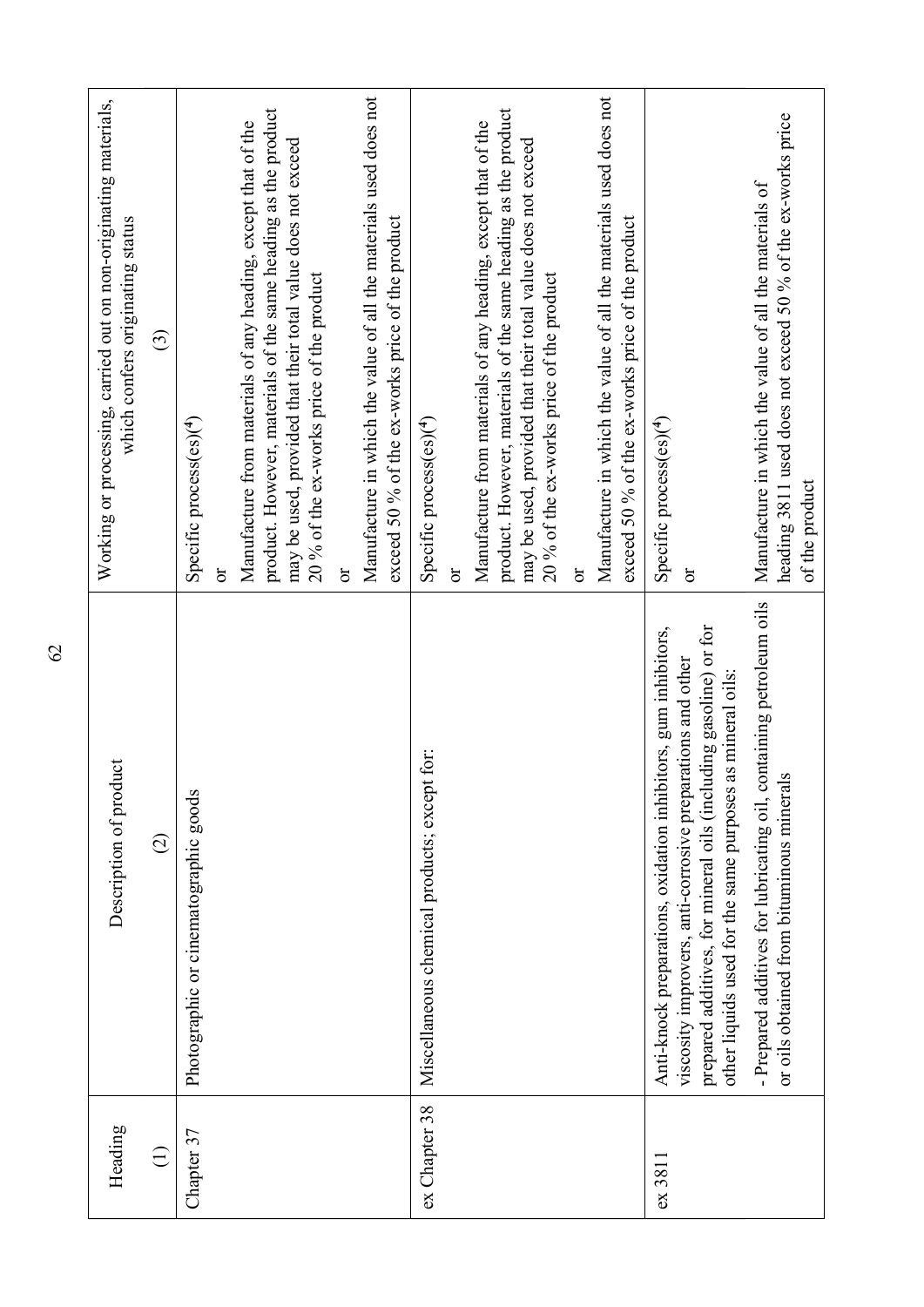| Heading                         | Description of product                                                                                         | Working or processing, carried out on non-originating materials,<br>which confers originating status                                                                                                                                                                                                                                                                                                          |
|---------------------------------|----------------------------------------------------------------------------------------------------------------|---------------------------------------------------------------------------------------------------------------------------------------------------------------------------------------------------------------------------------------------------------------------------------------------------------------------------------------------------------------------------------------------------------------|
| $\bigoplus$                     | $\odot$                                                                                                        | $\circ$                                                                                                                                                                                                                                                                                                                                                                                                       |
| ex 3824 99<br>ex 3826 00<br>and | Biodiesel                                                                                                      | Manufacture in which biodiesel is obtained through<br>transesterification and/or esterification or through<br>hydro-treatment                                                                                                                                                                                                                                                                                 |
| Chapter 39                      | Plastics and articles thereof                                                                                  | Manufacture in which the value of all the materials used does not<br>Manufacture from materials of any heading, except that of the<br>product may be used, provided that their total value does not<br>product. However, materials of the same subheading as the<br>exceed 20 % of the ex-works price of the product<br>exceed 50 % of the ex-works price of the product<br>Specific process(es)(4)<br>ð<br>ö |
| ex Chapter 40                   | Rubber and articles thereof; except for:                                                                       | Manufacture in which the value of all the materials used does not<br>Manufacture from materials of any heading, except that of the<br>exceed 50 % of the ex-works price of the product<br>product<br>ð                                                                                                                                                                                                        |
| ex 4012                         | Retreaded pneumatic, solid or cushion tyres, of rubber                                                         | Retreading of used tyres                                                                                                                                                                                                                                                                                                                                                                                      |
| ex Chapter 41                   | Raw hides and skins (other than furskins) and leather; except for:                                             | Manufacture from materials of any heading, except that of the<br>product                                                                                                                                                                                                                                                                                                                                      |
| 4104 to 4106                    | wool or hair on,<br>whether or not split, but not further prepared<br>Tanned or crust hides and skins, without | Manufacture from materials of any heading, except that of the<br>Re-tanning of tanned leather<br>product<br>ð                                                                                                                                                                                                                                                                                                 |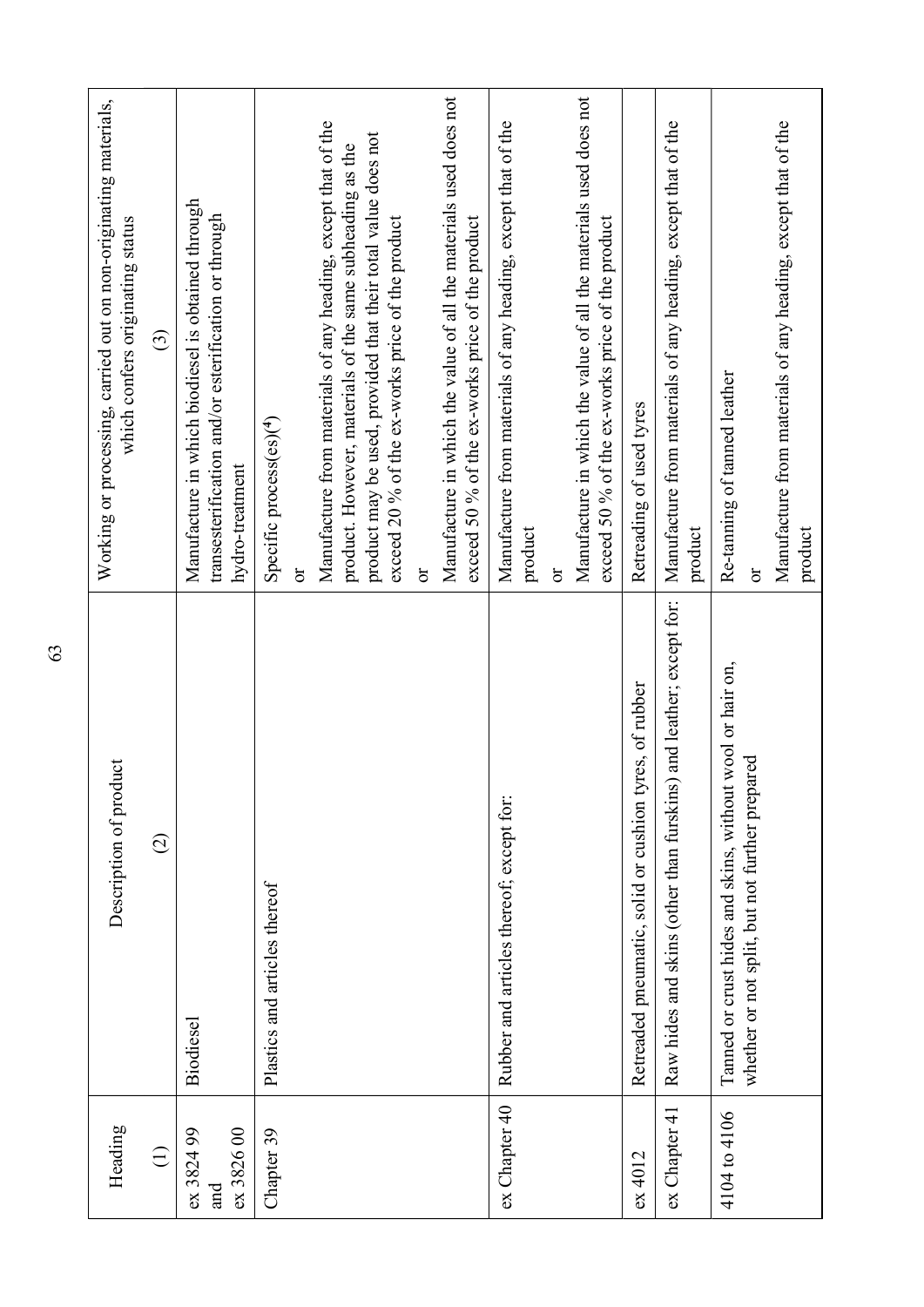| Heading       | Description of product                                                                                                                                 | Working or processing, carried out on non-originating materials,<br>which confers originating status                  |
|---------------|--------------------------------------------------------------------------------------------------------------------------------------------------------|-----------------------------------------------------------------------------------------------------------------------|
| $\bigodot$    | $\widehat{\varpropto}$                                                                                                                                 | $\odot$                                                                                                               |
| Chapter 42    | travel goods, handbags<br>gut (other than silk<br>Articles of leather; saddlery and hamess;<br>and similar containers; articles of animal<br>worm gut) | Manufacture from materials of any heading, except that of the<br>product<br>ð                                         |
|               |                                                                                                                                                        | Manufacture in which the value of all the materials used does not<br>exceed 50 % of the ex-works price of the product |
| ex Chapter 43 | thereof; except for:<br>Furskins and artificial fur; manufactures                                                                                      | Manufacture from materials of any heading, except that of the<br>product                                              |
| ex 4302       | Tanned or dressed furskins, assembled:                                                                                                                 |                                                                                                                       |
|               | - Plates, crosses and similar forms.                                                                                                                   | Bleaching or dyeing, in addition to cutting and assembly of<br>non-assembled tanned or dressed furskins               |
|               | - Other                                                                                                                                                | Manufacture from non-assembled, tanned or dressed furskins                                                            |
| 4303          | and other articles of<br>Articles of apparel, clothing accessories<br>furskin                                                                          | Manufacture from non-assembled tanned or dressed furskins of<br>heading 4302                                          |
| ex Chapter 44 | Wood and articles of wood; wood charcoal; except for:                                                                                                  | Manufacture from materials of any heading, except that of the<br>product<br>ð                                         |
|               |                                                                                                                                                        | Manufacture in which the value of all the materials used does not<br>exceed 50 % of the ex-works price of the product |
| ех 4407       | thickness exceeding 6 mm, planed, sanded or end-jointed<br>Wood sawn or chipped lengthwise, sliced or peeled, of a                                     | Planing, sanding or end-jointing                                                                                      |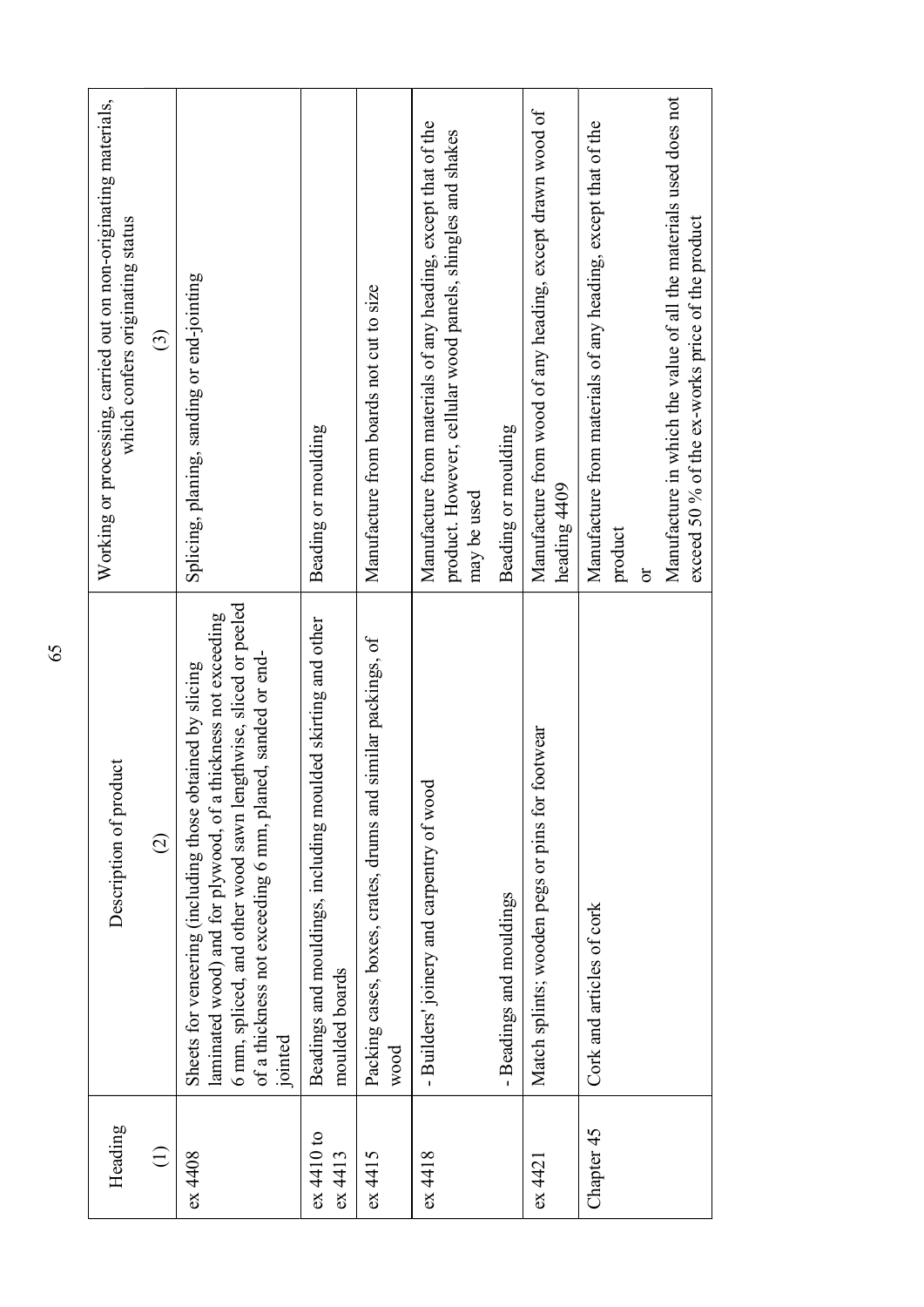| Heading               | Description of product                                                                                                 | Working or processing, carried out on non-originating materials,<br>which confers originating status                                                      |
|-----------------------|------------------------------------------------------------------------------------------------------------------------|-----------------------------------------------------------------------------------------------------------------------------------------------------------|
| $\bigoplus$           | $\widehat{\varphi}$                                                                                                    | $\odot$                                                                                                                                                   |
| $\circ$<br>Chapter 4  | Manufactures of straw, of esparto or of other plaiting materials;<br>basketware and wickerwork                         | Manufacture in which the value of all the materials used does not<br>Manufacture from materials of any heading, except that of the<br>product<br>$\delta$ |
| Chapter 4             | Pulp of wood or of other fibrous cellulosic material; recovered                                                        | Manufacture from materials of any heading, except that of the<br>exceed 50 % of the ex-works price of the product                                         |
|                       | (waste and scrap) paper or paperboard                                                                                  | product<br>$\sigma$                                                                                                                                       |
|                       |                                                                                                                        | Manufacture in which the value of all the materials used does not<br>exceed 50 % of the ex-works price of the product                                     |
| $\infty$<br>Chapter 4 | Paper and paperboard; articles of paper pulp, of paper or of<br>paperboard                                             | Manufacture from materials of any heading, except that of the<br>product<br>$\delta$                                                                      |
|                       |                                                                                                                        | Manufacture in which the value of all the materials used does not<br>exceed 50 % of the ex-works price of the product                                     |
| Ó<br>Chapter 4        | Printed books, newspapers, pictures and other products of the<br>printing industry; manuscripts, typescripts and plans | Manufacture from materials of any heading except that of the<br>product<br>$\sigma$                                                                       |
|                       |                                                                                                                        | Manufacture in which the value of all the materials used does not<br>exceed 50 % of the ex-works price of the product                                     |
| ex Chapter 50         | Silk; except for:                                                                                                      | Manufacture from materials of any heading, except that of the<br>product                                                                                  |
| ex 5003               | Silk waste (including cocoons unsuitable for reeling, yarn waste<br>and garnetted stock), carded or combed             | Carding or combing of silk waste                                                                                                                          |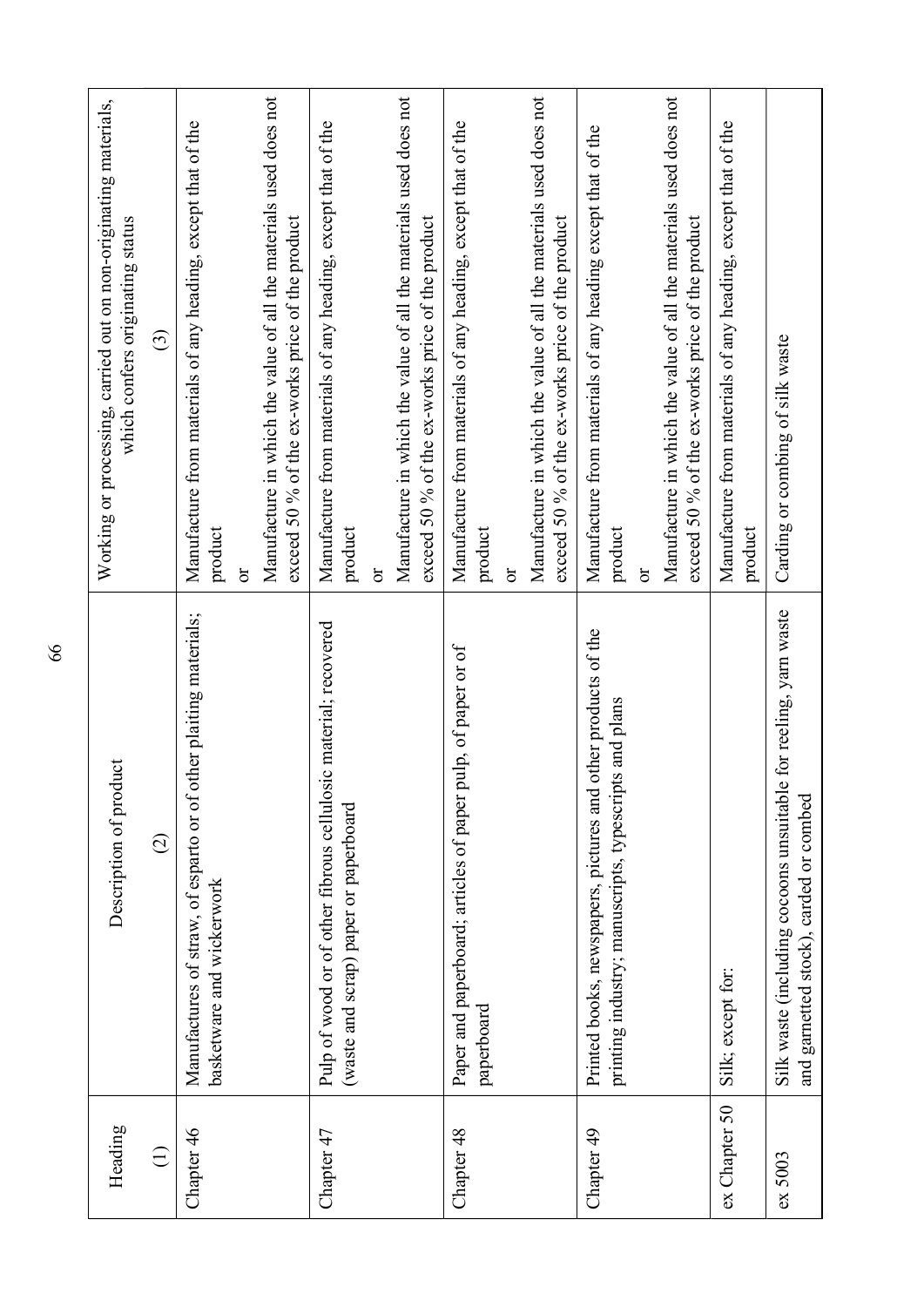|    | Working or processing, carried out on non-originating materials,<br>which confers originating status | $\odot$           | Spinning of natural fibres<br>$\bigodot$ | $\sigma$ | Extrusion of man-made continuous filament combined with | spinning | $\sigma$ | Extrusion of man-made continuous filament combined with<br>twisting | ör | Twisting combined with any mechanical operation |
|----|------------------------------------------------------------------------------------------------------|-------------------|------------------------------------------|----------|---------------------------------------------------------|----------|----------|---------------------------------------------------------------------|----|-------------------------------------------------|
| 67 |                                                                                                      |                   |                                          |          |                                                         |          |          |                                                                     |    |                                                 |
|    | Description of product                                                                               | $\widehat{\odot}$ | Silk yarn and yarn spun from silk waste  |          |                                                         |          |          |                                                                     |    |                                                 |
|    | Heading                                                                                              | $\ominus$         | ех 5006<br>5004 to                       |          |                                                         |          |          |                                                                     |    |                                                 |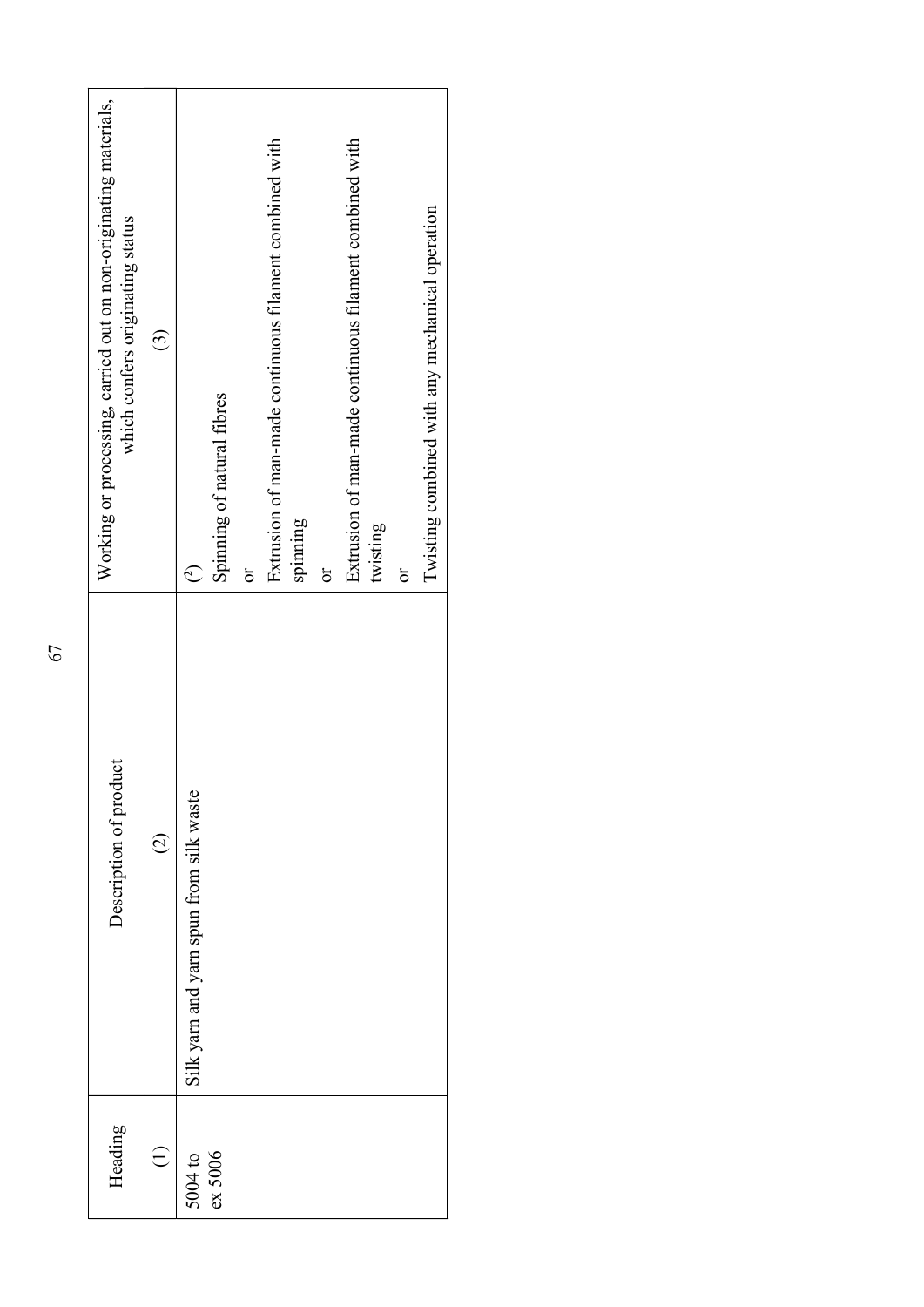| Heading       | Description of product                                                            | Working or processing, carried out on non-originating materials,<br>which confers originating status |
|---------------|-----------------------------------------------------------------------------------|------------------------------------------------------------------------------------------------------|
| $\bigoplus$   | $\odot$                                                                           | $\odot$                                                                                              |
| 5007          | Woven fabrics of silk or of silk waste                                            | $\widehat{c}$                                                                                        |
|               |                                                                                   | Spinning of natural and/or man-made staple fibres combined<br>with weaving                           |
|               |                                                                                   | ör                                                                                                   |
|               |                                                                                   | Extrusion of man-made filament yarn combined with weaving                                            |
|               |                                                                                   | ör                                                                                                   |
|               |                                                                                   | Twisting or any mechanical operation combined with weaving                                           |
|               |                                                                                   | ð                                                                                                    |
|               |                                                                                   | Weaving combined with dyeing                                                                         |
|               |                                                                                   | $\sigma$                                                                                             |
|               |                                                                                   | Yarn dyeing combined with weaving                                                                    |
|               |                                                                                   | ð                                                                                                    |
|               |                                                                                   | Weaving combined with printing                                                                       |
|               |                                                                                   | $\sigma$                                                                                             |
|               |                                                                                   | Printing (as standalone operation)                                                                   |
| ex Chapter 51 | Wool, fine or coarse animal hair; horsehair yarn and woven<br>fabric; except for: | Manufacture from materials of any heading, except that of the<br>product                             |
| 5106 to 5110  | Yarn of wool, of fine or coarse animal hair or of horsehair                       | $\widetilde{C}$                                                                                      |
|               |                                                                                   | Spinning of natural fibres                                                                           |
|               |                                                                                   | $\mathfrak{b}$                                                                                       |
|               |                                                                                   | Extrusion of man-made fibres combined with spinning                                                  |
|               |                                                                                   | ð                                                                                                    |
|               |                                                                                   | Twisting combined with any mechanical operation                                                      |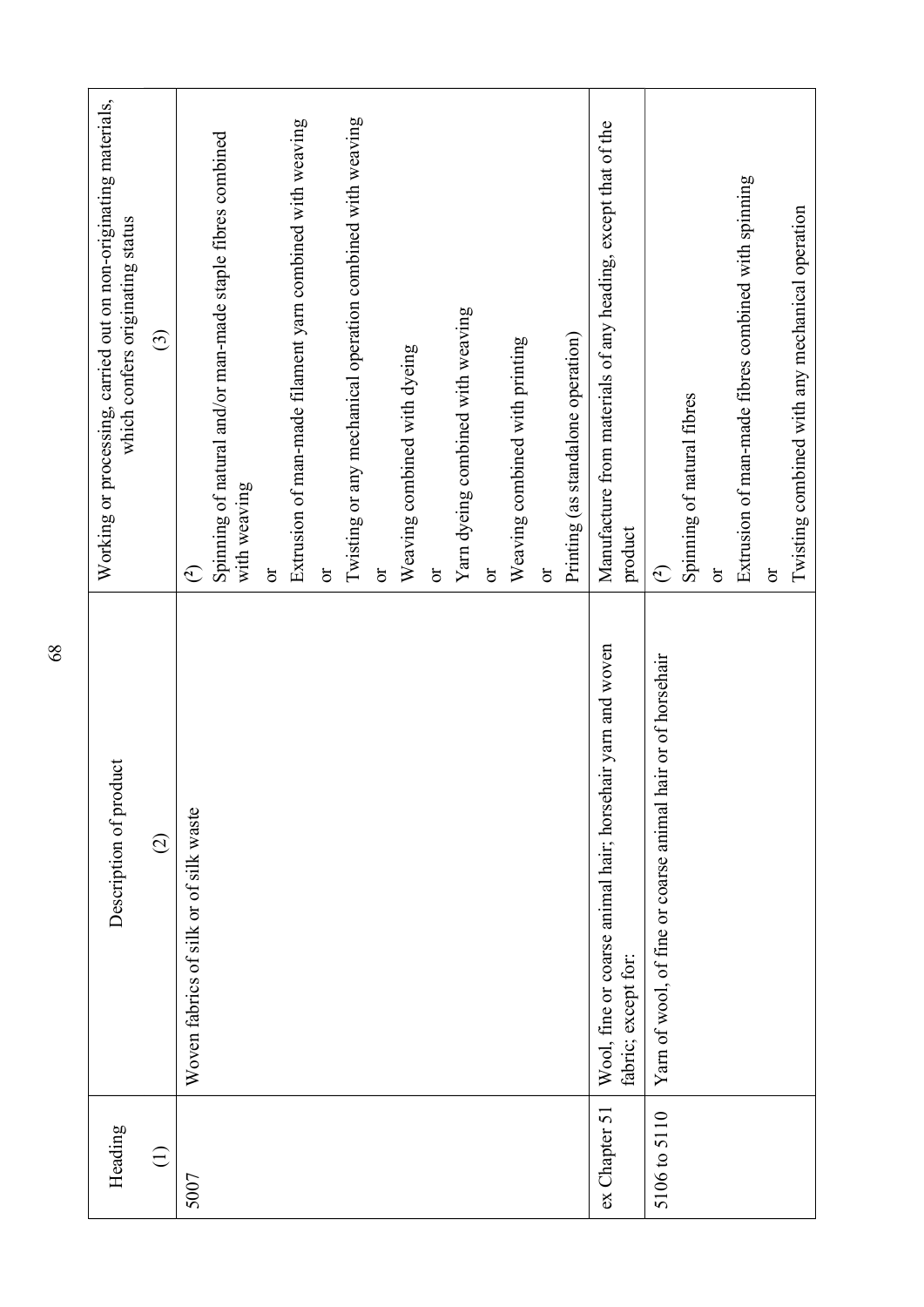| Heading       | Description of product                                                      | Working or processing, carried out on non-originating materials,<br>which confers originating status |
|---------------|-----------------------------------------------------------------------------|------------------------------------------------------------------------------------------------------|
| $\bigoplus$   | $\widehat{c}$                                                               | $\odot$                                                                                              |
| 5111 to 5113  | animal hair or of<br>Woven fabrics of wool, of fine or coarse<br>horsehair: | Spinning of natural and/or man-made staple fibres combined<br>with weaving<br>$\bigodot$             |
|               |                                                                             | ð                                                                                                    |
|               |                                                                             | Extrusion of man-made filament yarn combined with weaving                                            |
|               |                                                                             | ð                                                                                                    |
|               |                                                                             | Weaving combined with dyeing<br>$\sigma$                                                             |
|               |                                                                             | Yarn dyeing combined with weaving                                                                    |
|               |                                                                             | $\sigma$                                                                                             |
|               |                                                                             | Weaving combined with printing                                                                       |
|               |                                                                             | ör                                                                                                   |
|               |                                                                             | Printing (as standalone operation)                                                                   |
| ex Chapter 52 | Cotton; except for:                                                         | Manufacture from materials of any heading, except that of the                                        |
|               |                                                                             | product                                                                                              |
| 5204 to 5207  | Yarn and thread of cotton                                                   | $\bigodot$                                                                                           |
|               |                                                                             | Spinning of natural fibres                                                                           |
|               |                                                                             | ð                                                                                                    |
|               |                                                                             | Extrusion of man-made fibres combined with spinning                                                  |
|               |                                                                             | $\delta$                                                                                             |
|               |                                                                             | Twisting combined with any mechanical operation                                                      |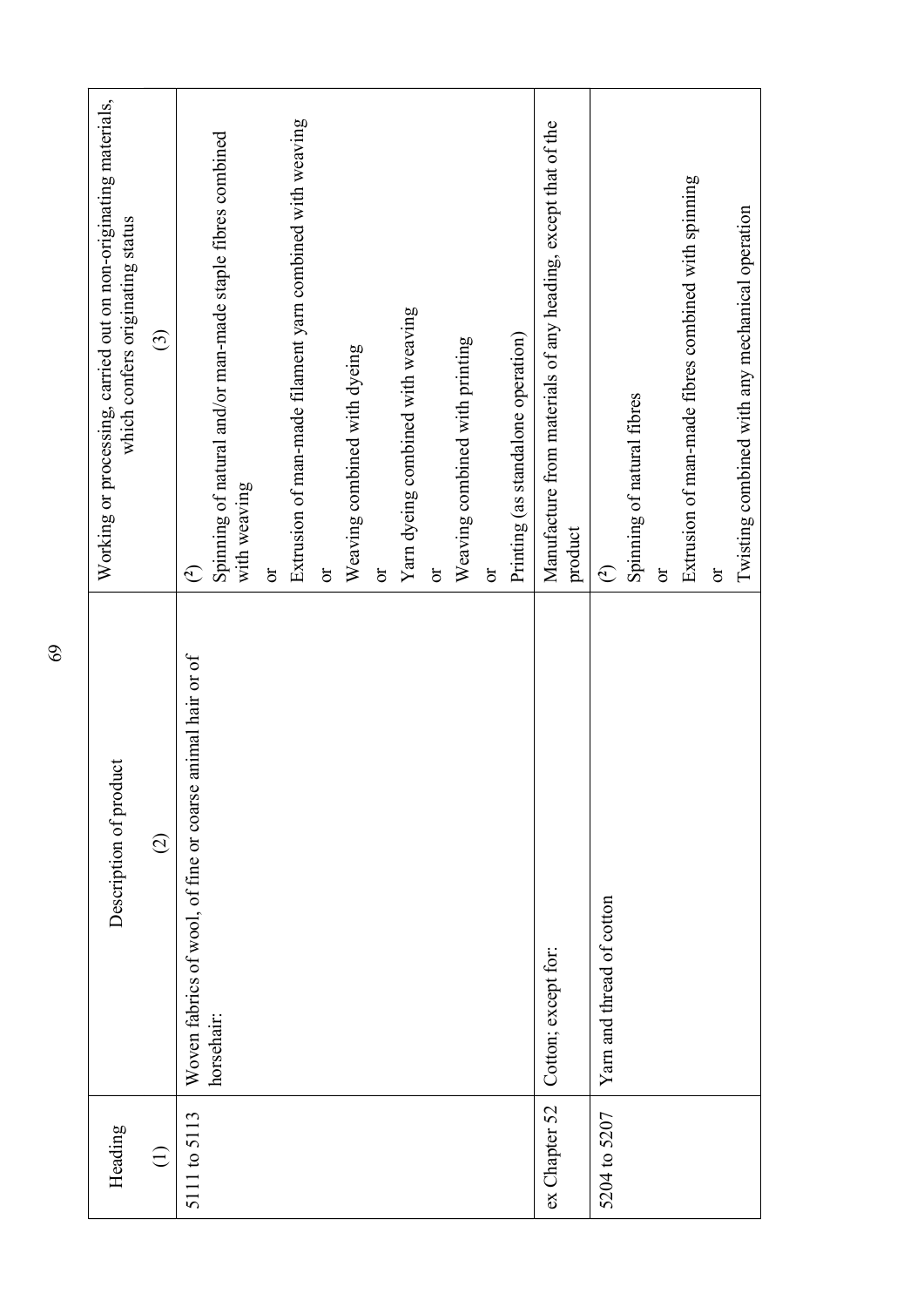| Heading       | Description of product                                                                     | Working or processing, carried out on non-originating materials,<br>which confers originating status |
|---------------|--------------------------------------------------------------------------------------------|------------------------------------------------------------------------------------------------------|
| $\ominus$     | $\odot$                                                                                    | $\odot$                                                                                              |
| 5208 to 5212  | Woven fabrics of cotton                                                                    | Spinning of natural and/or man-made staple fibres combined<br>with weaving<br>$\widetilde{C}$        |
|               |                                                                                            | Extrusion of man-made filament yarn combined with weaving<br>$\overline{\text{C}}$                   |
|               |                                                                                            | ð                                                                                                    |
|               |                                                                                            | Twisting or any mechanical operation combined with weaving<br>ð                                      |
|               |                                                                                            | Weaving combined with dyeing or with coating or with<br>laminating                                   |
|               |                                                                                            | ör                                                                                                   |
|               |                                                                                            | Yarn dyeing combined with weaving<br>ð                                                               |
|               |                                                                                            | Weaving combined with printing                                                                       |
|               |                                                                                            | $\sigma$                                                                                             |
|               |                                                                                            | Printing (as standalone operation)                                                                   |
| ex Chapter 53 | Other vegetable textile fibres; paper yarn and woven fabrics of<br>paper yarn; except for: | Manufacture from materials of any heading, except that of the<br>product                             |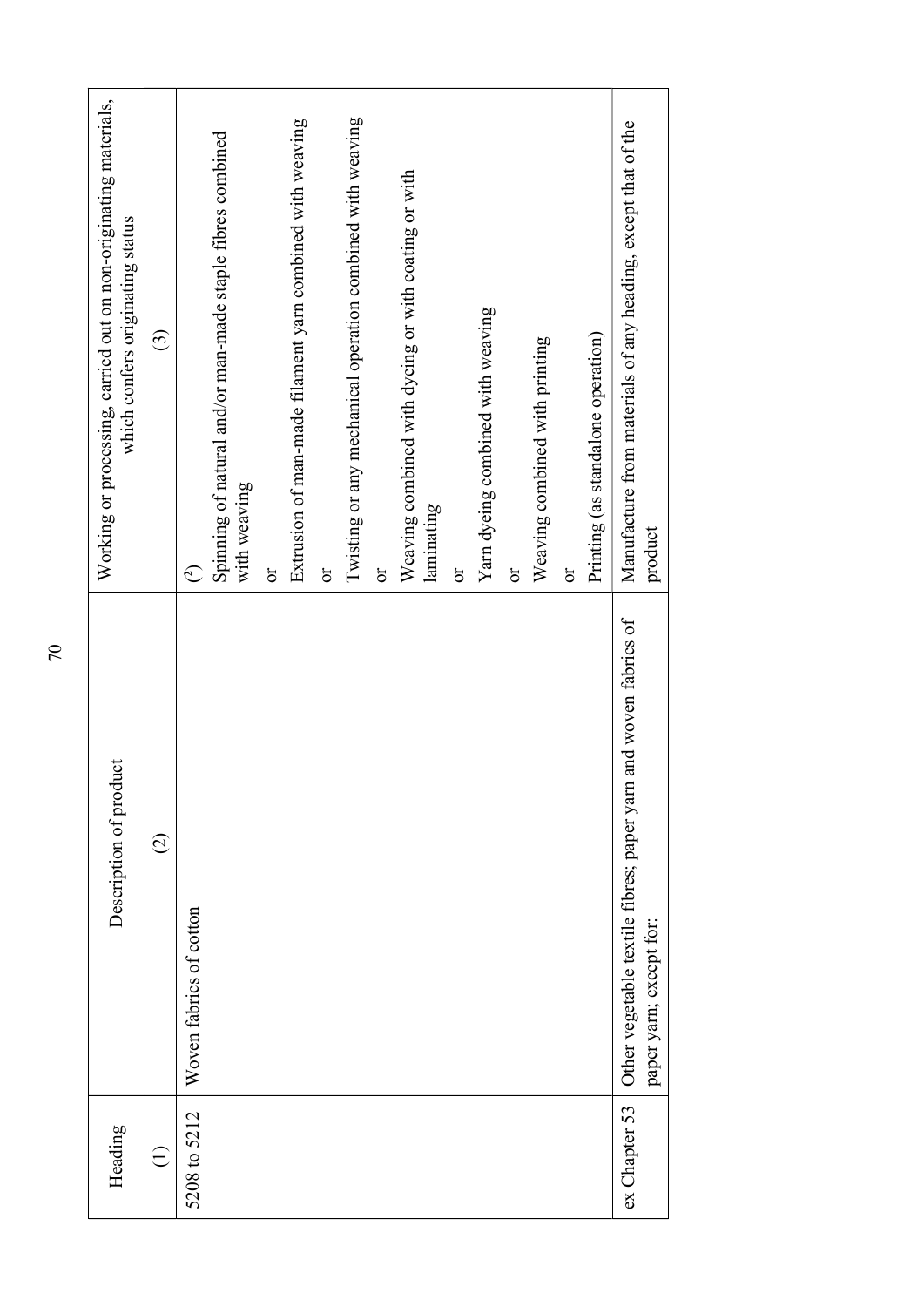|              | 71                                                                   |                                                                                                      |
|--------------|----------------------------------------------------------------------|------------------------------------------------------------------------------------------------------|
| Heading      | luct<br>Description of prod                                          | Working or processing, carried out on non-originating materials,<br>which confers originating status |
| $\bigoplus$  | $\odot$                                                              | $\odot$                                                                                              |
| 5306 to 5308 | Yam of other vegetable textile fibres;                               | $\bigodot$                                                                                           |
|              | paper yarn                                                           | Spinning of natural fibres                                                                           |
|              |                                                                      | ör                                                                                                   |
|              |                                                                      | Extrusion of man-made fibres combined with spinning                                                  |
|              |                                                                      | $\mathfrak{S}% _{C}^{\ast}(\mathbb{R}^{2n})$                                                         |
|              |                                                                      | Twisting combined with any mechanical operation                                                      |
| 5309 to 5311 | fibres; woven fabrics of<br>Woven fabrics of other vegetable textile | $\widehat{c}$                                                                                        |
|              | paper yarn:                                                          | Spinning of natural and/or man-made staple fibres combined<br>with weaving                           |
|              |                                                                      | $\sigma$                                                                                             |
|              |                                                                      | Extrusion of man-made filament yarn combined with weaving                                            |
|              |                                                                      | $\sigma$                                                                                             |
|              |                                                                      | Weaving combined with dyeing or with coating or with<br>laminating                                   |
|              |                                                                      |                                                                                                      |
|              |                                                                      | $\sigma$                                                                                             |
|              |                                                                      | Yarn dyeing combined with weaving                                                                    |
|              |                                                                      | $\sigma$                                                                                             |
|              |                                                                      | Weaving combined with printing                                                                       |
|              |                                                                      | $\sigma$                                                                                             |
|              |                                                                      | Printing (as standalone operation)                                                                   |
|              |                                                                      |                                                                                                      |
|              |                                                                      |                                                                                                      |
|              |                                                                      |                                                                                                      |
|              |                                                                      |                                                                                                      |
|              |                                                                      |                                                                                                      |
|              |                                                                      |                                                                                                      |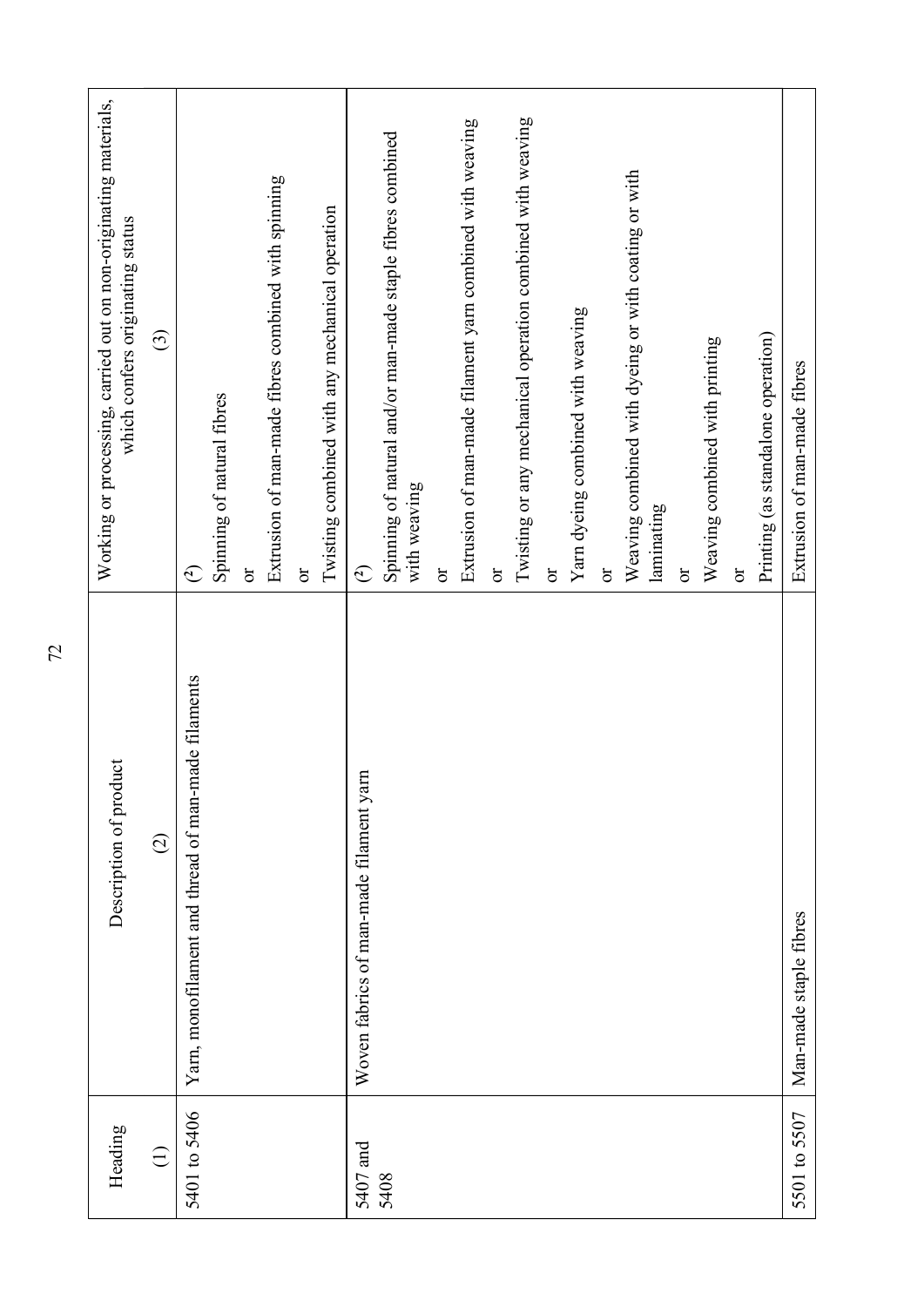| Twisting or any mechanical operation combined with weaving<br>Extrusion of man-made filament yarn combined with weaving<br>Spinning of natural and/or man-made staple fibres combined<br>Weaving combined with dyeing or with coating or with<br>Extrusion of man-made fibres combined with spinning<br>Twisting combined with any mechanical operation<br>Yarn dyeing combined with weaving<br>Printing (as standalone operation)<br>Weaving combined with printing<br>Spinning of natural fibres<br>with weaving<br>laminating<br>$\overline{\text{C}}$<br>$\widehat{c}$<br>$\overline{\text{C}}$<br>$\widehat{c}$<br>ð<br>öľ<br>ð<br>$\sigma$<br>ð<br>ð<br>Yarn and sewing thread of man-made staple fibres<br>Woven fabrics of man-made staple fibres:<br>5512 to 5516<br>5508 to 5511<br>$\bigoplus$ |  | Description of product<br>$\widehat{\infty}$ | Working or processing, carried out on non-originating materials,<br>which confers originating status<br>$\odot$ |
|-----------------------------------------------------------------------------------------------------------------------------------------------------------------------------------------------------------------------------------------------------------------------------------------------------------------------------------------------------------------------------------------------------------------------------------------------------------------------------------------------------------------------------------------------------------------------------------------------------------------------------------------------------------------------------------------------------------------------------------------------------------------------------------------------------------|--|----------------------------------------------|-----------------------------------------------------------------------------------------------------------------|
|                                                                                                                                                                                                                                                                                                                                                                                                                                                                                                                                                                                                                                                                                                                                                                                                           |  |                                              |                                                                                                                 |
|                                                                                                                                                                                                                                                                                                                                                                                                                                                                                                                                                                                                                                                                                                                                                                                                           |  |                                              |                                                                                                                 |
|                                                                                                                                                                                                                                                                                                                                                                                                                                                                                                                                                                                                                                                                                                                                                                                                           |  |                                              |                                                                                                                 |
|                                                                                                                                                                                                                                                                                                                                                                                                                                                                                                                                                                                                                                                                                                                                                                                                           |  |                                              |                                                                                                                 |
|                                                                                                                                                                                                                                                                                                                                                                                                                                                                                                                                                                                                                                                                                                                                                                                                           |  |                                              |                                                                                                                 |
|                                                                                                                                                                                                                                                                                                                                                                                                                                                                                                                                                                                                                                                                                                                                                                                                           |  |                                              |                                                                                                                 |
|                                                                                                                                                                                                                                                                                                                                                                                                                                                                                                                                                                                                                                                                                                                                                                                                           |  |                                              |                                                                                                                 |
|                                                                                                                                                                                                                                                                                                                                                                                                                                                                                                                                                                                                                                                                                                                                                                                                           |  |                                              |                                                                                                                 |
|                                                                                                                                                                                                                                                                                                                                                                                                                                                                                                                                                                                                                                                                                                                                                                                                           |  |                                              |                                                                                                                 |
|                                                                                                                                                                                                                                                                                                                                                                                                                                                                                                                                                                                                                                                                                                                                                                                                           |  |                                              |                                                                                                                 |
|                                                                                                                                                                                                                                                                                                                                                                                                                                                                                                                                                                                                                                                                                                                                                                                                           |  |                                              |                                                                                                                 |
|                                                                                                                                                                                                                                                                                                                                                                                                                                                                                                                                                                                                                                                                                                                                                                                                           |  |                                              |                                                                                                                 |
|                                                                                                                                                                                                                                                                                                                                                                                                                                                                                                                                                                                                                                                                                                                                                                                                           |  |                                              |                                                                                                                 |
|                                                                                                                                                                                                                                                                                                                                                                                                                                                                                                                                                                                                                                                                                                                                                                                                           |  |                                              |                                                                                                                 |
|                                                                                                                                                                                                                                                                                                                                                                                                                                                                                                                                                                                                                                                                                                                                                                                                           |  |                                              |                                                                                                                 |
|                                                                                                                                                                                                                                                                                                                                                                                                                                                                                                                                                                                                                                                                                                                                                                                                           |  |                                              |                                                                                                                 |
|                                                                                                                                                                                                                                                                                                                                                                                                                                                                                                                                                                                                                                                                                                                                                                                                           |  |                                              |                                                                                                                 |
|                                                                                                                                                                                                                                                                                                                                                                                                                                                                                                                                                                                                                                                                                                                                                                                                           |  |                                              |                                                                                                                 |
|                                                                                                                                                                                                                                                                                                                                                                                                                                                                                                                                                                                                                                                                                                                                                                                                           |  |                                              |                                                                                                                 |
|                                                                                                                                                                                                                                                                                                                                                                                                                                                                                                                                                                                                                                                                                                                                                                                                           |  |                                              |                                                                                                                 |
|                                                                                                                                                                                                                                                                                                                                                                                                                                                                                                                                                                                                                                                                                                                                                                                                           |  |                                              |                                                                                                                 |
|                                                                                                                                                                                                                                                                                                                                                                                                                                                                                                                                                                                                                                                                                                                                                                                                           |  |                                              |                                                                                                                 |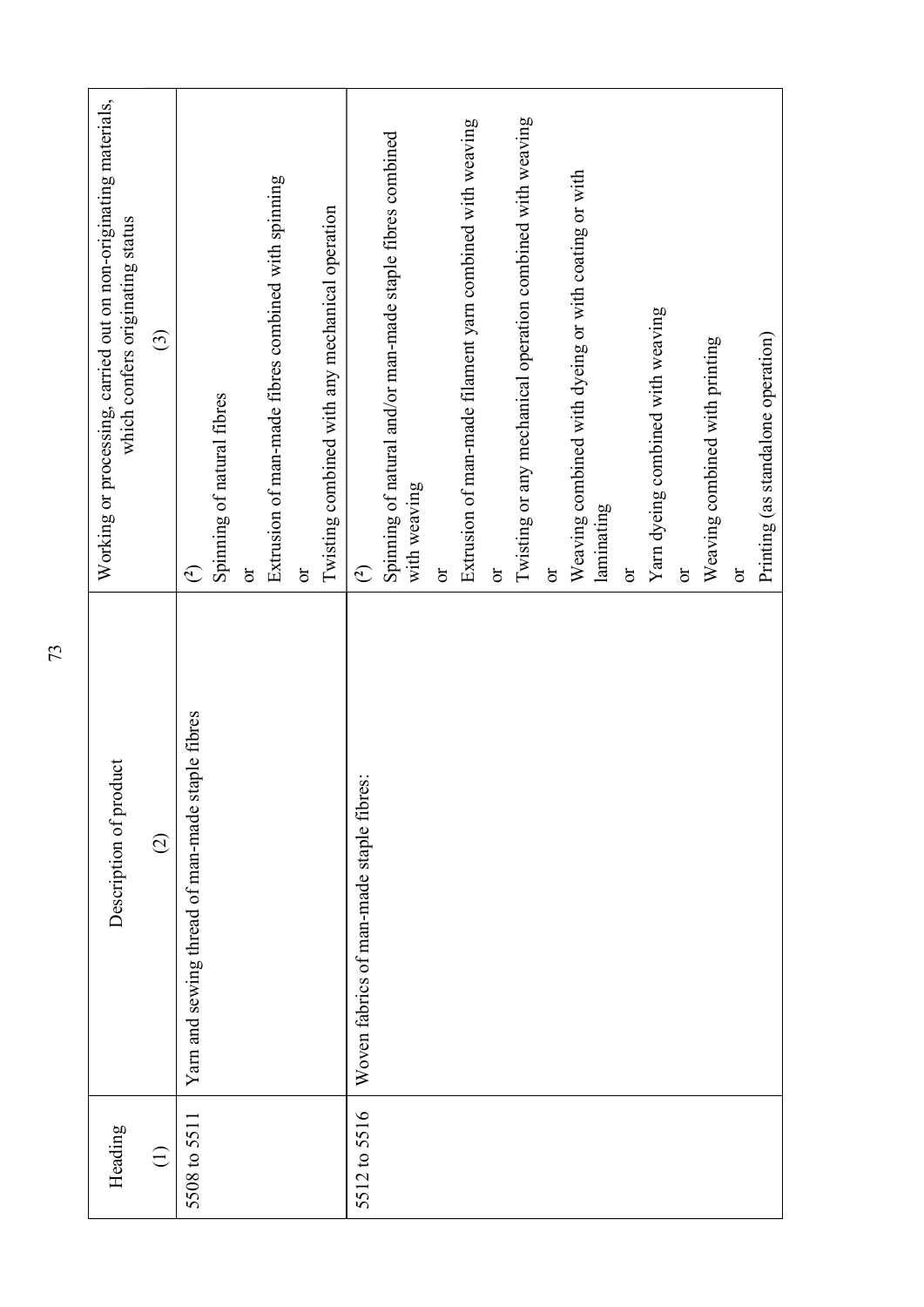| Working or processing, carried out on non-originating materials,<br>calendering, shrink-resistance processes, heat setting, permanent<br>least two other main preparatory or finishing operations (such as<br>finishing) provided that the value of all the materials used does<br>Coating, flocking, laminating, or metalizing combined with at<br>Extrusion of man-made fibres combined with spinning<br>Extrusion of man-made fibres combined with spinning<br>not exceed 50 % of the ex-works price of the product<br>which confers originating status<br>Flocking combined with dyeing or printing<br>ල<br>Spinning of natural fibres<br>Spinning of natural fibres<br>ð<br>$\infty$<br>ð<br>ör<br>ð<br>not exceeding 5 mm in length (flock), textile dust and mill neps<br>Wadding of textile materials and articles thereof; textile fibres,<br>Wadding, felt and non-wovens; special yarns; twine, cordage,<br>ropes and cables and articles thereof; except for:<br>Description of product<br>$\widehat{\odot}$ |
|--------------------------------------------------------------------------------------------------------------------------------------------------------------------------------------------------------------------------------------------------------------------------------------------------------------------------------------------------------------------------------------------------------------------------------------------------------------------------------------------------------------------------------------------------------------------------------------------------------------------------------------------------------------------------------------------------------------------------------------------------------------------------------------------------------------------------------------------------------------------------------------------------------------------------------------------------------------------------------------------------------------------------|
|                                                                                                                                                                                                                                                                                                                                                                                                                                                                                                                                                                                                                                                                                                                                                                                                                                                                                                                                                                                                                          |
|                                                                                                                                                                                                                                                                                                                                                                                                                                                                                                                                                                                                                                                                                                                                                                                                                                                                                                                                                                                                                          |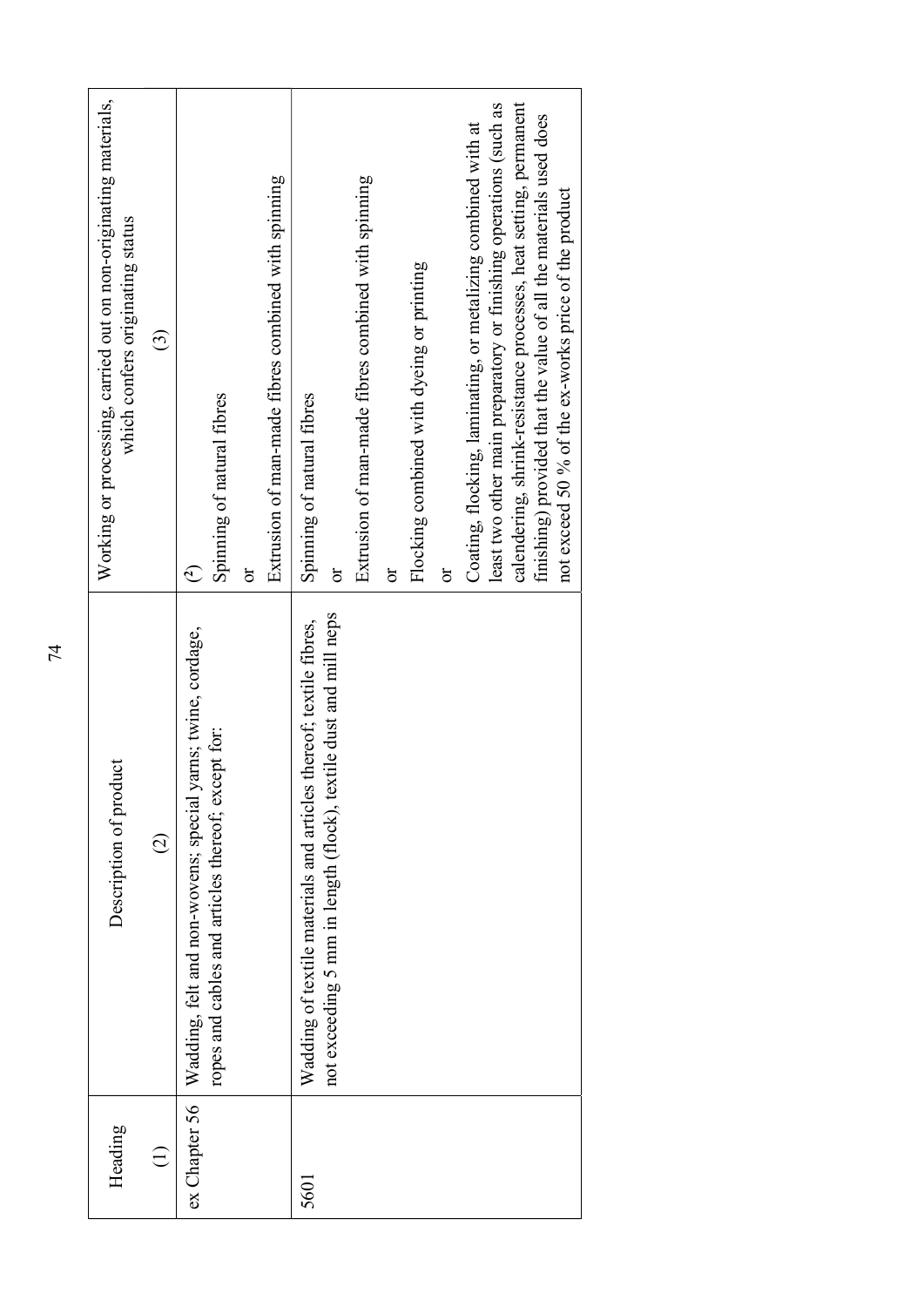| fibre is less than 9 decitex, may be used, provided that their total<br>of which the denomination in all cases of a single filament or<br>polypropylene fibres of heading 5503 or 5506, or<br>polypropylene filament tow of heading 5501,<br>which confers originating status<br>polypropylene filament of heading 5402,<br>$\odot$<br>from natural fibres<br>natural fibres<br>However:<br>$\sigma$<br>$\widehat{c}$<br>$\widetilde{C}$<br>ör<br>covered or laminated:<br>coated, covered or<br>Description of product<br>Felt, whether or not impregnated, coated,<br>Nonwovens whether or not impregnated,<br>$\widehat{\omega}$<br>- Needleloom felt<br>laminated<br>- Other<br>Heading<br>$\bigoplus$<br>5603<br>5602 |  |                                                                  |
|----------------------------------------------------------------------------------------------------------------------------------------------------------------------------------------------------------------------------------------------------------------------------------------------------------------------------------------------------------------------------------------------------------------------------------------------------------------------------------------------------------------------------------------------------------------------------------------------------------------------------------------------------------------------------------------------------------------------------|--|------------------------------------------------------------------|
|                                                                                                                                                                                                                                                                                                                                                                                                                                                                                                                                                                                                                                                                                                                            |  | Working or processing, carried out on non-originating materials, |
|                                                                                                                                                                                                                                                                                                                                                                                                                                                                                                                                                                                                                                                                                                                            |  |                                                                  |
|                                                                                                                                                                                                                                                                                                                                                                                                                                                                                                                                                                                                                                                                                                                            |  |                                                                  |
|                                                                                                                                                                                                                                                                                                                                                                                                                                                                                                                                                                                                                                                                                                                            |  | Extrusion of man-made fibres combined with fabric formation.     |
|                                                                                                                                                                                                                                                                                                                                                                                                                                                                                                                                                                                                                                                                                                                            |  |                                                                  |
|                                                                                                                                                                                                                                                                                                                                                                                                                                                                                                                                                                                                                                                                                                                            |  |                                                                  |
|                                                                                                                                                                                                                                                                                                                                                                                                                                                                                                                                                                                                                                                                                                                            |  |                                                                  |
|                                                                                                                                                                                                                                                                                                                                                                                                                                                                                                                                                                                                                                                                                                                            |  |                                                                  |
|                                                                                                                                                                                                                                                                                                                                                                                                                                                                                                                                                                                                                                                                                                                            |  |                                                                  |
|                                                                                                                                                                                                                                                                                                                                                                                                                                                                                                                                                                                                                                                                                                                            |  | value does not exceed 40 % of the ex-works price of the product  |
|                                                                                                                                                                                                                                                                                                                                                                                                                                                                                                                                                                                                                                                                                                                            |  |                                                                  |
|                                                                                                                                                                                                                                                                                                                                                                                                                                                                                                                                                                                                                                                                                                                            |  | Non-woven fabric formation alone in the case of felt made from   |
|                                                                                                                                                                                                                                                                                                                                                                                                                                                                                                                                                                                                                                                                                                                            |  |                                                                  |
|                                                                                                                                                                                                                                                                                                                                                                                                                                                                                                                                                                                                                                                                                                                            |  | Extrusion of man-made fibres combined with fabric formation      |
|                                                                                                                                                                                                                                                                                                                                                                                                                                                                                                                                                                                                                                                                                                                            |  |                                                                  |
|                                                                                                                                                                                                                                                                                                                                                                                                                                                                                                                                                                                                                                                                                                                            |  | Non-woven fabric formation alone in the case of other felt made  |
|                                                                                                                                                                                                                                                                                                                                                                                                                                                                                                                                                                                                                                                                                                                            |  |                                                                  |
|                                                                                                                                                                                                                                                                                                                                                                                                                                                                                                                                                                                                                                                                                                                            |  |                                                                  |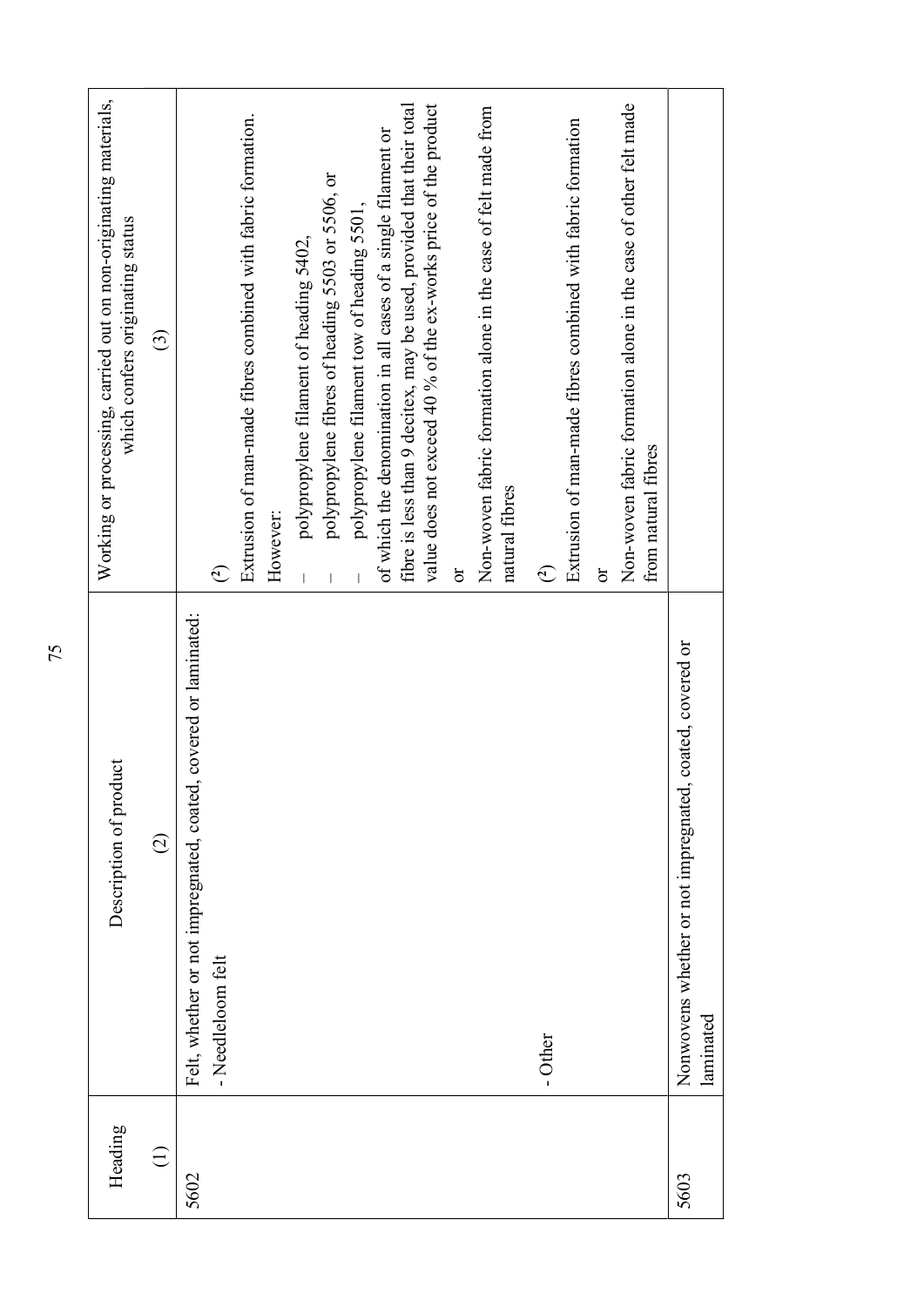| Heading              | Description of product                                                                                                                                                            | Working or processing, carried out on non-originating materials,<br>which confers originating status                            |
|----------------------|-----------------------------------------------------------------------------------------------------------------------------------------------------------------------------------|---------------------------------------------------------------------------------------------------------------------------------|
| $\bigoplus$          | $\widehat{\Omega}$                                                                                                                                                                | $\widehat{c}$                                                                                                                   |
| 5603 11 to<br>560314 | coated, covered or<br>Nonwovens whether or not impregnated,<br>laminated of man-made filaments                                                                                    | directionally or randomly oriented filaments<br>Manufacture from<br>ð                                                           |
|                      |                                                                                                                                                                                   | substances or polymers of natural or man-made origin,<br>followed in both cases by bonding into a nonwoven                      |
| 560391 to<br>560394  | coated, covered or<br>laminated, other than of man-made filaments<br>Nonwovens whether or not impregnated,                                                                        | directionally or randomly oriented staple fibres<br>chopped yarns, of natural or man-made origin,<br>Manufacture from<br>and/or |
|                      |                                                                                                                                                                                   | followed in both by bonding into a nonwoven                                                                                     |
| 5604                 | textile yarn, and strip<br>and the like of heading 5404 or 5405, impregnated, coated,<br>covered or sheathed with rubber or plastics:<br>Rubber thread and cord, textile covered; |                                                                                                                                 |
|                      | - Rubber thread and cord, textile covered                                                                                                                                         | Manufacture from rubber thread or cord, not textile covered                                                                     |
|                      | - Other                                                                                                                                                                           | $\widehat{c}$                                                                                                                   |
|                      |                                                                                                                                                                                   | Spinning of natural fibres                                                                                                      |
|                      |                                                                                                                                                                                   | ð                                                                                                                               |
|                      |                                                                                                                                                                                   | Extrusion of man-made fibres combined with spinning                                                                             |
|                      |                                                                                                                                                                                   | ör                                                                                                                              |
|                      |                                                                                                                                                                                   | Twisting combined with any mechanical operation                                                                                 |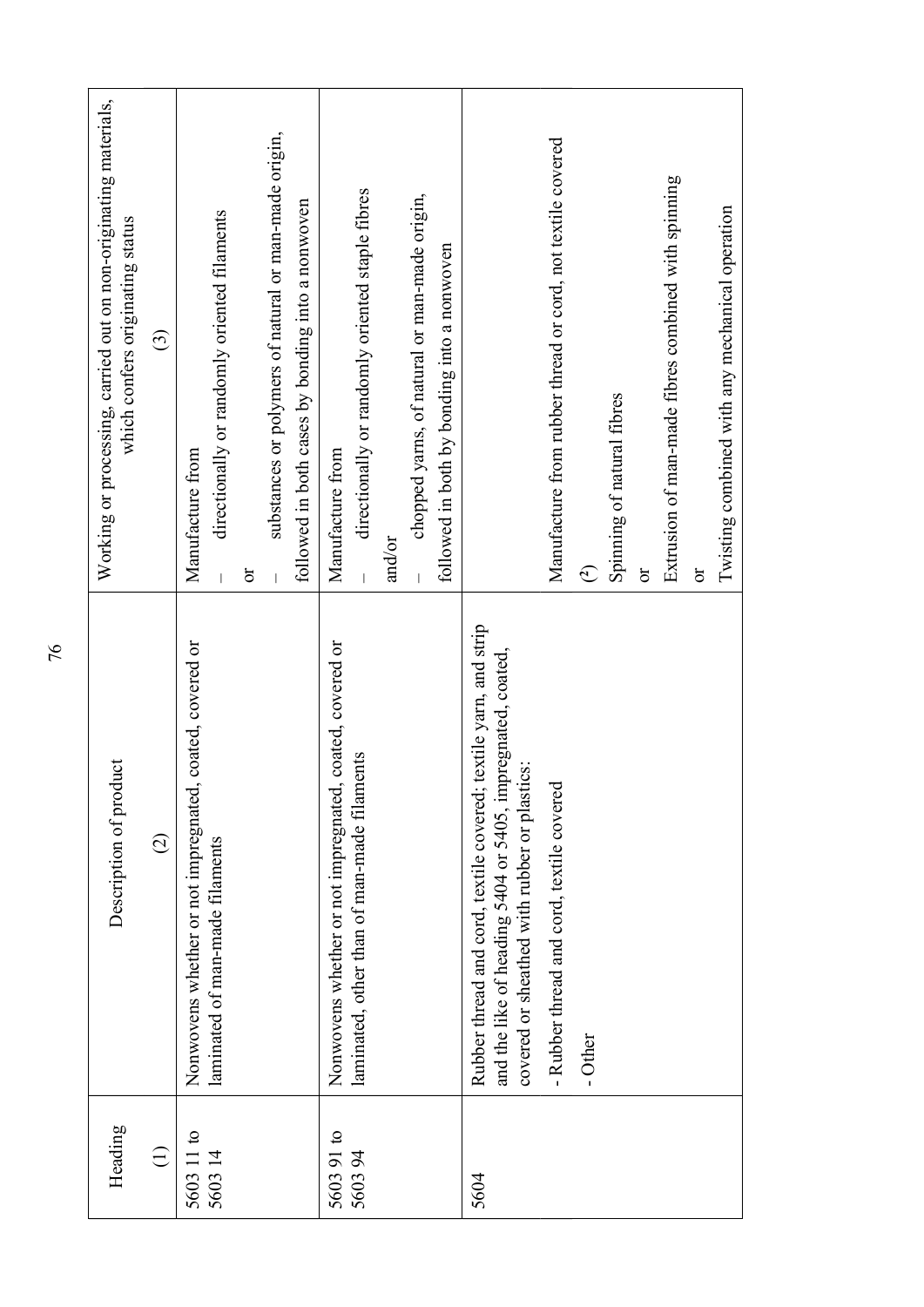|    | Working or processing, carried out on non-originating materials,<br>which confers originating status | $\odot$       | Extrusion of man-made fibres combined with spinning<br>Twisting combined with any mechanical operation<br>Spinning of natural and/or man-made staple fibres<br>$\overline{\sigma}$<br>$\bigodot$<br>$\sigma$ | Extrusion of man-made fibres combined with spinning<br>Spinning of natural and/or man-made staple fibres<br>Twisting combined with gimping<br>Flocking combined with dyeing<br>$\widehat{c}$<br>$\sigma$<br>$\sigma$<br>ð |
|----|------------------------------------------------------------------------------------------------------|---------------|--------------------------------------------------------------------------------------------------------------------------------------------------------------------------------------------------------------|---------------------------------------------------------------------------------------------------------------------------------------------------------------------------------------------------------------------------|
| 77 | luct<br>Description of prod                                                                          | $\widehat{C}$ | , combined with metal<br>being textile yarn, or<br>covered with metal<br>strip or the like of heading 5404 or 5405,<br>in the form of thread, strip or powder or<br>Metallised yarn, whether or not gimped,  | gimped (other than those of heading 5605 and gimped horsehair<br>Gimped yarn, and strip and the like of heading 5404 or 5405,<br>yam); chenille yarn (including flock chenille yarn); loop<br>wale-yarn                   |
|    | Heading                                                                                              | $\bigoplus$   | 5605                                                                                                                                                                                                         | 5606                                                                                                                                                                                                                      |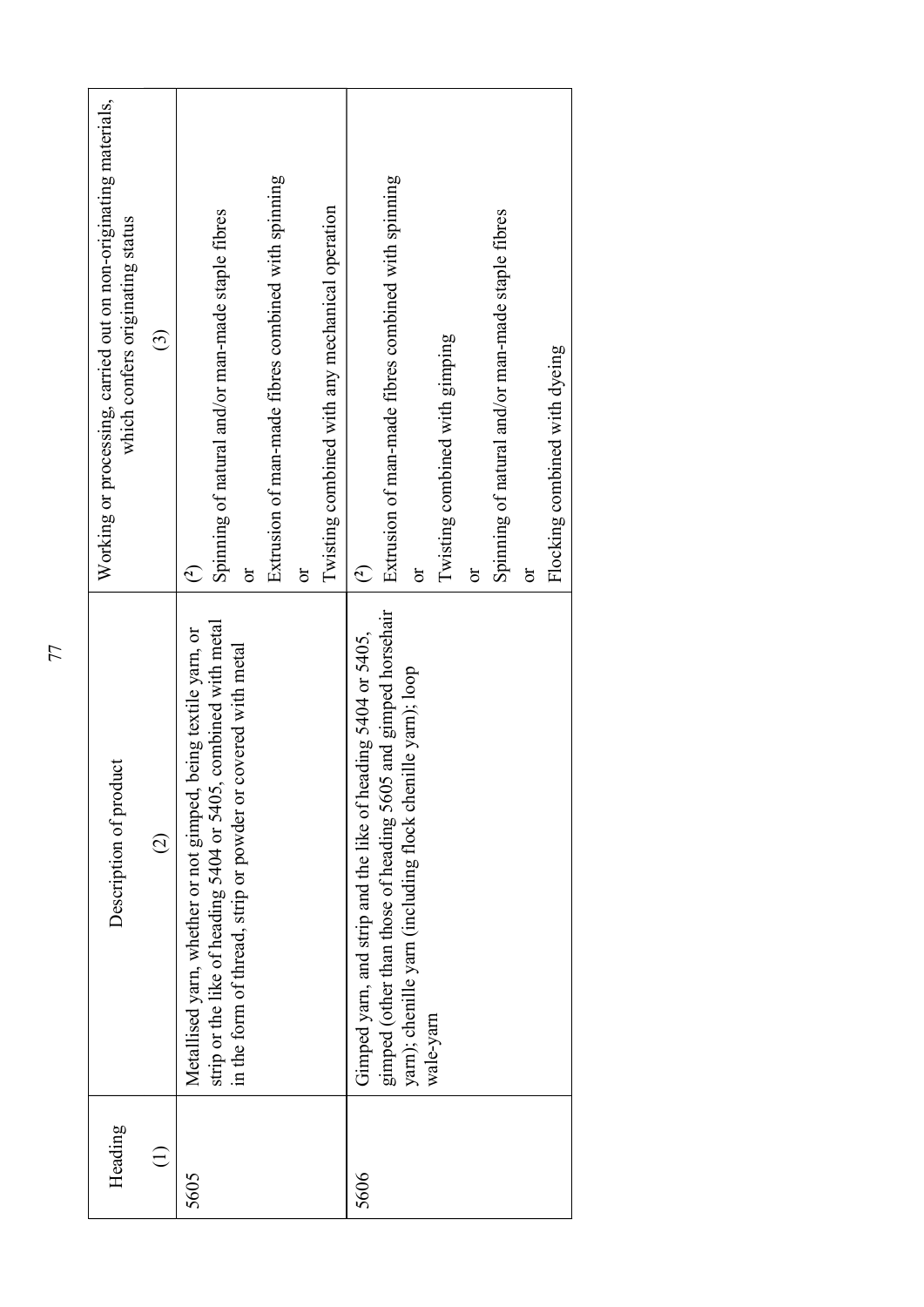| Working or processing, carried out on non-originating materials,<br>which confers originating status<br>$\widehat{\mathbb{G}}$ | $\infty$                                   | Spinning of natural and/or man-made staple fibres combined<br>with weaving or with tufting | $\sigma$ | Extrusion of man-made filament yarn combined with weaving or<br>with tufting | $\sigma$ | Manufacture from coir yarn or sisal yarn or jute yarn or classical | ring spun viscose yarn | $\sigma$ | Tufting combined with dyeing or with printing | $\sigma$ | Flocking combined with dyeing or with printing | $\sigma$ | Extrusion of man-made fibres combined with non-woven<br>techniques including needle punching | Jute fabric may be used as a backing |
|--------------------------------------------------------------------------------------------------------------------------------|--------------------------------------------|--------------------------------------------------------------------------------------------|----------|------------------------------------------------------------------------------|----------|--------------------------------------------------------------------|------------------------|----------|-----------------------------------------------|----------|------------------------------------------------|----------|----------------------------------------------------------------------------------------------|--------------------------------------|
| Description of product<br>$\odot$                                                                                              | Carpets and other textile floor coverings: |                                                                                            |          |                                                                              |          |                                                                    |                        |          |                                               |          |                                                |          |                                                                                              |                                      |
| Heading<br>$\bigoplus$                                                                                                         | Chapter 57                                 |                                                                                            |          |                                                                              |          |                                                                    |                        |          |                                               |          |                                                |          |                                                                                              |                                      |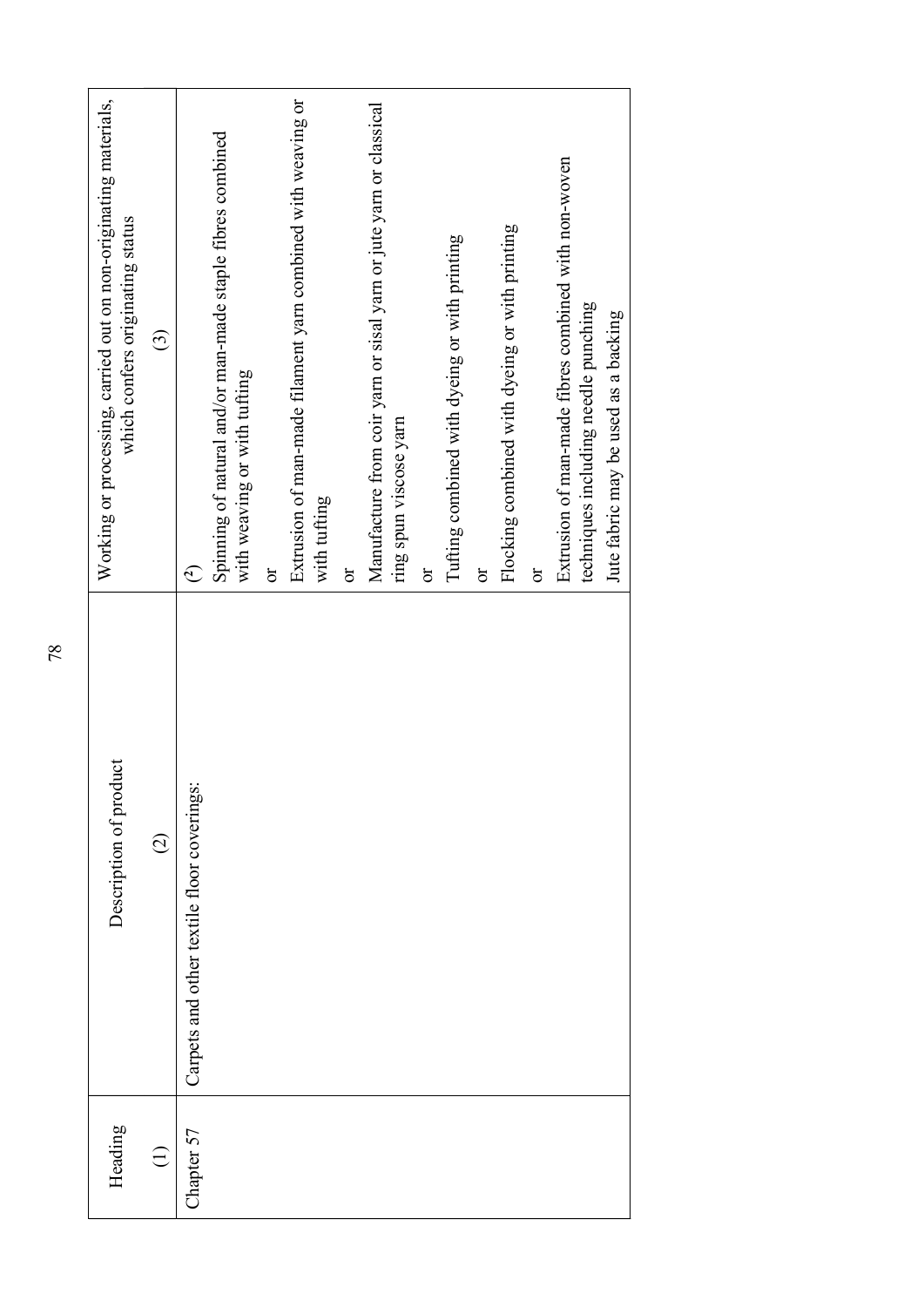| Heading       | Description of product                                                                                                                                                                      | Working or processing, carried out on non-originating materials,<br>which confers originating status               |
|---------------|---------------------------------------------------------------------------------------------------------------------------------------------------------------------------------------------|--------------------------------------------------------------------------------------------------------------------|
| $\ominus$     | $\widehat{\circ}$                                                                                                                                                                           | $\odot$                                                                                                            |
| ex Chapter 58 | cs; lace; tapestries;<br>Special woven fabrics; tufted textile fabri<br>trimmings; embroidery; except for:                                                                                  | Spinning of natural and/or man-made staple fibres combined<br>with weaving or tufting<br>$\bigodot$                |
|               |                                                                                                                                                                                             | Extrusion of man-made filament yarn combined with weaving or<br>with tufting<br>ör                                 |
|               |                                                                                                                                                                                             | Weaving combined with dyeing or with flocking or with coating<br>or with laminating or with metalizing<br>$\sigma$ |
|               |                                                                                                                                                                                             | Tufting combined with dyeing or with printing<br>ð                                                                 |
|               |                                                                                                                                                                                             | Flocking combined with dyeing or with printing<br>$\delta$                                                         |
|               |                                                                                                                                                                                             | Yarn dyeing combined with weaving<br>$\sigma$                                                                      |
|               |                                                                                                                                                                                             | Weaving combined with printing<br>ð                                                                                |
|               |                                                                                                                                                                                             | Printing (as standalone operation)<br>$\sigma$                                                                     |
| 5805          | Aubusson, Beauvais and the like, and needle-worked tapestries<br>(for example, petit point, cross stitch), whether or not made up<br>Hand-woven tapestries of the types Gobelins, Flanders, | Manufacture from materials of any heading, except that of the<br>product                                           |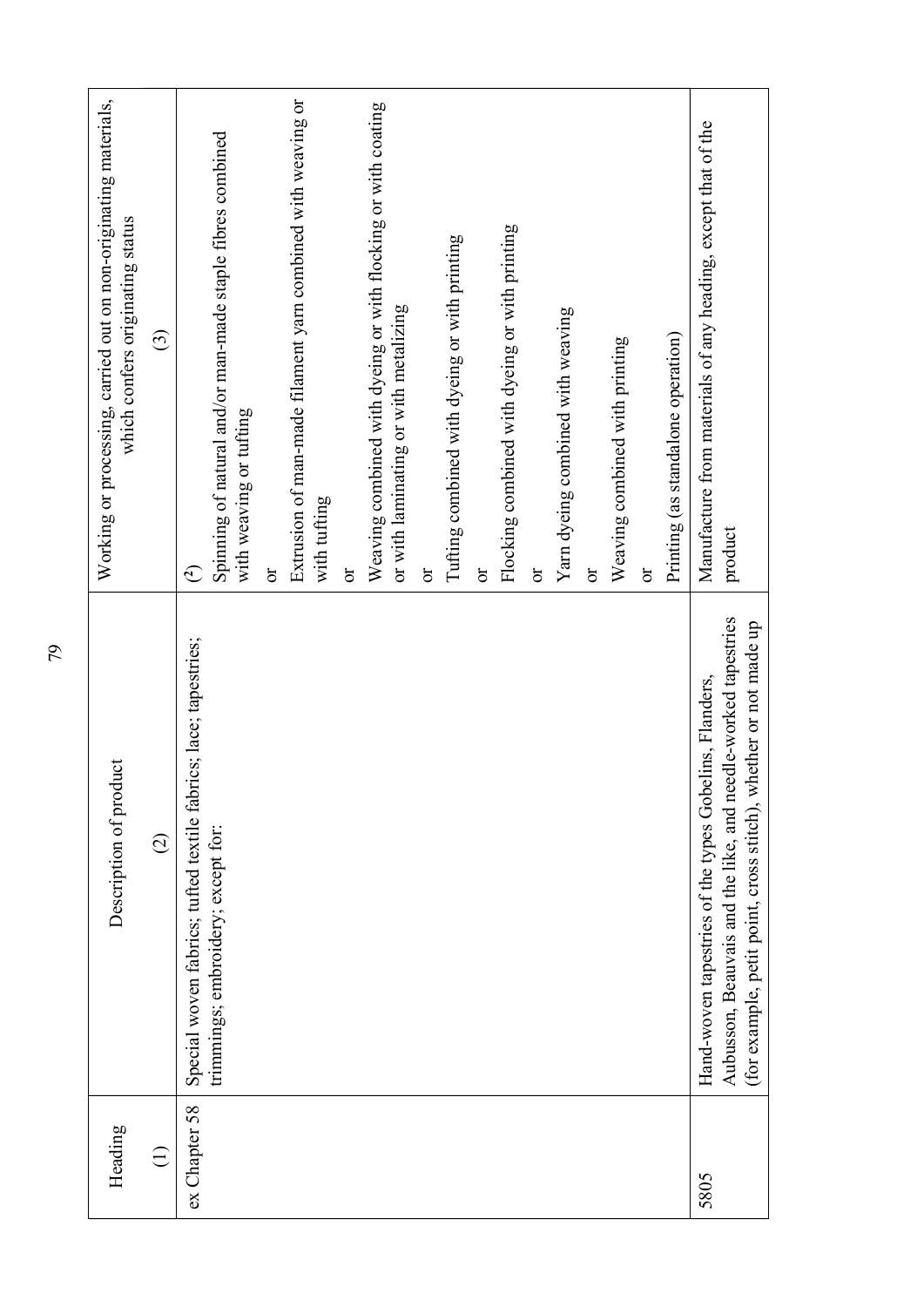| Working or processing, carried out on non-originating materials,<br>Weaving combined with dyeing or with flocking or with coating<br>heading, except that of the product, used does not exceed 50 %<br>Weaving combined with impregnating or with coating or with<br>Embroidering in which the value of all the materials of any<br>Weaving combined with dyeing or with coating or with<br>Extrusion of man-made fibres combined with weaving<br>which confers originating status<br>Flocking combined with dyeing or with printing<br>covering or with laminating or with metalizing<br>or with laminating or with metalizing<br>Jute fabric may be used as a backing.<br>of the ex-works price of the product<br>$\widehat{\mathcal{C}}$<br>Printing (as standalone operation)<br>Weaving combined with printing<br>laminating or with metalizing<br>Weaving<br>$\widehat{\mathbb{C}}$<br>ð<br>ð<br>ð<br>kind used for the outer covers of books or the like; tracing cloth;<br>consisting of a coating or covering applied on a textile backing,<br>prepared painting canvas; buckram and similar stiffened textile<br>Textile fabrics coated with gum or amylaceous substances, of a<br>Textile fabrics impregnated, coated, covered or laminated with<br>- Containing not more than 90 % by weight of textile materials<br>Tyre cord fabric of high tenacity yam of nylon or other<br>Linoleum, whether or not cut to shape; floor coverings<br>Embroidery in the piece, in strips or in motifs<br>luct<br>plastics, other than those of heading 5902<br>fabrics of a kind used for hat foundations<br>Description of prod<br>polyamides, polyesters or viscose rayon:<br>$\widehat{\circ}$<br>whether or not cut to shape<br>- Other<br>Heading<br>$\bigoplus$ |
|-----------------------------------------------------------------------------------------------------------------------------------------------------------------------------------------------------------------------------------------------------------------------------------------------------------------------------------------------------------------------------------------------------------------------------------------------------------------------------------------------------------------------------------------------------------------------------------------------------------------------------------------------------------------------------------------------------------------------------------------------------------------------------------------------------------------------------------------------------------------------------------------------------------------------------------------------------------------------------------------------------------------------------------------------------------------------------------------------------------------------------------------------------------------------------------------------------------------------------------------------------------------------------------------------------------------------------------------------------------------------------------------------------------------------------------------------------------------------------------------------------------------------------------------------------------------------------------------------------------------------------------------------------------------------------------------------------------------------------------------------------------------------|
| 5904<br>5902<br>5903<br>5810<br>5901                                                                                                                                                                                                                                                                                                                                                                                                                                                                                                                                                                                                                                                                                                                                                                                                                                                                                                                                                                                                                                                                                                                                                                                                                                                                                                                                                                                                                                                                                                                                                                                                                                                                                                                                  |
|                                                                                                                                                                                                                                                                                                                                                                                                                                                                                                                                                                                                                                                                                                                                                                                                                                                                                                                                                                                                                                                                                                                                                                                                                                                                                                                                                                                                                                                                                                                                                                                                                                                                                                                                                                       |
|                                                                                                                                                                                                                                                                                                                                                                                                                                                                                                                                                                                                                                                                                                                                                                                                                                                                                                                                                                                                                                                                                                                                                                                                                                                                                                                                                                                                                                                                                                                                                                                                                                                                                                                                                                       |
|                                                                                                                                                                                                                                                                                                                                                                                                                                                                                                                                                                                                                                                                                                                                                                                                                                                                                                                                                                                                                                                                                                                                                                                                                                                                                                                                                                                                                                                                                                                                                                                                                                                                                                                                                                       |
|                                                                                                                                                                                                                                                                                                                                                                                                                                                                                                                                                                                                                                                                                                                                                                                                                                                                                                                                                                                                                                                                                                                                                                                                                                                                                                                                                                                                                                                                                                                                                                                                                                                                                                                                                                       |
|                                                                                                                                                                                                                                                                                                                                                                                                                                                                                                                                                                                                                                                                                                                                                                                                                                                                                                                                                                                                                                                                                                                                                                                                                                                                                                                                                                                                                                                                                                                                                                                                                                                                                                                                                                       |
|                                                                                                                                                                                                                                                                                                                                                                                                                                                                                                                                                                                                                                                                                                                                                                                                                                                                                                                                                                                                                                                                                                                                                                                                                                                                                                                                                                                                                                                                                                                                                                                                                                                                                                                                                                       |
|                                                                                                                                                                                                                                                                                                                                                                                                                                                                                                                                                                                                                                                                                                                                                                                                                                                                                                                                                                                                                                                                                                                                                                                                                                                                                                                                                                                                                                                                                                                                                                                                                                                                                                                                                                       |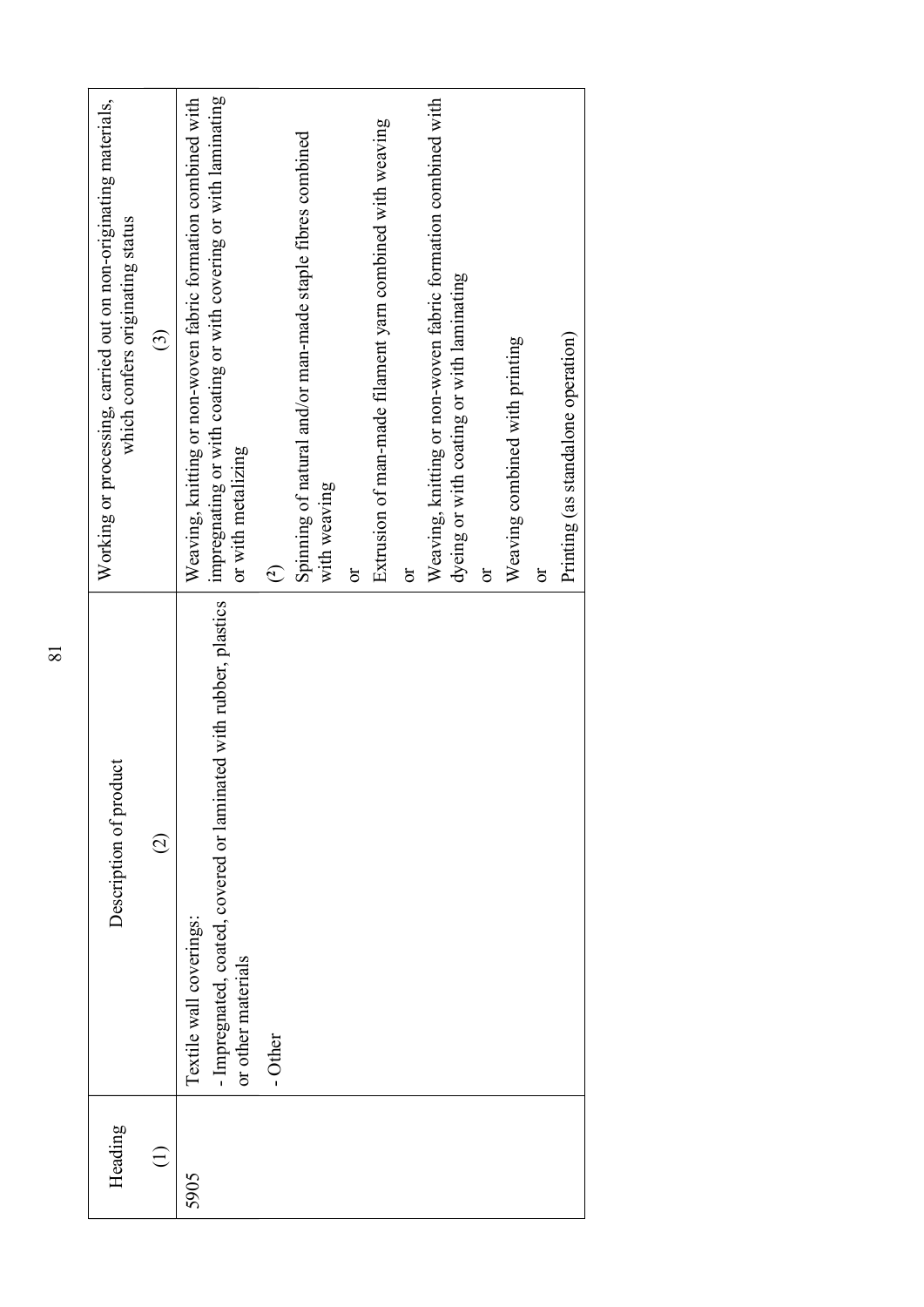| $\otimes$ | Working or processing, carried out on non-originating materials,<br>which confers originating status<br>Description of product | $\odot$<br>$\odot$ | $\widehat{c}$<br>Rubberised textile fabrics, other than those of heading 5902:<br>- Knitted or crocheted fabrics | Spinning of natural and/or man-made staple fibres combined<br>with knitting/crocheting | ð | Extrusion of man-made filament yarn combined with<br>knitting/crocheting | $\delta$ | Knitting or crocheting combined with rubberising | Rubberising combined with at least two other main preparatory<br>$\sigma$ | processes, heat setting, permanent finishing) provided that the<br>or finishing operations (such as calendering, shrink-resistance | value of all the materials used does not exceed 50 % of the<br>ex-works price of the product | Extrusion of man-made fibres combined with weaving<br>- Other fabrics made of synthetic filament yarn, containing more<br>than 90 % by weight of textile materials |
|-----------|--------------------------------------------------------------------------------------------------------------------------------|--------------------|------------------------------------------------------------------------------------------------------------------|----------------------------------------------------------------------------------------|---|--------------------------------------------------------------------------|----------|--------------------------------------------------|---------------------------------------------------------------------------|------------------------------------------------------------------------------------------------------------------------------------|----------------------------------------------------------------------------------------------|--------------------------------------------------------------------------------------------------------------------------------------------------------------------|
|           | Heading                                                                                                                        | $\bigoplus$        | 5906                                                                                                             |                                                                                        |   |                                                                          |          |                                                  |                                                                           |                                                                                                                                    |                                                                                              |                                                                                                                                                                    |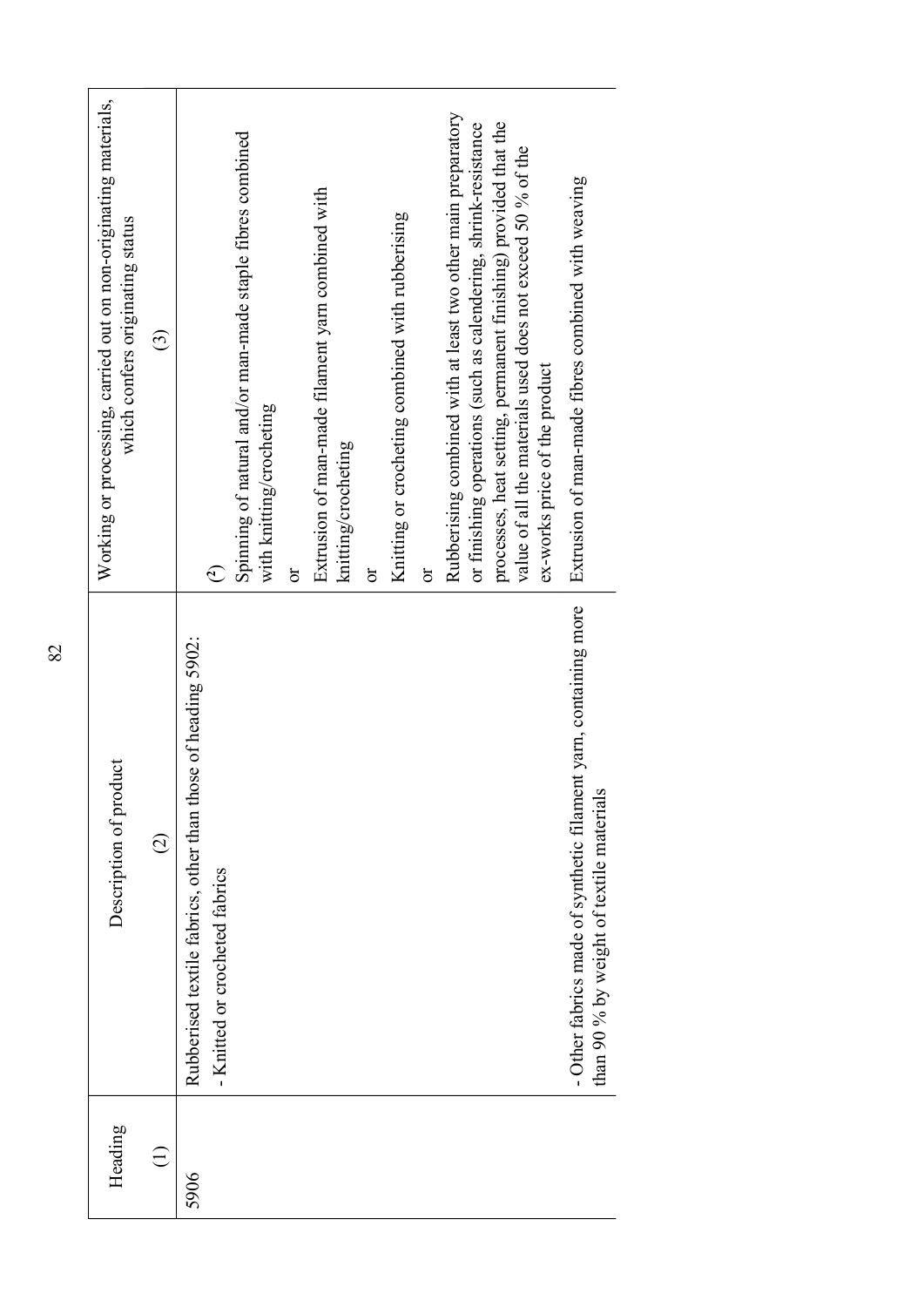| Working or processing, carried out on non-originating materials,<br>Weaving, knitting or non-woven process combined with dyeing<br>which confers originating status<br>$\widehat{c}$<br>or with coating/rubberising<br>Description of product<br>$\widehat{\infty}$<br>- Other<br>Heading<br>$\bigoplus$ |                                                              |
|----------------------------------------------------------------------------------------------------------------------------------------------------------------------------------------------------------------------------------------------------------------------------------------------------------|--------------------------------------------------------------|
|                                                                                                                                                                                                                                                                                                          |                                                              |
|                                                                                                                                                                                                                                                                                                          |                                                              |
| ð                                                                                                                                                                                                                                                                                                        |                                                              |
| Yarn dyeing combined with weaving, knitting or non-woven<br>process<br>ð                                                                                                                                                                                                                                 |                                                              |
| Rubberising combined with at least two other main preparatory<br>processes, heat setting, permanent finishing) provided that the<br>or finishing operations (such as calendering, shrink-resistance<br>value of all the materials used does not exceed 50 % of the<br>ex-works price of the product      |                                                              |
| Weaving or knitting or non-woven fabric formation combined<br>with dyeing or with printing or with coating or with<br>impregnating or with covering<br>painted canvas being theatrical scenery, studio back-cloths or the<br>Textile fabrics otherwise impregnated, coated or covered;<br>like<br>5907   |                                                              |
| Flocking combined with dyeing or with printing<br><b>b</b><br>$\overleftarrow{\textbf{C}}$                                                                                                                                                                                                               |                                                              |
| Printing (as standalone operation)                                                                                                                                                                                                                                                                       |                                                              |
| for lamps, stoves,<br>tubular knitted gas mantle fabric therefore, whether or not<br>lighters, candles or the like; incandescent gas mantles and<br>Textile wicks, woven, plaited or knitted,<br>impregnated:<br>5908                                                                                    |                                                              |
|                                                                                                                                                                                                                                                                                                          |                                                              |
| - Incandescent gas mantles, impregnated                                                                                                                                                                                                                                                                  | Manufacture from tubular knitted/crocheted gas mantle fabric |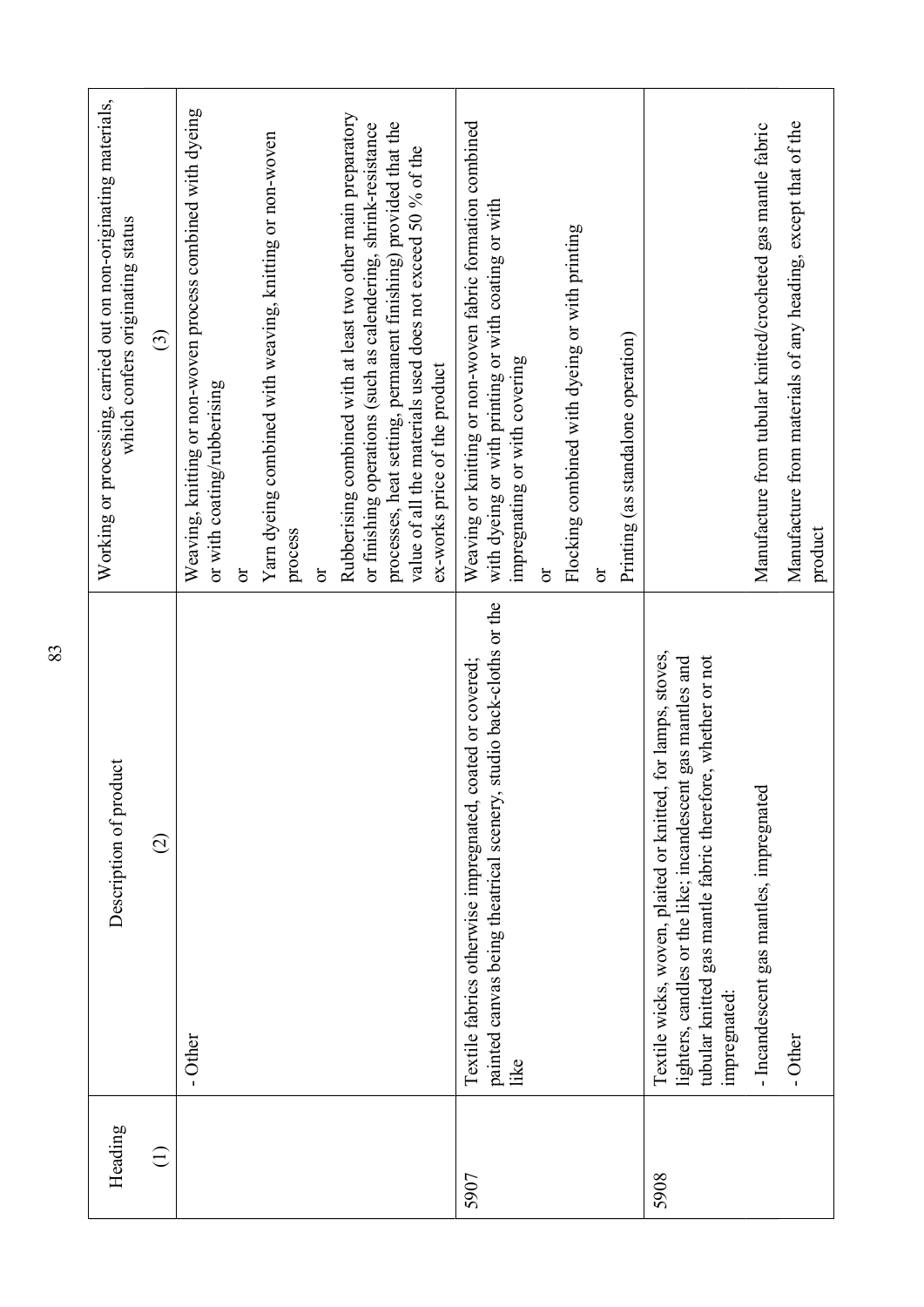|    | Working or processing, carried out on non-originating materials,<br>which confers originating status | $\widehat{\odot}$         | Spinning of natural and/or of man-made staple fibres combined<br>with weaving<br>$\widehat{c}$ | Extrusion of man-made fibres combined with weaving<br>ð | Weaving combined with dyeing or with coating or with<br>laminating<br>ð | calendering, shrink-resistance processes, heat setting, permanent<br>least two other main preparatory or finishing operations (such as<br>finishing) provided that the value of all the materials used does<br>Coating, flocking, laminating or metalizing combined with at<br>mot exceed 50 % of the ex-works price of the product<br>ð |  |
|----|------------------------------------------------------------------------------------------------------|---------------------------|------------------------------------------------------------------------------------------------|---------------------------------------------------------|-------------------------------------------------------------------------|------------------------------------------------------------------------------------------------------------------------------------------------------------------------------------------------------------------------------------------------------------------------------------------------------------------------------------------|--|
| 84 | Description of product<br>Heading                                                                    | $\bigcirc$<br>$\bigoplus$ | Textile articles of a kind suitable for industrial use:<br>5909 to 5911                        |                                                         |                                                                         |                                                                                                                                                                                                                                                                                                                                          |  |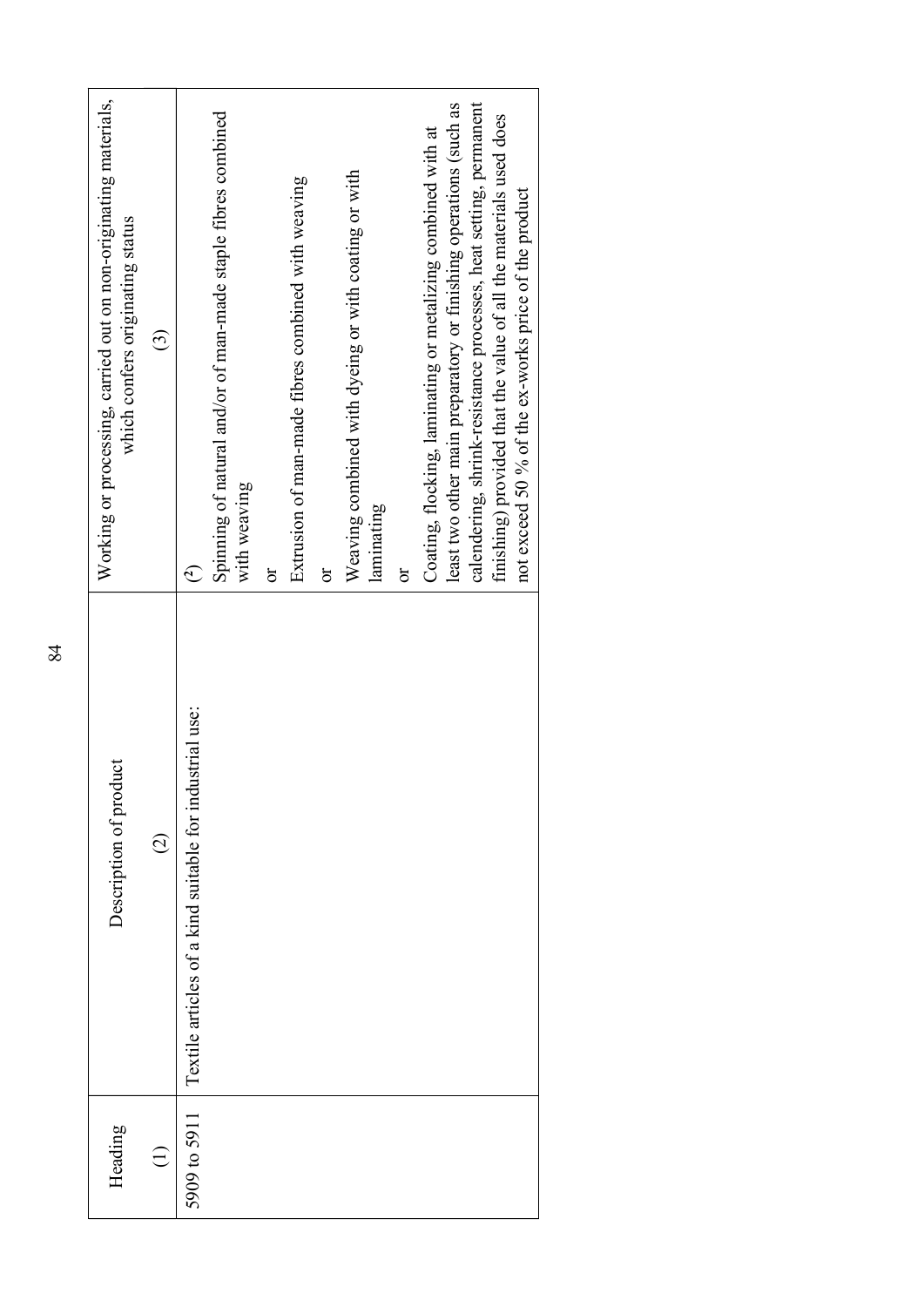| $\odot$<br>Knitted or crocheted fabrics<br>Chapter 60<br>$\bigoplus$                                                      | Working or processing, carried out on non-originating materials,<br>which confers originating status                                                                                       |
|---------------------------------------------------------------------------------------------------------------------------|--------------------------------------------------------------------------------------------------------------------------------------------------------------------------------------------|
|                                                                                                                           | $\odot$                                                                                                                                                                                    |
|                                                                                                                           | $\bigodot$                                                                                                                                                                                 |
|                                                                                                                           | Spinning of natural and/or man-made staple fibres combined<br>with knitting/crocheting                                                                                                     |
| ð                                                                                                                         |                                                                                                                                                                                            |
|                                                                                                                           | Extrusion of man-made filament yarn combined with<br>knitting/crocheting                                                                                                                   |
| ð                                                                                                                         |                                                                                                                                                                                            |
|                                                                                                                           | Knitting/crocheting combined with dyeing or with flocking or<br>with coating or with laminating or with printing                                                                           |
| ð                                                                                                                         |                                                                                                                                                                                            |
|                                                                                                                           | Flocking combined with dyeing or with printing                                                                                                                                             |
| ð                                                                                                                         |                                                                                                                                                                                            |
|                                                                                                                           | Yarn dyeing combined with knitting/crocheting                                                                                                                                              |
| ör                                                                                                                        |                                                                                                                                                                                            |
|                                                                                                                           | used does not exceed 50 % of the ex-works price of the product<br>provided that the value of the non-twisted/non-textured yarns<br>Twisting or texturing combined with knitting/crocheting |
| Articles of apparel and clothing accessories, knitted or<br>crocheted:<br>Chapter 61                                      |                                                                                                                                                                                            |
| $\binom{2}{3}$<br>- Obtained by sewing together or otherwise assembling, two or                                           |                                                                                                                                                                                            |
| Knitting or crocheting combined with making-up including<br>been<br>more pieces of knitted or crocheted fabric which have |                                                                                                                                                                                            |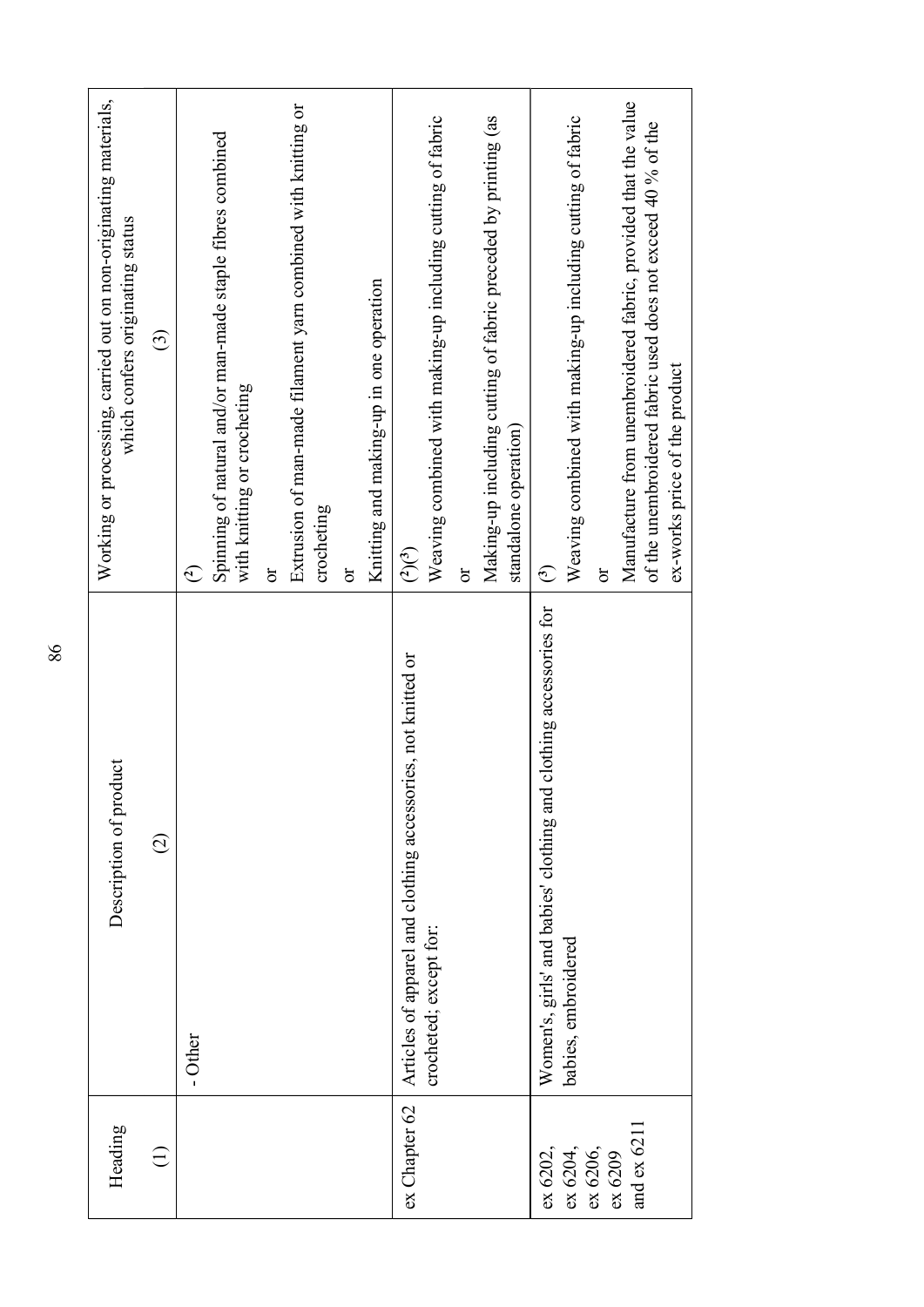| Heading                | Description of product                                                                                                                                                                                | Working or processing, carried out on non-originating materials,<br>which confers originating status                                                                                                             |
|------------------------|-------------------------------------------------------------------------------------------------------------------------------------------------------------------------------------------------------|------------------------------------------------------------------------------------------------------------------------------------------------------------------------------------------------------------------|
| $\bigoplus$            | $\widehat{\varrho}$                                                                                                                                                                                   | ි                                                                                                                                                                                                                |
| ex 6210 and<br>ex 6216 | Fire-resistant equipment of fabric covered with foil of<br>aluminised polyester                                                                                                                       | Weaving combined with making-up including cutting of fabric<br>(2)(3)<br>$\overline{\sigma}$                                                                                                                     |
|                        |                                                                                                                                                                                                       | price of the product, combined with making-up including cutting<br>Coating or laminating provided that the value of the uncoated or<br>unlaminated fabric used does not exceed 40 % of the ex-works<br>of fabric |
| ex 6212                | by sewing together or otherwise assembling, two or more pieces<br>similar articles and parts thereof, knitted or crocheted, obtained<br>Brassieres, girdles, corsets, braces, suspenders, garters and | ined with making-up including cutting of fabric<br>Knitting combi<br>$\binom{2}{3}$                                                                                                                              |
|                        | of knitted or crocheted fabric which have been either cut to form<br>or obtained directly to form                                                                                                     | Making-up including cutting of fabric preceded by printing (as<br>standalone operation)<br>ð                                                                                                                     |
| and<br>6214<br>6213    | Handkerchiefs, shawls, scarves, mufflers, mantillas, veils and the<br>like:                                                                                                                           |                                                                                                                                                                                                                  |
|                        | - Embroidered                                                                                                                                                                                         | (2)(3)                                                                                                                                                                                                           |
|                        |                                                                                                                                                                                                       | Weaving combined with making-up including cutting of fabric<br>ð                                                                                                                                                 |
|                        |                                                                                                                                                                                                       | Manufacture from unembroidered fabric, provided that the value<br>of the unembroidered fabric used does not exceed 40 % of the                                                                                   |
|                        |                                                                                                                                                                                                       | of the product<br>ex-works price<br>$\sigma$                                                                                                                                                                     |
|                        |                                                                                                                                                                                                       | Making-up including cutting of fabric                                                                                                                                                                            |
|                        |                                                                                                                                                                                                       | preceded by printing (as standalone operation)                                                                                                                                                                   |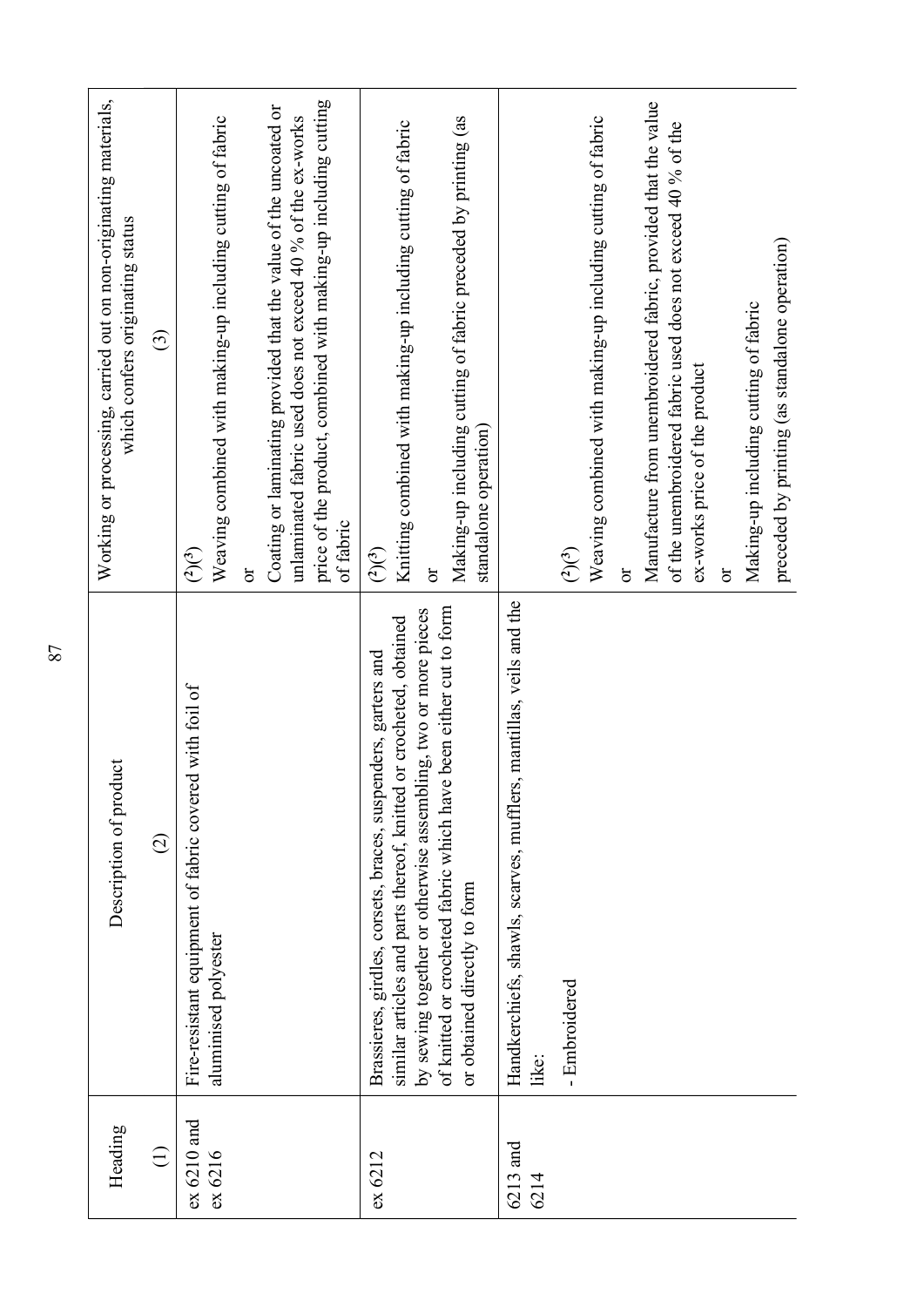| Heading     | Description of product                                                                                                 | Working or processing, carried out on non-originating materials,<br>which confers originating status                                                                                                            |
|-------------|------------------------------------------------------------------------------------------------------------------------|-----------------------------------------------------------------------------------------------------------------------------------------------------------------------------------------------------------------|
| $\bigoplus$ | $\bigcirc$                                                                                                             | $\odot$                                                                                                                                                                                                         |
|             | - Other                                                                                                                | Weaving combined with making-up including cutting of fabric<br>(2)(3)                                                                                                                                           |
|             |                                                                                                                        | Making-up preceded by printing (as standalone operation)<br>$\sigma$                                                                                                                                            |
| 6217        | Other made up clothing accessories; parts of garments or of<br>clothing accessories, other than those of heading 6212: |                                                                                                                                                                                                                 |
|             | - Embroidered                                                                                                          | $\hat{\mathcal{C}}$                                                                                                                                                                                             |
|             |                                                                                                                        | Weaving combined with making-up including cutting of fabric<br>$\sigma$                                                                                                                                         |
|             |                                                                                                                        | Manufacture from unembroidered fabric, provided that the value<br>unembroidered fabric used does not exceed 40 % of the<br>ex-works price of the product<br>of the                                              |
|             |                                                                                                                        | $\sigma$                                                                                                                                                                                                        |
|             |                                                                                                                        | Making-up preceded by printing (as standalone operation)<br>$\hat{\mathcal{C}}$                                                                                                                                 |
|             | - Fire-resistant equipment of fabric covered with foil of<br>aluminised polyester                                      | Weaving combined with making-up including cutting of fabric                                                                                                                                                     |
|             |                                                                                                                        | $\overline{\text{C}}$                                                                                                                                                                                           |
|             |                                                                                                                        | Coating or laminating provided that the value of the uncoated or<br>price of the product combined with making-up including cutting<br>unlaminated fabric used does not exceed 40 % of the ex-works<br>of fabric |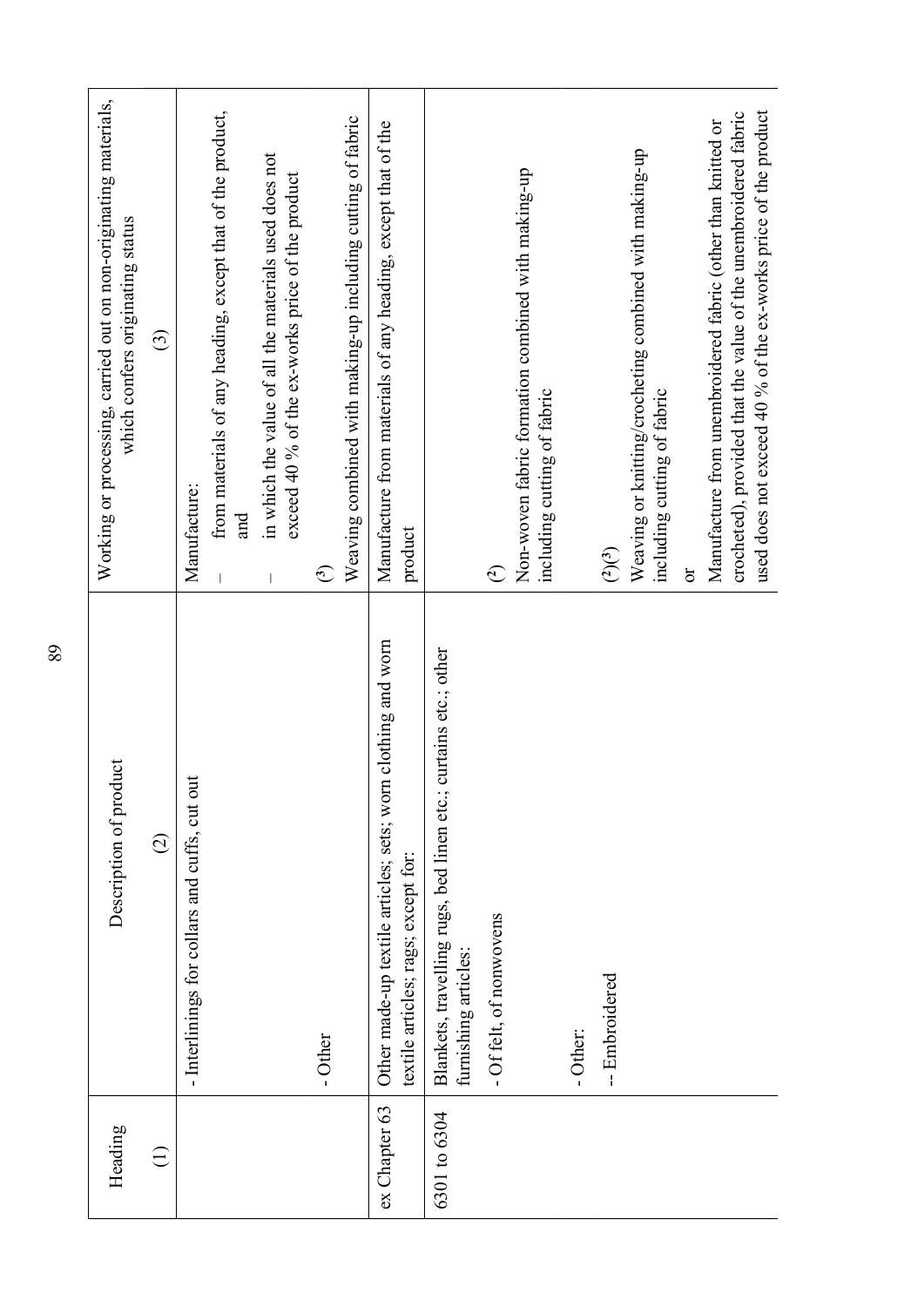| Heading       | Description of product                                                                                                                                                                                                              | Working or processing, carried out on non-originating materials,<br>which confers originating status                                                                                                                                                        |
|---------------|-------------------------------------------------------------------------------------------------------------------------------------------------------------------------------------------------------------------------------------|-------------------------------------------------------------------------------------------------------------------------------------------------------------------------------------------------------------------------------------------------------------|
| $\bigoplus$   | $\widehat{\varpropto}$                                                                                                                                                                                                              | $\odot$                                                                                                                                                                                                                                                     |
|               | - Other                                                                                                                                                                                                                             | Weaving or knitting/crocheting combined with making-up<br>including cutting of fabric<br>$\binom{2}{3}$                                                                                                                                                     |
| 6305          | Sacks and bags, of a kind used for the packing of goods                                                                                                                                                                             | $\in$                                                                                                                                                                                                                                                       |
|               |                                                                                                                                                                                                                                     | Extrusion of man-made fibres or spinning of natural and/or man-<br>made staple fibres, combined with weaving or with knitting and<br>making-up including cutting of fabric                                                                                  |
| 6306          | Tarpaulins, awnings and sunblinds; tents; sails for boats,<br>sailboards or landcraft; camping goods:                                                                                                                               |                                                                                                                                                                                                                                                             |
|               | - Of nonwovens                                                                                                                                                                                                                      | $\binom{2}{3}$                                                                                                                                                                                                                                              |
|               |                                                                                                                                                                                                                                     | Non-woven fabric formation combined with making-up<br>including cutting of fabric                                                                                                                                                                           |
|               | - Other                                                                                                                                                                                                                             | $\binom{2}{3}$                                                                                                                                                                                                                                              |
|               |                                                                                                                                                                                                                                     | Weaving combined with making-up including cutting of fabric                                                                                                                                                                                                 |
| 6307          | Other made-up articles, including dress patterns                                                                                                                                                                                    | Manufacture in which the value of all the materials used does not<br>exceed 40 % of the ex-works price of the product                                                                                                                                       |
| 6308          | not with<br>accessories, for making up into rugs, tapestries, embroidered<br>table cloths or serviettes, or similar textile articles, put up in<br>Sets consisting of woven fabric and yarn, whether or<br>packings for retail sale | if it were not included in the set. However, no originating articles<br>Each item in the set must satisfy the rule which would apply to it<br>may be incorporated, provided that their total value does not<br>exceed 15 % of the ex-works price of the set |
| ex Chapter 64 | except for:<br>Footwear, gaiters and the like; parts of such articles;                                                                                                                                                              | assemblies of uppers affixed to inner soles or to other sole<br>Manufacture from materials of any heading, except from<br>components of heading 6406                                                                                                        |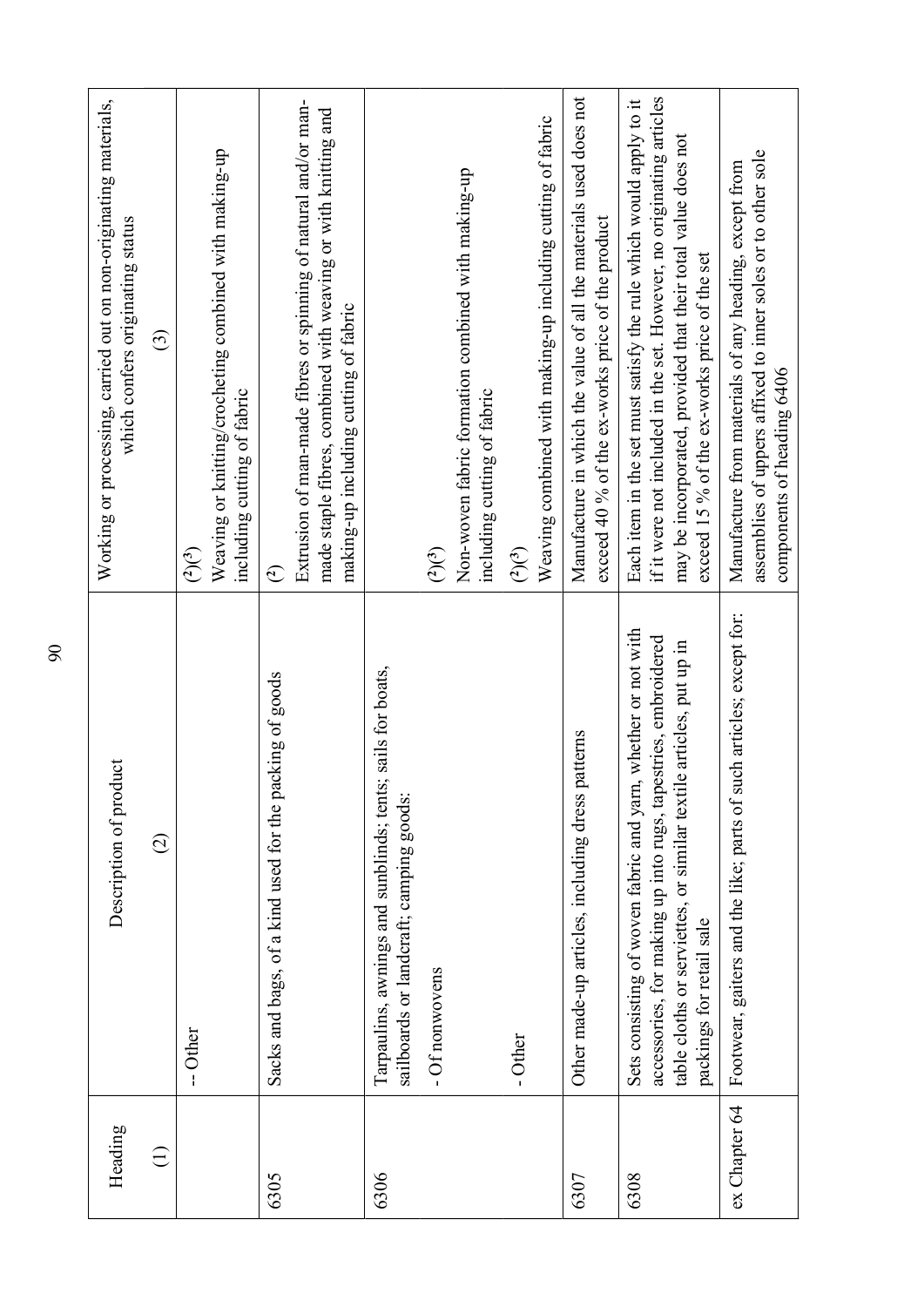| Heading     | Description of product                                                                                                                                                                                                   | Working or processing, carried out on non-originating materials,<br>which confers originating status                                                                                                                                                    |
|-------------|--------------------------------------------------------------------------------------------------------------------------------------------------------------------------------------------------------------------------|---------------------------------------------------------------------------------------------------------------------------------------------------------------------------------------------------------------------------------------------------------|
| $\bigoplus$ | $\widehat{\circ}$                                                                                                                                                                                                        | $\widehat{c}$                                                                                                                                                                                                                                           |
| 6406        | soles other than outer soles); removable in-soles, heel cushions<br>Parts of footwear (including uppers whether or not attached to<br>and similar articles; gaiters, leggings and similar articles, and<br>parts thereof | Manufacture from materials of any heading, except that of the<br>product                                                                                                                                                                                |
| Chapter 65  | Headgear and parts thereof                                                                                                                                                                                               | Manufacture from materials of any heading, except that of the<br>product                                                                                                                                                                                |
| Chapter 66  | Umbrellas, sun umbrellas, walking-sticks, seat-sticks, whips,<br>riding-crops, and parts thereof:                                                                                                                        | Manufacture in which the value of all the materials used does not<br>Manufacture from materials of any heading, except that of the<br>product<br>$\overline{\text{C}}$                                                                                  |
|             |                                                                                                                                                                                                                          | exceed 50 % of the ex-works price of the product                                                                                                                                                                                                        |
| Chapter 67  | Prepared feathers and down and articles made of feathers or of<br>down; artificial flowers; articles of human hair                                                                                                       | Manufacture in which the value of all the materials used does not<br>Manufacture from materials of any heading, except that of the<br>eed 50 % of the ex-works price of the product<br>product<br>exc<br>$\mathfrak{S}% _{C}^{\alpha}(\mathbb{R}^{2n})$ |
| Chapter 68  | Articles of stone, plaster, cement, asbestos, mica or similar                                                                                                                                                            | Manufacture from materials of any heading, except that of the                                                                                                                                                                                           |
|             | materials                                                                                                                                                                                                                | product<br>$\overline{\text{C}}$                                                                                                                                                                                                                        |
|             |                                                                                                                                                                                                                          | Manufacture in which the value of all the materials used does not<br>eed 70 % of the ex-works price of the product<br>exc                                                                                                                               |
| Chapter 69  | Ceramic products                                                                                                                                                                                                         | Manufacture from materials of any heading, except that of the<br>product                                                                                                                                                                                |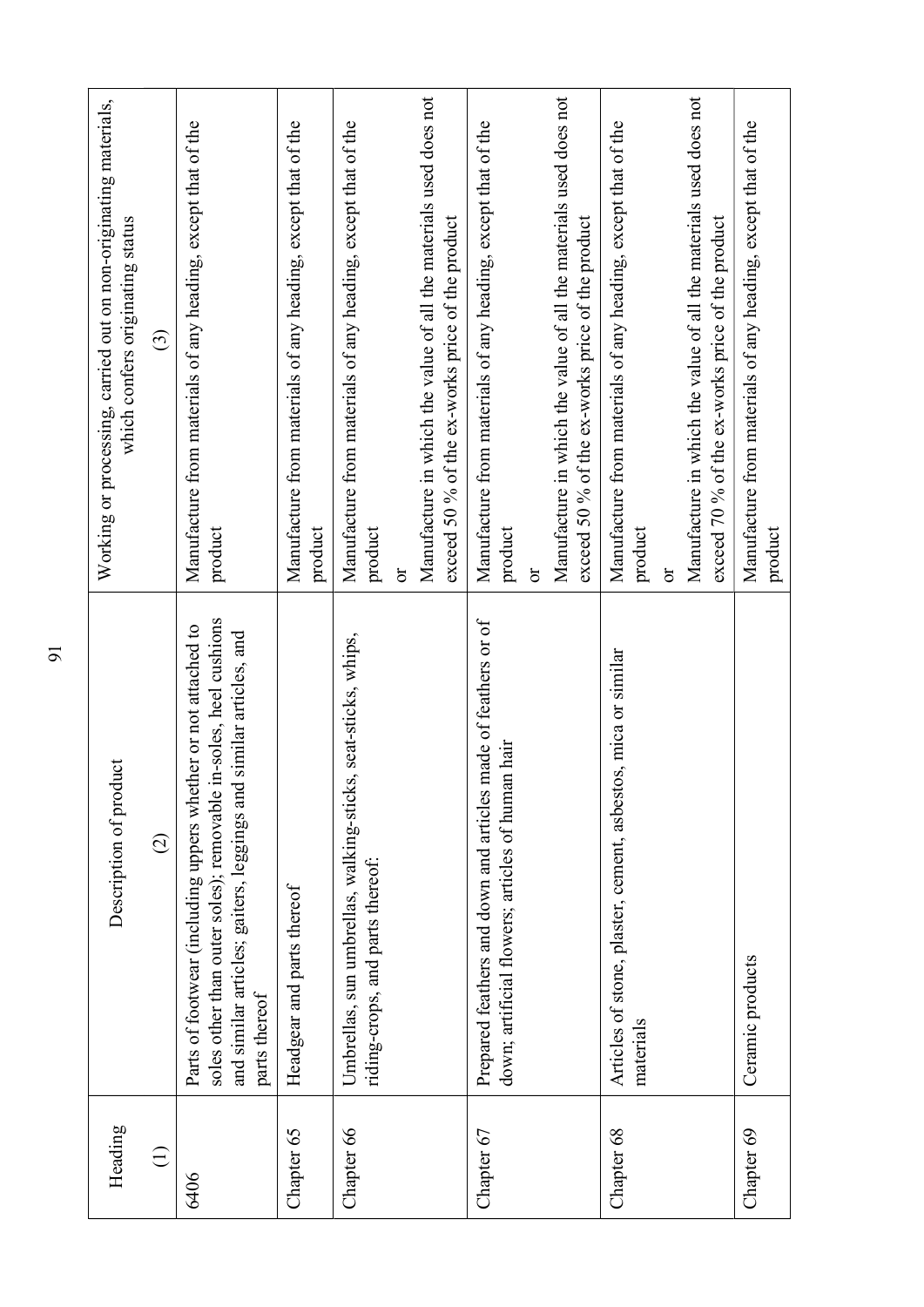| Heading<br>$\bigoplus$               |                                                                                                                                                                                                      |                                                                                                                                                                                                                                  |
|--------------------------------------|------------------------------------------------------------------------------------------------------------------------------------------------------------------------------------------------------|----------------------------------------------------------------------------------------------------------------------------------------------------------------------------------------------------------------------------------|
|                                      | Description of product                                                                                                                                                                               | Working or processing, carried out on non-originating materials,<br>which confers originating status                                                                                                                             |
|                                      | $\widehat{\infty}$                                                                                                                                                                                   | $\odot$                                                                                                                                                                                                                          |
| Glass and glassware<br>ex Chapter 70 |                                                                                                                                                                                                      | Manufacture from materials of any heading, except that of the<br>product<br>ð                                                                                                                                                    |
|                                      |                                                                                                                                                                                                      | Manufacture in which the value of all the materials used does not<br>exceed 50 % of the ex-works price of the product                                                                                                            |
| other closures, of glass<br>7010     | , ampoules and other<br>packing of goods; preserving jars of glass; stoppers, lids and<br>containers, of glass, of a kind used for the conveyance or<br>Carboys, bottles, flasks, jars, pots, phials | Cutting of glassware, provided that the total value of the uncut<br>glassware used does not exceed 50 % of the ex-works price of<br>Manufacture from materials of any heading, except that of the<br>the product<br>product<br>ð |
| or $7018$<br>7013                    | Glassware of a kind used for table, kitchen, toilet, office, indoor<br>decoration or similar purposes (other than that of heading 7010                                                               | Manufacture from materials of any heading, except that of the<br>product                                                                                                                                                         |
| ex Chapter 71                        | is metal, and articles<br>Natural or cultured pearls, precious or semi-precious stones,<br>for:<br>precious metals, metals clad with preciou<br>thereof; imitation jewellery; coin; except           | Manufacture in which the value of all the materials used does not<br>Manufacture from materials of any heading, except that of the<br>exceed 70 % of the ex-works price of the product<br>product<br>ð                           |
| ex 7103 and<br>ex 7102,              | Worked precious or semi-precious stones (natural, synthetic or                                                                                                                                       | Manufacture of materials of any subheading except that of the<br>product                                                                                                                                                         |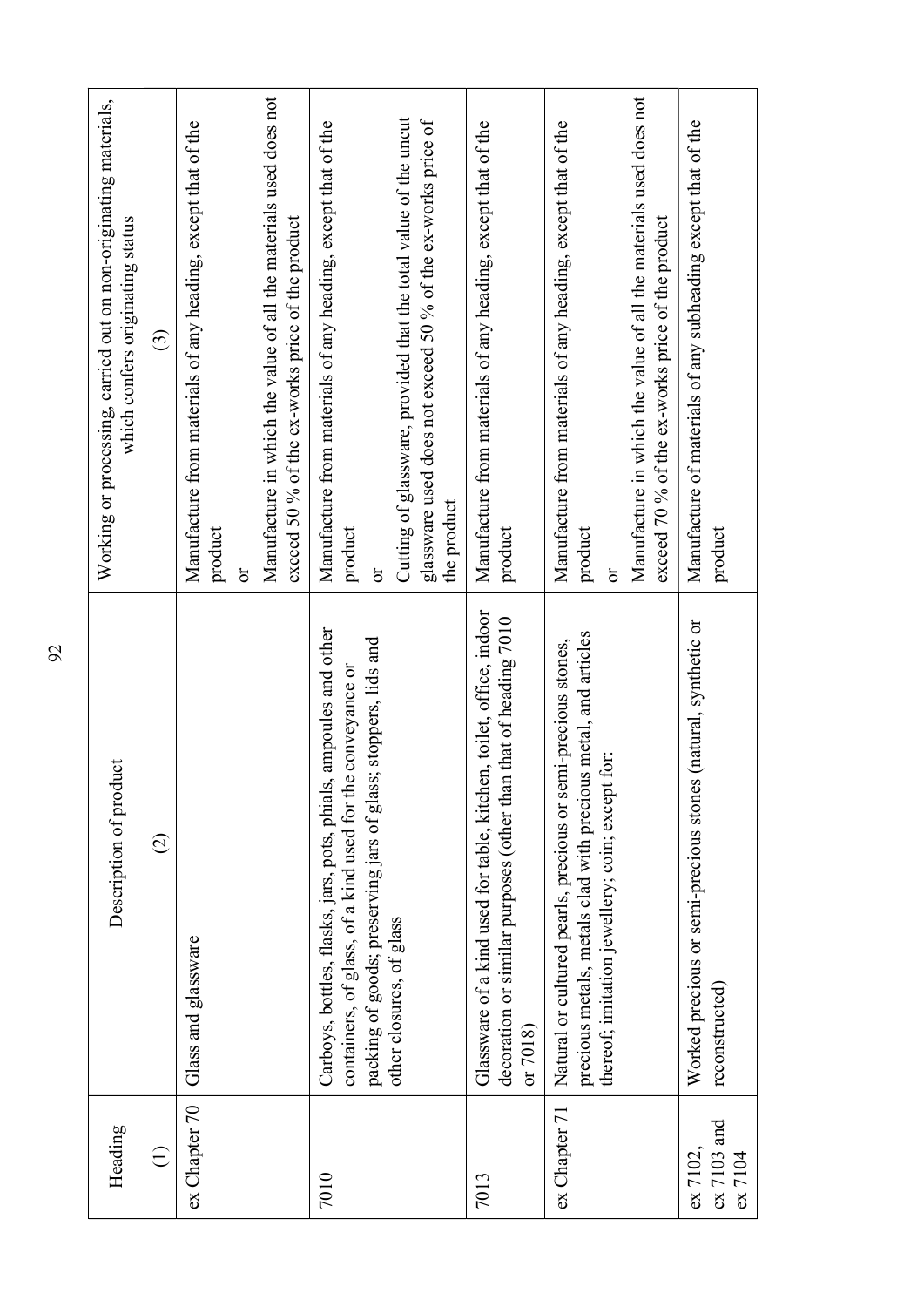| Heading                              | Description of product                                                                     | carried out on non-originating materials,<br>which confers originating status<br>ஞ்<br>Working or processin                                                                                                                                                                                                                                     |
|--------------------------------------|--------------------------------------------------------------------------------------------|-------------------------------------------------------------------------------------------------------------------------------------------------------------------------------------------------------------------------------------------------------------------------------------------------------------------------------------------------|
| $\bigoplus$                          | $\widehat{\varrho}$                                                                        | $\widehat{\odot}$                                                                                                                                                                                                                                                                                                                               |
| 7106, 7108<br>and $7110$             | Precious metals:<br>- Unwrought                                                            | electrolytic, thermal or chemical separation of precious metals of<br>fusion and/or alloying of precious metals of heading 7106, 7108<br>Manufacture from materials of any heading, except those of<br>er or with base metals or purification<br>and 7110, or<br>heading 7106, 7108 or 7110, or<br>or 7110 with each oth<br>headings 7106, 7108 |
|                                      | Semi-manufactured or in powder form                                                        | Manufacture from unwrought precious metals                                                                                                                                                                                                                                                                                                      |
| $ex$ 7109 and<br>ex 7107,<br>ex 7111 | Metals clad with precious metals, semi-manufactured                                        | Manufacture from metals clad with precious metals, unwrought                                                                                                                                                                                                                                                                                    |
| ex Chapter 72                        | Iron and steel; except for:                                                                | Manufacture from materials of any heading, except that of the<br>product                                                                                                                                                                                                                                                                        |
| 7207                                 | Semi-finished products of iron or non-alloy steel                                          | Manufacture from materials of heading 7201, 7202, 7203, 7204<br>or 7205                                                                                                                                                                                                                                                                         |
| 7208 to 7212                         | Flat-rolled products of iron or non-alloy steel                                            | 7207<br>Manufacture from semi-finished materials of heading                                                                                                                                                                                                                                                                                     |
| 7213 to 7216                         | Bars and sections bars and rods, angles, shapes and sections of<br>iron or non-alloy steel | 7206<br>Manufacture from ingots or other primary forms of heading                                                                                                                                                                                                                                                                               |
| 7217                                 | Wire of iron or non-alloy steel                                                            | Manufacture from semi-finished materials of heading 7207                                                                                                                                                                                                                                                                                        |
| 7218 91 and<br>721899                | Semi-finished products                                                                     | Manufacture from materials of heading 7201, 7202, 7203, 7204<br>or 7205                                                                                                                                                                                                                                                                         |
| 7219 to 7222                         | Flat-rolled products, bars and rods, angles, shapes and sections<br>of stainless steel     | 7218<br>ots or other primary forms of heading<br>Manufacture from ing                                                                                                                                                                                                                                                                           |
| 7223                                 | Wire of stainless steel                                                                    | 7218<br>Manufacture from semi-finished materials of heading                                                                                                                                                                                                                                                                                     |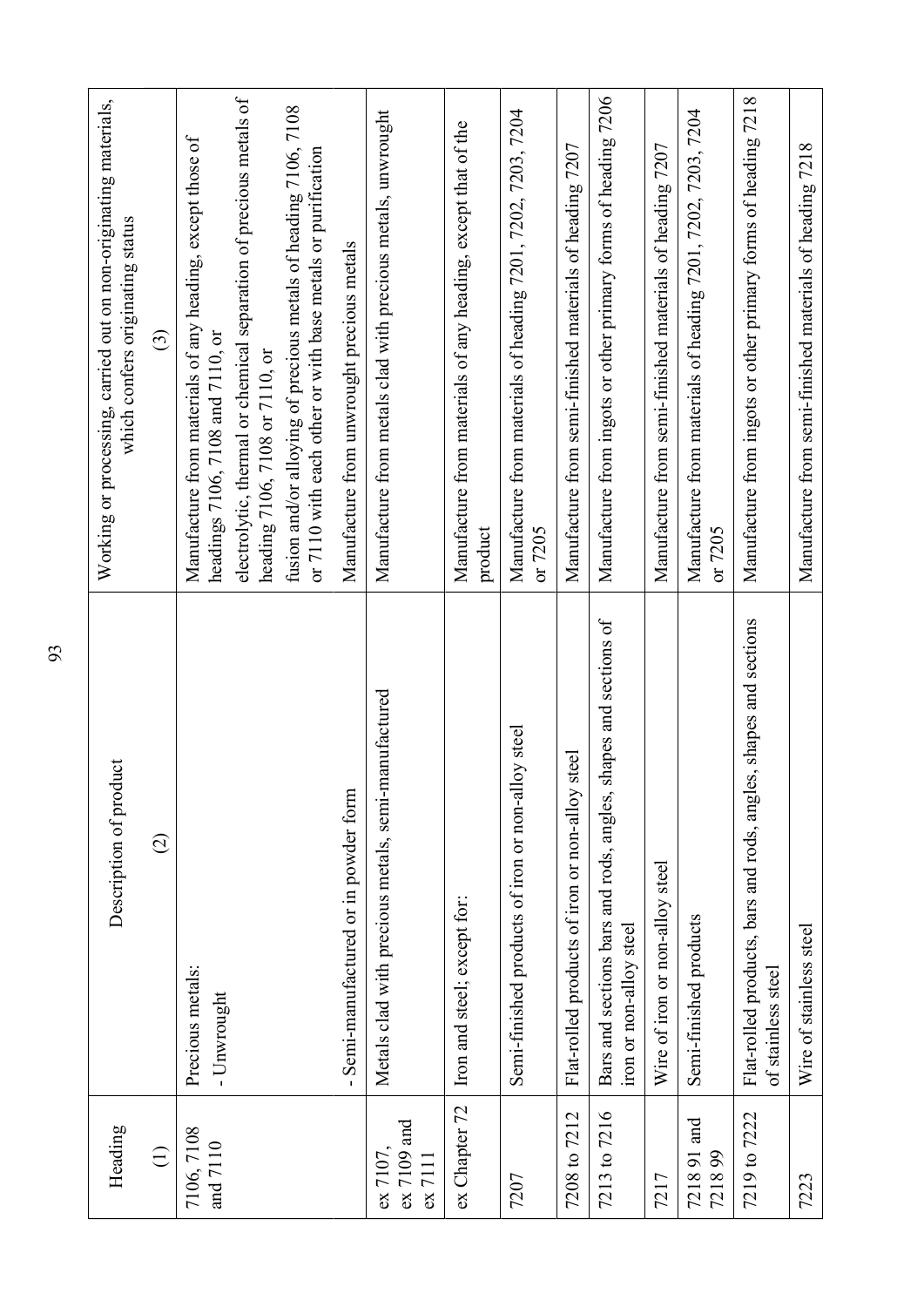| Heading                   | Description of product                                                                                                                                                                                                                                                                                                                                                              | Working or processing, carried out on non-originating materials,<br>which confers originating status                                                                                                               |
|---------------------------|-------------------------------------------------------------------------------------------------------------------------------------------------------------------------------------------------------------------------------------------------------------------------------------------------------------------------------------------------------------------------------------|--------------------------------------------------------------------------------------------------------------------------------------------------------------------------------------------------------------------|
| $\bigoplus$               | $\widehat{\infty}$                                                                                                                                                                                                                                                                                                                                                                  | $\odot$                                                                                                                                                                                                            |
| 90<br>7224                | Semi-finished products                                                                                                                                                                                                                                                                                                                                                              | Manufacture from materials of heading 7201, 7202, 7203, 7204<br>or 7205                                                                                                                                            |
| to 7228<br>7225           | wound coils; angles, shapes and sections, of other alloy steel;<br>Flat-rolled products, hot-rolled bars and rods, in irregularly<br>hollow drill bars and rods, of alloy or non-alloy steel                                                                                                                                                                                        | Manufacture from ingots or other primary forms of<br>heading 7206, 7218 or 7224                                                                                                                                    |
| 7229                      | Wire of other alloy steel                                                                                                                                                                                                                                                                                                                                                           | 7224<br>Manufacture from semi-finished materials of heading                                                                                                                                                        |
| ex Chapter 73             | Articles of iron or steel; except for:                                                                                                                                                                                                                                                                                                                                              | Manufacture from materials of any heading, except that of the<br>product                                                                                                                                           |
| ex 7301                   | Sheet piling                                                                                                                                                                                                                                                                                                                                                                        | Manufacture from materials of heading 7207                                                                                                                                                                         |
| 7302                      | Railway or tramway track construction material of iron or steel,<br>plates), rail clips, bedplates, ties and other material specialised<br>(cross-ties), fish-plates, chairs, chair wedges, sole plates (base<br>the following: rails, check-rails and rack rails, switch blades,<br>crossing frogs, point rods and other crossing pieces, sleepers<br>for jointing or fixing rails | Manufacture from materials of heading 7206                                                                                                                                                                         |
| 7305<br>and 7306<br>7304, | Tubes, pipes and hollow profiles, of iron or steel                                                                                                                                                                                                                                                                                                                                  | Manufacture from materials of heading 7206 to 7212 and 7218<br>or 7224                                                                                                                                             |
| ex 7307                   | (ISO No X5CrNiMo 1712), consisting of several parts<br>Tube or pipe fittings of stainless steel                                                                                                                                                                                                                                                                                     | g, reaming, threading, deburring and sandblasting<br>blanks used does not exceed 35 % of the ex-works price of the<br>of forged blanks, provided that the total value of the forged<br>Turning, drillin<br>product |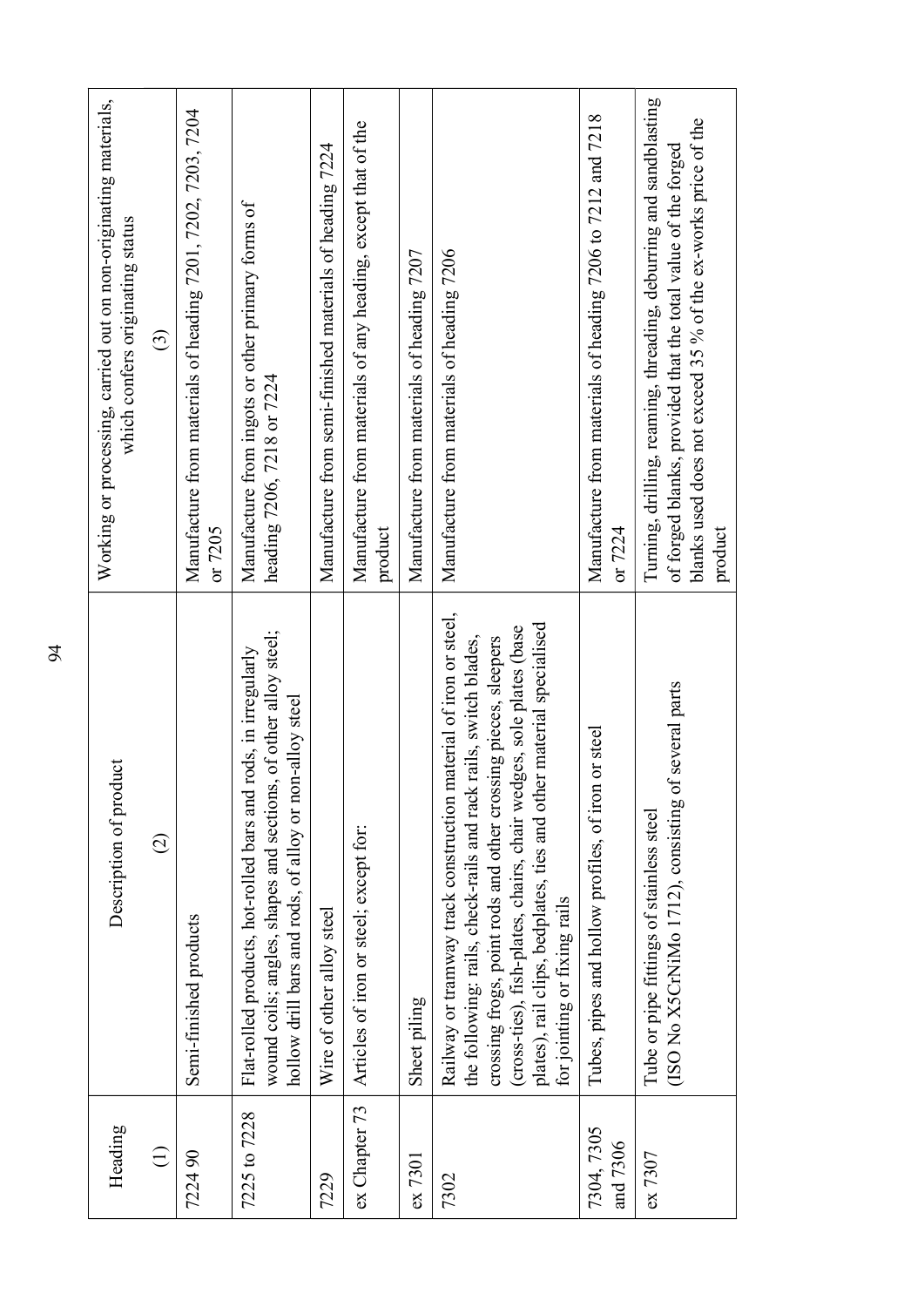| of heading 9406)<br>Structures (excluding prefabricated buildings<br>$\widehat{\circ}$<br>$\bigoplus$<br>7308                                                                                                                                                                                                                                                                            | Working or processing, carried out on non-originating materials,<br>which confers originating status                                                                                           |
|------------------------------------------------------------------------------------------------------------------------------------------------------------------------------------------------------------------------------------------------------------------------------------------------------------------------------------------------------------------------------------------|------------------------------------------------------------------------------------------------------------------------------------------------------------------------------------------------|
|                                                                                                                                                                                                                                                                                                                                                                                          | $\odot$                                                                                                                                                                                        |
| and parts of structures (for example, bridges and bridge-sections,<br>plates, rods, angles, shapes, sections, tubes and the like, prepared<br>doors and windows and their frames and thresholds for doors,<br>lock-gates, towers, lattice masts, roofs, roofing frameworks,<br>shutters, balustrades, pillars and columns), of iron or steel;<br>for use in structures, of iron or steel | Manufacture from materials of any heading, except that of the<br>product. However, welded angles, shapes and sections of<br>heading 7301 may not be used                                       |
| Skid chain<br>ex 7315                                                                                                                                                                                                                                                                                                                                                                    | heading 7315 used does not exceed 50 % of the ex-works price<br>Manufacture in which the value of all the materials of<br>of the product                                                       |
| Copper and articles thereof; except for:<br>ex Chapter 74                                                                                                                                                                                                                                                                                                                                | Manufacture from materials of any heading, except that of the<br>product                                                                                                                       |
| Refined copper and copper alloys, unwrought<br>7403                                                                                                                                                                                                                                                                                                                                      | Manufacture from materials of any heading                                                                                                                                                      |
| Copper wire<br>7408                                                                                                                                                                                                                                                                                                                                                                      | From materials of any heading, except that of the product,<br>In which the value of all the materials used does not<br>exceed 50 % of the ex-works price of the product<br>Manufacture:<br>and |
|                                                                                                                                                                                                                                                                                                                                                                                          |                                                                                                                                                                                                |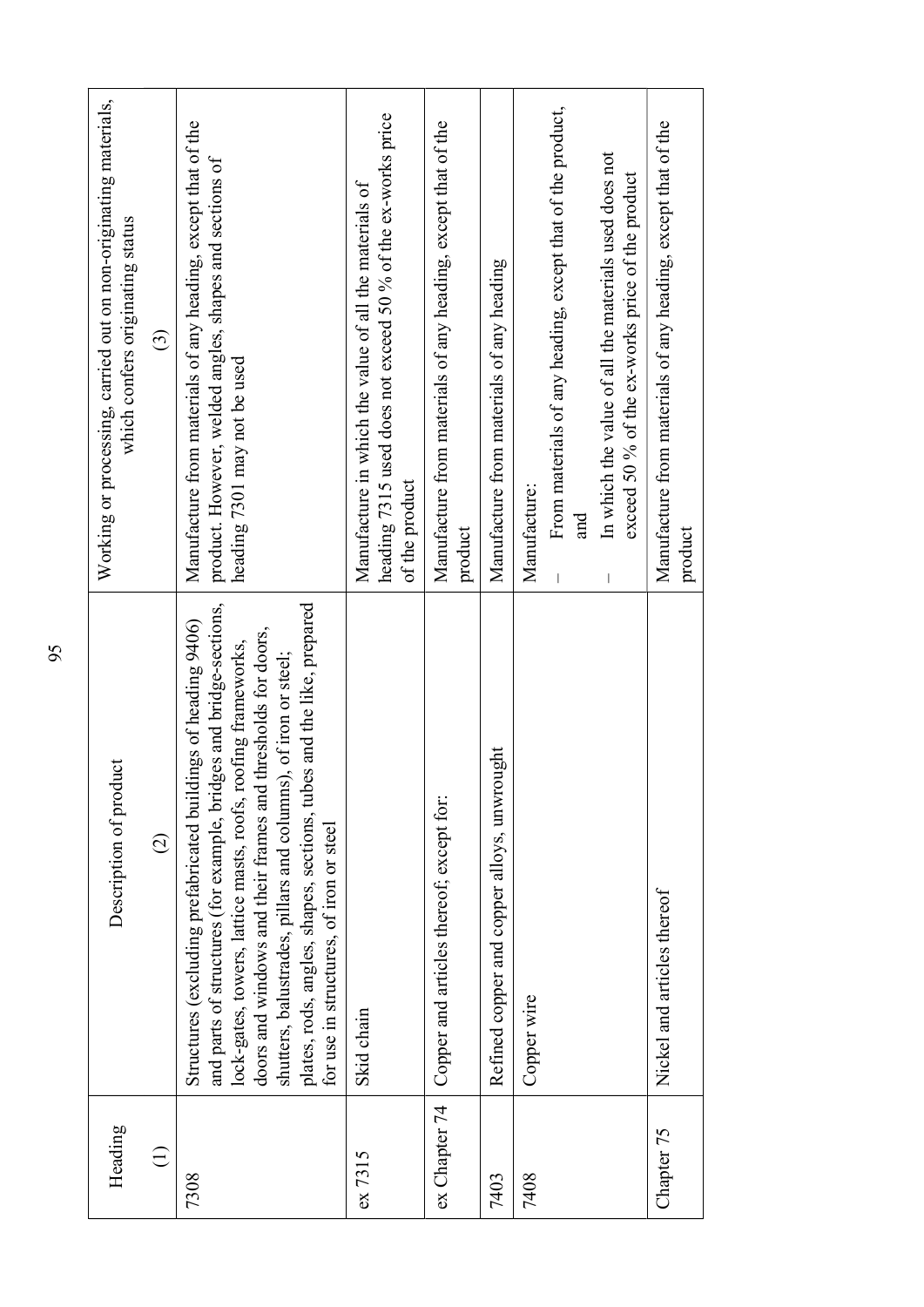| Heading       | Description of product                                                                                                                                                                                     | Working or processing, carried out on non-originating materials,<br>which confers originating status                                                                                                                                                                                                                                                                                      |
|---------------|------------------------------------------------------------------------------------------------------------------------------------------------------------------------------------------------------------|-------------------------------------------------------------------------------------------------------------------------------------------------------------------------------------------------------------------------------------------------------------------------------------------------------------------------------------------------------------------------------------------|
| $\bigoplus$   | $\widehat{\varpi}$                                                                                                                                                                                         | $\widehat{c}$                                                                                                                                                                                                                                                                                                                                                                             |
| ex Chapter 76 | Aluminium and articles thereof; except for:                                                                                                                                                                | From materials of any heading, except that of the product,<br>In which the value of all the materials used does not<br>exceed 50 % of the ex-works price of the product<br>Manufacture:<br>and                                                                                                                                                                                            |
| 7601          | Unwrought aluminium                                                                                                                                                                                        | Manufacture by thermal or electrolytic treatment from unalloyed<br>From materials of any heading, except that of the product,<br>In which the value of all the materials used does not<br>exceed 50 % of the ex-works price of the product<br>aluminium or waste and scrap of aluminium<br>Manufacture:<br>and<br>ð                                                                       |
| 7602          | Aluminium waste or scrap                                                                                                                                                                                   | Manufacture from materials of any heading, except that of the<br>product                                                                                                                                                                                                                                                                                                                  |
| ex 7616       | (including<br>endless bands) of aluminium wire, and expanded metal of<br>, netting,<br>Aluminium articles other than gauze, cloth, grill<br>fencing, reinforcing fabric and similar materials<br>aluminium | From materials of any heading, except that of the product.<br>aluminium wire, or expanded metal of aluminium may be<br>However, gauze, cloth, grill, netting, fencing, reinforcing<br>fabric and similar materials (including endless bands) of<br>In which the value of all the materials used does not<br>exceed 50 % of the ex-works price of the product<br>used; and<br>Manufacture: |
| Chapter 78    | Lead and articles thereof                                                                                                                                                                                  | Manufacture from materials of any heading, except that of the<br>product                                                                                                                                                                                                                                                                                                                  |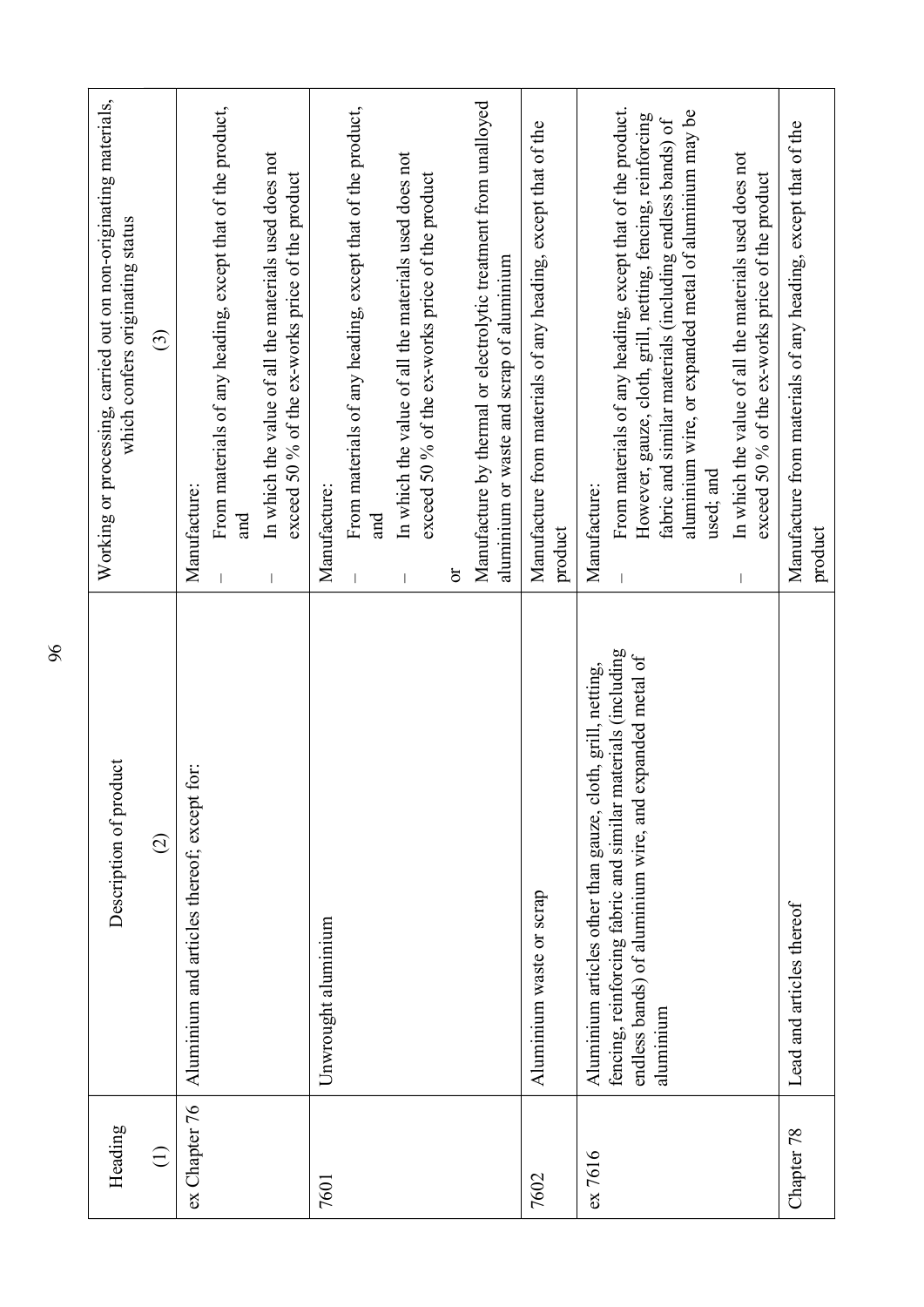| Heading             | luct<br>Description of prod                                                                              | Working or processing, carried out on non-originating materials,<br>which confers originating status                                                                                                                                                       |
|---------------------|----------------------------------------------------------------------------------------------------------|------------------------------------------------------------------------------------------------------------------------------------------------------------------------------------------------------------------------------------------------------------|
| $\widehat{\ominus}$ | $\widehat{\infty}$                                                                                       | $\widehat{\mathbb{C}}$                                                                                                                                                                                                                                     |
| Chapter 79          | Zinc and articles thereof                                                                                | Manufacture from materials of any heading, except that of the<br>product                                                                                                                                                                                   |
| Chapter 80          | Tin and articles thereof                                                                                 | Manufacture from materials of any heading, except that of the<br>product                                                                                                                                                                                   |
| Chapter 81          | Other base metals; cermets; articles thereof                                                             | Manufacture from materials of any heading                                                                                                                                                                                                                  |
| ex Chapter 82       | Tools, implements, cutlery, spoons and forks, of base metal;<br>parts thereof of base metal; except for: | Manufacture in which the value of all the materials used does not<br>Manufacture from materials of any heading, except that of the<br>exceed 50 % of the ex-works price of the product<br>product<br>ð                                                     |
| 8206                | Tools of two or more of the headings 8202 to 8205, put up in<br>sets for retail sale                     | headings 8202 to 8205. However, tools of headings 8202 to 8205<br>may be incorporated into the set, provided that their total value<br>Manufacture from materials of any heading, except those of<br>does not exceed 15 % of the ex-works price of the set |
| Chapter 83          | Miscellaneous articles of base metal                                                                     | Manufacture in which the value of all the materials used does not<br>Manufacture from materials of any heading, except that of the<br>exceed 50 % of the ex-works price of the product<br>product<br>ör                                                    |
| ex Chapter 84       | mechanical appliances;<br>Nuclear reactors, boilers, machinery and<br>parts thereof; except for:         | Manufacture in which the value of all the materials used does not<br>Manufacture from materials of any heading, except that of the<br>exceed 50 % of the ex-works price of the product<br>product<br>öľ                                                    |
|                     |                                                                                                          |                                                                                                                                                                                                                                                            |
|                     |                                                                                                          |                                                                                                                                                                                                                                                            |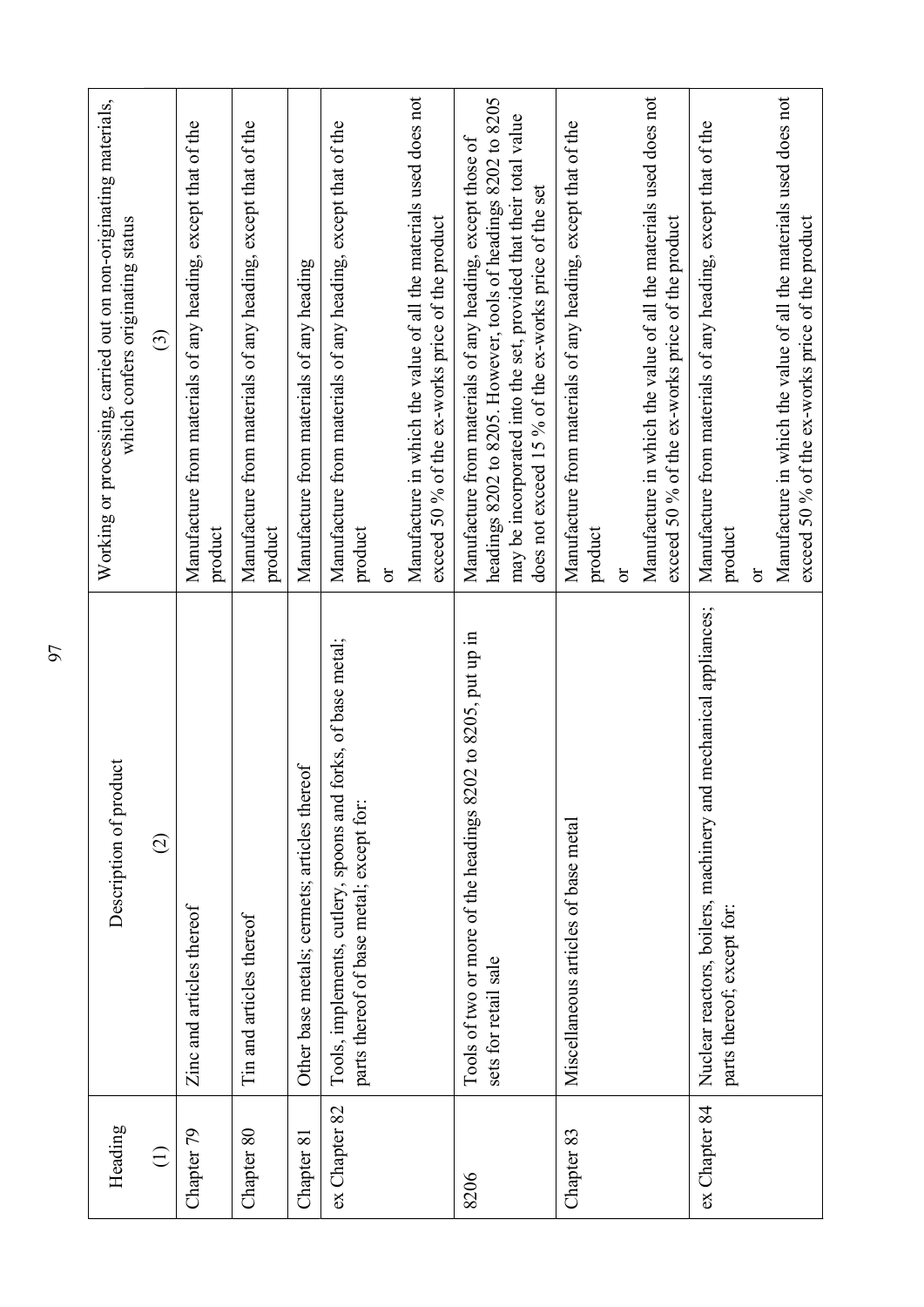| with lifting or handling<br>Spark-ignition reciprocating or rotary internal combustion piston<br>Compression-ignition internal combustion piston engines (diesel<br>Other moving, grading, levelling, scraping, excavating, tamping,<br>compacting, extracting or boring machinery, for earth, minerals<br>Ships' derricks; cranes, including cable cranes; mobile lifting<br>frames, straddle carriers and works trucks fitted with a crane<br>Other lifting, handling, loading or unloading machinery (for<br>Pulley tackle and hoists other than skip hoists; winches and<br>Self-propelled bulldozers, angledozers, graders, levellers,<br>shovel loaders,<br>or ores; piledrivers and pile extractors; snowploughs and<br>example, lifts, escalators, conveyors, teleferics)<br>Description of product<br>Fork-lift trucks; other works trucks fitted<br>scrapers, mechanical shovels, excavators,<br>tamping machines and roadrollers<br>$\widehat{\infty}$<br>or semi-diesel engines<br>capstans; jacks:<br>snowblowers<br>equipment<br>engines |
|--------------------------------------------------------------------------------------------------------------------------------------------------------------------------------------------------------------------------------------------------------------------------------------------------------------------------------------------------------------------------------------------------------------------------------------------------------------------------------------------------------------------------------------------------------------------------------------------------------------------------------------------------------------------------------------------------------------------------------------------------------------------------------------------------------------------------------------------------------------------------------------------------------------------------------------------------------------------------------------------------------------------------------------------------------|
|                                                                                                                                                                                                                                                                                                                                                                                                                                                                                                                                                                                                                                                                                                                                                                                                                                                                                                                                                                                                                                                        |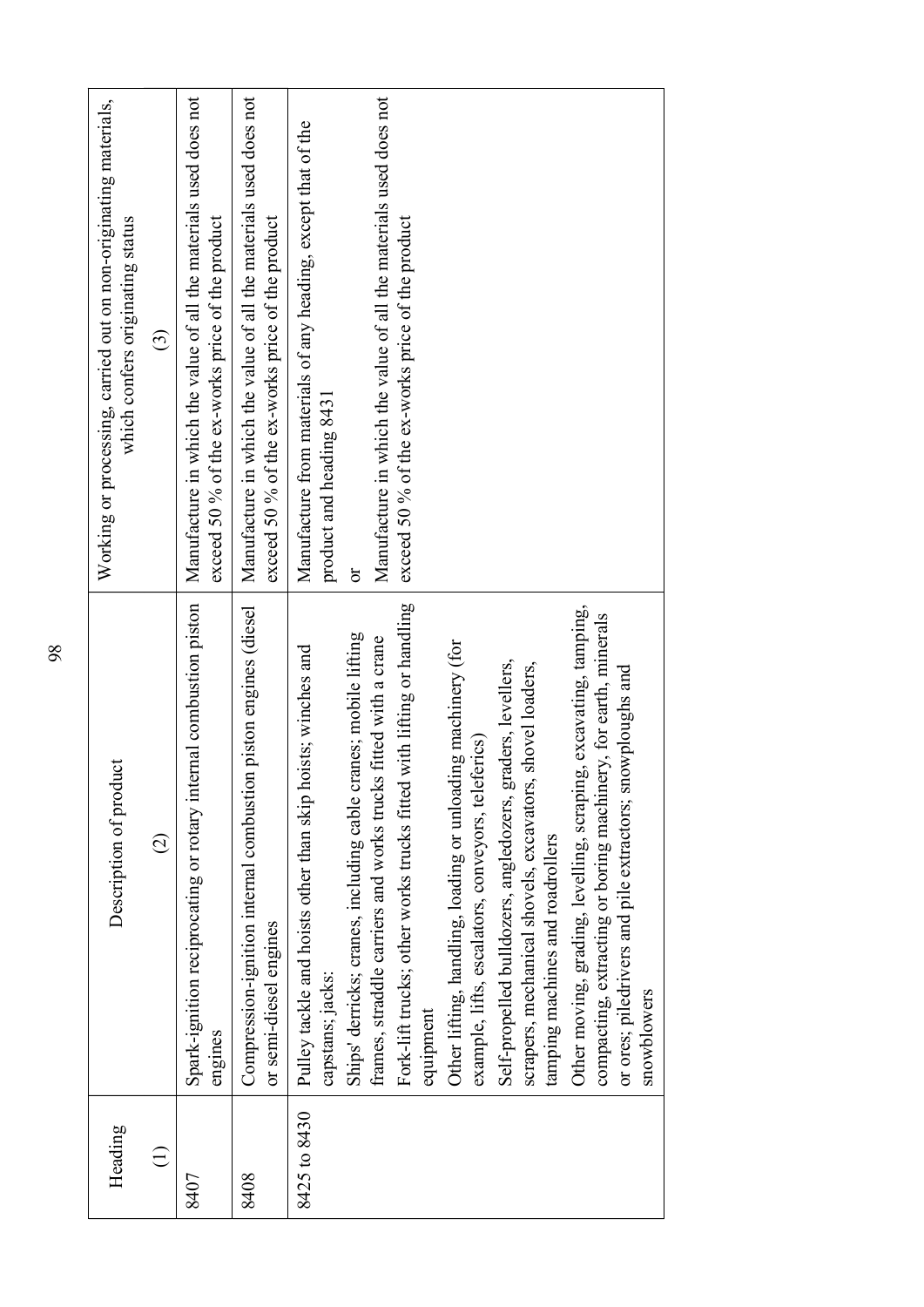| Working or processing, carried out on non-originating materials,<br>which confers originating status | $\odot$                  | Manufacture from materials of any heading, except that of the<br>product and heading 8448 | Manufacture in which the value of all the materials used does not<br>exceed 50 % of the ex-works price of the product<br>ð                                                                                                                                                                                                     |                                                                                                                                                                     | Manufacture in which the value of all the materials used does not<br>Manufacture from materials of any heading, except that of the<br>exceed 50 % of the ex-works price of the product<br>product and heading 8466<br>ð                 | Manufacture in which the value of all the materials used does not<br>Manufacture from materials of any heading, except that of the<br>exceed 50 % of the ex-works price of the product<br>product and heading 8473<br>ð                                                                                                                                                                                                                                                                                       |
|------------------------------------------------------------------------------------------------------|--------------------------|-------------------------------------------------------------------------------------------|--------------------------------------------------------------------------------------------------------------------------------------------------------------------------------------------------------------------------------------------------------------------------------------------------------------------------------|---------------------------------------------------------------------------------------------------------------------------------------------------------------------|-----------------------------------------------------------------------------------------------------------------------------------------------------------------------------------------------------------------------------------------|---------------------------------------------------------------------------------------------------------------------------------------------------------------------------------------------------------------------------------------------------------------------------------------------------------------------------------------------------------------------------------------------------------------------------------------------------------------------------------------------------------------|
| Description of product                                                                               | $\widehat{\vartriangle}$ | Machines for extruding, drawing, texturing or cutting man-made<br>textile materials:      | machines and machines for preparing textile yarns for use on the<br>twisting machines and other machinery for producing textile<br>Machines for preparing textile fibres; spinning, doubling or<br>yarns; textile reeling or winding (including weft-winding)<br>machines of heading 8446 or 8447<br>Weaving machines (looms): | ery, trimmings, braid or<br>Knitting machines, stitch-bonding machines and machines for<br>making gimped yarn, tulle, lace, embroid<br>net and machines for tufting | Machine tools for working any material by removal of material<br>Machining centres, unit construction machines (single station)<br>and multi-station transfer machines, for working metal<br>Lathes for removing metal<br>Machine tools | units thereof; magnetic<br>reproducing and displaying machines with calculating functions;<br>accounting machines, postage- franking machines, ticket-issuing<br>media in coded form and machines for processing such data<br>machines and similar machines, incorporating a calculating<br>or optical readers, machines for transcribing data onto data<br>Calculating machines and pocket-size data-recording,<br>Automatic data-processing machines and<br>Other office machines<br>device; cash registers |
| Heading                                                                                              | $\bigoplus$              | 8444 to 8447                                                                              |                                                                                                                                                                                                                                                                                                                                |                                                                                                                                                                     | 8456 to 8465                                                                                                                                                                                                                            | 8470 to 8472                                                                                                                                                                                                                                                                                                                                                                                                                                                                                                  |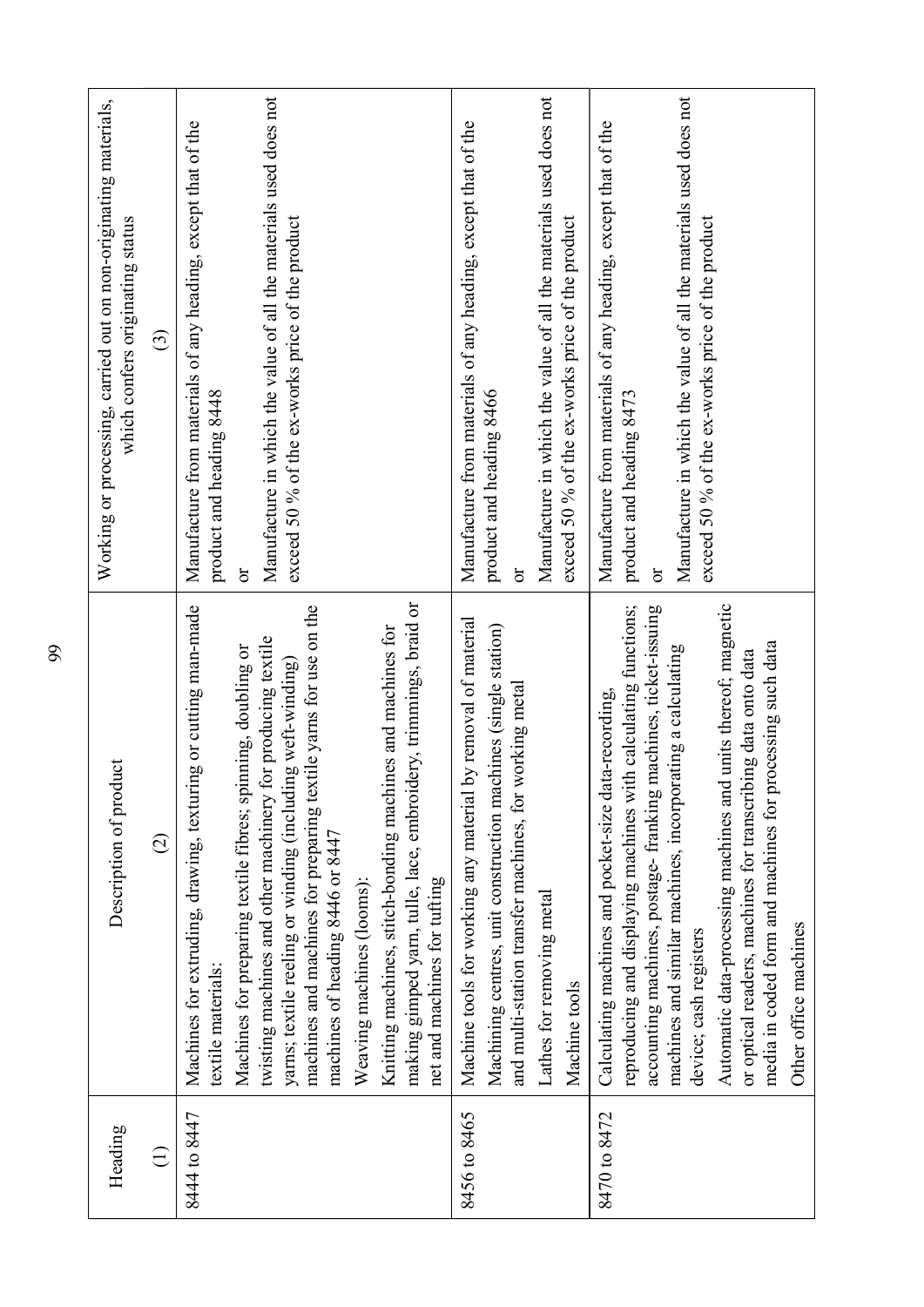| luct<br>Description of prod<br>Electrical machinery and equipment and<br>$\widehat{\vartriangle}$<br>ex Chapter 85<br>Heading<br>$\ominus$                                                                                                                                                                                                                                                                                                                  |                                      |                                                                                                                                                                                        |
|-------------------------------------------------------------------------------------------------------------------------------------------------------------------------------------------------------------------------------------------------------------------------------------------------------------------------------------------------------------------------------------------------------------------------------------------------------------|--------------------------------------|----------------------------------------------------------------------------------------------------------------------------------------------------------------------------------------|
|                                                                                                                                                                                                                                                                                                                                                                                                                                                             |                                      | Working or processing, carried out on non-originating materials,<br>which confers originating status                                                                                   |
|                                                                                                                                                                                                                                                                                                                                                                                                                                                             |                                      | $\odot$                                                                                                                                                                                |
| recorders and reproducers, television image and sound recorders<br>and reproducers, and parts and accessories of such articles;<br>except for:                                                                                                                                                                                                                                                                                                              | product<br>ð<br>parts thereof; sound | Manufacture in which the value of all the materials used does not<br>Manufacture from materials of any heading, except that of the<br>exceed 50 % of the ex-works price of the product |
| Electric generating sets and rotary converters<br>Electric motors and generators<br>8501 to 8502                                                                                                                                                                                                                                                                                                                                                            | product and heading 8503<br>ð        | Manufacture in which the value of all the materials used does not<br>Manufacture from materials of any heading, except that of the<br>exceed 50 % of the ex-works price of the product |
| is, whether or not<br>Sound recording or sound reproducing apparatus<br>Video recording or reproducing apparatu<br>incorporating a video tuner<br>8519, 8521                                                                                                                                                                                                                                                                                                | product and heading 8522<br>ð        | Manufacture in which the value of all the materials used does not<br>Manufacture from materials of any heading, except that of the<br>exceed 50 % of the ex-works price of the product |
| apparatus; reception apparatus for television, or video recording<br>television cameras, digital cameras and video camera recorders<br>Monitors and projectors, not incorporating television reception<br>Transmission apparatus for radio-broadcasting or television,<br>Radar apparatus, radio navigational aid apparatus and radio<br>Reception apparatus for radio-broadcasting<br>or reproducing apparatus<br>remote control apparatus<br>8525 to 8528 | product and heading 8529<br>ð        | Manufacture in which the value of all the materials used does not<br>Manufacture from materials of any heading, except that of the<br>exceed 50 % of the ex-works price of the product |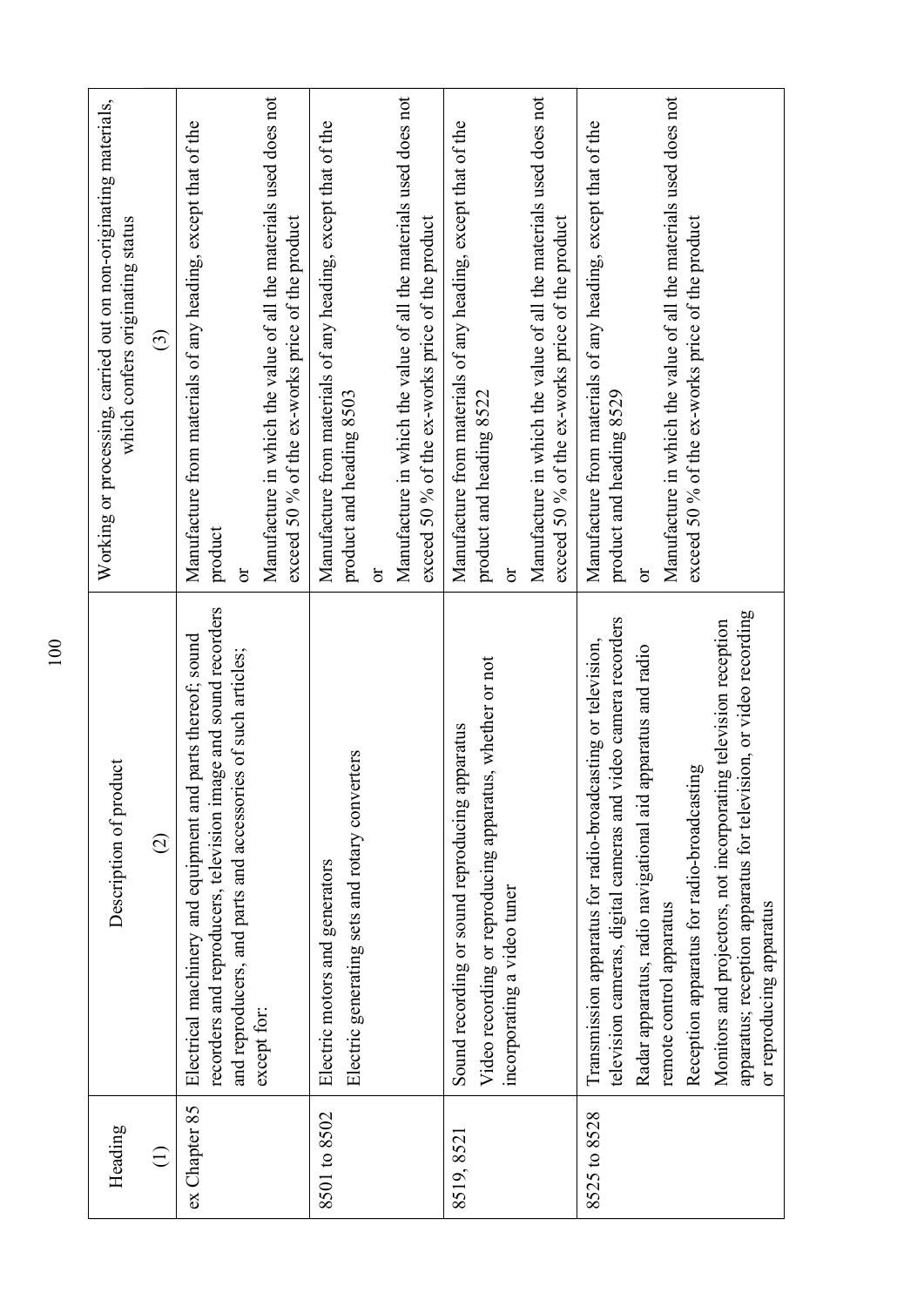| Heading             | Description of product                                                                                                                                                                                                                                                                                                                                                                                                                                                                                                                                                                                                                                                                                                                                         | Working or processing, carried out on non-originating materials,<br>which confers originating status                                                                                                                                                                                                                     |
|---------------------|----------------------------------------------------------------------------------------------------------------------------------------------------------------------------------------------------------------------------------------------------------------------------------------------------------------------------------------------------------------------------------------------------------------------------------------------------------------------------------------------------------------------------------------------------------------------------------------------------------------------------------------------------------------------------------------------------------------------------------------------------------------|--------------------------------------------------------------------------------------------------------------------------------------------------------------------------------------------------------------------------------------------------------------------------------------------------------------------------|
| $\widehat{\Xi}$     | $\widehat{\infty}$                                                                                                                                                                                                                                                                                                                                                                                                                                                                                                                                                                                                                                                                                                                                             | $\widehat{c}$                                                                                                                                                                                                                                                                                                            |
| 8535 to 8537        | circuits, or for making connections to or in electrical circuits;<br>and other bases, for<br>connectors for optical fibres, optical fibre bundles or cables;<br>Electrical apparatus for switching or protecting electrical<br>electric control or the distribution of electricity:<br>boards, panels, consoles, desks, cabinets                                                                                                                                                                                                                                                                                                                                                                                                                               | Manufacture in which the value of all the materials used does not<br>Manufacture from materials of any heading, except that of the<br>exceed 50 % of the ex-works price of the product<br>product and heading 8538<br>ð                                                                                                  |
| 854231 to<br>854239 | Monolithic integrated circuits                                                                                                                                                                                                                                                                                                                                                                                                                                                                                                                                                                                                                                                                                                                                 | Manufacture in which the value of all the materials used does not<br>appropriate dopant assembled or not and/or tested in a non-party<br>semi-conductor substrate by the selective introduction of an<br>Diffusion in which integrated circuits are formed on a<br>exceed 50 % of the ex-works price of the product<br>ð |
| 8544 to 8548        | equipment, electrical conduit tubing and joints therefor, of base<br>Waste and scrap of primary cells, primary batteries and electric<br>other carbon, of a kind<br>primary batteries and<br>apparatus, not specified or included elsewhere in this Chapter<br>Insulated wire, cable (and other insulated electric conductors,<br>spent electric accumulators; electrical parts of machinery or<br>carbons, battery<br>Insulating fittings for electrical machines, appliances or<br>Carbon electrodes, carbon brushes, lamp<br>accumulators; spent primary cells, spent<br>carbons and other articles of graphite or<br>Electrical insulators of any material<br>metal lined with insulating material<br>used for electrical purposes<br>optical fibre cables | Manufacture in which the value of all the materials used does not<br>exceed 50 % of the ex-works price of the product                                                                                                                                                                                                    |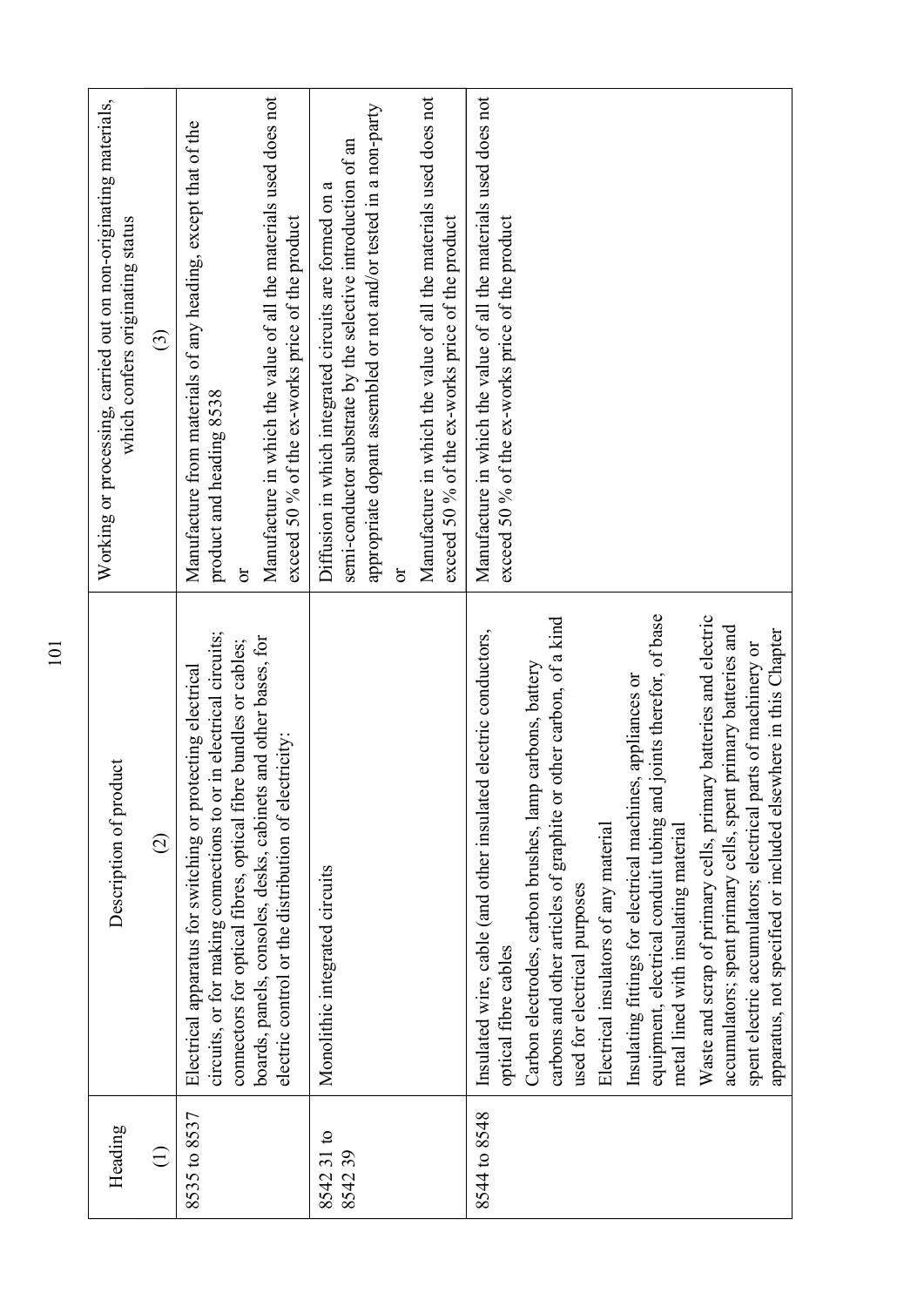| Manufacture in which the value of all the materials used does not<br>Manufacture from materials of any heading, except that of the<br>Manufacture from materials of any heading, except that of the<br>Manufacture from materials of any heading, except that of the<br>exceed 50 % of the ex-works price of the product<br>exceed 45 % of the ex-works price of the product<br>exceed 50 % of the ex-works price of the product<br>exceed 50 % of the ex-works price of the product<br>which confers originating status<br>exceed 50 % of the ex-works price of the product<br>$\odot$<br>product<br>product<br>product<br>ör<br>ð<br>ð<br>thereof; railway or tramway track fixtures and fittings and parts<br>Vehicles other than railway or tramway rolling-stock, and parts<br>Parts and accessories for vehicles of headings 8701 to 8705<br>thereof; mechanical (including electro-mechanical) traffic<br>Motorcycles (including mopeds) and cycles fitted with an<br>stock and parts<br>auxiliary motor, with or without side-cars; side-cars<br>Description of product<br>Railway or tramway locomotives, rolling<br>Aircraft, spacecraft, and parts thereof<br>and accessories thereof; except for:<br>$\widehat{\varpropto}$<br>signalling equipment of all kinds<br>ex Chapter 87<br>Heading<br>Chapter 86<br>Chapter 88<br>$\bigoplus$<br>8708<br>8711 |  |                                                                   |
|---------------------------------------------------------------------------------------------------------------------------------------------------------------------------------------------------------------------------------------------------------------------------------------------------------------------------------------------------------------------------------------------------------------------------------------------------------------------------------------------------------------------------------------------------------------------------------------------------------------------------------------------------------------------------------------------------------------------------------------------------------------------------------------------------------------------------------------------------------------------------------------------------------------------------------------------------------------------------------------------------------------------------------------------------------------------------------------------------------------------------------------------------------------------------------------------------------------------------------------------------------------------------------------------------------------------------------------------------------------------|--|-------------------------------------------------------------------|
|                                                                                                                                                                                                                                                                                                                                                                                                                                                                                                                                                                                                                                                                                                                                                                                                                                                                                                                                                                                                                                                                                                                                                                                                                                                                                                                                                                     |  | Working or processing, carried out on non-originating materials,  |
|                                                                                                                                                                                                                                                                                                                                                                                                                                                                                                                                                                                                                                                                                                                                                                                                                                                                                                                                                                                                                                                                                                                                                                                                                                                                                                                                                                     |  |                                                                   |
|                                                                                                                                                                                                                                                                                                                                                                                                                                                                                                                                                                                                                                                                                                                                                                                                                                                                                                                                                                                                                                                                                                                                                                                                                                                                                                                                                                     |  | Manufacture in which the value of all the materials used does not |
|                                                                                                                                                                                                                                                                                                                                                                                                                                                                                                                                                                                                                                                                                                                                                                                                                                                                                                                                                                                                                                                                                                                                                                                                                                                                                                                                                                     |  | Manufacture in which the value of all the materials used does not |
|                                                                                                                                                                                                                                                                                                                                                                                                                                                                                                                                                                                                                                                                                                                                                                                                                                                                                                                                                                                                                                                                                                                                                                                                                                                                                                                                                                     |  |                                                                   |
|                                                                                                                                                                                                                                                                                                                                                                                                                                                                                                                                                                                                                                                                                                                                                                                                                                                                                                                                                                                                                                                                                                                                                                                                                                                                                                                                                                     |  |                                                                   |
|                                                                                                                                                                                                                                                                                                                                                                                                                                                                                                                                                                                                                                                                                                                                                                                                                                                                                                                                                                                                                                                                                                                                                                                                                                                                                                                                                                     |  |                                                                   |
|                                                                                                                                                                                                                                                                                                                                                                                                                                                                                                                                                                                                                                                                                                                                                                                                                                                                                                                                                                                                                                                                                                                                                                                                                                                                                                                                                                     |  | Manufacture in which the value of all the materials used does not |
|                                                                                                                                                                                                                                                                                                                                                                                                                                                                                                                                                                                                                                                                                                                                                                                                                                                                                                                                                                                                                                                                                                                                                                                                                                                                                                                                                                     |  |                                                                   |
|                                                                                                                                                                                                                                                                                                                                                                                                                                                                                                                                                                                                                                                                                                                                                                                                                                                                                                                                                                                                                                                                                                                                                                                                                                                                                                                                                                     |  | Manufacture in which the value of all the materials used does not |
|                                                                                                                                                                                                                                                                                                                                                                                                                                                                                                                                                                                                                                                                                                                                                                                                                                                                                                                                                                                                                                                                                                                                                                                                                                                                                                                                                                     |  |                                                                   |
|                                                                                                                                                                                                                                                                                                                                                                                                                                                                                                                                                                                                                                                                                                                                                                                                                                                                                                                                                                                                                                                                                                                                                                                                                                                                                                                                                                     |  |                                                                   |
|                                                                                                                                                                                                                                                                                                                                                                                                                                                                                                                                                                                                                                                                                                                                                                                                                                                                                                                                                                                                                                                                                                                                                                                                                                                                                                                                                                     |  |                                                                   |
|                                                                                                                                                                                                                                                                                                                                                                                                                                                                                                                                                                                                                                                                                                                                                                                                                                                                                                                                                                                                                                                                                                                                                                                                                                                                                                                                                                     |  |                                                                   |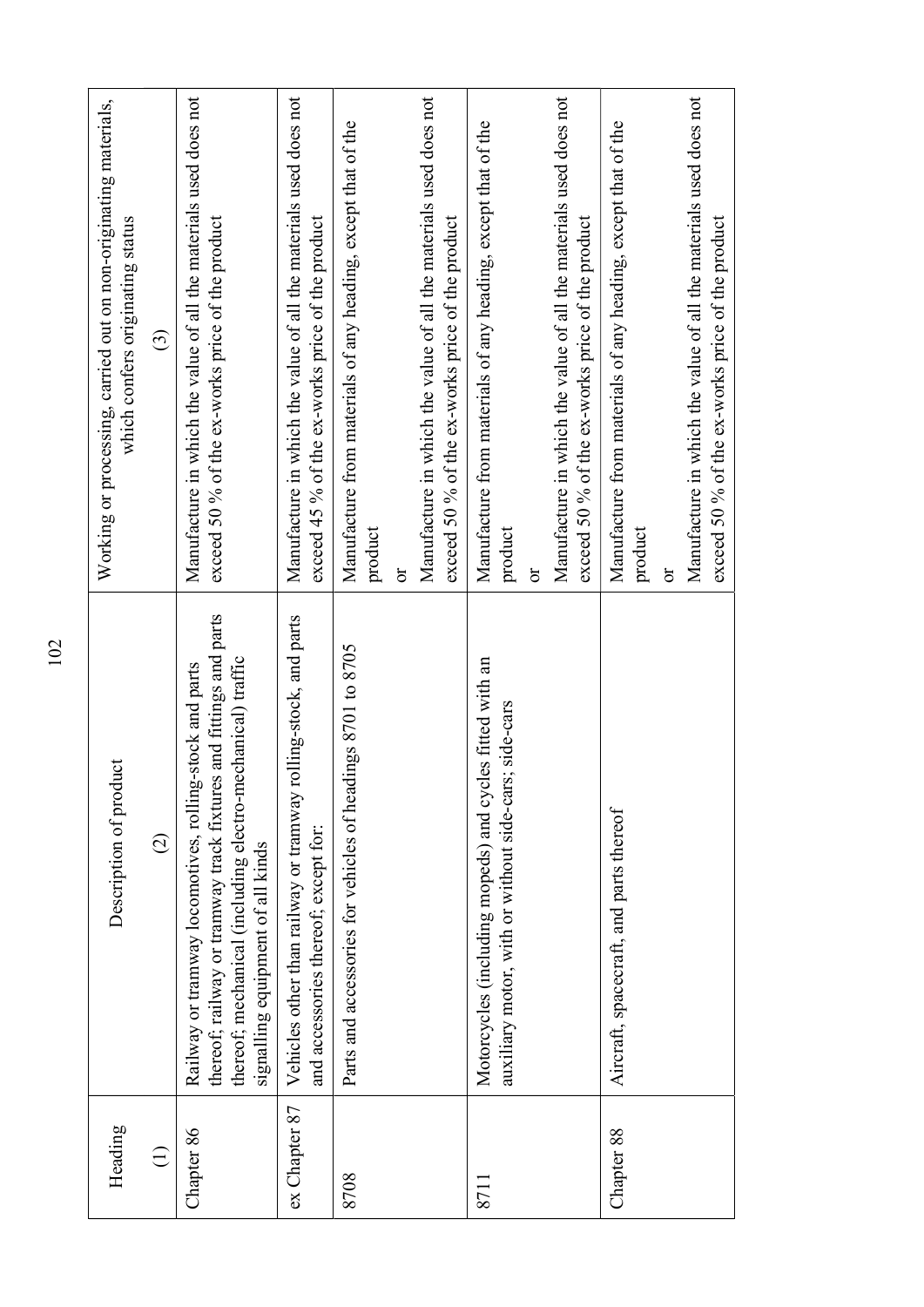| Heading         | Description of product                                                                                                                                                  | Working or processing, carried out on non-originating materials,<br>which confers originating status                                                                                                                                                                                                                                                                                                                                                                                                                                                |
|-----------------|-------------------------------------------------------------------------------------------------------------------------------------------------------------------------|-----------------------------------------------------------------------------------------------------------------------------------------------------------------------------------------------------------------------------------------------------------------------------------------------------------------------------------------------------------------------------------------------------------------------------------------------------------------------------------------------------------------------------------------------------|
| $\widehat{\Xi}$ | $\widehat{\infty}$                                                                                                                                                      | $\odot$                                                                                                                                                                                                                                                                                                                                                                                                                                                                                                                                             |
| Chapter 89      | Ships, boats and floating structures                                                                                                                                    | Manufacture in which the value of all the materials used does not<br>Manufacture from materials of any heading, except that of the<br>product; however, hulls of heading 8906 may not be used<br>exceed 40 % of the ex-works price of the product<br>ör                                                                                                                                                                                                                                                                                             |
| ex Chapter 90   | precision, medical or surgical instruments and apparatus; parts<br>Optical, photographic, cinematographic, measuring, checking,<br>and accessories thereof; except for: | Manufacture in which the value of all the materials used does not<br>Manufacture from materials of any heading, except that of the<br>exceed 50 % of the ex-works price of the product<br>product<br>ð                                                                                                                                                                                                                                                                                                                                              |
| 900150          | Spectacle lenses of other materials than glass                                                                                                                          | Manufacture in which the value of all the materials used does not<br>ophthalmic lens with optical corrective power meant to be<br>Manufacture in which one of the following operations is made:<br>Manufacture from materials of any heading, except that of the<br>coating of the lens through appropriated treatments to<br>improve vision and ensure protection of the wearer<br>surfacing of the semi-finished lens into a finished<br>exceed 50 % of the ex-works price of the product<br>mounted on a pair of spectacles<br>product<br>ð<br>ð |
| Chapter 91      | Clocks and watches and parts thereof                                                                                                                                    | Manufacture in which the value of all the materials used does not<br>exceed 40 % of the ex-works price of the product                                                                                                                                                                                                                                                                                                                                                                                                                               |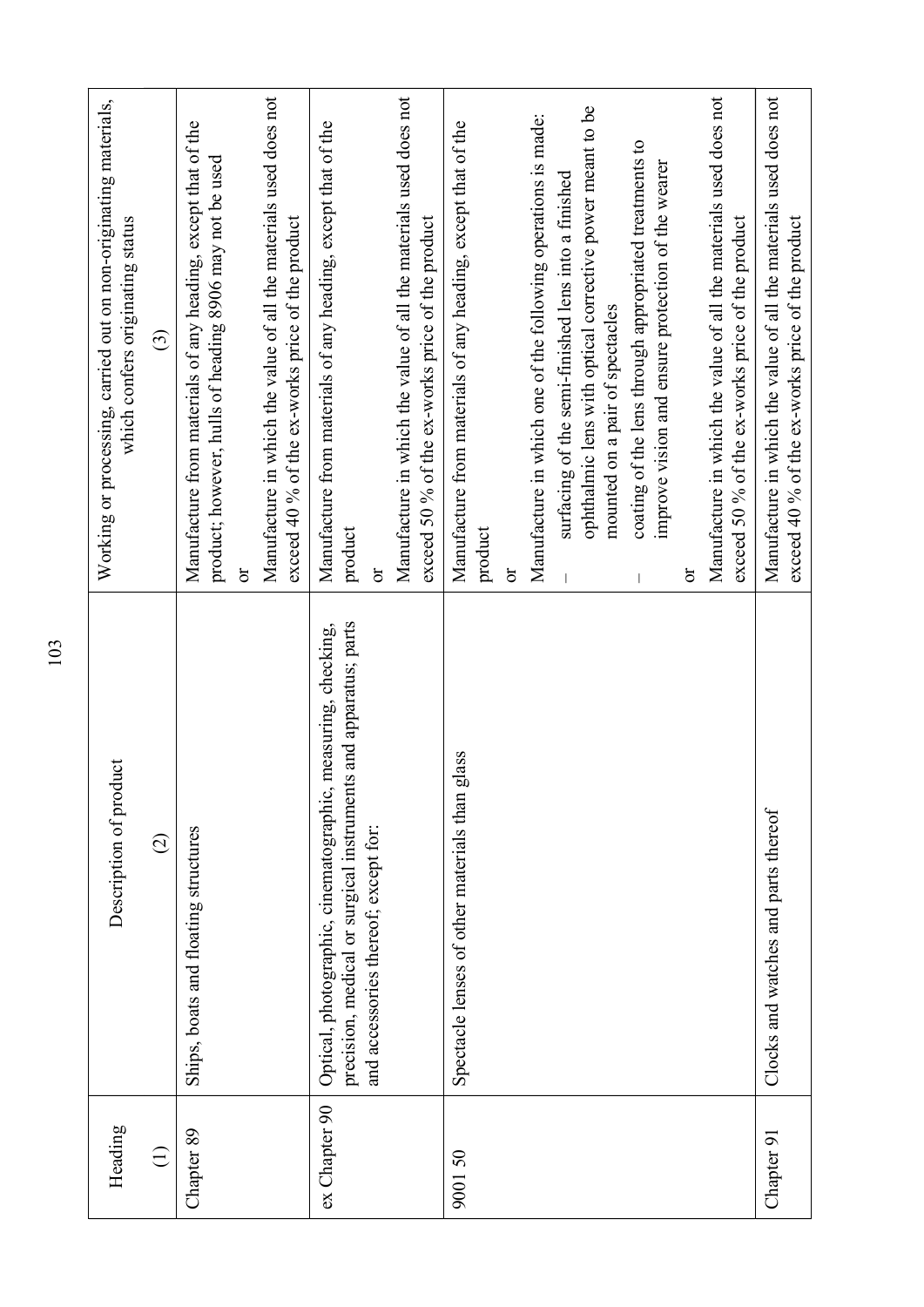| Heading    |                                                                                                                                                                                                                                                             |                                                                                                                                                                                                        |
|------------|-------------------------------------------------------------------------------------------------------------------------------------------------------------------------------------------------------------------------------------------------------------|--------------------------------------------------------------------------------------------------------------------------------------------------------------------------------------------------------|
|            | luct<br>Description of prod                                                                                                                                                                                                                                 | Working or processing, carried out on non-originating materials,<br>which confers originating status                                                                                                   |
| $\ominus$  | $\widehat{\varpropto}$                                                                                                                                                                                                                                      | $\odot$                                                                                                                                                                                                |
| Chapter 92 | Musical instruments; parts and accessories of such articles                                                                                                                                                                                                 | Manufacture in which the value of all the materials used does not<br>exceed 50 % of the ex-works price of the product                                                                                  |
| Chapter 93 | Arms and ammunition; parts and accessories thereof                                                                                                                                                                                                          | Manufacture in which the value of all the materials used does not<br>exceed 50 % of the ex-works price of the product                                                                                  |
| Chapter 94 | supports, cushions and<br>elsewhere specified or included; illuminated signs, illuminated<br>similar stuffed furnishings; lamps and lighting fittings, not<br>name-plates and the like; prefabricated buildings<br>Furniture; bedding, mattresses, mattress | Manufacture in which the value of all the materials used does not<br>Manufacture from materials of any heading, except that of the<br>exceed 50 % of the ex-works price of the product<br>product<br>ð |
| Chapter 95 | and accessories thereof<br>Toys, games and sports requisites; parts                                                                                                                                                                                         | Manufacture in which the value of all the materials used does not<br>Manufacture from materials of any heading, except that of the<br>exceed 50 % of the ex-works price of the product<br>product<br>ð |
| Chapter 96 | Miscellaneous manufactured articles                                                                                                                                                                                                                         | Manufacture in which the value of all the materials used does not<br>Manufacture from materials of any heading, except that of the<br>exceed 50 % of the ex-works price of the product<br>product<br>ð |
| Chapter 97 | Works of art, collectors' pieces and antiques                                                                                                                                                                                                               | Manufacture from materials of any heading, except that of the<br>product                                                                                                                               |
|            |                                                                                                                                                                                                                                                             |                                                                                                                                                                                                        |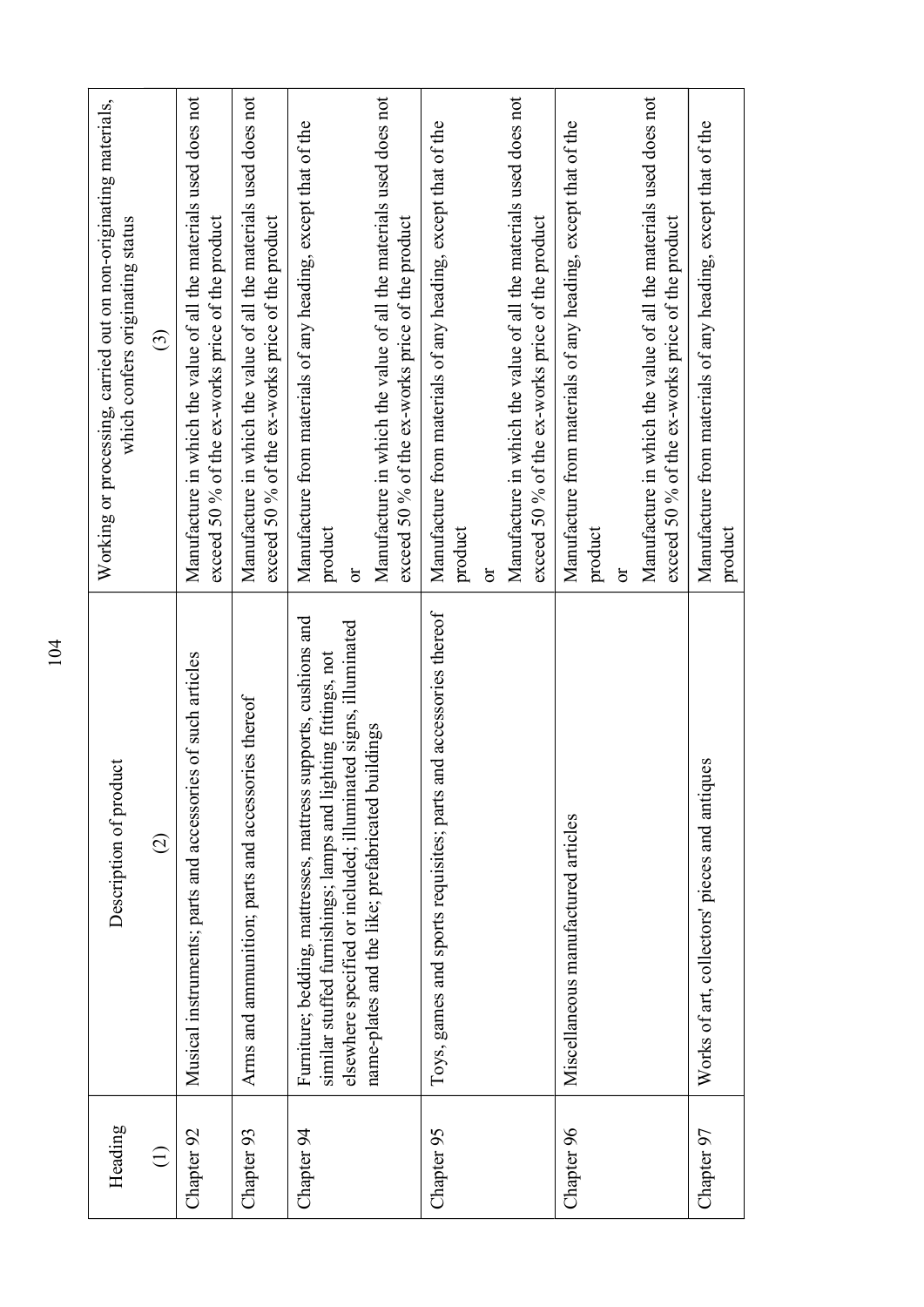- 
- $105$ 0<br>
For the special conditions relating to 'specific process(es)', see Introductory Notes 8.1 to 8.3.<br>
For special conditions relating to products made of a mixture of textile materials, see Introductory Note 6.<br>
See Intr
	- -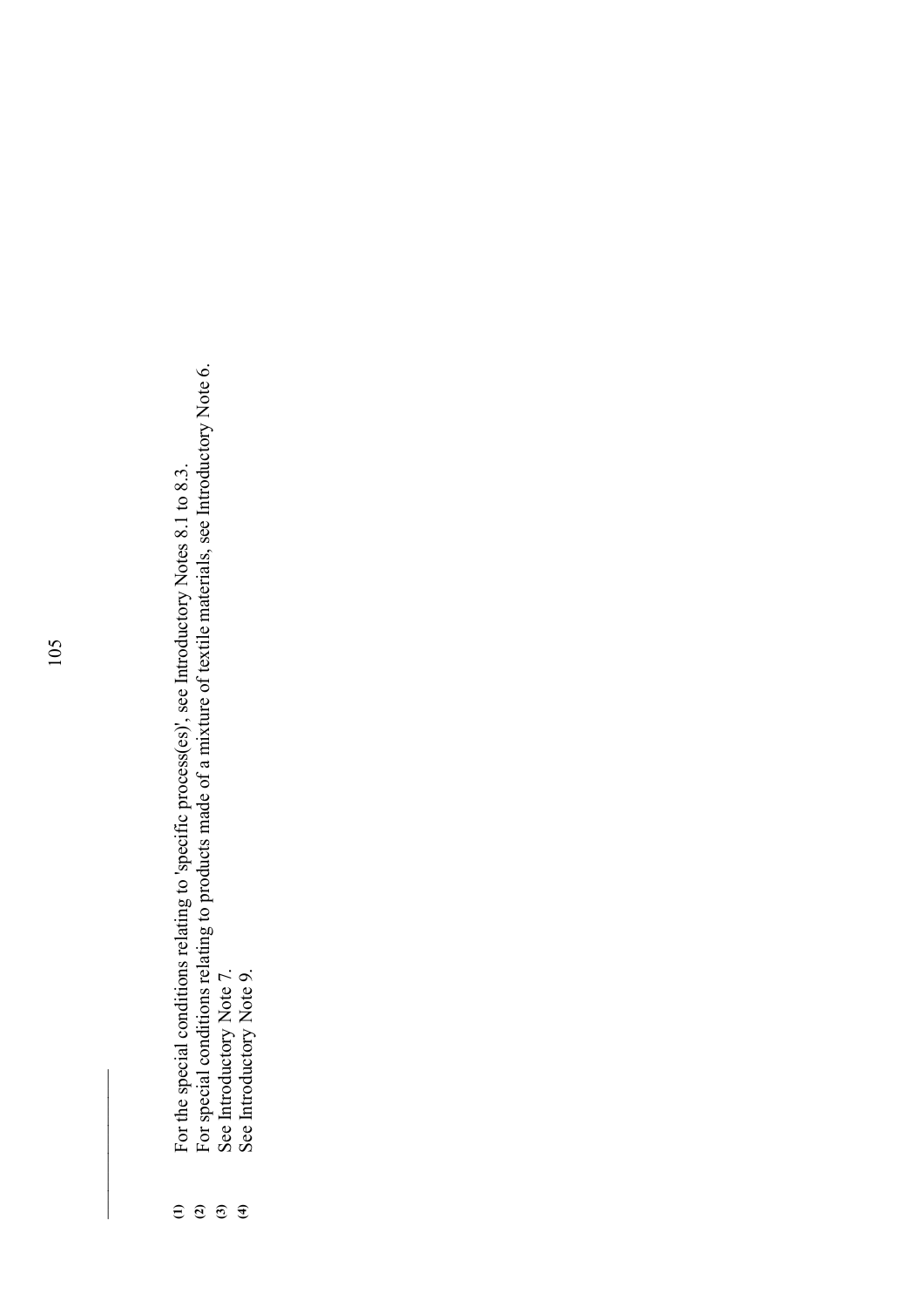# ANNEX III

# TEXT OF THE ORIGIN DECLARATION

The origin declaration, the text of which is given below, must be made out in accordance with the footnotes. However, the footnotes do not have to be reproduced.

### Albanian version

Eksportuesi i produkteve të mbuluara nga ky dokument (autorizim doganor Nr. ..............(1)) deklaron që përveç rasteve kur tregohet qartësisht ndryshe, këto produkte janë me origjine preferenciale ……………..(2) n në përputhje me Rregullat kalimtare të origjinës.

# Arabic version

يصر ح مصدر المنتجات التي تشملها هذه الوثيقة (التصريح الجمر كي رقم .....(١)) باستثناء ما ينص بوضو ح على خلاف<br>ذلك، بأن هذه المنتجات من منشأ تفضيلي من .....(٢) طبقًا لقواعد المنشأ الانتقالية.

# Bosnian version

Izvoznik proizvoda obuhvaćenih ovom ispravom (carinsko ovlaštenje br. ....<sup>(1)</sup>) izjavljuje da su, osim ako je to drugačije izričito navedeno, ovi proizvodi .......<sup>(2)</sup> preferencijalnog porijekla u skladu sa prijelaznim pravilima porijekla.

### Bulgarian version

Износителят на продуктите, обхванати от този документ (митническо разрешение  $N_2$ .........<sup>(1)</sup>), декларира, че освен където ясно е отбелязано друго, тези продукти са с<br>..................<sup>(2)</sup> преференциален произход съгласно преходните правила за произход. .

### Croatian version

Izvoznik proizvoda obuhvaćenih ovom ispravom (carinsko ovlaštenje br. .........<sup>(1)</sup>) izjavljuje (2) preferencijalnog podrijetla prema prijelaznim pravilima o podrijetlu.

## Czech version

Vývozce výrobků uvedených v tomto dokumentu (číslo povolení ........<sup>(1)</sup>) prohlašuje, že podle přechodných pravidel původu mají tyto výrobky kromě zřetelně označených (2) .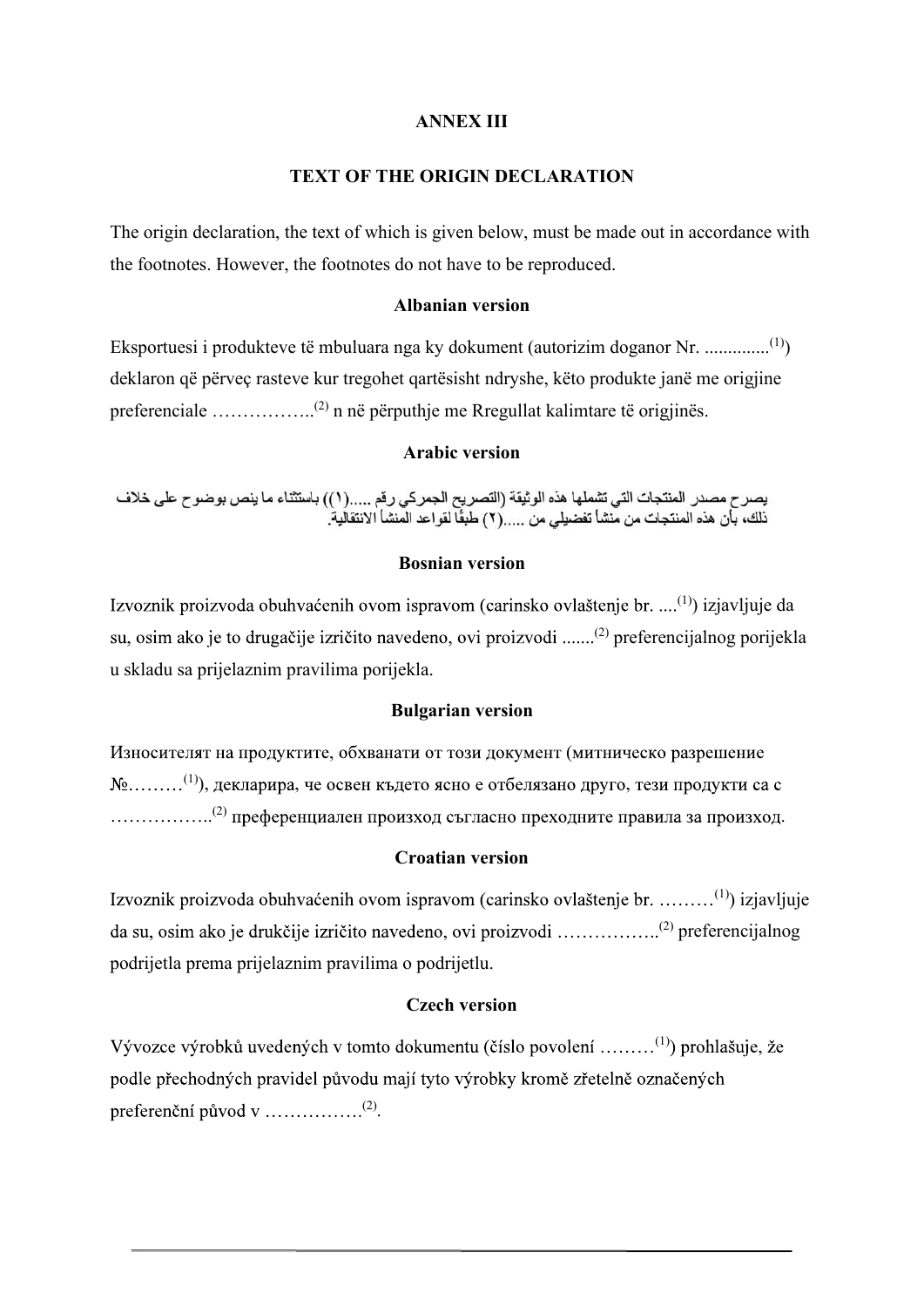#### Danish version

Eksportøren af varer, der er omfattet af nærværende dokument (toldmyndighedernes tilladelse nr. ………(1)) erklærer, at varerne, medmindre andet tydeligt er angivet, har præferenceoprindelse i ……………..(2) i henhold til overgangsreglerne for oprindelse.

# Dutch version

De exporteur van de goederen waarop dit document van toepassing is (douanevergunning nr. ………(1)), verklaart dat, behoudens uitdrukkelijke andersluidende vermelding, deze goederen van preferentiële …………….(2) oorsprong zijn in overeenstemming met de overgangsregels van oorsprong.

#### English version

The exporter of the products covered by this document (customs authorization  $No$ .........<sup>(1)</sup>) declares that, except where otherwise clearly indicated, these products are of ...................<sup>(2)</sup> preferential origin according to the transitional rules of origin.

### Estonian version

Käesoleva dokumendiga hõlmatud toodete eksportija (tolli kinnitus nr. ………(1)) deklareerib, et need tooted on päritolureeglite üleminekueeskirjade kohaselt ……………..(2) sooduspäritoluga, välja arvatud juhul, kui on selgelt näidatud teisiti.

# Faeroese version

Útflytarin av vørunum, sum hetta skjal fevnir um (tollvaldsins loyvi nr.  $\dots$ <sup>(1)</sup>) váttar, át um ikki nakað annað er tilskilað, eru hesar vørur upprunavørur …(2) sambært skiftisreglunum um uppruna.

#### Finnish version

Tässä asiakirjassa mainittujen tuotteiden viejä (tullin lupa n:o ………(1)) ilmoittaa, että nämä tuotteet ovat, ellei toisin ole selvästi merkitty, etuuskohteluun oikeutettuja……………..(2) alkuperätuotteita siirtymäkauden alkuperäsääntöjen nojalla.

## French version

L'exportateur des produits couverts par le présent document (autorisation douanière  $n^{\circ}$  .........<sup>(1)</sup>) déclare que, sauf indication claire du contraire, ces produits ont l'origine préférentielle ……………..(2) selon les règles d'origine transitoires.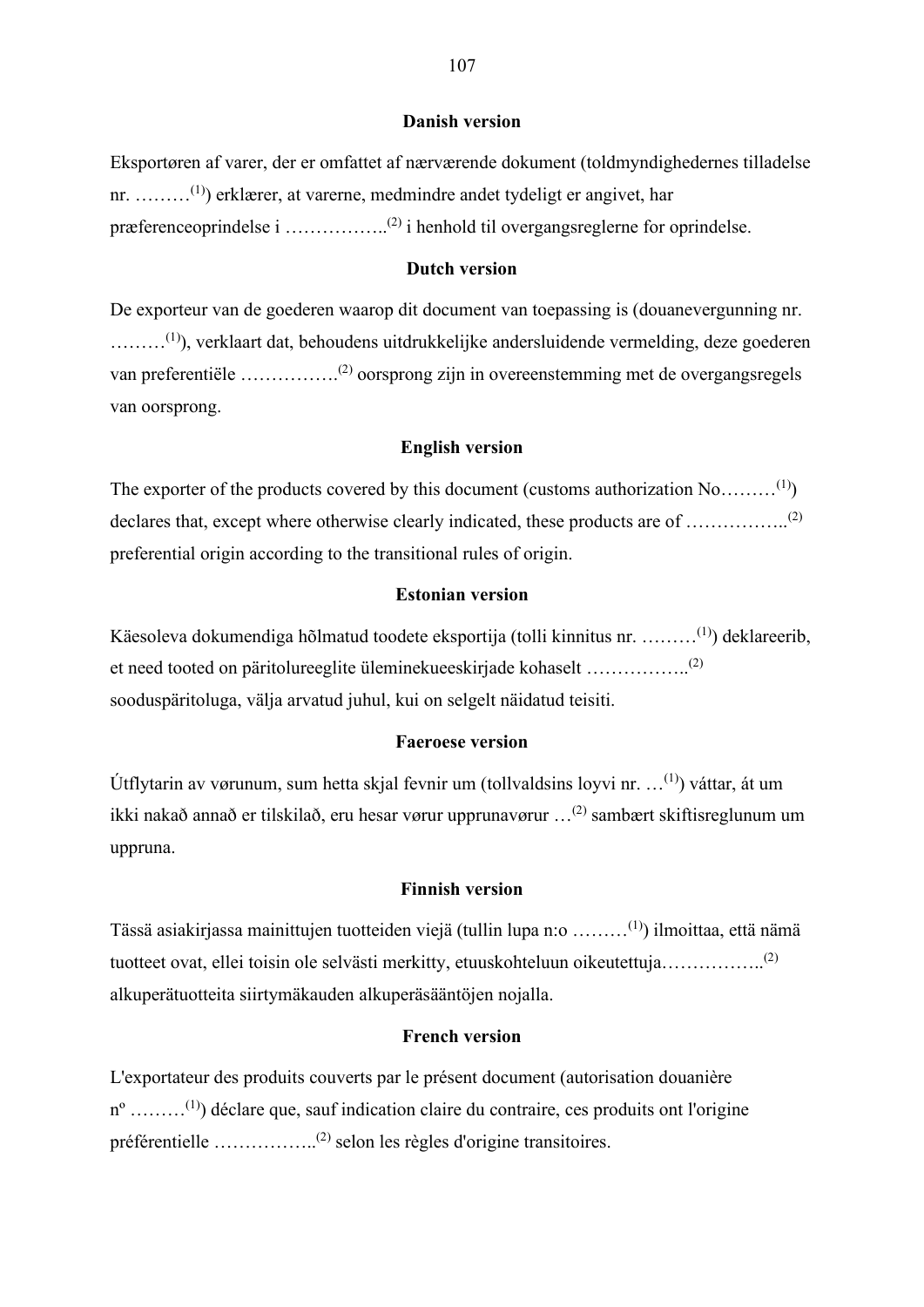# German version

Der Ausführer (Ermächtigter Ausführer; Bewilligungs-Nr. ………(1)) der Waren, auf die sich dieses Handelspapier bezieht, erklärt, dass diese Waren, soweit nicht anders angegeben, präferenzbegünstigte ……………..(2) Ursprungswaren gemäß den Übergangsregeln für den Ursprung sind. IO8<br>
Terman version<br>
Tewilligungs-Nr. .........<sup>(1)</sup>) der Waren, auf die sich<br>
sass diese Waren, soweit nicht anders angegeben,<br>
rsprungswaren gemäß den Übergangsregeln für den<br>
eorgian version<br>
political version<br>
ποινουθ

# Georgian version

 $\pi$ ' αριθ. ........<sup>(1)</sup>) δηλώνει ότι, εκτός εάν δηλώνεται σαφώς άλλως, τα προϊόντα αυτά είναι προτιμησιακής καταγωγής ......................<sup>(2)</sup> σύμφωνα με τους μεταβατικούς κανόνες καταγωγής. Jrsprungswaren gemäß den Übergangsregeln für den<br>**Georgian version**<br>Mo**b**cook gyldomoo (שנאל τρι (שנאל τρι) og δος θαλλισθού (φυλλοφ) (word) (word) (word) (word)<br>or βισθού (φυλλοφ) (φυλλοφ) (φυλλοφ) (φυλλοφ)<br>-<br>**Greek ver** 

### Hungarian version

A jelen okmányban szereplő termékek exportőre (vámfelhatalmazási szám: .........<sup>(1)</sup>) kijelentem, hogy eltérő egyértelmű jelzés hiányában a termékek az átmeneti származási szabályok szerint preferenciális …………….<sup>(2)</sup> származásúak.

### Icelandic version

Útflytjandi framleiðsluvara sem skjal þetta tekur til (leyfi tollyfirvalda nr. ............(1) yfir að vörurnar séu, ef annars er ekki greinilega getið, af ..........................(2) uppruna samkvæmt upprunareglum á umbreytingartímabili.

# Italian version

L'esportatore delle merci contemplate nel presente documento (autorizzazione doganale n. ………(1)) dichiara che, salvo indicazione contraria, le merci sono di origine preferenziale ……………..(2) conformemente alle norme di origine transitorie.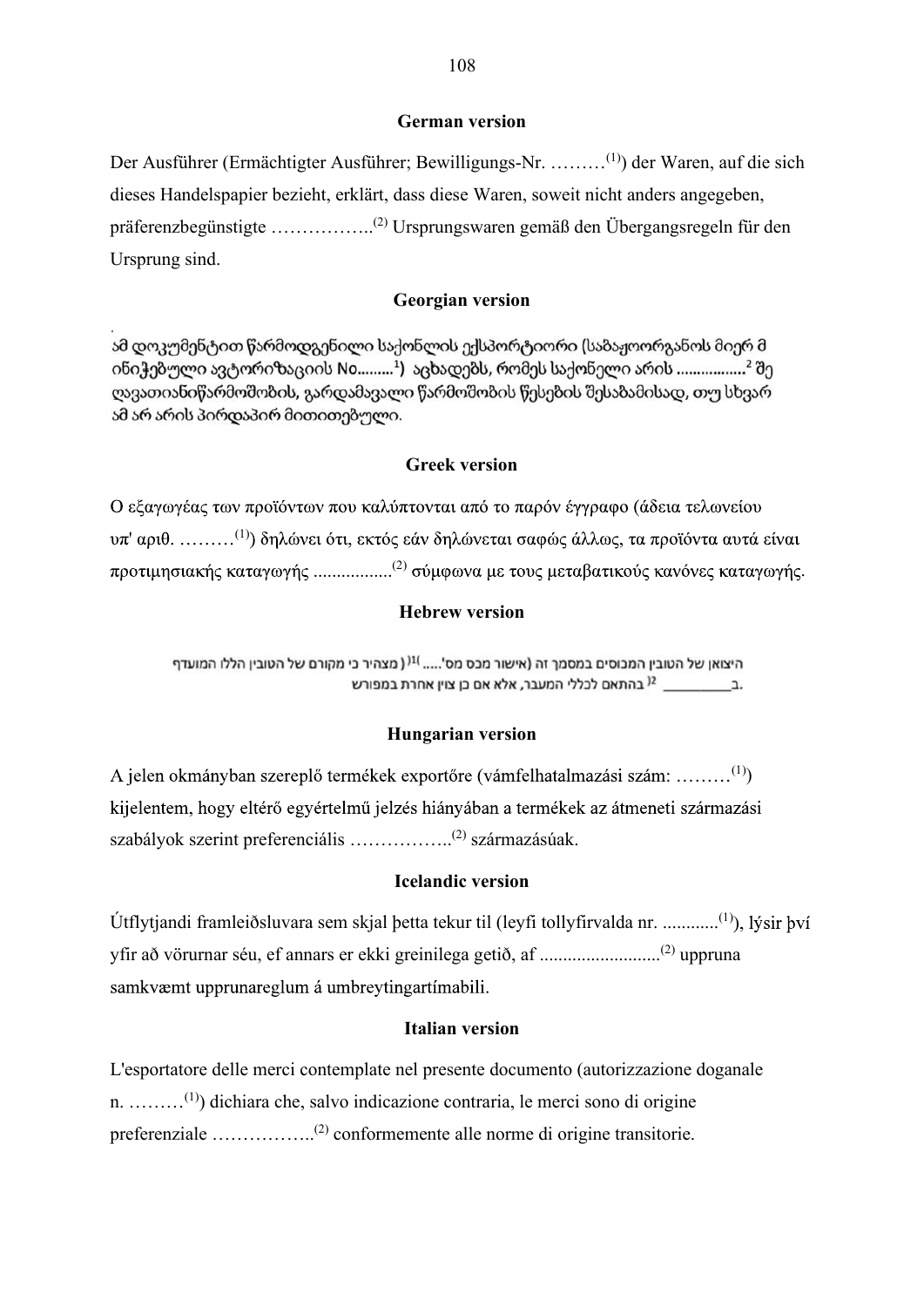### Latvian version

To produktu eksportētājs, kuri ietverti šajā dokumentā (muitas atlauja Nr. ..............<sup>(1)</sup>), deklarē, ka, izņemot tur, kur ir citādi skaidri noteikts, šiem produktiem ir.................................. preferenciāla izcelsme saskaņā ar pārejas noteikumiem par izcelsmi.

# Lithuanian version

Šiame dokumente nurodytų produktų eksportuotojas (muitinės leidimo Nr. ..........<sup>(1)</sup>) deklaruoja, kad, jeigu aiškiai nenurodyta kitaip, šie produktai turi ...................<sup>(2)</sup> lengvatinės kilmės statusą pagal pereinamojo laikotarpio kilmės taisykles.

# Macedonian version

Извозникот на производите што ги покрива овој документ (царинско одобрение бр.<br>............<sup>(1)</sup>) изјавува дека, освен ако тоа не е јасно поинаку назначено, овие производи се со ......................<sup>(2)</sup> преференцијално потекло, во согласност со преодните правила за потекло.

# Maltese version

L-esportatur tal-prodotti koperti minn dan id-dokument (awtorizzazzjoni tad-dwana nru………<sup>(1)</sup>) jiddikjara li, hlief fejn indikat mod iehor b'mod car, dawn il-prodotti huma ta' origini preferenzjali ...................<sup>(2)</sup> skont ir-regoli ta' origini tranzitorji.

### Montenegrin version

Извозник производа обухваћених овом исправом (царинско овлашћење бр. ......<sup>(1)</sup>) изјављује да су, осим ако је другачије изричито наведено, ови производи ..........<sup>(2)</sup> преференцијалног поријекла, у складу са транзиционим правилима поријекла.<br>Izvoznik proizvoda obuhvaćenih ovom ispravom (carinsko ovlašćenie br. ....<sup>(1)</sup>) izjavljuje da

su, osim ako je drugačije izričito navedeno, ovi proizvodi ..........<sup>(2)</sup> preferencijalnog porijekla u skladu sa tranzicionim pravilima porijekla.

# Norwegian version

Eksportøren av produktene omfattet av dette dokument (tollmyndighetenes autorisasjonsnr……(1)) erklærer at disse produktene, unntatt hvor annet er tydelig angitt, har  $\ldots$  preferanseopprinnelse i henhold til overgangsreglene for opprinnelse<sup>(2)</sup>. .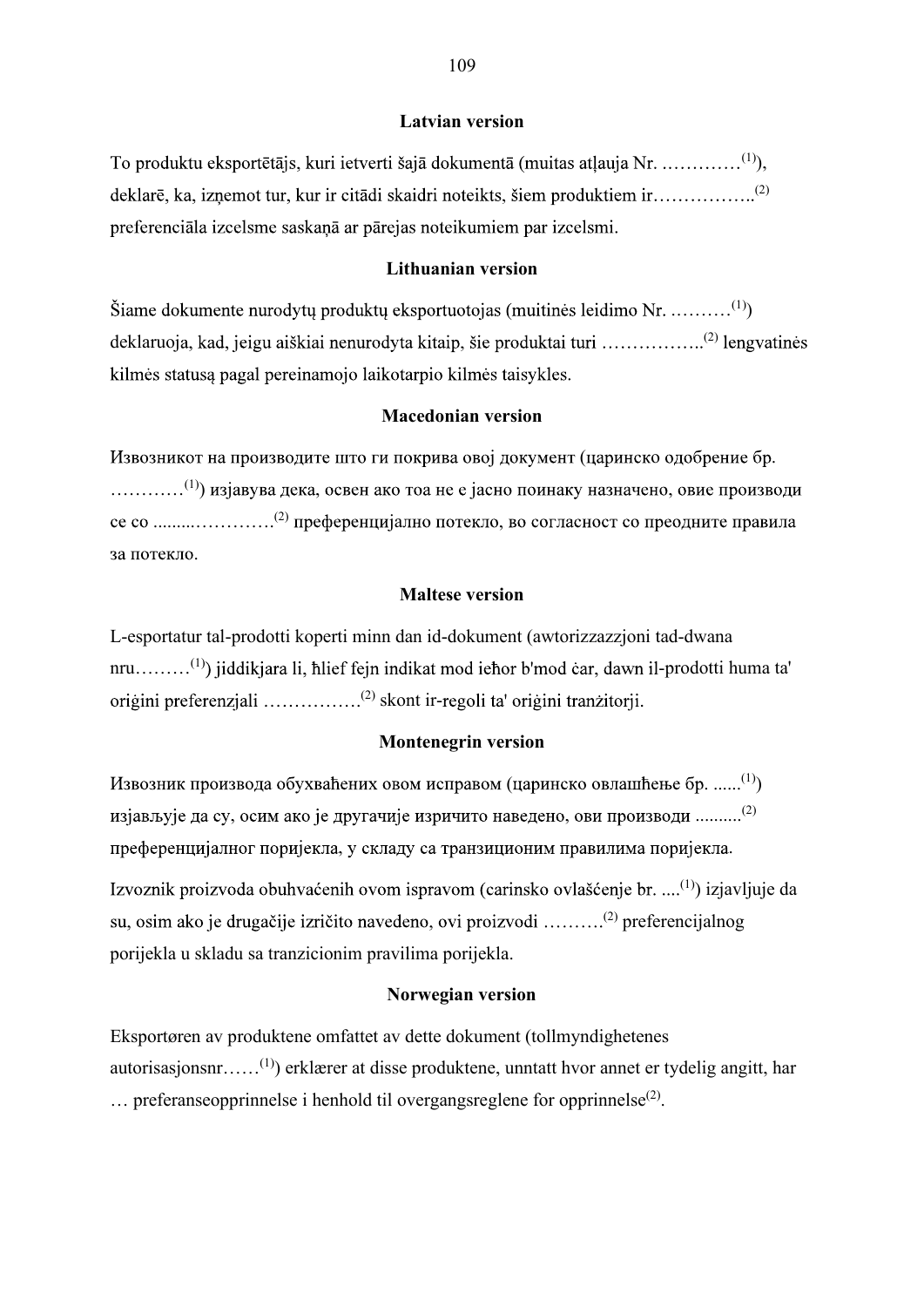#### Polish version

Eksporter produktów objetych tym dokumentem (upoważnienie władz celnych  $nr$ .........<sup>(1)</sup>) (2) preferencyjne pochodzenie zgodnie z przejściowymi regułami pochodzenia.

### Portuguese version

O exportador dos produtos cobertos pelo presente documento (autorização aduaneira n.º.........(1)) declara que, salvo expressamente indicado em contrário, estes produtos são de origem preferencial ……………..(2) de acordo com as regras de origem transitórias.

# Romanian version

Exportatorul produselor care fac obiectul prezentului document (autorizația vamală nr. ………<sup>(1)</sup>) declară că, exceptând cazul în care se indică altfel în mod clar, aceste produse sunt de origine preferentială ......................<sup>(2)</sup> în conformitate cu regulile de origine tranzitorii.

#### Serbian version

Извозник производа обухваћених овом исправом (царинско овлашћење бр. ......<sup>(1)</sup>) изјављује да су, осим ако је другачије изричито наведено, ови производи ..........<sup>(2)</sup> преференцијалног порекла, у складу са прелазним правилима о пореклу.<br>Izvoznik proizvoda obuhvaćenih ovom ispravom (carinsko ovlašćenie br..................<sup>(1)</sup>)

vedeno, ovi proizvodi ..................................(2) preferencijalnog porekla, u skladu sa prelaznim pravilima o poreklu.

### Slovak version

Vývozca výrobkov uvedených v tomto dokumente (číslo povolenia .........<sup>(1)</sup>) vyhlasuje, že pokiaľ nie je zreteľne uvedené inak, tieto výrobky majú v súlade s prechodnými pravidlami (2) .

# Slovenian version

(1)), izjavlja, da, razen če ni drugače jasno navedeno, ima to blago preferencialno ..........................................(2) poreklo v skladu s prehodnimi pravili o poreklu.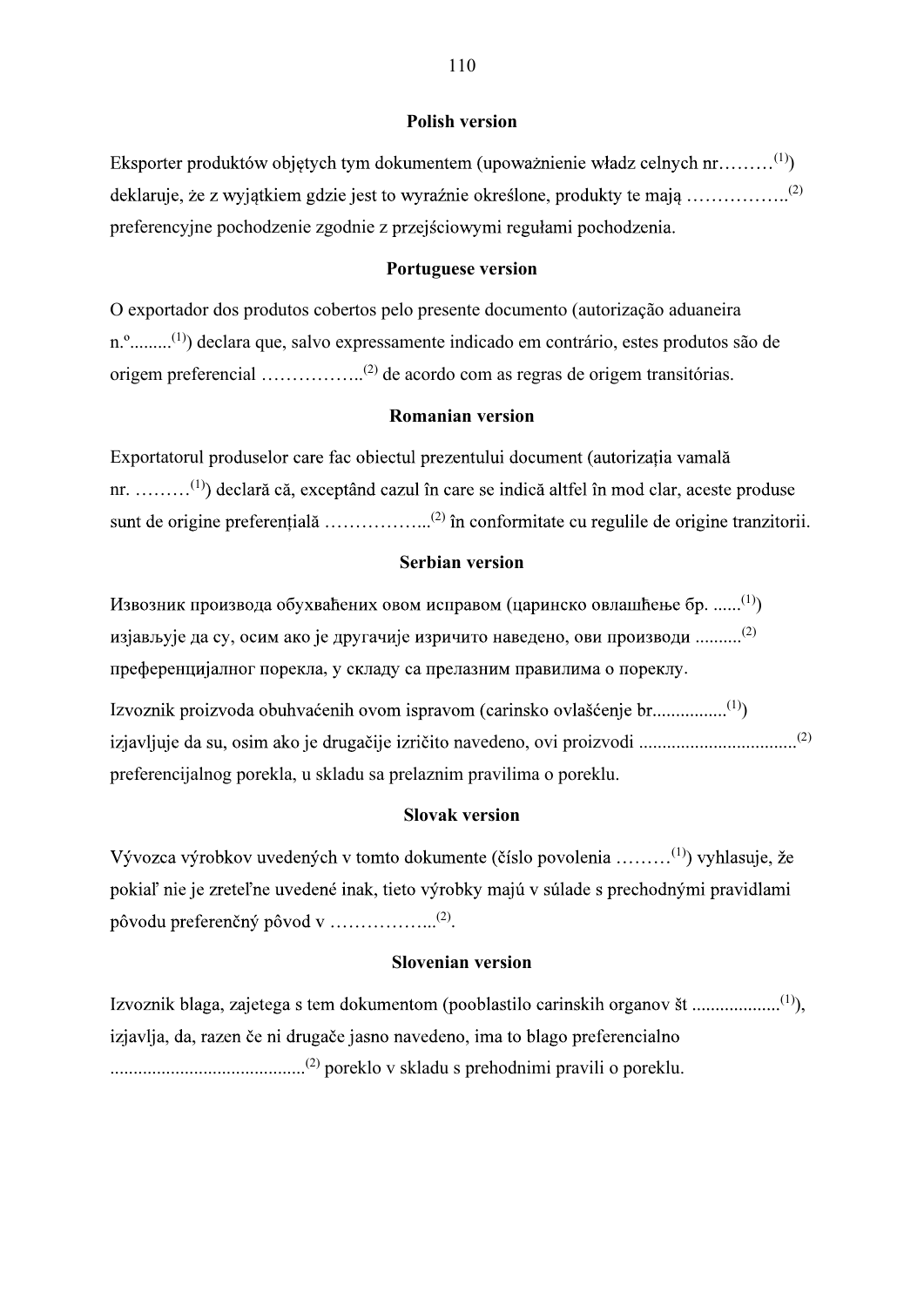# Spanish version

El exportador de los productos incluidos en el presente documento (autorización aduanera n.º………(1)) declara que, excepto donde se indique claramente lo contrario, estos productos son de origen preferencial……………..<sup>(2)</sup> con arreglo a las normas de origen transitorias.

# Swedish version

Exportören av de varor som omfattas av detta dokument (tullmyndighetens tillstånd nr.<br>.........<sup>(1)</sup>) försäkrar att dessa varor, om inte annat tydligt markerats, har förmånsberättigande<br>................<sup>(2)</sup> ursprung i en

# Turkish version

Bu belge kapsamındaki ürünlerin ihracatçısı (gümrük yetki No: ...................<sup>(1)</sup>), aksi açıkça belirtilmedikçe ........(2) tercihli menseli olduğunu beyan eder.

# Ukrainian version

Експортер продукції, на яку поширюється цей документ (митний дозвіл  $\mathbb{N}_2$  ..........<sup>(1)</sup>) заявляє, що, за винятком випадків, де це явно зазначено, ця продукція має<br>
................<sup>(2)</sup> преференційне походження згідно з перехідними правилами .

| (Place and date) $(3)$ |  |
|------------------------|--|

(Signature of the exporter, in addition the name of the person signing the declaration has to be indicated in clear script $(4)$ 

- $(1)$  When the origin declaration is made out by an approved exporter, the authorisation number of the approved exporter must be entered in this space. When the origin declaration is not made out by an approved exporter, the words in brackets shall be omitted or the space left blank.
- (2) Origin of products to be indicated. When the origin declaration relates in whole or in part, to products originating in Ceuta and Melilla, the exporter must clearly indicate them in the document on which the declaration is made out, by means of the symbol 'CM'.
- (3) These indications may be omitted if the information is contained on the document itself.
- $(4)$  In cases where the exporter is not required to sign, the exemption of signature also implies the exemption of the name of the signatory.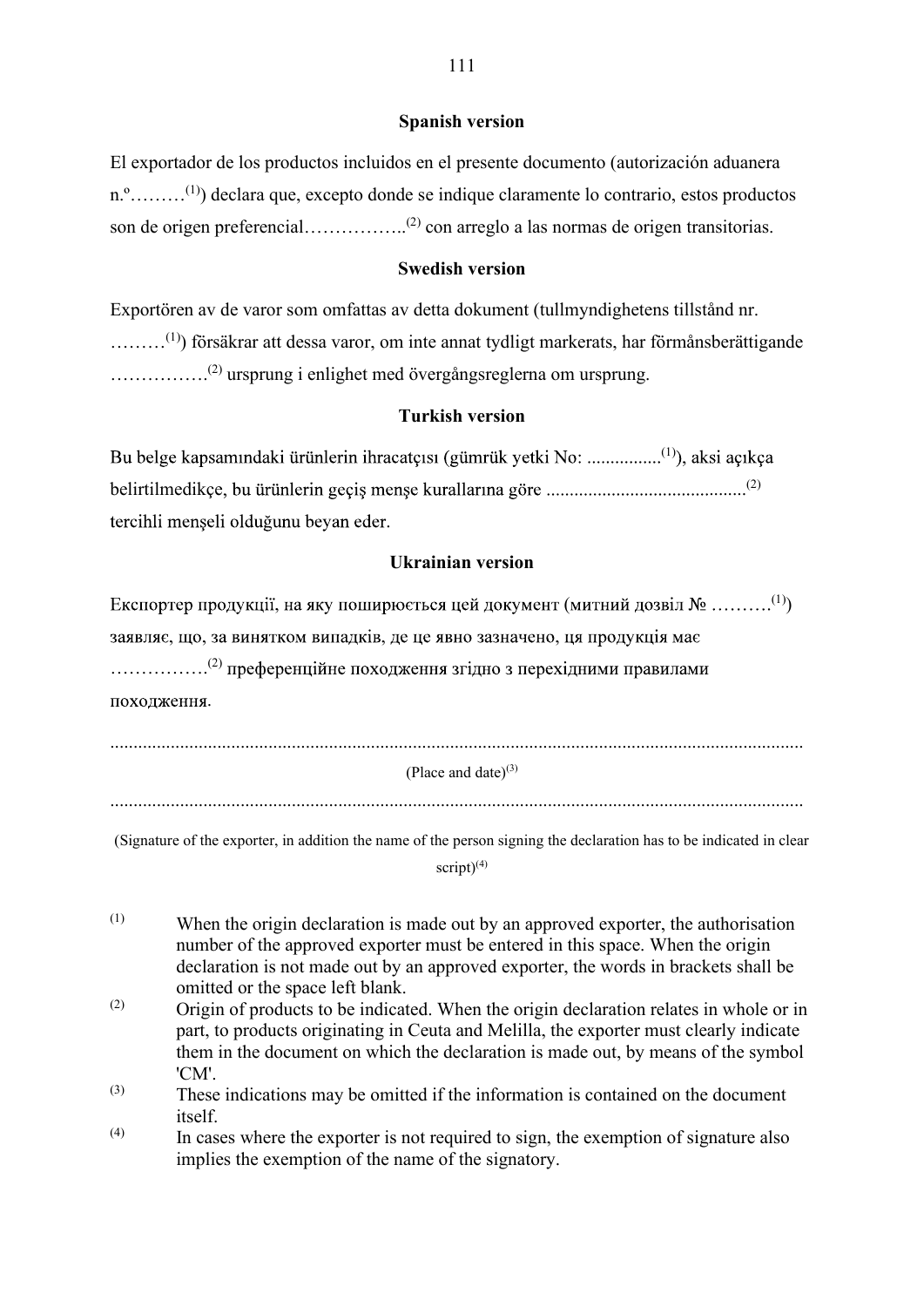#### ANNEX IV

# SPECIMENS OF MOVEMENT CERTIFICATE EUR.1 AND APPLICATION FOR A MOVEMENT CERTIFICATE EUR.1

#### PRINTING INSTRUCTIONS

- 1. Each form shall measure 210 x 297 mm; a tolerance of up to minus 5 mm or plus 8 mm in the length may be allowed. The paper used must be white, sized for writing, not containing mechanical pulp and weighing not less than  $25 \text{ g/m}^2$ . It shall have a printed green guilloche pattern background making any falsification by mechanical or chemical means apparent to the eye.
- 2. The competent authorities of the Parties may reserve the right to print the forms themselves or may have them printed by approved printers. In the latter case, each form must include a reference to such approval. Each form must bear the name and address of the printer or a mark by which the printer can be identified. It shall also bear a serial number, either printed or not, by which it can be identified.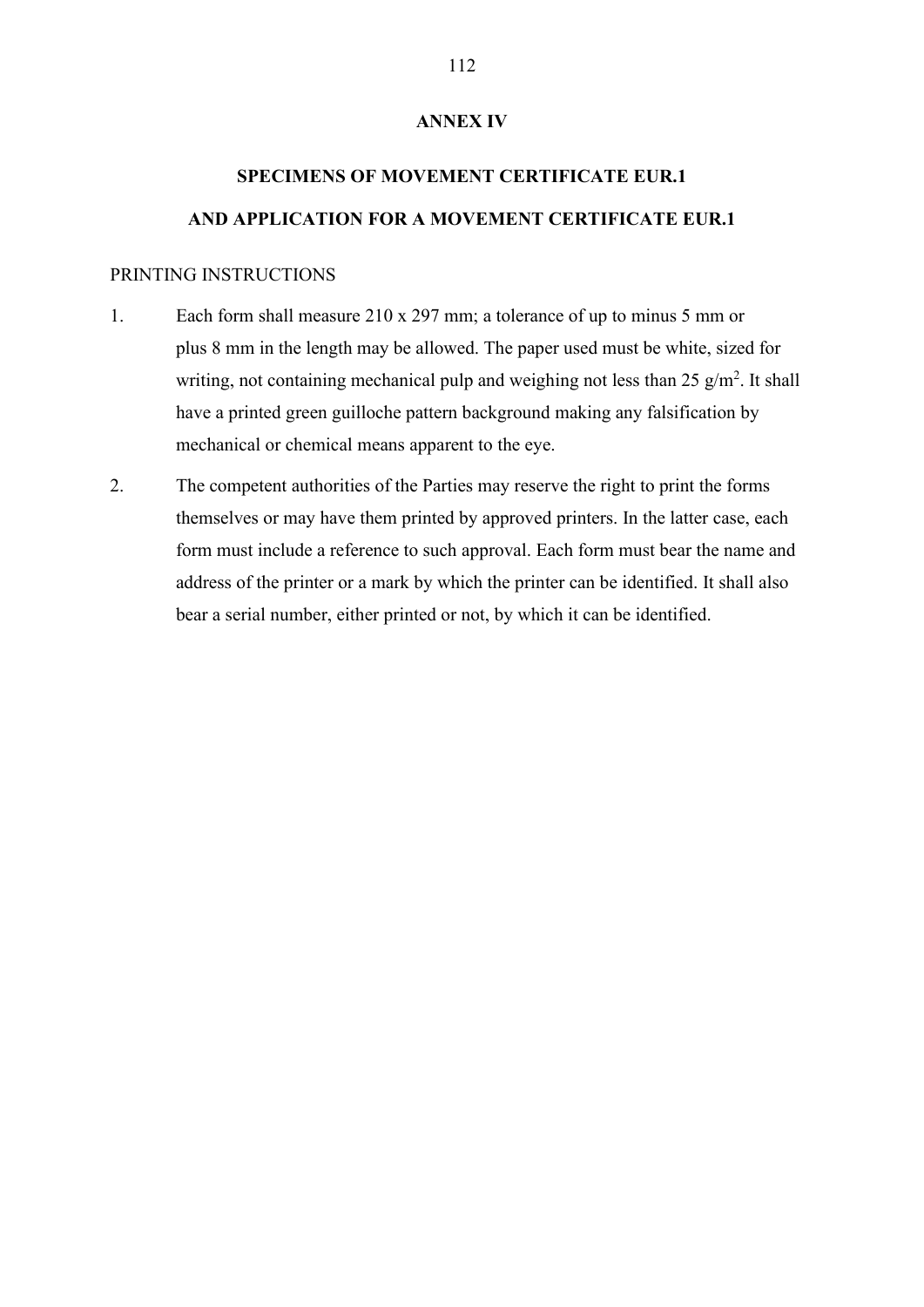| MOVEMENT CERTIFICATE<br>1. Exporter (Name, full address, country)<br><b>EUR.1</b><br>000.000<br>No A<br>See notes overleaf before completing this form.<br>2. Certificate used in preferential trade between<br>3. Consignee (Name, full address, country)<br>(Optional)<br>and<br>(Insert appropriate countries, groups of countries or territories)<br>4. Country, group of countries<br>5.<br>Country, group of<br>or territory in which the<br>countries or territory of<br>products are considered as<br>destination<br>originating<br>7. Remarks<br>6. Transport details (Optional)<br>10. Invoices<br>8. Item number; Marks and numbers; Number and kind of packages <sup>(1)</sup> ;<br>9. Gross mass<br><b>Description of goods</b><br>(Optional)<br>(kg) or<br>other<br>measure<br>(litres, $m^3$ ,<br>etc.) |
|------------------------------------------------------------------------------------------------------------------------------------------------------------------------------------------------------------------------------------------------------------------------------------------------------------------------------------------------------------------------------------------------------------------------------------------------------------------------------------------------------------------------------------------------------------------------------------------------------------------------------------------------------------------------------------------------------------------------------------------------------------------------------------------------------------------------|
|                                                                                                                                                                                                                                                                                                                                                                                                                                                                                                                                                                                                                                                                                                                                                                                                                        |
|                                                                                                                                                                                                                                                                                                                                                                                                                                                                                                                                                                                                                                                                                                                                                                                                                        |
|                                                                                                                                                                                                                                                                                                                                                                                                                                                                                                                                                                                                                                                                                                                                                                                                                        |
|                                                                                                                                                                                                                                                                                                                                                                                                                                                                                                                                                                                                                                                                                                                                                                                                                        |
|                                                                                                                                                                                                                                                                                                                                                                                                                                                                                                                                                                                                                                                                                                                                                                                                                        |
|                                                                                                                                                                                                                                                                                                                                                                                                                                                                                                                                                                                                                                                                                                                                                                                                                        |
|                                                                                                                                                                                                                                                                                                                                                                                                                                                                                                                                                                                                                                                                                                                                                                                                                        |
|                                                                                                                                                                                                                                                                                                                                                                                                                                                                                                                                                                                                                                                                                                                                                                                                                        |
|                                                                                                                                                                                                                                                                                                                                                                                                                                                                                                                                                                                                                                                                                                                                                                                                                        |
|                                                                                                                                                                                                                                                                                                                                                                                                                                                                                                                                                                                                                                                                                                                                                                                                                        |
| 11. CUSTOMS ENDORSEMENT<br><b>12. DECLARATION BY THE</b><br><b>EXPORTER</b><br>Declaration certified<br>I, the undersigned, declare that the<br>Export document <sup>(2)</sup><br>goods described above meet the<br>conditions required for the issue<br>of this certificate.<br>Stamp<br>Issuing country or territory<br>Place and date                                                                                                                                                                                                                                                                                                                                                                                                                                                                               |
| (Signature)<br>(Signature)<br>If goods are not packed, indicate number of articles or state 'in bulk', as appropriate.<br>(1)<br>(2)<br>Complete only where the regulations of the exporting country or territory require.                                                                                                                                                                                                                                                                                                                                                                                                                                                                                                                                                                                             |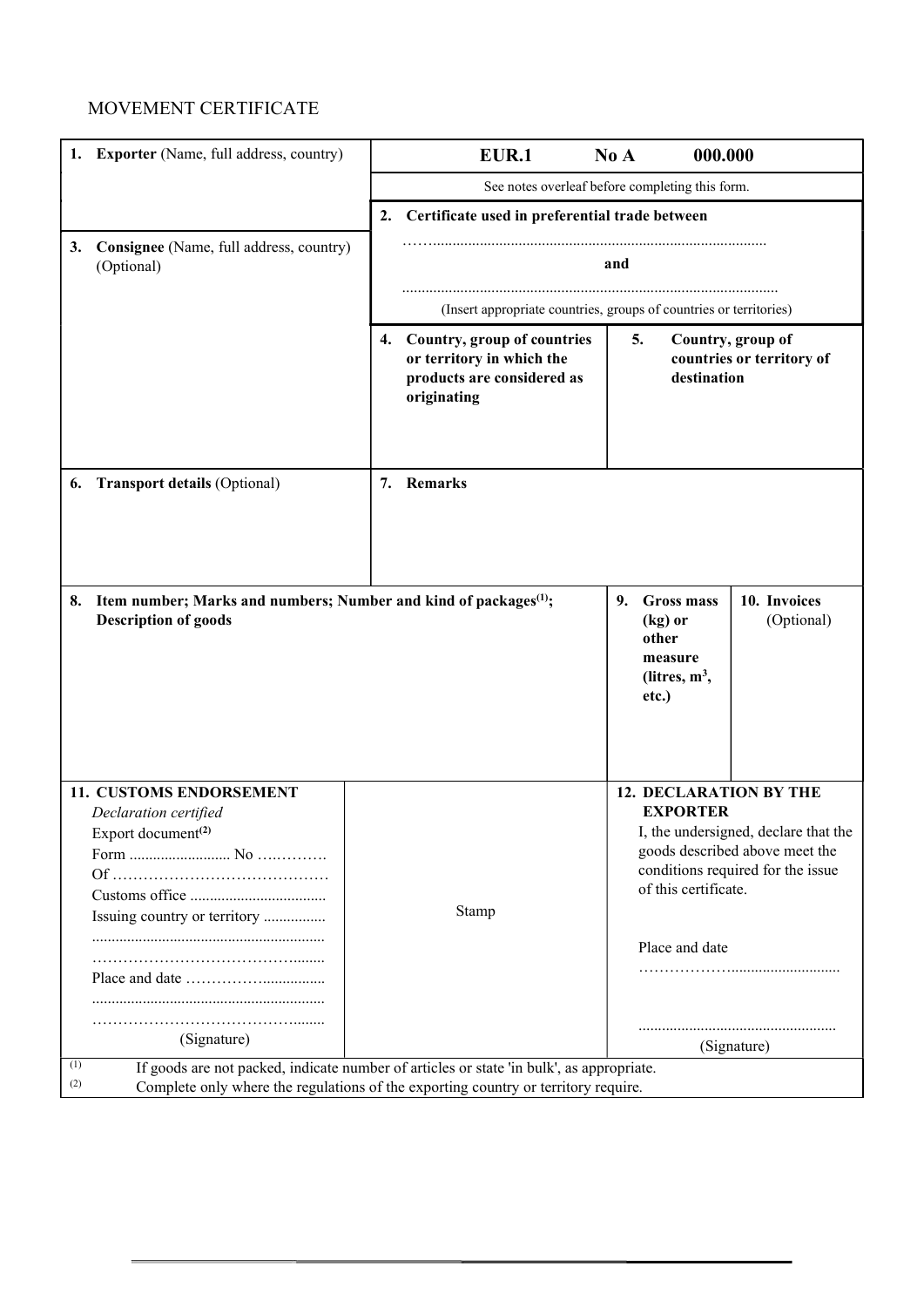#### 114

| 13. REQUEST FOR VERIFICATION, to                                                   | <b>14. RESULT OF VERIFICATION</b>                                                                          |
|------------------------------------------------------------------------------------|------------------------------------------------------------------------------------------------------------|
|                                                                                    | Verification carried out shows that this certificate <sup>(1)</sup>                                        |
|                                                                                    | was issued by the customs office indicated and that the<br>⊔<br>information contained therein is accurate. |
|                                                                                    | does not meet the requirements as to authenticity and accuracy<br>ப<br>(see remarks appended).             |
| Verification of the authenticity and accuracy of this<br>certificate is requested. |                                                                                                            |
| (Place and date)                                                                   | (Place and date)                                                                                           |
| Stamp                                                                              | Stamp                                                                                                      |
|                                                                                    |                                                                                                            |
| (Signature)                                                                        | (Signature)                                                                                                |
|                                                                                    | (1)<br>Insert X in the appropriate box.                                                                    |

#### NOTES

- 1. Certificate must not contain erasures or words written over one another. Any alterations must be made by deleting the incorrect particulars and adding any necessary corrections. Any such alteration must be initialled by the person who completed the certificate and endorsed by the Customs authorities of the issuing country or territory.
- 2. No spaces must be left between the items entered on the certificate and each item must be preceded by an item number. A horizontal line must be drawn immediately below the last item. Any unused space must be struck through in such a manner as to make any later additions impossible.
- 3. Goods must be described in accordance with commercial practice and with sufficient detail to enable them to be identified.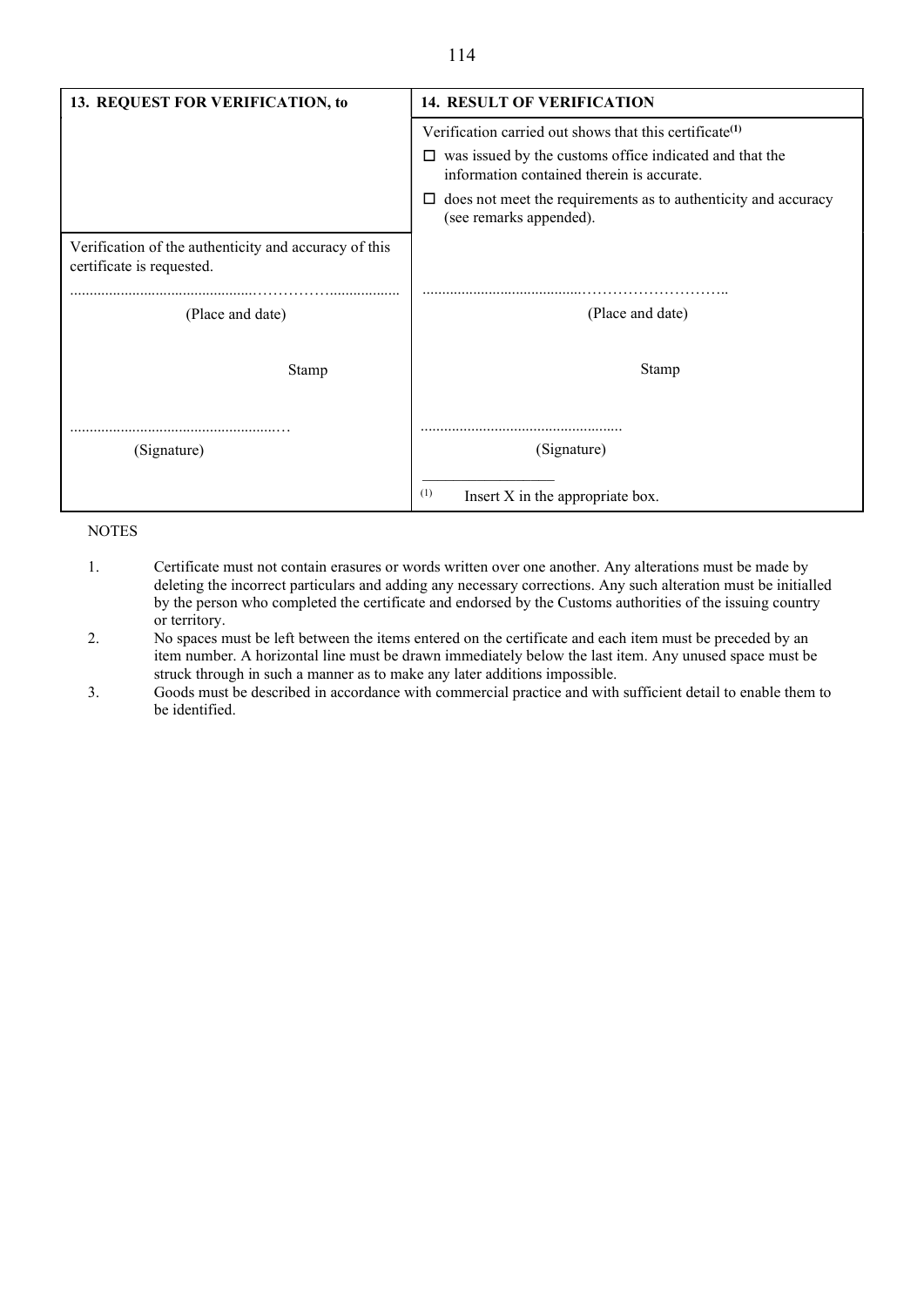## APPLICATION FOR A MOVEMENT CERTIFICATE

| See notes overleaf before completing this form.<br>2.<br>Application for a certificate to be used in preferential trade<br>between<br>Consignee (Name, full address, country)<br>(Optional)<br>and<br>(Insert appropriate countries or groups of countries or territories)<br>4. Country, group of countries or<br>Country, group of<br>5.<br>territory in which the products<br>countries or territory<br>are considered as originating<br>of destination<br>7. Remarks<br>10. Invoices<br>Item number; Marks and numbers; Number and kind of packages <sup>(1)</sup> ;<br><b>Gross mass</b><br>9.<br><b>Description of goods</b><br>(kg) or<br>(Optional) | 1. Exporter (Name, full address, country) | <b>EUR.1</b><br>000.000<br>No A |  |  |
|-------------------------------------------------------------------------------------------------------------------------------------------------------------------------------------------------------------------------------------------------------------------------------------------------------------------------------------------------------------------------------------------------------------------------------------------------------------------------------------------------------------------------------------------------------------------------------------------------------------------------------------------------------------|-------------------------------------------|---------------------------------|--|--|
|                                                                                                                                                                                                                                                                                                                                                                                                                                                                                                                                                                                                                                                             |                                           |                                 |  |  |
|                                                                                                                                                                                                                                                                                                                                                                                                                                                                                                                                                                                                                                                             | 3.                                        |                                 |  |  |
|                                                                                                                                                                                                                                                                                                                                                                                                                                                                                                                                                                                                                                                             | 6. Transport details (Optional)           |                                 |  |  |
| other<br>measure<br>(litres, $m^3$ ,<br>etc.)<br>If goods are not packed, indicate number of articles or state 'in bulk', as appropriate.                                                                                                                                                                                                                                                                                                                                                                                                                                                                                                                   | 8.<br>(1)                                 |                                 |  |  |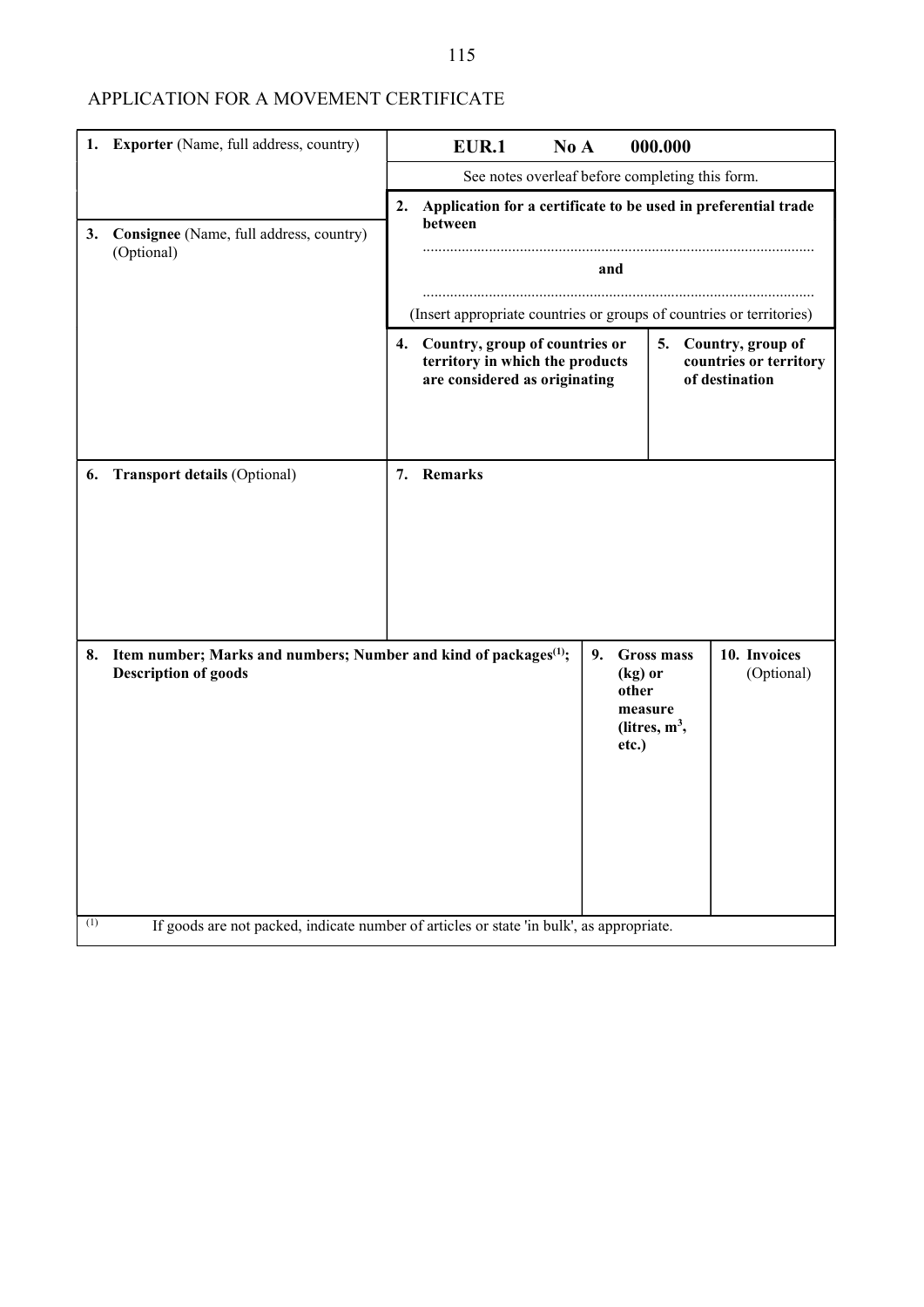#### 116

#### DECLARATION BY THE EXPORTER

I, the undersigned, exporter of the goods described overleaf,

DECLARE that the goods meet the conditions required for the issue of the attached certificate; SPECIFY as follows the circumstances which have enable these goods to meet the above conditions:

 ................................................................................................................................................................ ................................................................................................................................................................ ................................................................................................................................................................ SUBMIT the following supporting documents<sup>(1)</sup>:

 ................................................................................................................................................................ ................................................................................................................................................................ ................................................................................................................................................................

UNDERTAKE to submit, at the request of the appropriate authorities, any supporting evidence

which those authorities may require for the purpose of issuing the attached certificate, and undertake, if required, to agree to any inspection of my accounts and to any check on the processes of manufacture of the above goods, carried out by the said authorities;

REQUEST the issue of the attached certificate for those goods.

................................................................................................................................................................ (Place and date)

(Signature)<br>
(Signature)<br>
For example: import documents, movement certificates, invoices, manufacturer's declarations, etc., referring to the products used in manufacture or to the goods re-exported in the same state.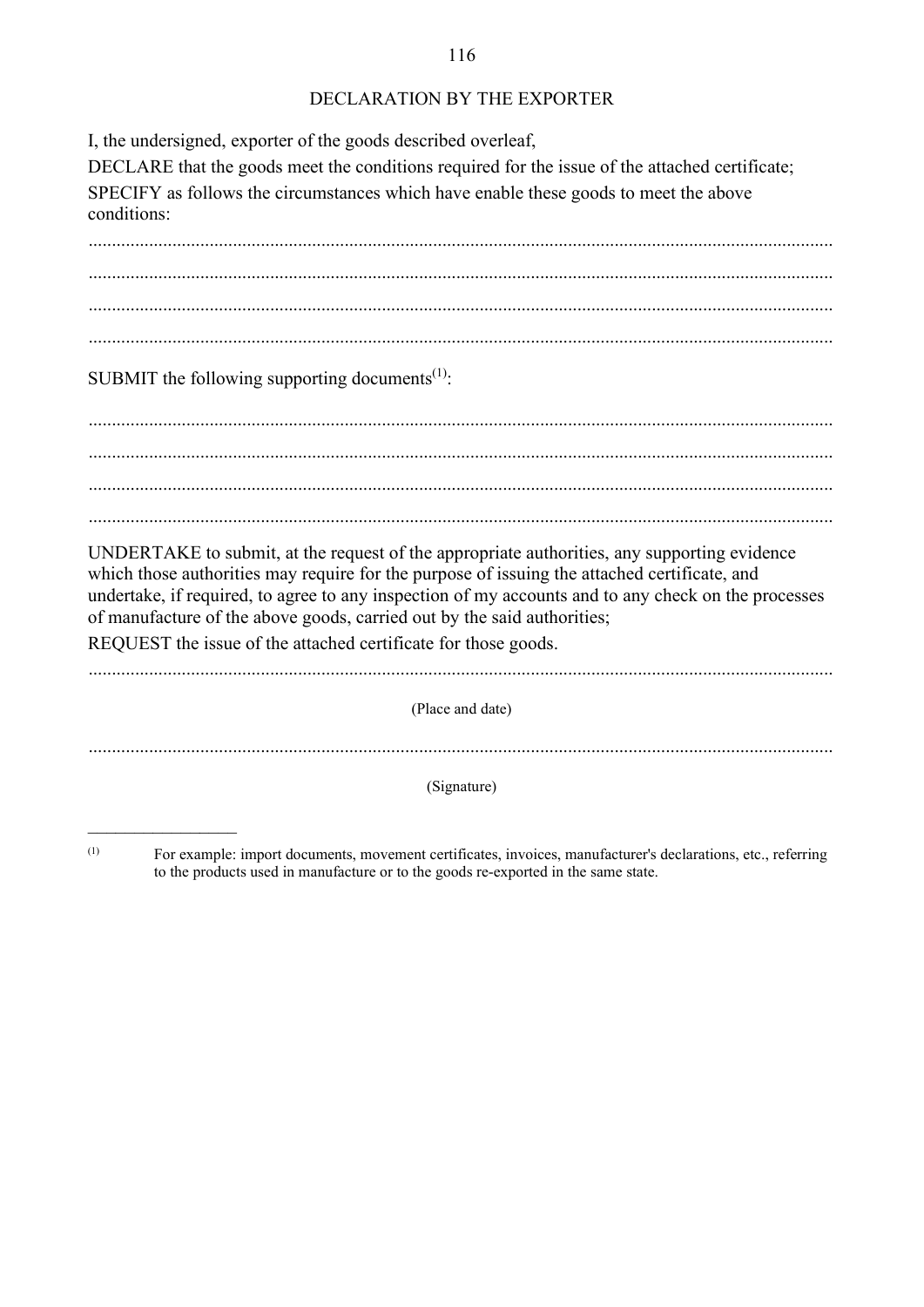#### ANNEX V

# SPECIAL CONDITIONS CONCERNING PRODUCTS ORIGINATING IN CEUTA AND MELILLA

#### Sole Article

- 1. Providing they comply with the non-alteration rule of Article 14 of this Appendix, the following shall be considered as:
	- (1) products originating in Ceuta and Melilla:
		- (a) products wholly obtained in Ceuta and Melilla;
		- (b) products obtained in Ceuta and Melilla in the manufacture of which products other than products wholly obtained in Ceuta and Melilla are used, provided that:
			- (i) the said products have undergone sufficient working or processing within the meaning of Article 4 of this Appendix; or
			- (ii) those products originate in one of the Parties, provided that they have been submitted to working or processing which goes beyond the operations referred to in Article 6 of this Appendix;
	- (2) products originating in one of the Parties:
		- (a) products wholly obtained in one of the Parties;
		- (b) products obtained in one of the Parties, in the manufacture of which products other than products wholly obtained in one of the Parties are used, provided that:
			- (i) those products have undergone sufficient working or processing within the meaning of Article 4 of this Appendix; or
			- (ii) those products originate in Ceuta and Melilla or in one of the Parties, and they have been submitted to working or processing which goes beyond the operations referred to in Article 6 of this Appendix.
- 2. Ceuta and Melilla shall be considered as a single territory.
- 3. The exporter or his authorised representative shall enter the name of the exporting Party and 'Ceuta and Melilla' in Box 2 of movement certificates EUR.1 or on origin declarations.

#### 117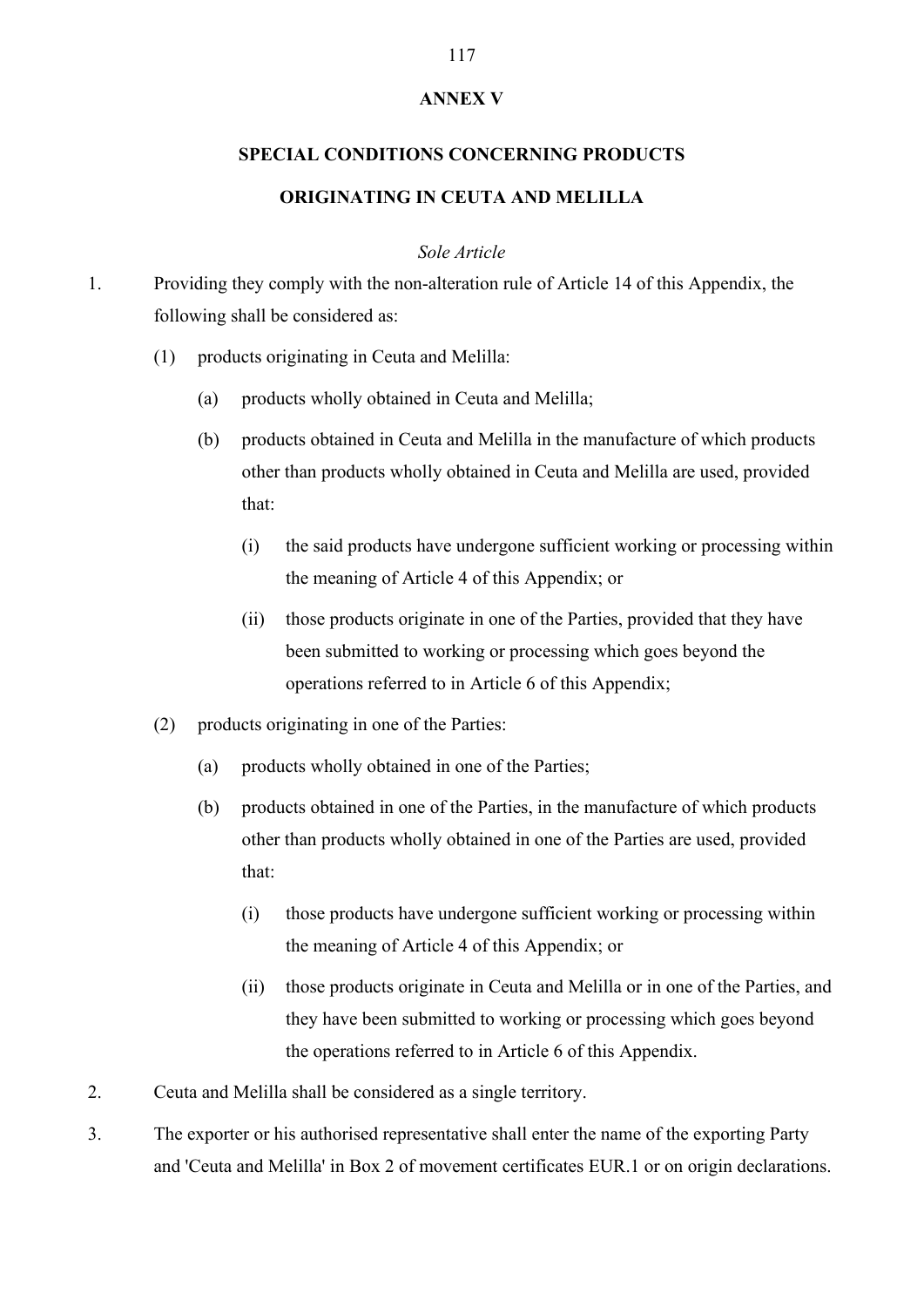In addition, in the case of products originating in Ceuta and Melilla, this shall be indicated in Box 4 of movement certificates EUR.1 or on origin declarations.

4. The Spanish customs authorities shall be responsible for the application of these Rules in Ceuta and Melilla.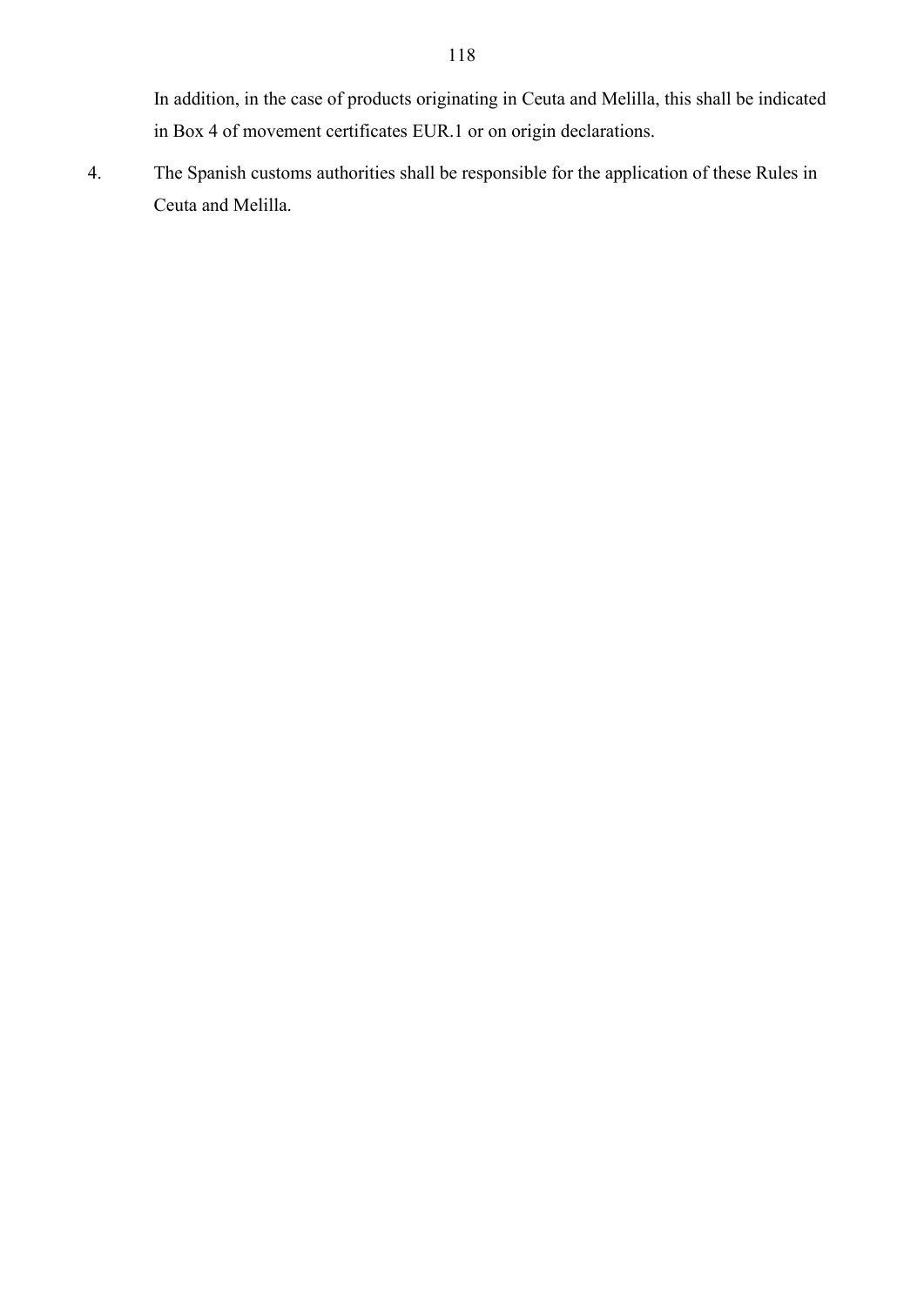#### ANNEX VI

#### SUPPLIER'S DECLARATION

The supplier's declaration, the text of which is provided below, must be made out in accordance with the footnotes. However, the footnotes do not have to be reproduced.

SUPPLIER'S DECLARATION

for goods which have undergone working or processing in applying Contracting Parties without having obtained preferential origin status

I, the undersigned, supplier of the goods covered by the annexed document, declare that:

1. The following materials which do not originate in [indicate the name of the relevant applying Contracting Party(ies)] have been used in [indicate the name of the relevant applying Contracting Party(ies)] to produce these goods:

| Description of the<br>goods supplied $(1)$ | Description of<br>non-originating<br>materials used | Heading of<br>non-originating<br>materials used $(2)$ | Value of<br>non-originating<br>materials used $(2)(3)$ |
|--------------------------------------------|-----------------------------------------------------|-------------------------------------------------------|--------------------------------------------------------|
|                                            |                                                     |                                                       |                                                        |
|                                            |                                                     |                                                       |                                                        |
|                                            |                                                     |                                                       |                                                        |
|                                            |                                                     | Total value                                           |                                                        |

2. All the other materials used in [indicate the name of the relevant applying Contracting Party(ies)] to produce those goods originate in [indicate the name of the relevant applying Contracting Party(ies)];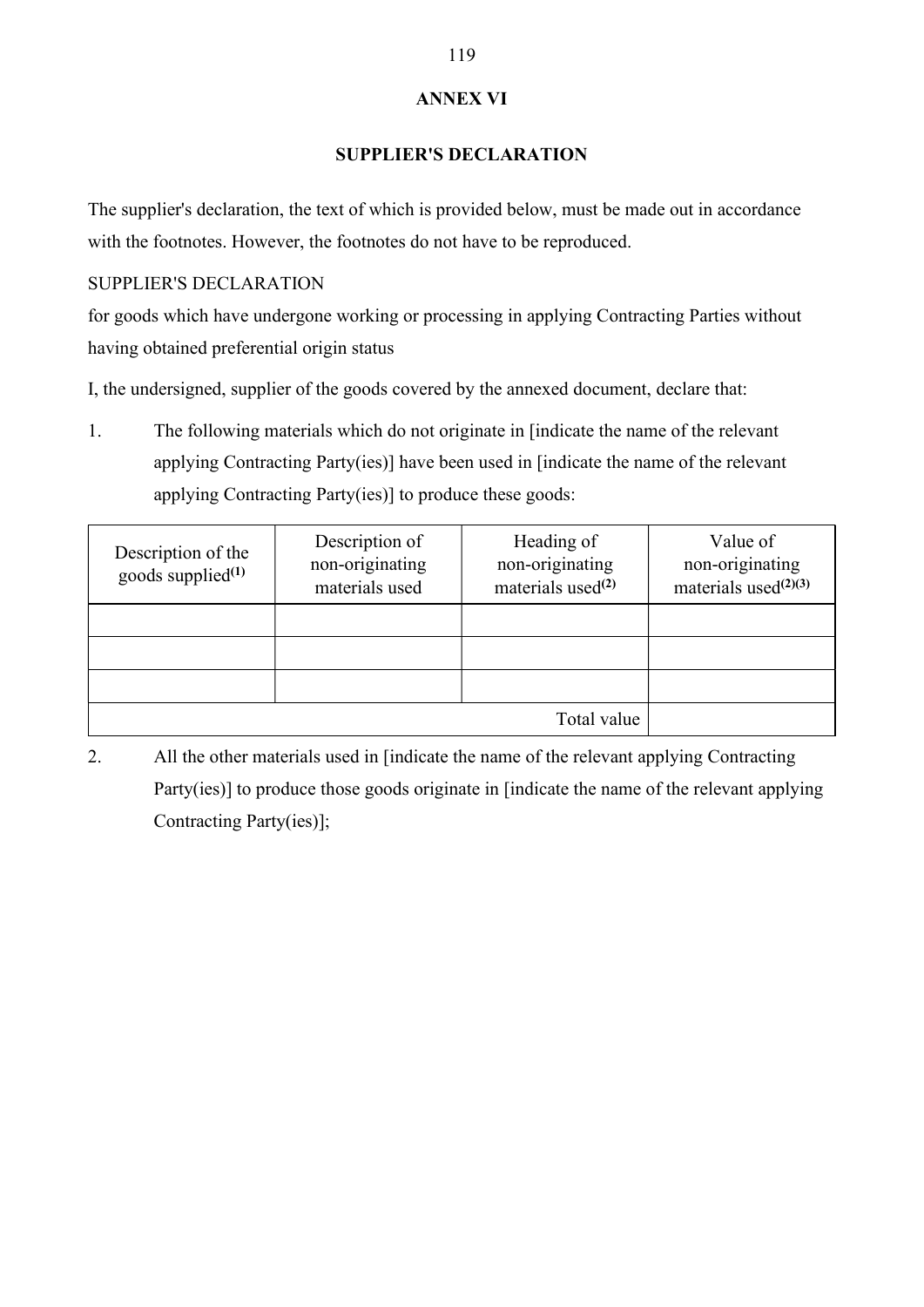3. The following goods have undergone working or processing outside [indicate the name of the relevant applying Contracting Party(ies)] in accordance with Article 13 of this Appendix and have acquired the following total added value there:

| Description of the goods supplied | Total added value acquired outside<br>[indicate the name of the relevant applying Contracting]<br>Party(ies)] $(4)$                           |
|-----------------------------------|-----------------------------------------------------------------------------------------------------------------------------------------------|
|                                   |                                                                                                                                               |
|                                   | (Place and date)                                                                                                                              |
|                                   |                                                                                                                                               |
|                                   | (Address and signature of the supplier;<br>in addition the name of the person signing the declaration<br>has to be indicated in clear script) |

(1) When the invoice, delivery note or other commercial document to which the declaration is annexed relates to different kinds of goods, or to goods which do not incorporate non-originating materials to the same extent, the supplier must clearly differentiate them. Example:

The document relates to different models of electric motor of heading 8501 to be used in the manufacture of washing machines of heading 8450. The nature and value of the nonoriginating materials used in the manufacture of those motors differ from one model to another. The models must therefore be differentiated in the first column and the indications in the other columns must be provided separately for each of the models to make it possible for the manufacturer of washing machines to make a correct assessment of the originating status of his products depending on which model of electrical motor he uses.

(2) The indications requested in those columns should only be given if they are necessary. Examples:

The rule for garments of ex Chapter 62 says Weaving combined with making-up including cutting of fabric may be used. If a manufacturer of such garments in an applying Contracting Party uses fabric imported from the European Union which has been obtained there by weaving non-originating yarn, it is sufficient for the European Union supplier to describe in his declaration the non-originating material used as yarn, without it being necessary to indicate the heading and value of such yarn.

A producer of iron of heading 7217 who has produced it from non-originating iron bars should indicate in the second column 'bars of iron'. Where this wire is to be used in the production of a machine, for which the rule contains a limitation for all non-originating materials used to a certain percentage value, it is necessary to indicate in the third column the value of non-originating bars.

(3) 'Value of materials' means the customs value at the time of importation of the non-originating materials used, or, if this is not known and cannot be ascertained, the first ascertainable price paid for the materials in [indicate the name of the relevant applying Contracting Party(ies)].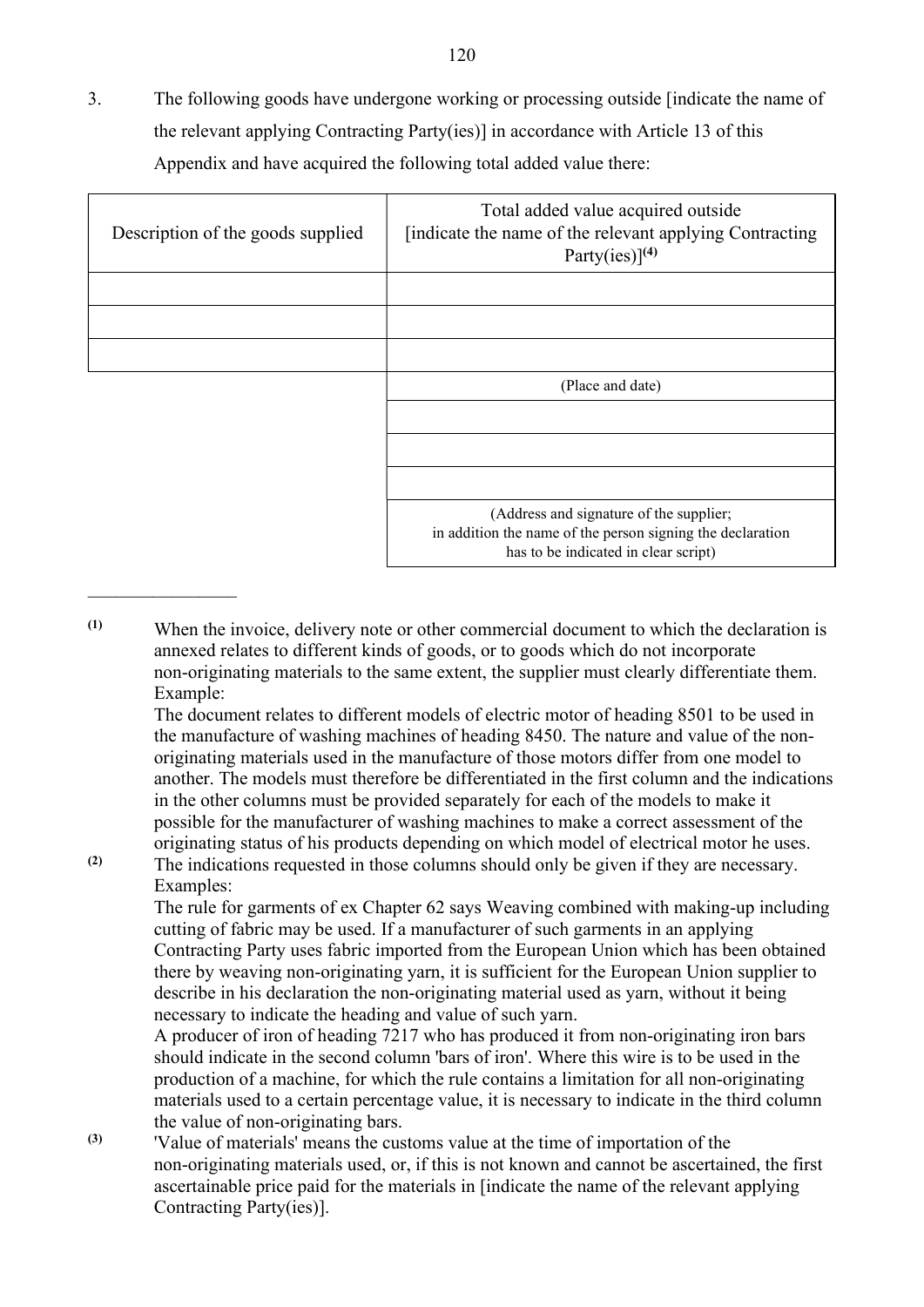The exact value for each non-originating material used must be given per unit of the goods specified in the first column.

(4) 'Total added value' shall mean all costs accumulated outside [indicate the name of the relevant applying Contracting Party(ies)], including the value of all materials added there. The exact total added value acquired outside [indicate the name of the relevant applying Contracting Party(ies)] must be given per unit of the goods specified in the first column.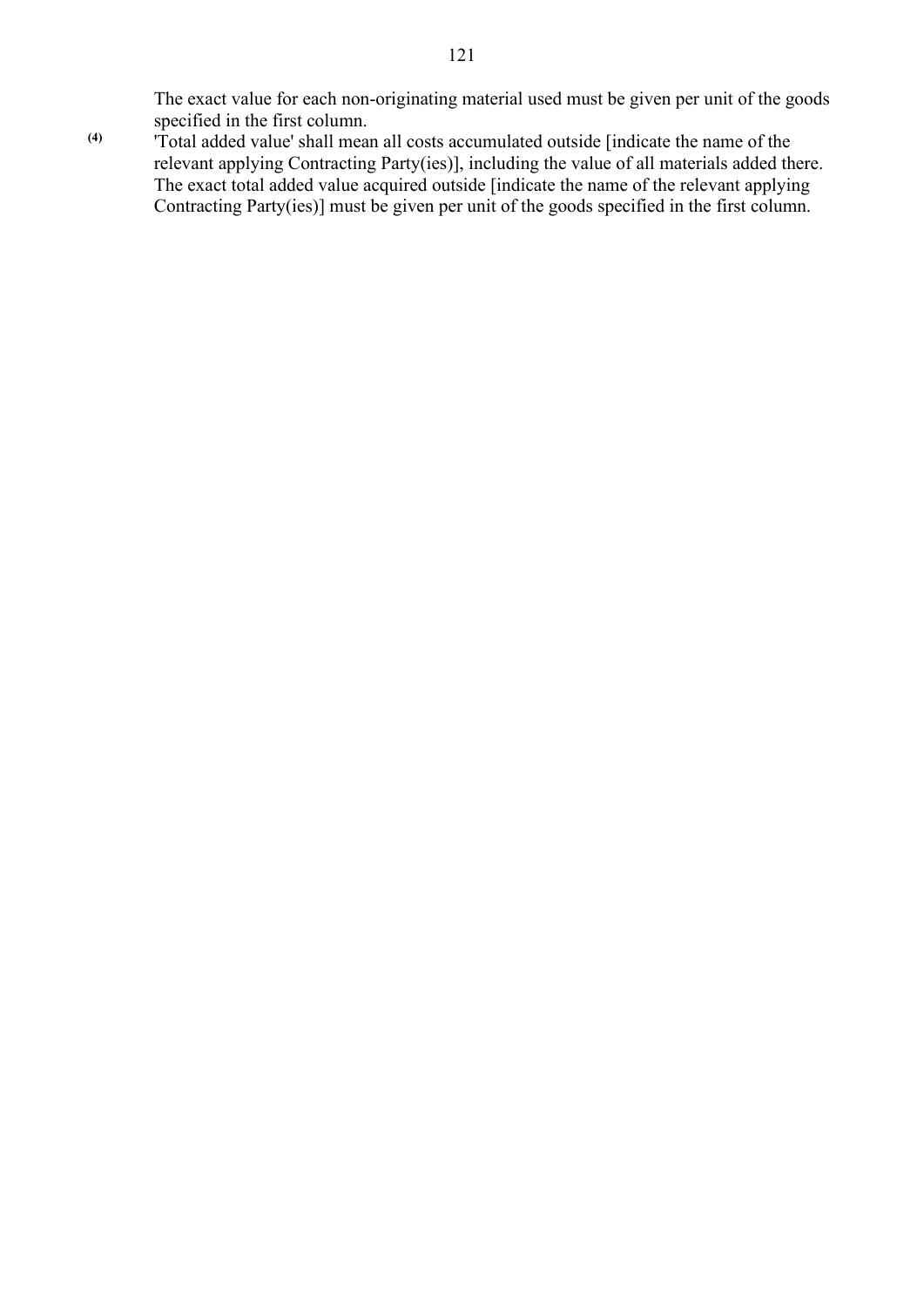### ANNEX VII

### LONG-TERM SUPPLIER'S DECLARATION

The long-term supplier's declaration, the text of which is given below, must be made out in accordance with the footnotes. However, the footnotes do not have to be reproduced.

LONG-TERM SUPPLIER'S DECLARATION

for goods which have undergone working or processing in an applying Contracting Party without having obtained preferential origin status

I, the undersigned, supplier of the goods covered by the annexed document, which are regularly supplied to(1) ……………., declare that:

1. The following materials which do not originate in [indicate the name of the relevant applying Contracting Party(ies)] have been used in [indicate the name of the relevant applying Contracting Party(ies)] to produce these goods:

| Description of the<br>goods supplied <sup>(2)</sup> | Description of<br>non-originating<br>materials used | Heading of<br>non-originating<br>materials used $(3)$ | Value of<br>non-originating<br>materials used $(3)(4)$ |
|-----------------------------------------------------|-----------------------------------------------------|-------------------------------------------------------|--------------------------------------------------------|
|                                                     |                                                     |                                                       |                                                        |
|                                                     |                                                     |                                                       |                                                        |
|                                                     |                                                     |                                                       |                                                        |
|                                                     |                                                     | Total value                                           |                                                        |

2. All the other materials used in [indicate the name of the relevant applying Contracting Party(ies)] to produce those goods originate in [indicate the name of the relevant applying Contracting Party(ies)];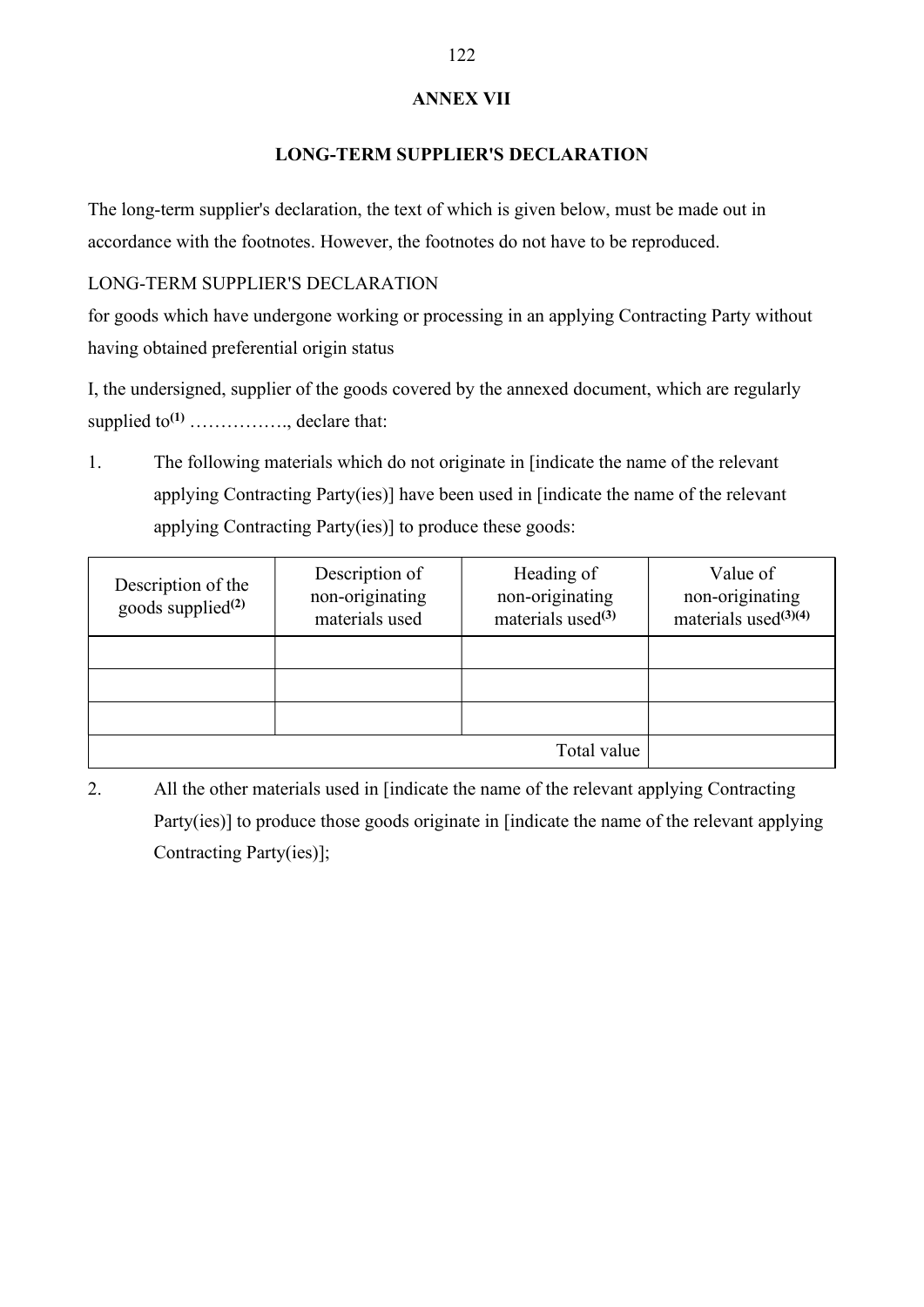3. The following goods have undergone working or processing outside [indicate the name of the relevant applying Contracting Party(ies)] in accordance with Article 13 of this Appendix and have acquired the following total added value there:

| Description of the goods supplied | Total added value acquired outside [indicate the name of<br>the relevant applying Contracting Party(ies)] <sup>(5)</sup> |
|-----------------------------------|--------------------------------------------------------------------------------------------------------------------------|
|                                   |                                                                                                                          |
|                                   |                                                                                                                          |
|                                   |                                                                                                                          |

This declaration is valid for all subsequent consignments of those goods dispatched

from……………………………………………

to………………………………………………(6)

I undertake to inform ……………………………..(1) immediately if this declaration is no longer valid.

| (Place and date)                                                                                                                              |
|-----------------------------------------------------------------------------------------------------------------------------------------------|
|                                                                                                                                               |
|                                                                                                                                               |
| (Address and signature of the supplier; in<br>addition the name of the person signing the<br>declaration has to be indicated in clear script) |

When the invoice, delivery note or other commercial document to which the declaration is annexed relates to different kinds of goods, or to goods which do not incorporate non-originating materials to the same extent, the supplier must clearly differentiate them. Example:

The document relates to different models of electric motor of heading 8501 to be used in the manufacture of washing machines of heading 8450. The nature and value of the non-originating materials used in the manufacture of those motors differ from one model to another. The models must therefore be differentiated in the first column and the indications in the other columns must be provided separately for each of the models to make it possible for the manufacturer of washing machines to make a correct assessment of the originating status of his products depending on which model of electrical motor he uses.

(3) The indications requested in these columns should only be given if they are necessary. Examples: The rule for garments of ex Chapter 62 says Weaving combined with making-up including

cutting of fabric may be used. If a manufacturer of such garments in an applying Contracting Party uses fabric imported from the European Union which has been obtained there by weaving non-originating yarn, it is sufficient for the European Union supplier to

<sup>(1)</sup> Name and address of the customer.<br>(2) When the invoice delivery note or